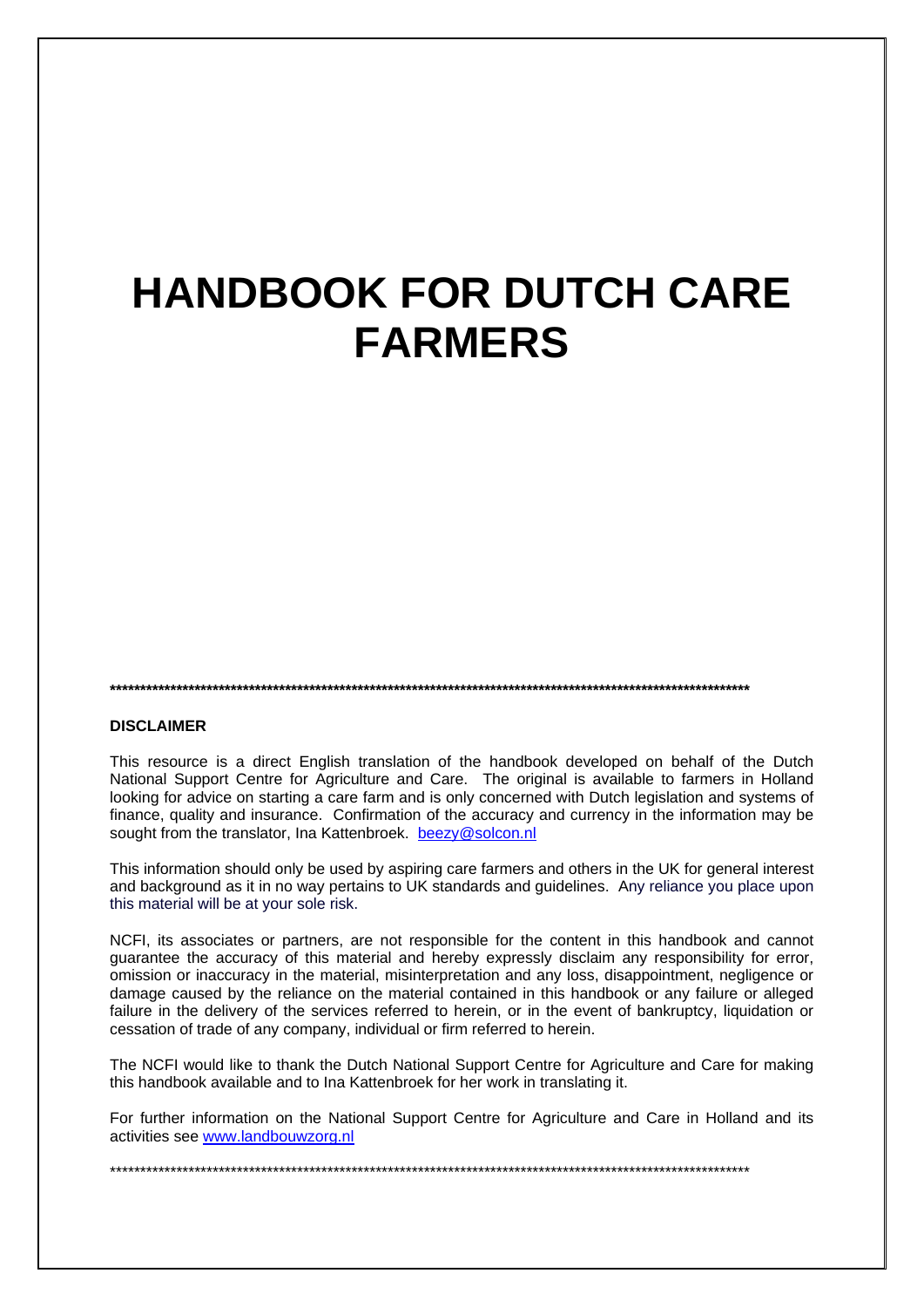# **Preface**

In practice a care farm proves to offer a considerable number of advantages to people with several interests: people who seek, for what kind of reason thus, long-term or temporarily work in agrarian environment, the farmer and/or farmer's wife, care institutions, parents of the participants on the farm. The care farm offers possibilities for meaningful day spending, and sometimes even offers possibilities for relief and stay. Everyone whom ever visited a care farm has experienced himself what is the beneficial functioning of the combination of work, environment, giving attention to people, animals, nature and care. With this handbook the Dutch national support centre agriculture & care wants to offer new initiators for care farms a firm support. The support centre wants also, by conjugation of enormous quantity information, contribute to the continuity of existing initiatives. 'Knowledge is strength'.

#### *This handbook*

This handbook has been among others intended for those that are inspired or want become inspired to setting up a care farm. People who are already known with the care farm can find useful information on important aspects of agriculture/care combinations in this handbook. Moreover the handbook contains references to divergent, relevant Internet sites. The set-up of this handbook is well organized.

After the general part A, part B gives information for starting care farmers and – farmer's wives. Part C contains information on participants who can make use a care farm; among others attention is given on the question whether and how the need of care of the participant and the care offer of the farm fit with each other. The parts D up to and including L give extensive information on guidance of participants, organisation and financing, legislation and insurance, quality, living on the farm, youth care, learn-work farms and the role of the government.

#### *For your reading-convenience*

A handbook as this cannot be differently than extensive. But, don't' let this discourage you: it is not necessary to take the complete handbook to you. To increase the accessibility, the handbook is classified in parts.

In the handbook the term care farmer (or: farmer) is used often. It will be clear that with that not only the male care farmer is meant. For the reading-convenience however, the construction 'farmer / farmer's wife' and 'he/she' is avoided. The reader will realise that the Dutch care farms are carried out by a large number of idealistic farmer's wives and farmers. Also for the reading-convenience, the participants who make use of the care farm are indicated with 'he', whereas it will be clear that also female participants are meant. In the handbook (and also in practice) participants are also called assistant-farmers.

#### *Version 5*

The first version of this handbook appeared in 2001. This basis version came to realisation in co-operation between the national support centre agriculture & care and the following authors: Jan Hassink, Bert Rotmensen, Sebraine Meyerink and Ciel the Smet. In the last years we have seen that the readers of the Handbook are very satisfied about it, and that it fulfils a need. Compliments for the work of the authors!

With this fifth version there is an actualised handbook, which has been also extended on a number of components. Several experts have helped to complete and actualise it; we thank them warmly for their collaboration.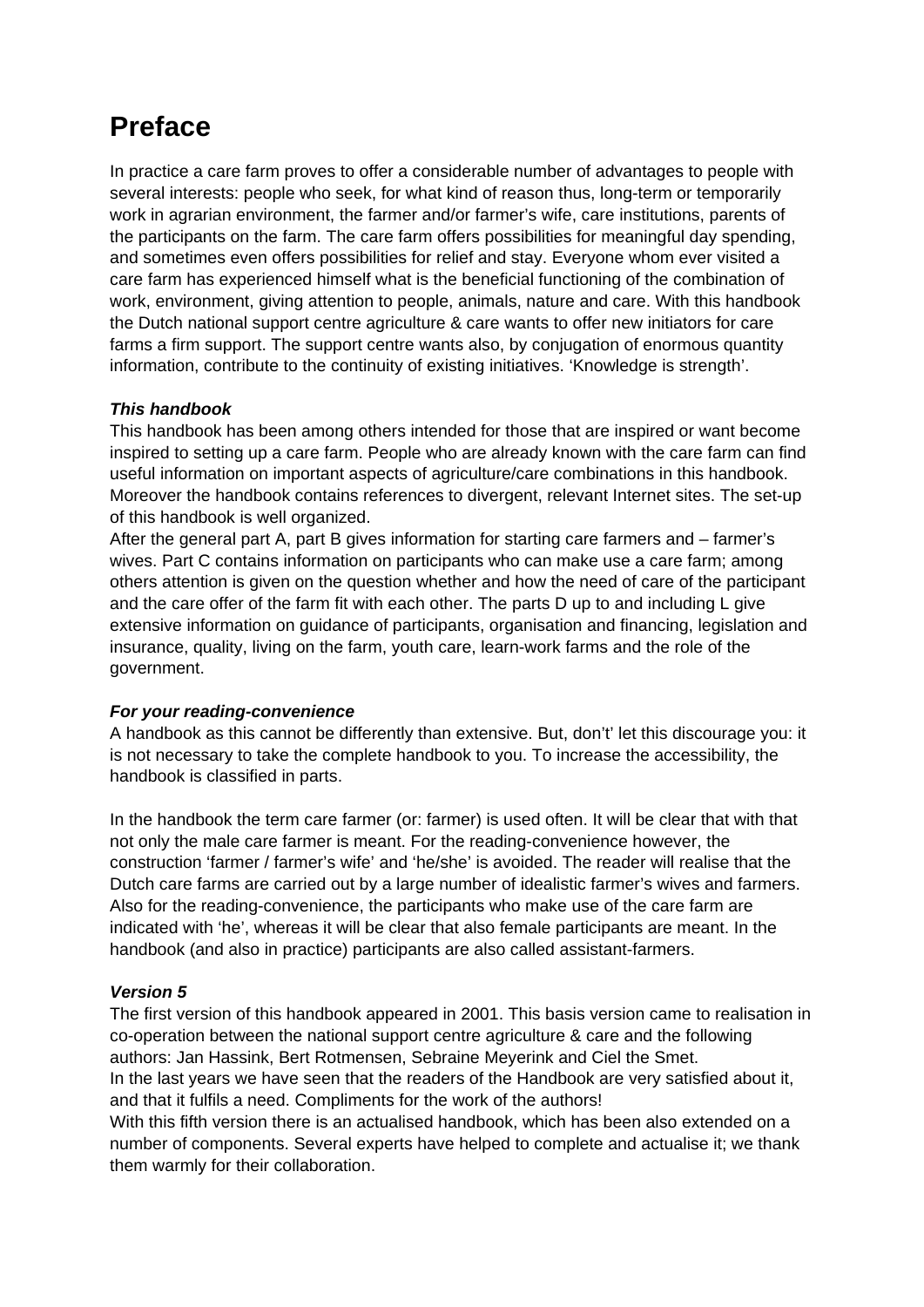# **A. In general**

# **1. A care farm; how am I supposed to picture that?**

- 1.1 What is a care farm?
- 1.2 What is the surplus value of being on a care farm?
- 1.3 Why do participants choose for a care farm?
- 1.4 In which ways can agriculture and care be combined?
- 1.5 What does a care farm has to offer?

### **2. State of the art in the Netherlands**

- 2.1 Number of care farms
- 2.2 Spacing
- 2.3 Solidarity with care
- 2.4 Target groups
- 2.5 Farm data and farm types
- 2.6 Types of care
- 2.7 Financing
- 2.8 Activities
- 2.9 Sales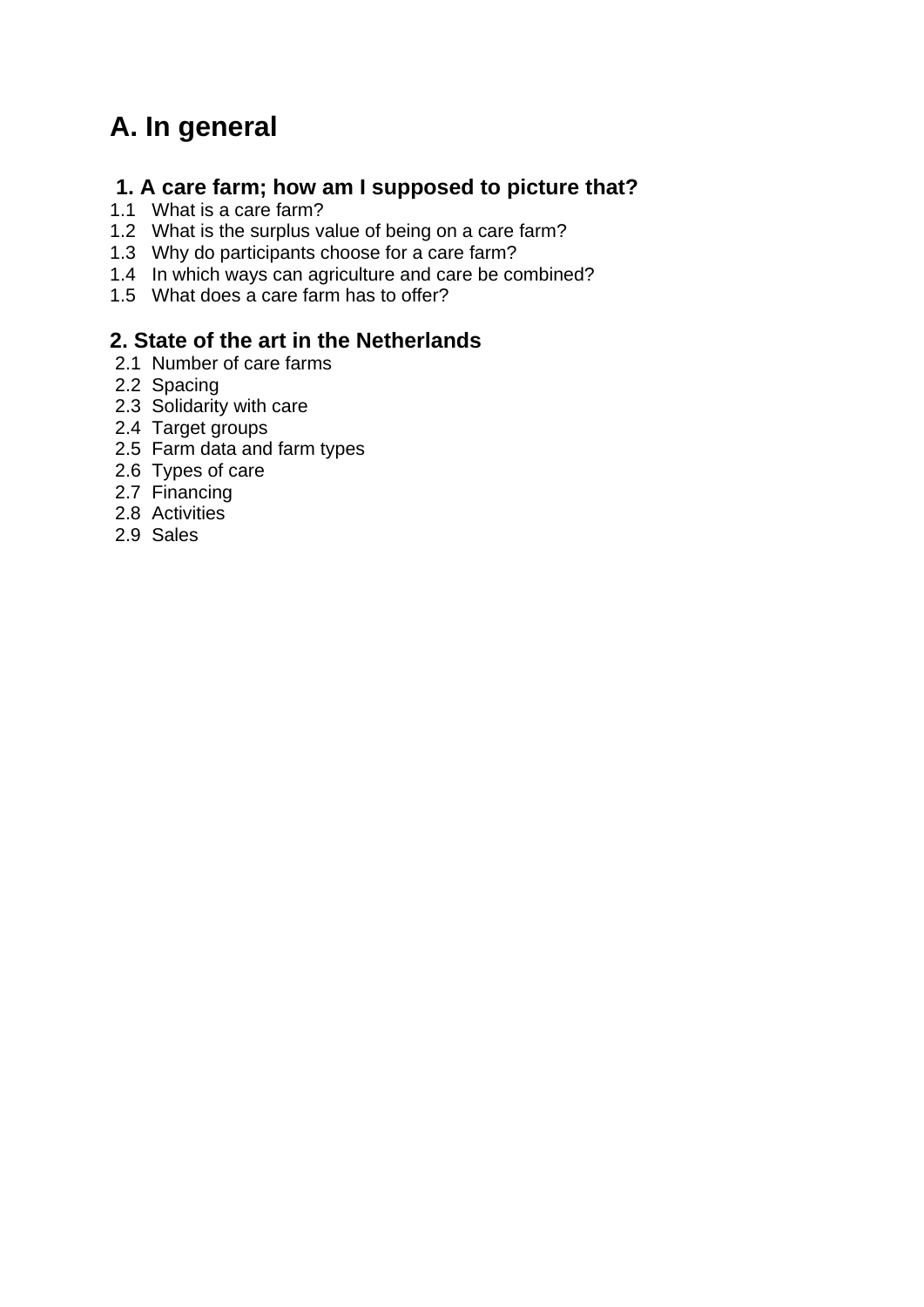# **B. To start up (for care farmers)**

## **1. Considerations when starting a care farm**

- 1.1 Motivation *(of the care farmer)*
- 1.2 Does care bring enough financial income?
- 1.3 How do find out whether care farming is something for me to do?
- 1.4 Which target group is most appropriate for me and my family?
- 1.5 What do I offer?
- 1.6 What are pro's and contra's of having other activities that agricultural production on the farm?

## **2. The organisation of a care farm**

- 2.1 What does a care farmer needs to be able to?
- 2.2 Guidance of the participant
- 2.3 To start and organise care on the farm
- 2.4 To manage the agriculture production
- 2.5 Do I need a specific education to become a care farmer?
- 2.6 Do I need to make a business-plan?
- 2.7 How to organise that I have activities to offer all year through?
- 2.8 Which activities are suitable for participants and do those activities also raise money?
- 2.9 How do I adjust the activities, tools and machines in such a way that they are suitable for participants?
- 2.10 How just I the buildings and the farmyard in such a way that they are suitable for participants?
- 2.11 How do I organise continuity of care and of the agricultural production?
- 2.12 Transport
- 2.13 Safety on the farm
- 2.14 House rules
- 2.15 Complaints procedure
- 2.16 National complaint committee
- 2.17 Dealing with aggressive behaviour, sexual harassment and punishable acts
- 2.18 How do I make sure the work is done when participants are not present?
- 2.19 How do I take care for enough privacy for myself and for the participant?

## **3. Making external contacts**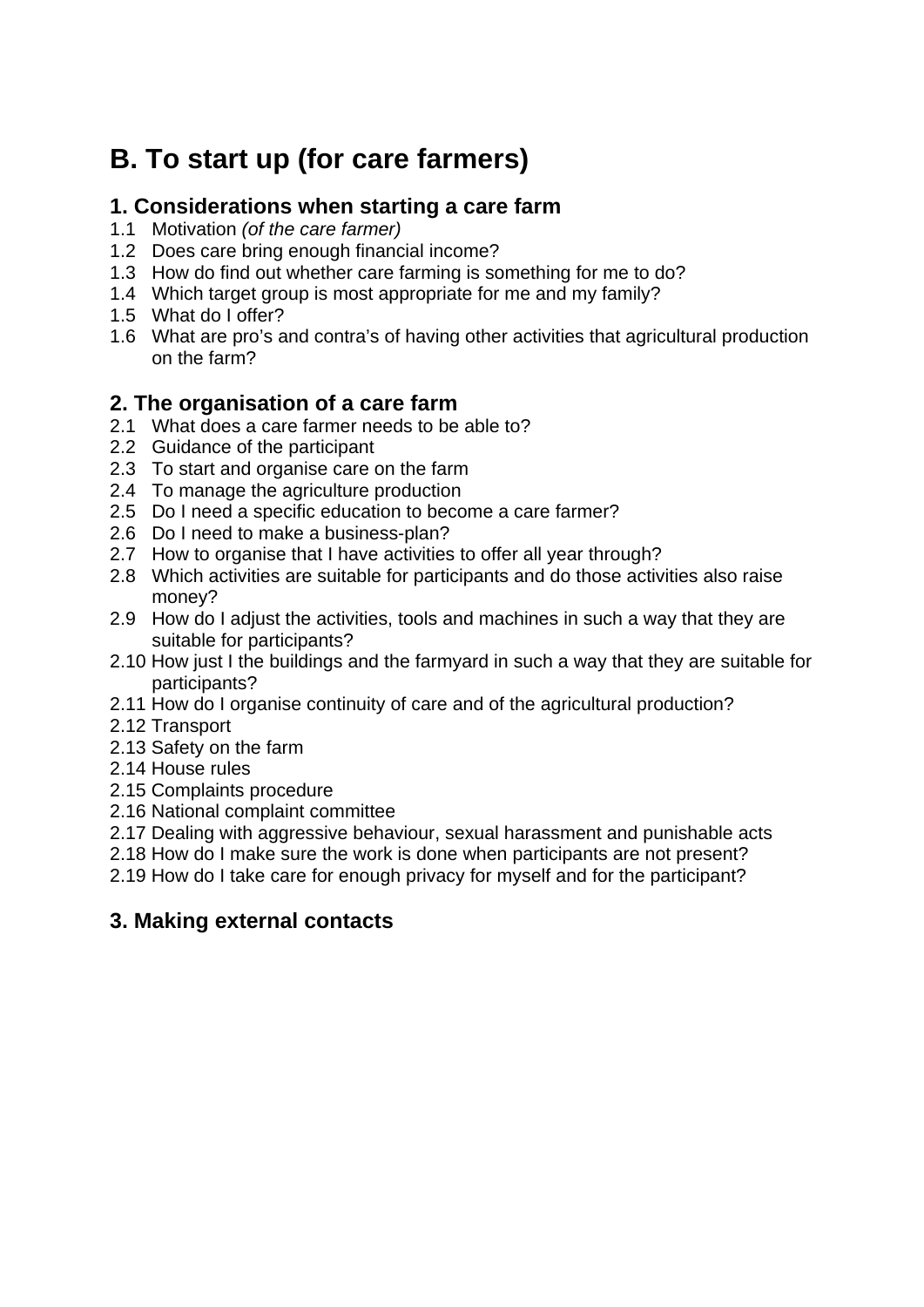# **C. Participants**

# **1. Which participants can go to a care farm?**

- 1.1 Motivation
- 1.2 Target groups

# **2. Do the demand for care and care supply match?**

## **3. Are participants not exploited?**

## **4. Where do I find further information?**

- 4.1 Visit to a care farm
- 4.2 Regional contacts
- 4.3 National support centre agriculture & care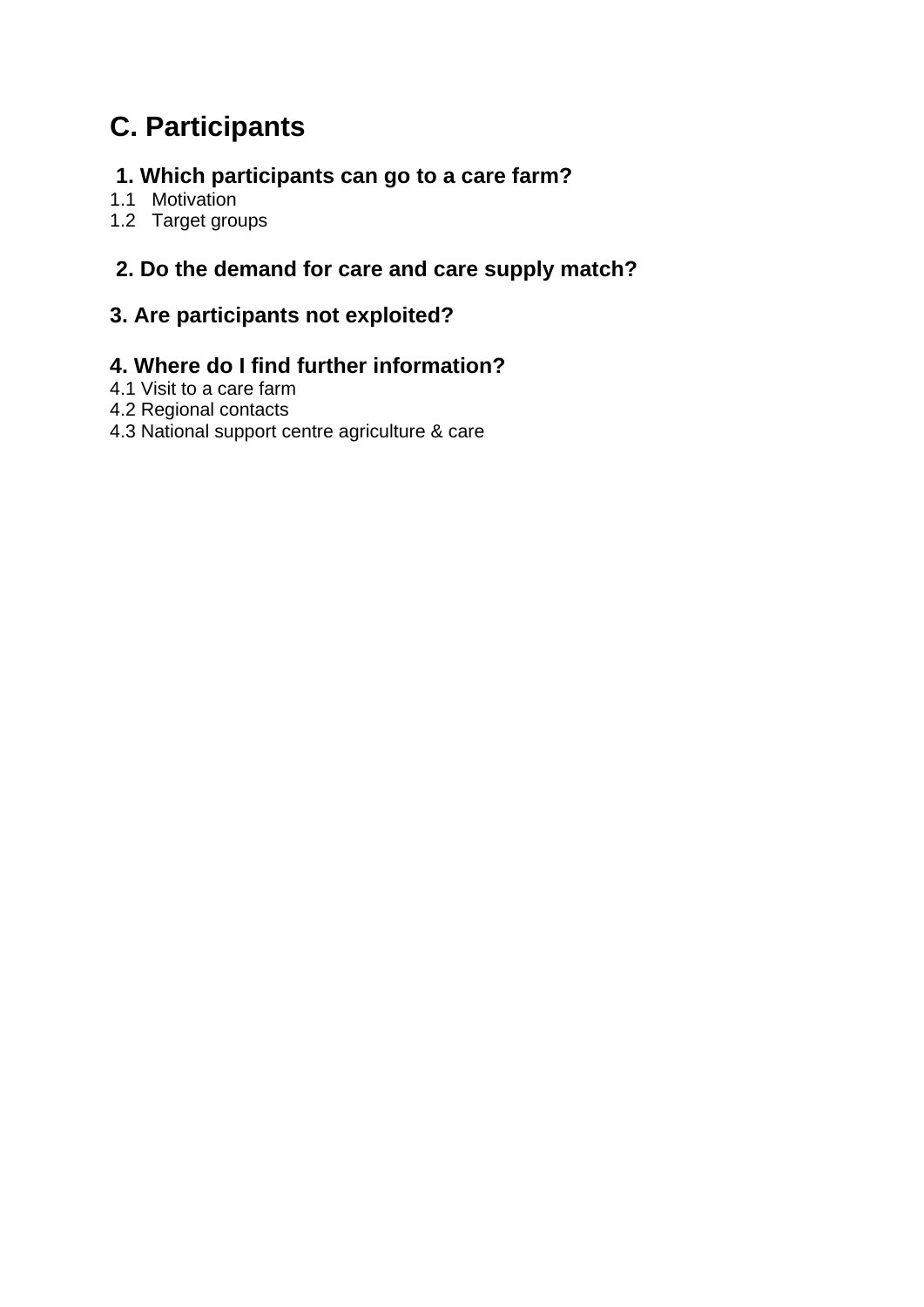# **D. Guidance of participants**

- **1. How is the guidance of participants organised?**
- **2. What information do I need before I take on participants?**
- **3. What do I tell or show participants?**
- **4. How does a guidance trajectory look like?**
- **5. Keep files**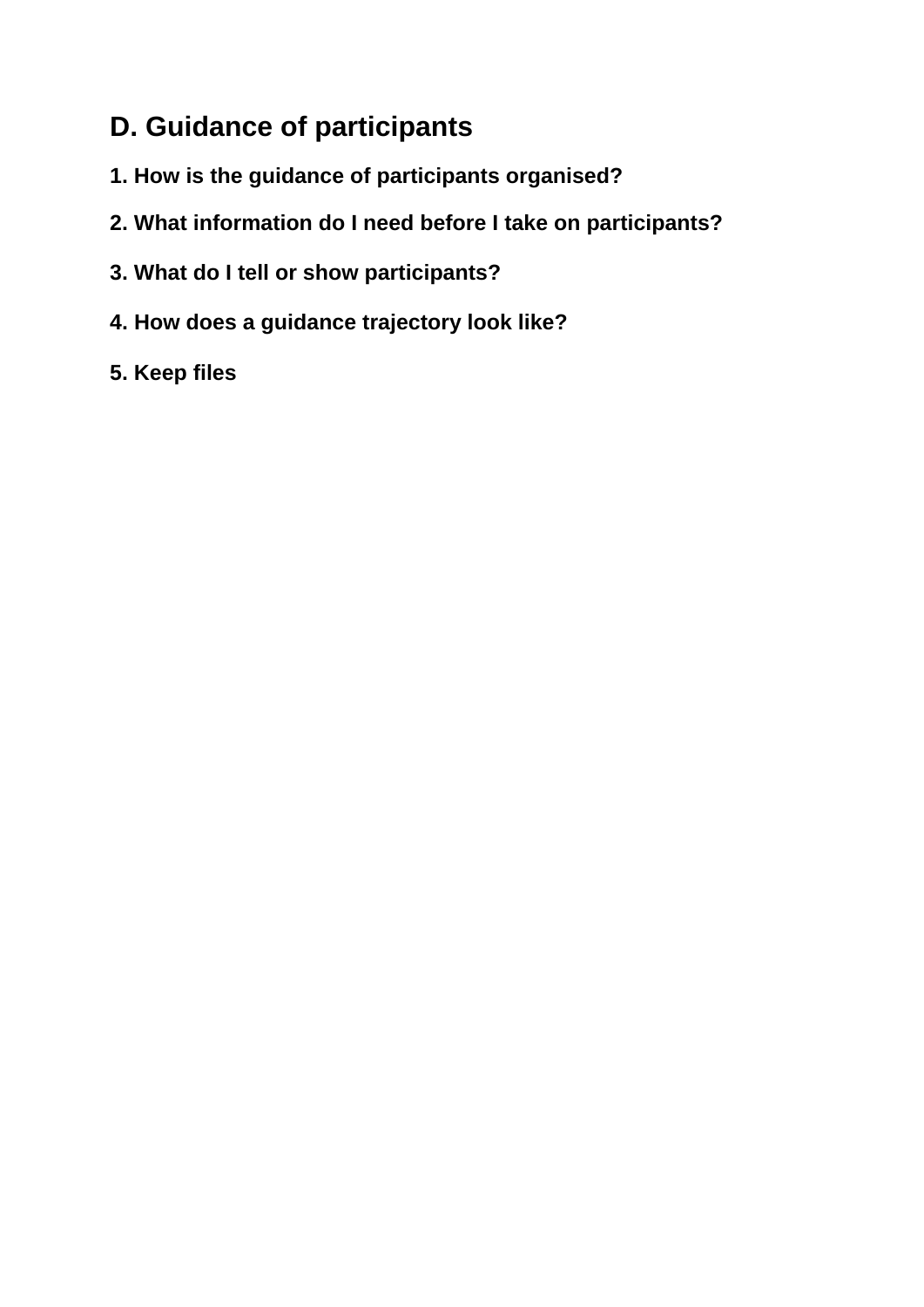# **E. Organisation**

# **1. In general**

## **2. Juridical forms of an independent care farm**

- 2.1 The one-man business
- 2.2 The civil partnership
- 2.3 'Partnership firm' (VOF)
- 2.4 The limited partnership
- 2.5 The foundation

## **3. Joint operating agreements**

- 3.1 General points of interest at joint operating agreements
- 3.2 Joint operating agreement between care farmer and care institution
- 3.3 Joint operating agreement between care farmer and participant

# **4. Cooperation bonds in practice**

## **5. Cooperating care farmers**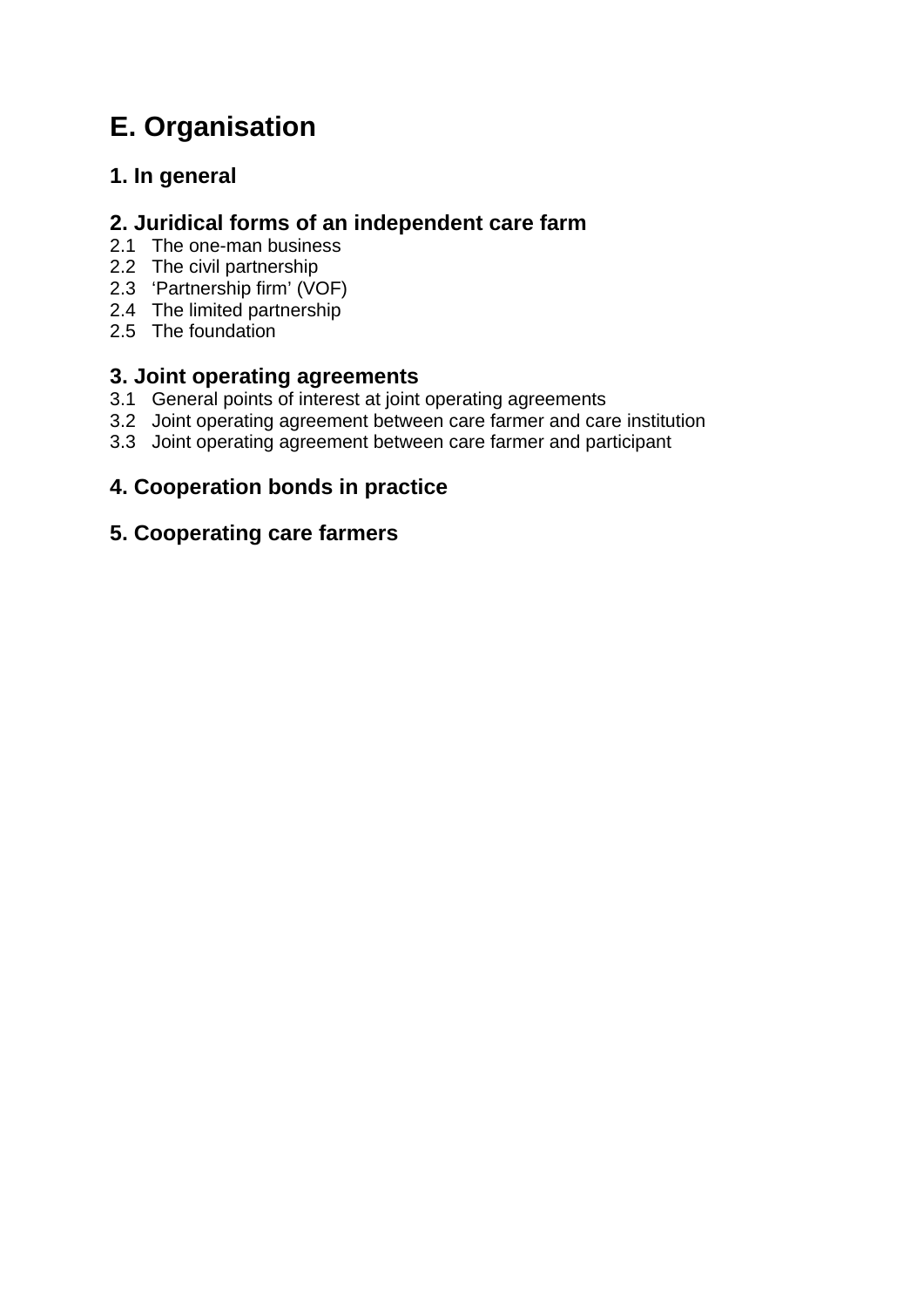# **F. Financing**

# **1. In general**

## **2. EMEA = Exceptional Medical Expenses Act**

2.1 indication: 7 care functions

2.2 Care in kind (financing by means of an EMEA recognised/admitted institution)

- 2.3 Compensations for care in kind
- 2.4 The personal budget (PB)
- 2.5 Combinations of care in kind and PB
- 2.6 PB-amounts
- 2.7 PB and transport of and to the care farm
- 2.8 PB: matching expenses are reimbursed
- 2.9 Further information on PB
- 2.10 Care functions from the EMEA to Law Social Support

## **3. Financing out of agriculture**

- 3.1 Income out of agricultural production
- 3.2 Subsidies on rural development and innovation
- 3.3 Certificates
- 3.4 'Green' finance

## **4. Other sources of finance**

- 4.1 A foundation friends of….
- 4.2 Funds
- 4.3 Sponsors

# **5. Financial-economical aspects**

- 5.1 Income out of care
- 5.2 Costs of the care branch
- 5.3 Practical information for starting care farmers and future perspective
- 5.4 Cost calculation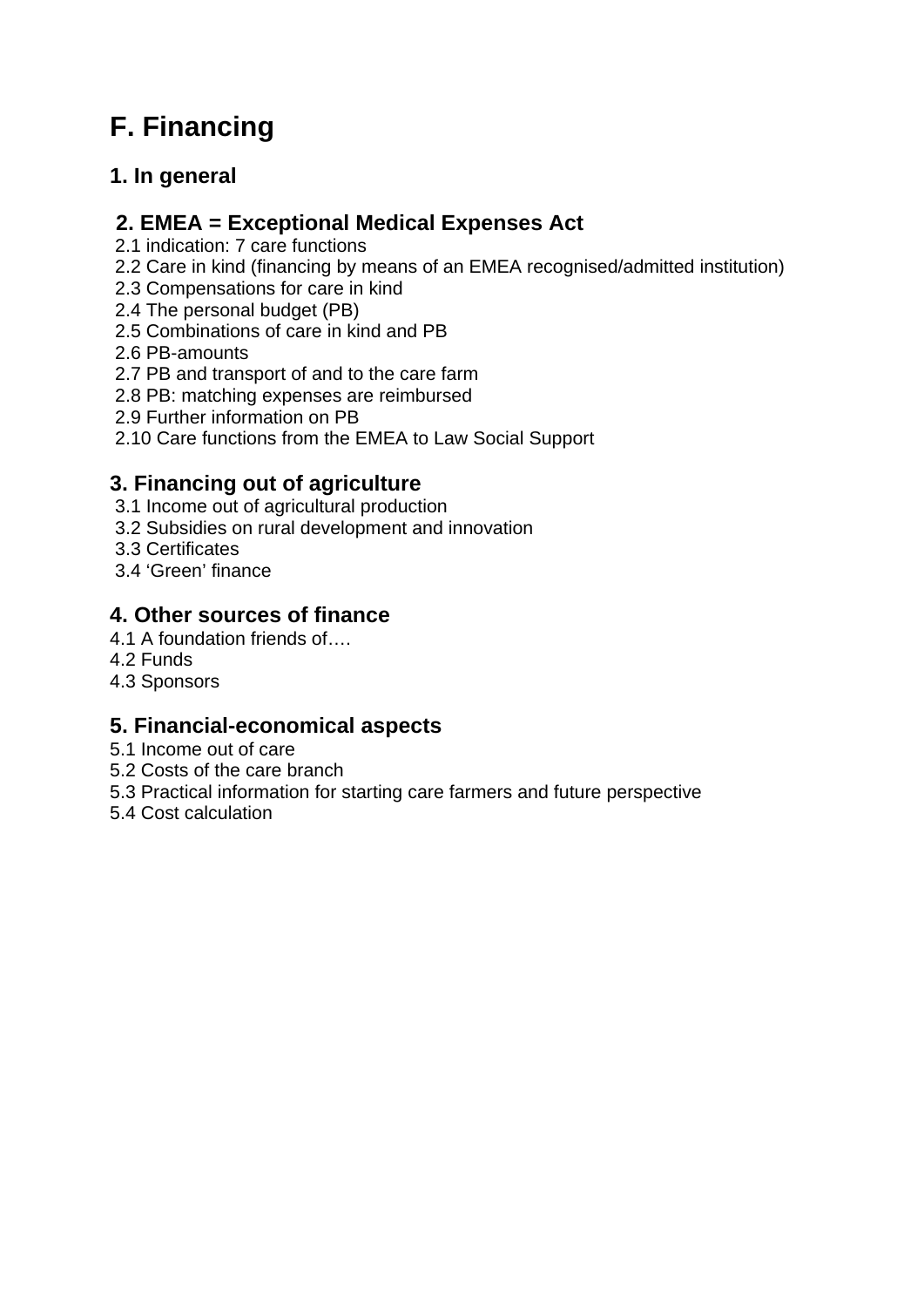# **G. Regulations and insurance**

## **1. Information about insurances**

- 1.1 Several risks and insurances
- 1.2 Personal budget
- 1.3 Prevention of fire, accidents and theft
- 1.4 Insurance package for care farmers

## **2. Information about the Law concerning Labour-circumstances**

- 2.1 Risk- Inventory and Evaluation (RI&E)
- 2.2 RI&E for care farms
- 2.3 In-house emergency and first-aid service
- 2.4 Labour Inspectorate

## **3. Information about the inspection for the Healthcare**

## **4. Care farms and spatial planning**

- 4.1 Spatial planning and Environment management
- 4.2 Zoning plan
- 4.3 Law environment management
- 4.4 Links
- 4.5 Nature and scope of the care farm
- 4.6 Procedures
- 4.7 Delay because of legal protection
- 4.8 Memorandum 'space'.

# **5. Flow chart care farm and spatial planning**

# **6. Information about Value Added Tax**

- 6.1 Exemption VAT for care farms
- 6.2 Care farms that don't get VAT-exemption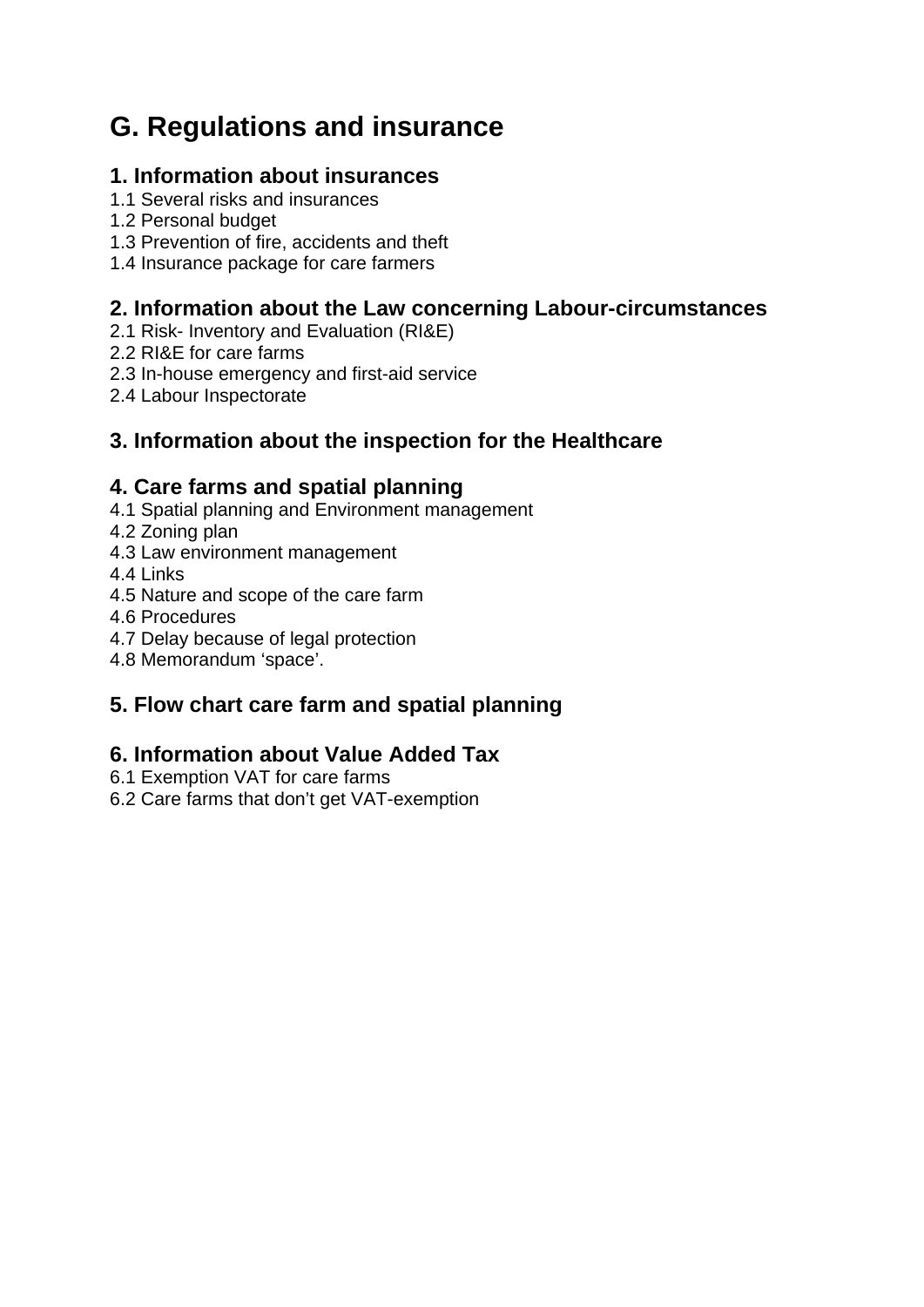# **H. Quality**

## **1. Quality requirements in the care**

1.1 Quality requirements in the care

### **2. Quality assurance care farms**

2.1 How does Quality assurance care farms work?

- 2.2 Advantages for the care farmer
- 2.3 Advantages for participants and care partners
- 2.4 Prices 2006

## **3. Workbook Quality system care farms**

- 3.1 Aims of the workbook
- 3.2 Content of the workbook

### **4. Hallmark 'Quality you show'**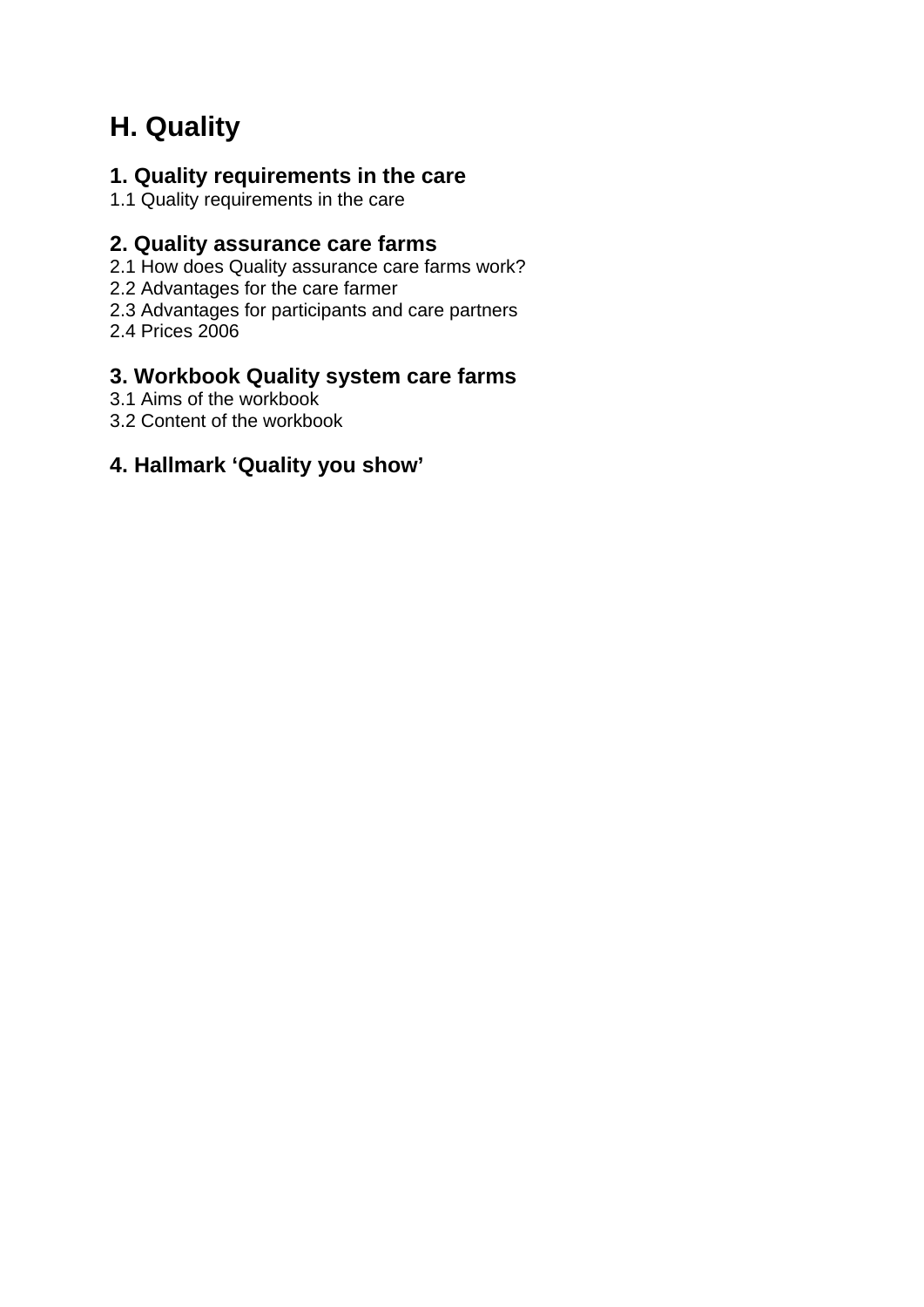# **I. Living on the farm**

# **1. How do I organise living on the farm?**

- 1.1 To establish a legal body
- 1.2 Cooperation with a housing corporation

## **2. Laws and legislation concerning living on the farm**

- 2.1 Spatial planning and environment management
- 2.2 Lodging, splitting up a house, an extra house, kangaroo-farm
- 2.3 Building standards for the house

## **3. Financial consequences of living on the farm for occupants**

- 3.1 Discount on social benefits
- 3.2 Right to housing benefit

## **4. Living for the elderly**

- 4.1 Foundation living of seniors on farms
- 4.2 Foundation well-being elderly

# **5. Where do I find further information?**

- 5.1 Brochures and guides
- 5.2 Organisations and programmes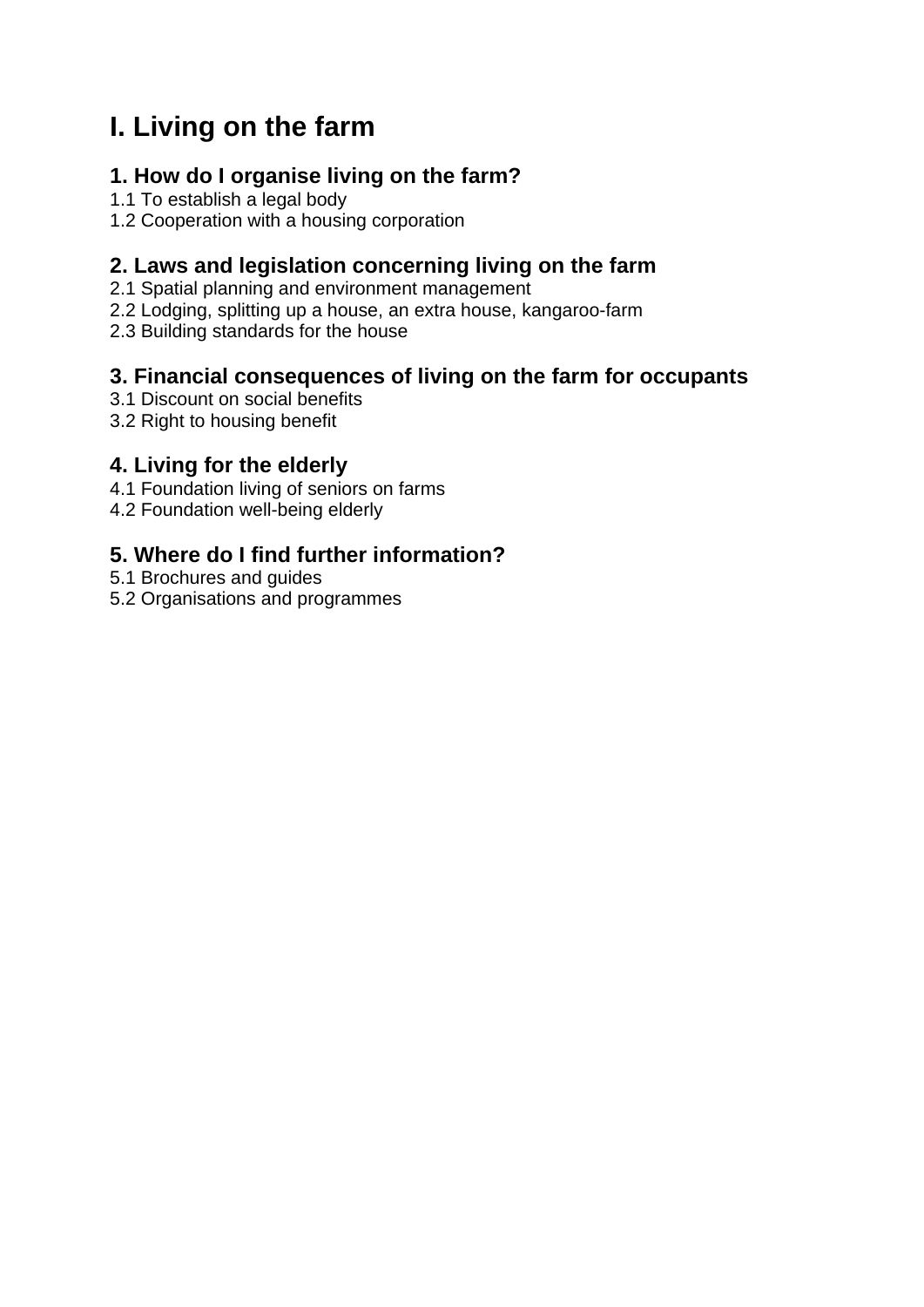# **J. Youth care**

### **1. Youth care**

- 1.1 What is youth care?
- 1.2 General services
- 1.3 The role of municipalities
- 1.4 Youth care is specialist care
- 1.5 Target groups
- 1.6 Law on the Youth care
- 1.7 Office Youth care
- 1.8 Youth care institutions
- 1.9 Financing
- 1.10 Organisation of the Youth care

# **2. Youngsters on the farm (besides Youth care)**

- 2.1 Exceptional Medical Expenses Act
- 2.2 Youngsters without problems
- 2.3 Older youngsters
- 2.4 Other target groups

# **3. Forms of indicated relief on the (youth) care farm**

- 3.1 Learn-work trajectory
- 3.2 24-hour care
- 3.3 Day help
- 3.4 After-school relief
- 3.5 Weekend / staying relief
- 3.6 Crisis relief
- 3.7 Special requirements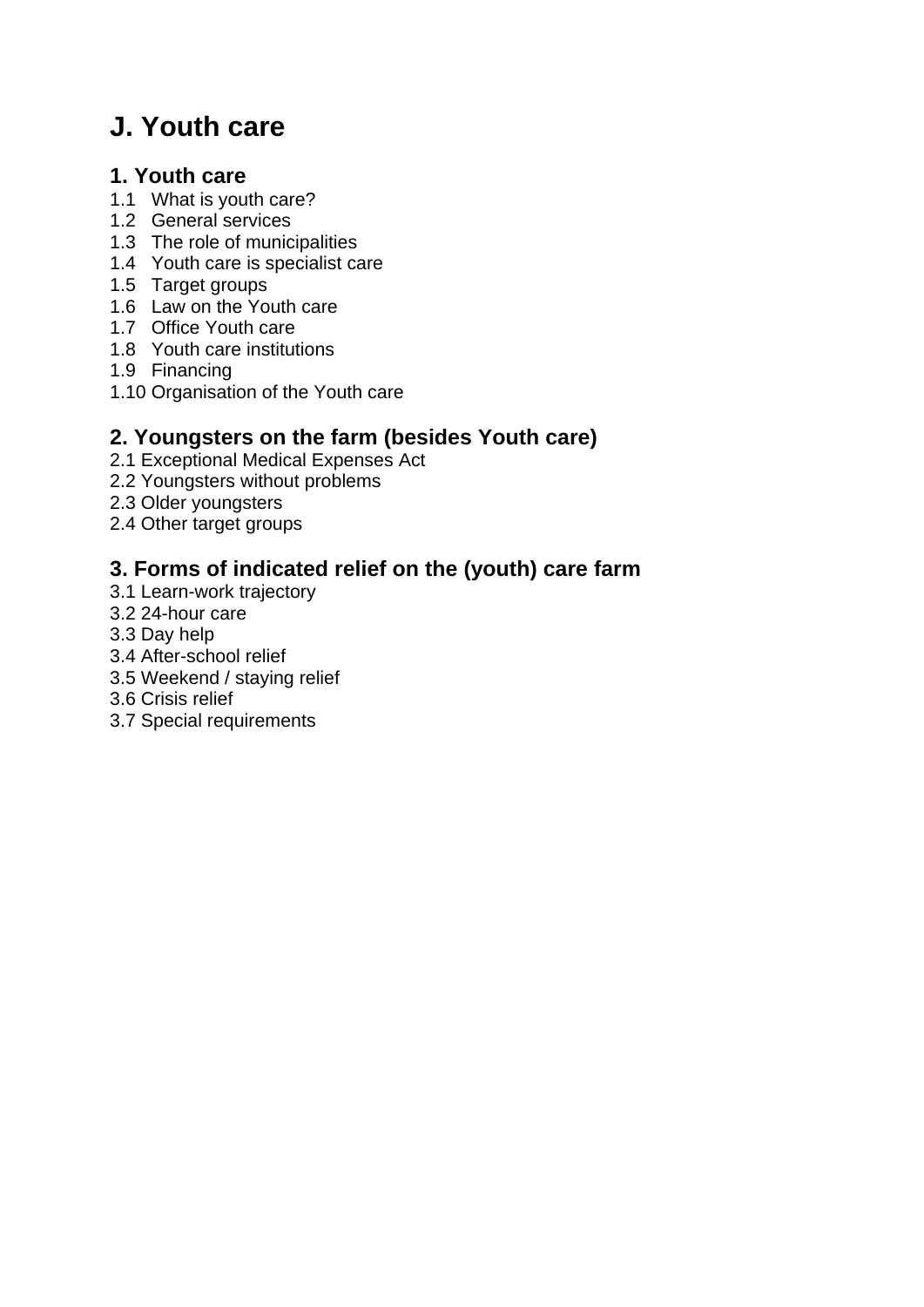# **K. Learn-work companies**

# **1. Agrarian learn-work companies**

1.1 Target group

## **2. Financing and legislation**

- 2.1 Implementing body employee insurance schemes (UWV)
- 2.2 Sheltered Employment Act (SEA)
- 2.3 Exceptional Medical Expenses Act (EMEA)
- 2.4 Law Work and Social Security

## **3. Education on learn-work companies**

- 3.1 Youth jobs
- 3.2 Allowance for employers who offer education/work experience
- 3.3 Education in a reintegration trajectory (young people and elderly)

## **4. Quality of the learn-work company**

- 4.1 Quality assurance
- 4.2 Knowledge and skills of the entrepreneur

# **5. Term list**

## **6. Further information**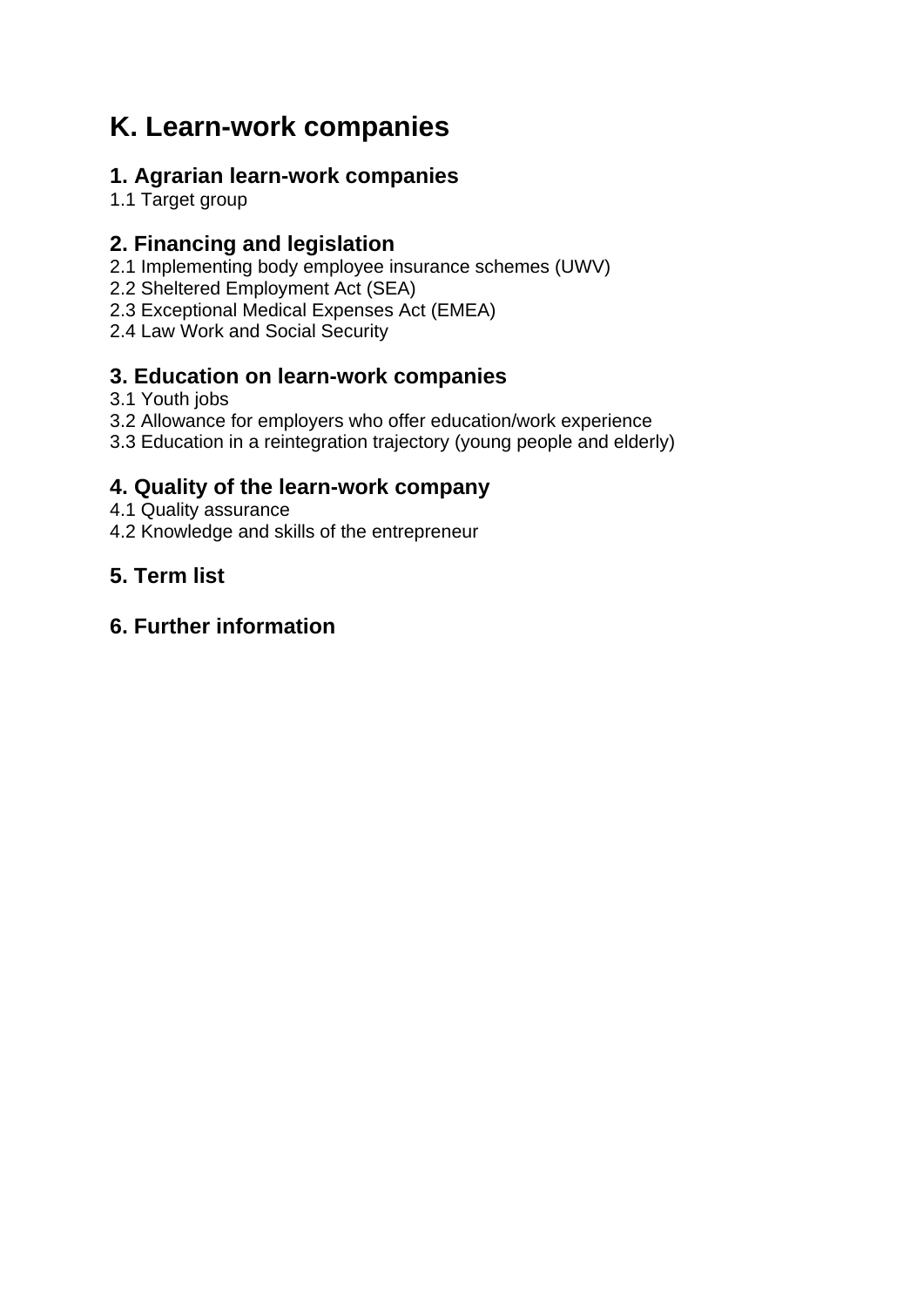# **L. The role of the government**

- **1. Policy on agriculture and rural area**
- **2. Care and employment policy**
- **3. Agriculture and care policy**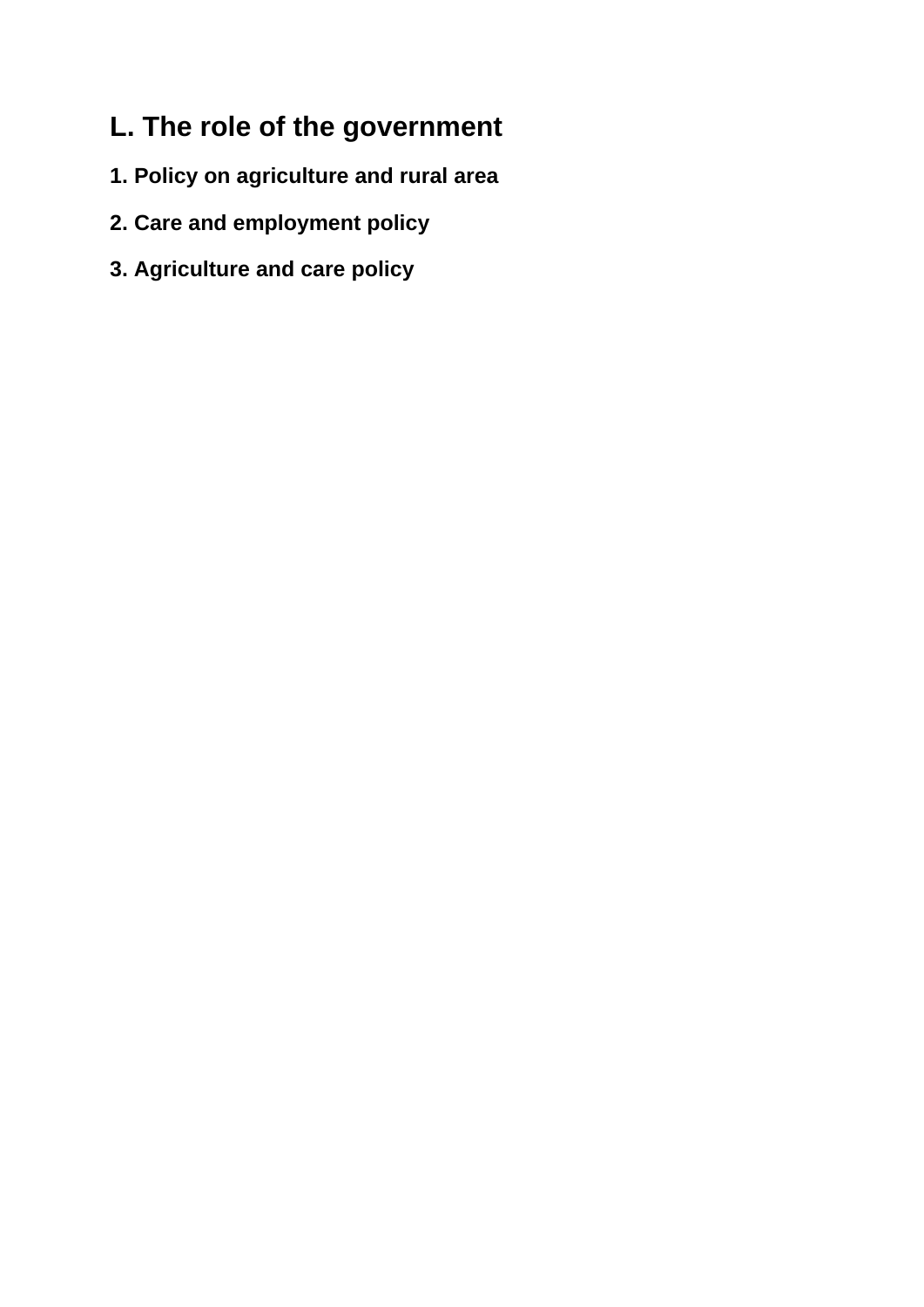# **M. Enclosures**

- **1. MEE Organisations**
- **2. Care offices: tasks and mission**
- **3. Care offices: phone numbers**
- **4. Relevant information and addresses concerning PB**
- **5. Example table of contents business plan**
- **6. Example contract care institution / care farm**
- **7. Example contract participant / care farm**
- **8. Example initial interview form**
- **9. Example house rules**
- **10. Nursery on the farm**
- **11. Contact addresses youth care**
- **12. Literature references youth care**
- **13. Regulation complaint committee**
- **14. Complaint Committee: Letter for participants**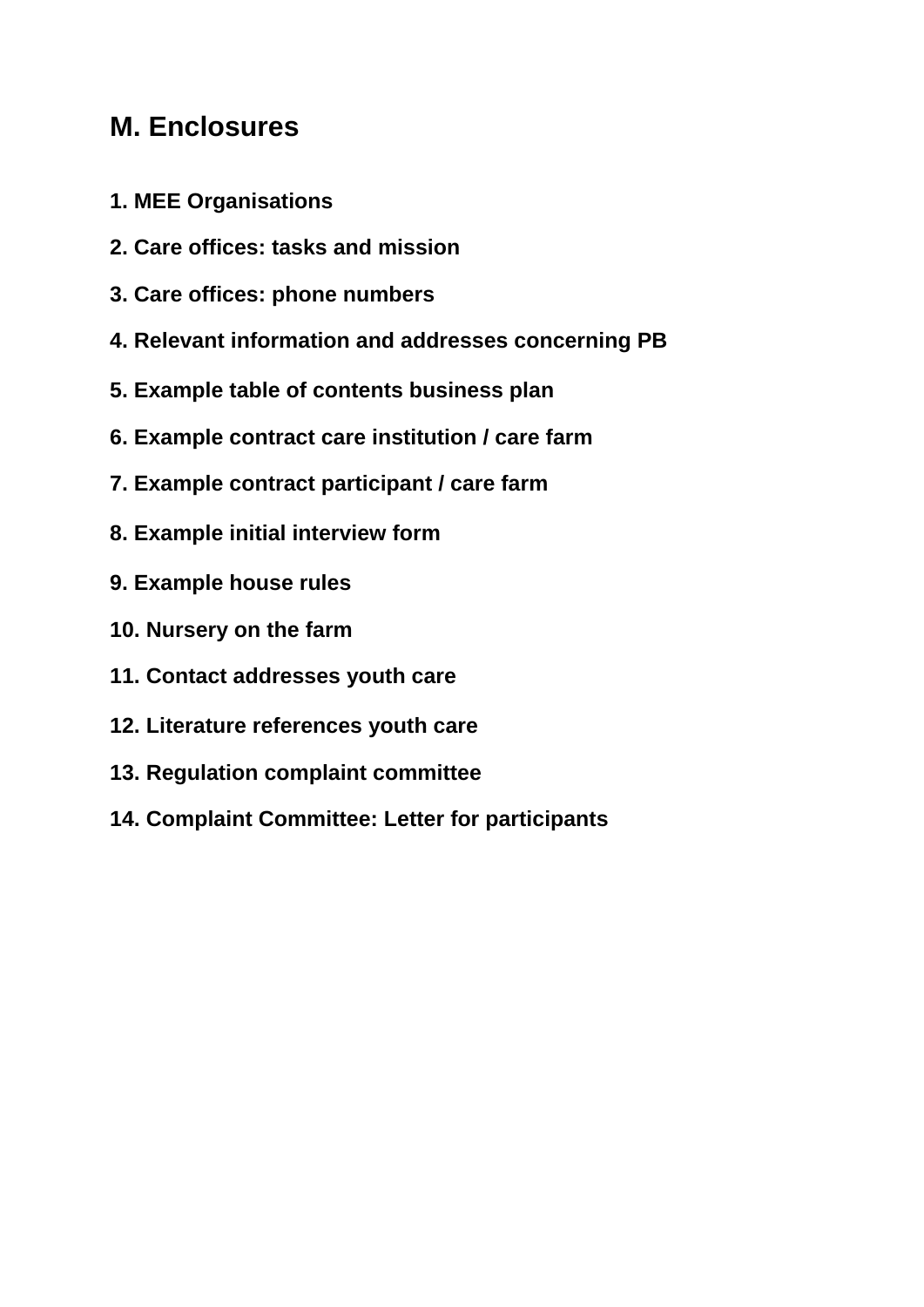# **A In general**

# **1. A care farm; how am I supposed to picture that?**

### **1.1 What is a care farm?**

A care farm is an agrarian company that offers possibilities to people who need support, care or guidance. Agriculture and care are combined in a care farm. Care farmers choose consciously for this combination. They gladly share the good things of their farm with others. Moreover they feel involved with people who can use some support.

In the farm management and development, care farmers take into account possibilities and aims of the participants. The work, activities and guidance are matched with what the participants want and with the possibilities of the participants. Care farmers are involved in society and make a positive contribution to the image of the agricultural sector.

Differences between care farms:

- It can be crop farms, horticulture companies, pigs- or dairy farms, fruit cultivation or mixed farms. Some care farms have a shop, a camp-site, small animals as for example rabbits or they work on landscape maintenance. Many farms work ecologically.
- The participants who come to the farm (also called assistant-farmers), can be people who need quite a lot of guidance, or it can be people who can work rather independently. There are care farms for people who are mentally challenged, people with psychological problems, people with psychiatric demands, (ex) prisoners and (ex) addicts, youngsters with problems, people who have difficulty with access to the labour market, elderly who want to be looked after in a quiet, trusted surroundings. On many care farms a combination of these target groups occurs. There are also care farms which offer nursery, also for children without disabilities or restrictions. Just like in a crèche, but then on a farm.
- Most care farms offer day spending for people who need care and guidance. The quantity of care and guidance that is needed can differ strongly. There are also farms that offer social activation, labour training or a guided job. The work on the farm is often meant to train on labour rhythm, to get social contacts and to acquire skills. It can also be that people go the farm to recover and to reflect on themselves and on their future.
- The necessary guidance of the assistant-farmers on the farm generally happens by the care farmer and the farmer's wife. Sometimes participants bring their own guides, for example someone of the care institution where they live. It can also be that the farmer and farmer's wife are supported by a team of guides from a care institution or organisation.
- Often the assistant-farmers come to the farm for a couple of day parts per week. Other farms open their farm every now and then an afternoon for participants. There are also farms which offer specific temporarily / relief stay for in the weekend or holidays. Furthermore there are care farms where participants can work and live.

What all care farms have in common, is that the atmosphere is excellent and the people do work, but come to an inner rest. Care farms are appropriate at the nowadays society. There is space for individual needs, activation, integration and re-socialization of people with disabilities or people who threaten to arrive in a social isolation.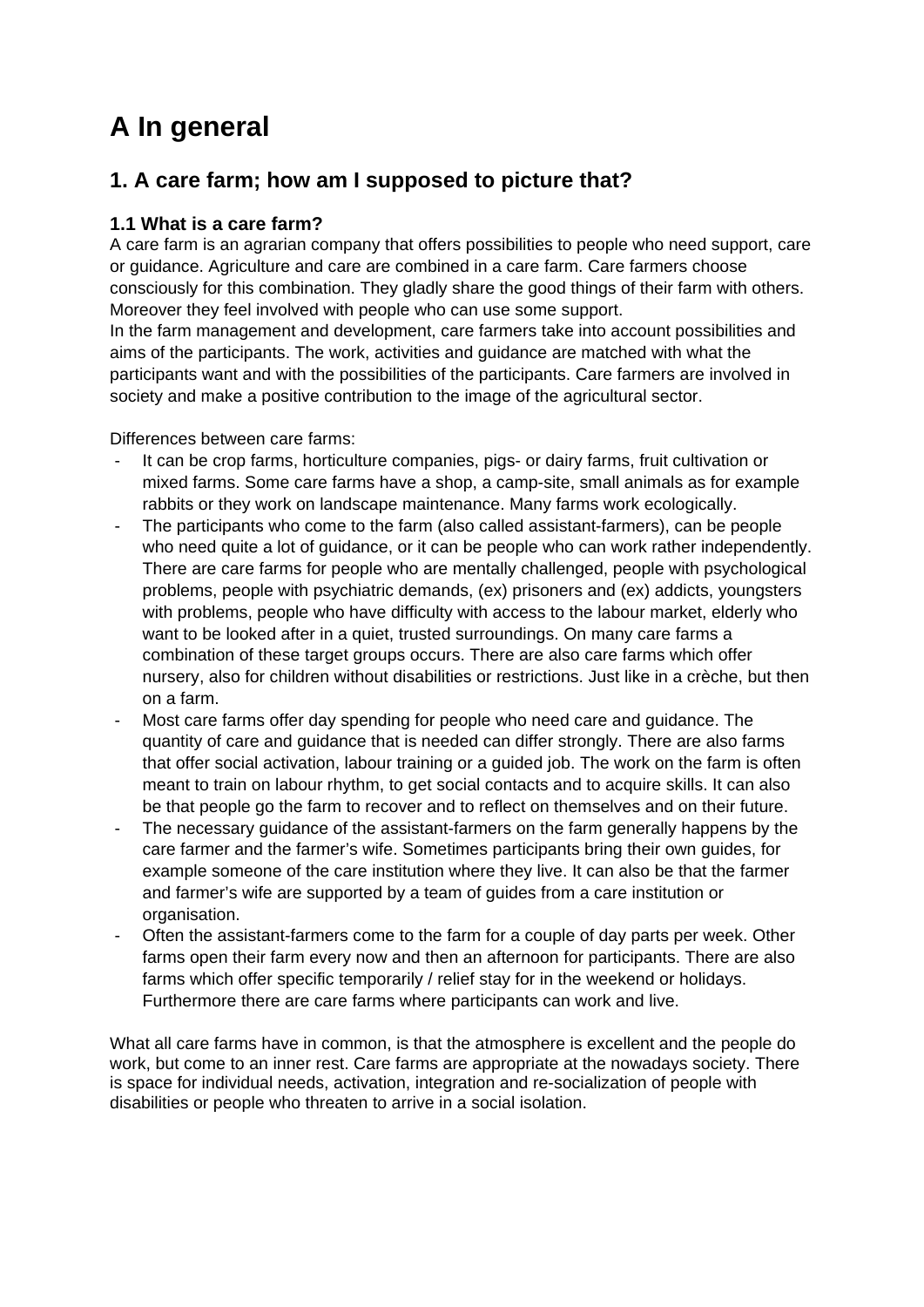#### **1.2 What is the surplus value of being on a care farm?**

People learn by experience. That is an important principle for work on a care farm. To experience it yourself is an excellent manner to obtain skills and knowledge. On a farm there is almost an automatically and intuitively call on the possibilities of people. They frequently have a clear role in the agrarian production process. Not their shortages are emphasised, but their qualities. Many people experience that work on a farm improves health, by working in nature and on a small-scale basis. The work is also healthy, because it is actively, purposeful and significant. The time structuring and the discovering of ones individual possibilities are beneficial. Many people with need for care are missing structure in their life. Care farms can offer that structure. The daily routine on a farm is generally fixed and has a fixed days- and season rhythm.

A row of advantages of being on the care farm:

- the space, the easy accessibility and the informal character;
- the large diversity in work and activities;
- the context of the work and company culture;
- normal life;
- integration because of the many contacts with the farmer and other relations;
- working with plants and animals (possibilities to contract relations);
- visible results;
- experience of the seasons;
- to be physically busy;
- to care instead of being cared for.

#### **1.3 Why do participants choose for a care farm?**

Some participants want to work outside, want to have the space or do physical work. Others want to belong to a small community, want to come to inner rest, want to provide a share in production or work with plants, animals and people.

#### **1.4 In which ways can agriculture and care be combined?**

Agriculture and care can be inter weaved with each other in several ways. There are care farms where the focus is on an efficient agriculture production and where the care is subordinate. There are also care farms where the care function monopolizes the conversation and where an optimum agriculture production is less important. Between these two extremes many mixed forms exist.

Matters which play a role:

- choice and preference of the initiators;
- the intensity of guidance of participants and the time investment which goes with that;
- guidance by the farmer himself or possibly by external guides (from the care sector);
- the proportion between income out of care and income out of the agrarian activities;

- the need of investment in supplies to be able to receive a certain target group on the care farm;

- adapting activities so that participants are involved to the optimum and throughout the whole year.

Globally there are three developments at the proportion between agriculture and care on the farm:

- The care branch is started on an existing agriculture company. The participants work within the existing production-specific part of the farm.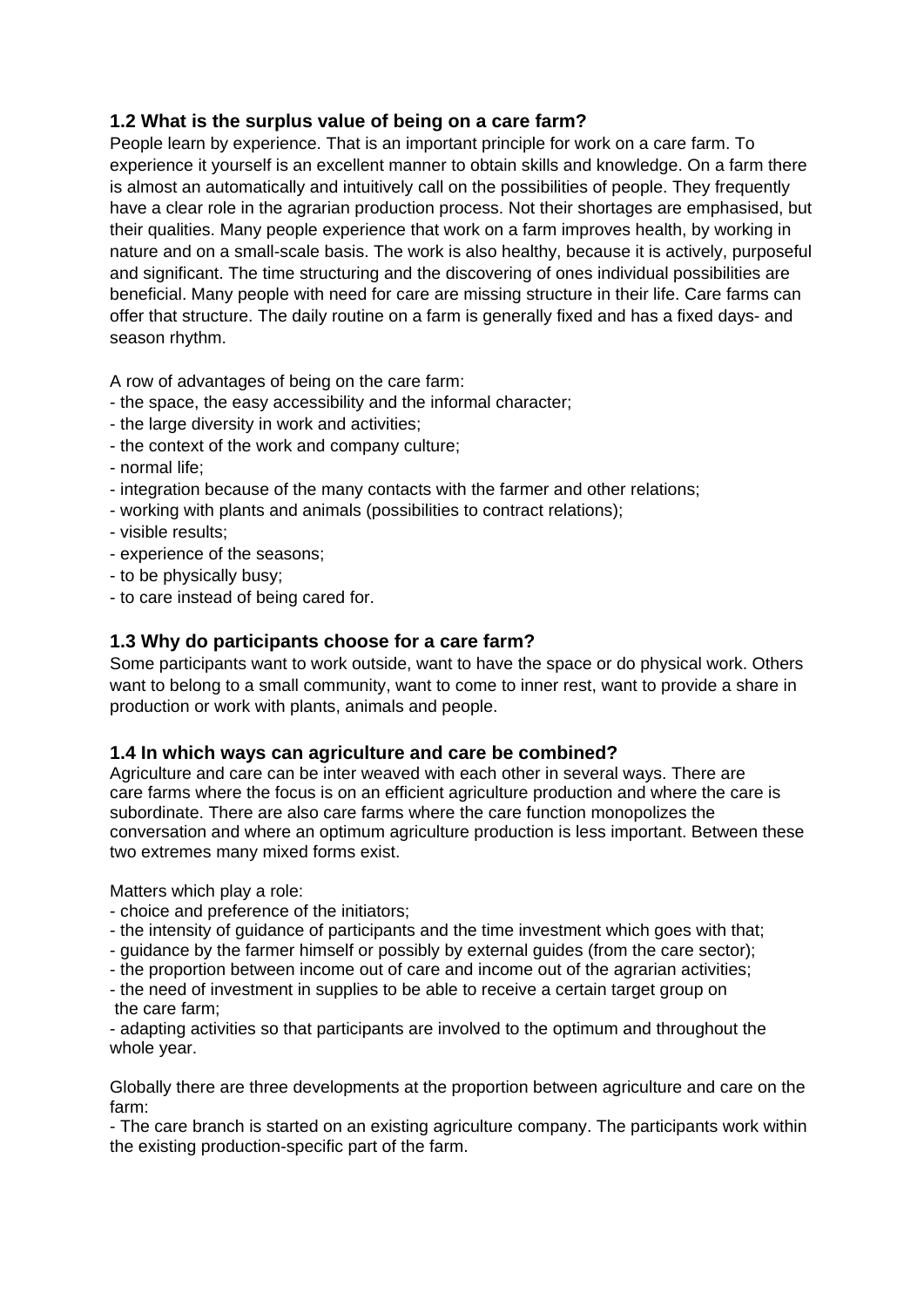- The care branch is started on an existing agriculture company. New activities which more or less are commercially aimed are started and participants work within these new activities. The care branch is more or less separate from existing agriculture production.

- The care branch and the agriculture branch are set up simultaneously. The agriculture branch of the farm is generally small-scale and adapted to the participants. Agriculture production is subordinate to the aims of the care.

As appliance for insight in the proportion between agriculture and care there is a classification in six types.

The types differ in:

- number of participants;
- adaptations of the agricultural production part of the company;
- the degree to which agricultural production and care are interwoven;
- the importance that is been attached to an efficient agriculture production;
- the scope of the required supplies for participants;
- the manner of guidance of participants.

The range mentioned below of one to six is not occasional. Each next type has an increase of:

- the number of required adaptations in the agricultural production part of the company;
- the number of participants;
- the quantity of supplies for the participants.

#### *Type 1*

The farm welcomes participants on the farm. They can come in contact with animals, share the atmosphere on the farm, walk along with the care farmer and on a voluntary basis possibly give a hand with work. The care farmer does his normal daily activities and the presence of the participants asks a minimum of time investment. The guidance is done by external guides. Possible adaptations or supplies have been purely aimed at security and physical accessibility for participants.

#### *Type 2*

This is an efficient production company where three to four participants help the farmer with carrying out the daily activities. The participants can work relatively independently and are guided by the farmer. The agrarian activities are the most important source of income. No special supplies have been made and the adaptations in activities are little.

#### *Type 3*

This is an efficient production company where the care function has been slightly interwoven with the production branch of the farm. When the number of participants grows, often supplies have been made such as a canteen and separate sanitary supplies. The participants can carry out the daily activities and need thereby guidance and some help. The care farmer is responsible for the agricultural production and one of the family members (for example the farmer's wife) does the guidance of the participants. If desirably, new, less commercially specific activities are set up, for example a kitchen garden, rabbit-breeding or goat meadow.

#### *Type 4*

A company where has been made such adaptations in the production part, that participants can take part in it optimally. But an efficient agriculture production remains an important aim. There are more than six participants and the guidance is in the hands of the care farmer or external guide(s). There is a canteen and there are separate sanitary supplies. Income out of care and income out of agricultural production is approximately just as large.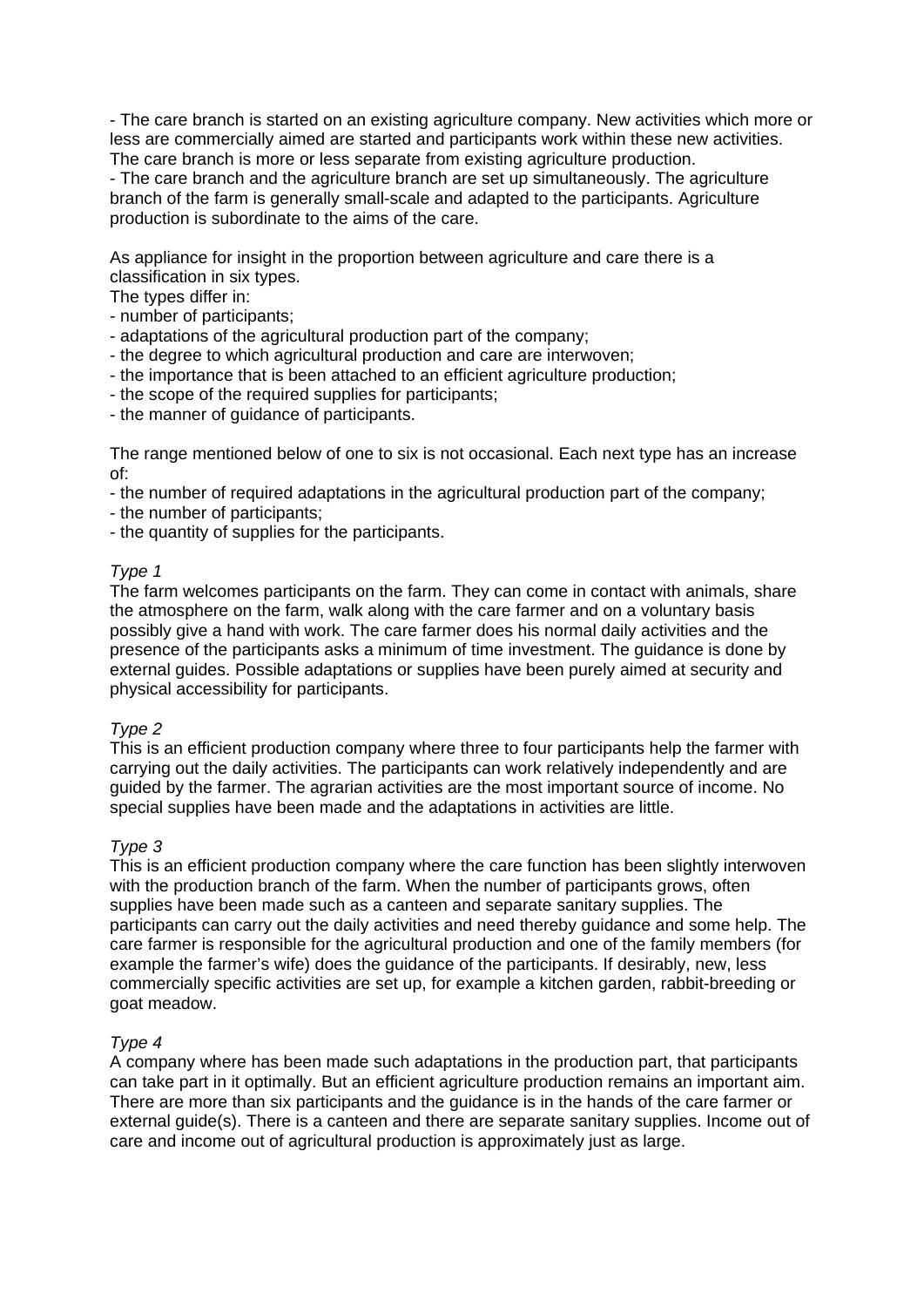#### *Type 5*

An agrarian company where the focus is on care and the agricultural production is totally adapted at the care activities. Much time and attention goes out to developing activities which produce a varied work offer, in combination with a good commercial product. There are more than six participants. They are guided by especially to this end appointed guides. The farmer can play also a role in guidance of participants. There is a canteen, there are separate sanitary supplies and possibly an office or conversation space. Income out of care forms the main income; the income from agriculture production is frequently hardly costrecovery.

#### *Type 6*

The farm is part of a care institution. The farm is no independent venture. The focus of the farm is on care. Agriculture production has been adapted entirely to the possibilities of the participants. Income is for the major part originated out of care.

#### **1.5 What does a care farm has to offer?**

Each farm has its own working method and its own aim. The offer of a care farm can vary from care to labour integration. There are care farms where multi handicapped people or elderly come, because the atmosphere and the surroundings improve their well-being. At some care farms participants carry out activities where no demands are made to the speed of work and the quality of the product. There are also care farms where the skills of participants are trained, sometimes as preparation to regular labour. The offer differs therefore by care farm.

See part B for a more extended description of the offer on the care farm.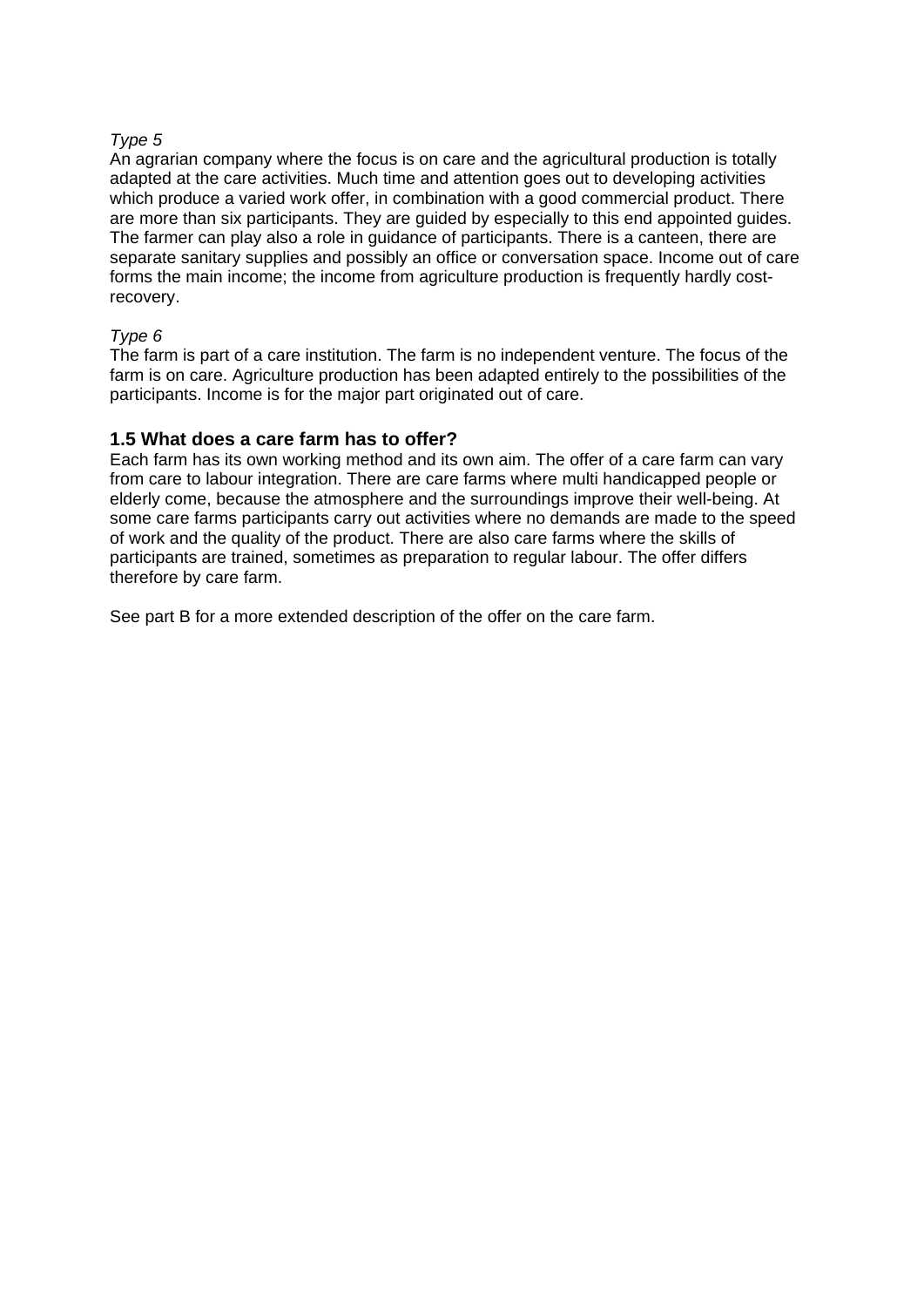# **2. State of the art in the Netherlands**

#### **2.1 Number of care farms**

The number of care farms is still growing. This is a positive development, because more and more people with a (temporary) need for help or support find on a farm a fine spot to live, to work or just to be.

In the diagram mentioned below you see the degree of increase during the previous years.

|                             | 1998 | 2000 | 2001 2003 |     | 2004 | 2005 | 2006 |
|-----------------------------|------|------|-----------|-----|------|------|------|
| Existing care farms         | 75   | 214  | 323       | 372 | 432  | 591  | 720  |
| Project plan is established | 13   | 49   | 55        | 53  | 28   | 28   | 25   |
| Serious orientation         |      | 114  | 110       | 141 | 119  | 37   | 26   |

The last two years the number of care farms has strongly increased. The diagram shows a decrease of the number of people who is orientating seriously on starting a care farm. The reason for this decrease is that the support centre since 2005 does only register the people who already have serious, advanced plans. Formerly everyone with slightly interest was registered.

#### **2.2 Spacing** *(where in the country)*

In the past the majority of the care farms was grouped in the middle of the Netherlands. Still Gelderland is the province with by far the most of care farms. In the diagram mentioned below you find the spacing of existing care farms by province.

|               | <b>Existing care farms</b> |      |      |      |      |  |  |  |
|---------------|----------------------------|------|------|------|------|--|--|--|
|               | 2001                       | 2003 | 2004 | 2005 | 2006 |  |  |  |
| Gelderland    | 77                         | 90   | 104  | 131  | 145  |  |  |  |
| Zeeland       | 11                         | 13   | 15   | 21   | 26   |  |  |  |
| Noord-Brabant | 45                         | 51   | 56   | 78   | 93   |  |  |  |
| Friesland     | 19                         | 23   | 28   | 47   | 50   |  |  |  |
| Groningen     | 13                         | 17   | 26   | 35   | 41   |  |  |  |
| Noord-Holland | 34                         | 37   | 41   | 43   | 76   |  |  |  |
| Zuid-Holland  | 30                         | 33   | 40   | 63   | 75   |  |  |  |
| Flevoland     | 6                          | 6    | 9    | 14   | 16   |  |  |  |
| Drenthe       | 18                         | 20   | 21   | 30   | 37   |  |  |  |
| Overijssel    | 31                         | 36   | 41   | 65   | 80   |  |  |  |
| Utrecht       | 18                         | 20   | 21   | 30   | 33   |  |  |  |
| Limburg       | 15                         | 20   | 25   | 34   | 43   |  |  |  |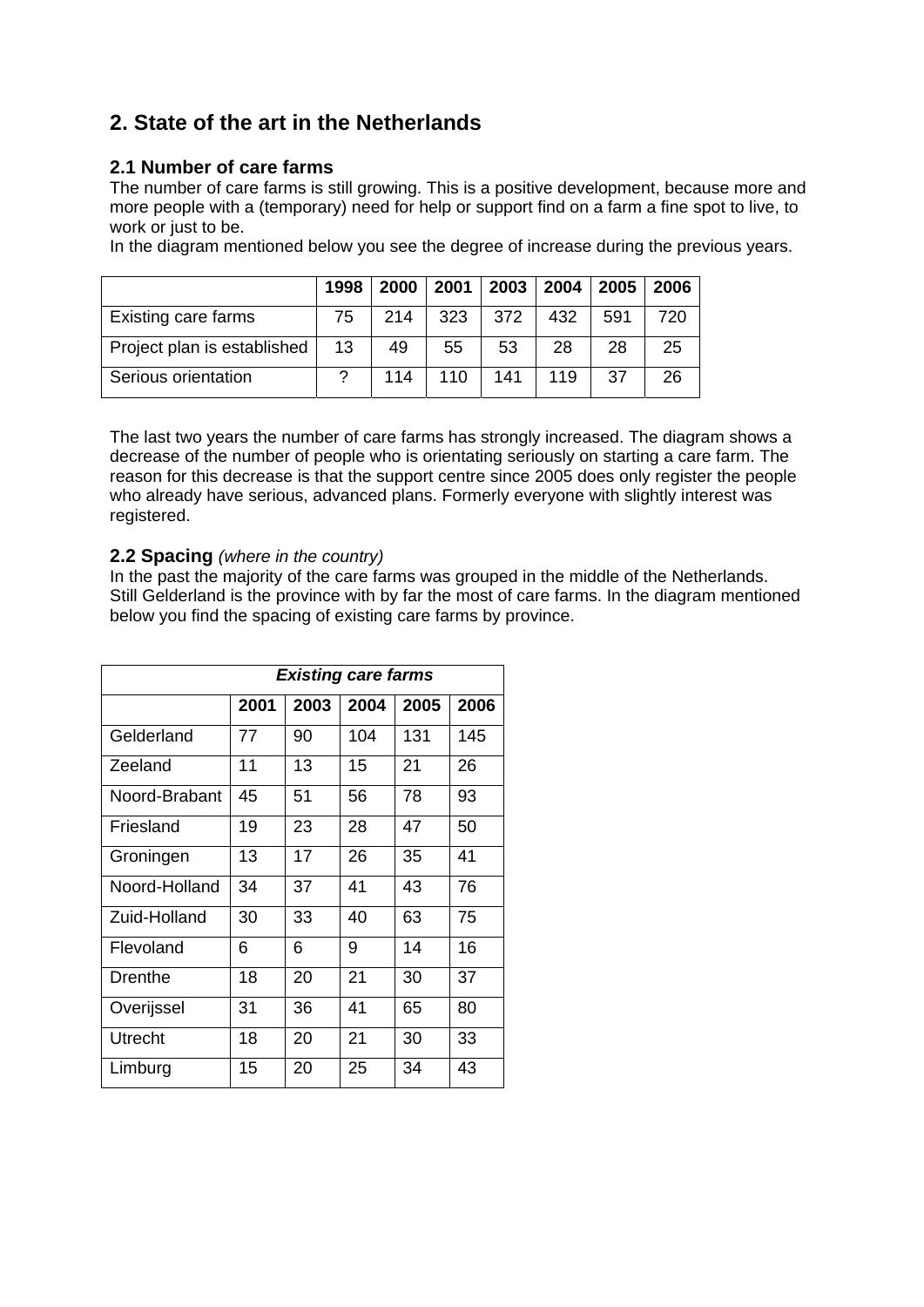#### **2.3 Solidarity with care**

The diagram mentioned below clearly shows that the number of care farms that offers day spending to participants with a personal budget (PB) has grown. This is because the PB is more widely known and more possibilities for people to apply for a PB. The number of care farms with its own EMEA (Exceptional Medical Expenses Act, see also part F) admission increases steadily. At this moment we see a development that groups of care farmers will organise themselves regionally in an association or foundation and next jointly apply for an EMEA admission. Under `Other' in the diagram below, belong care farms which are for example financed from (local) government or resettlement organizations.

|                                                | 1998 | 2000 | 2001 | 2004 | 2005 | 2006 |
|------------------------------------------------|------|------|------|------|------|------|
| Part of care institute                         | 24   | 64   | 77   | 86   | 78   | 87   |
| Own EMEA admission                             | 12   | 15   | 16   | 21   | 39   | 41   |
| Independent farm in cooperation with institute | 14   | 72   | 145  | 145  | 192  | 206  |
| Independent farm financed out of PB's          | 12   | 48   | 45   | 103  | 217  | 279  |
| No compensation                                | ?    | ?    | 26   | 24   | 26   | 26   |
| Other                                          | ?    | ?    | 13   | 15   | 15   | 18   |

The numbers which are mentioned in this diagram have been based on the largest financing flow that comes from the care. It is possible that there are one or more other financing sources. These sources have not been incorporated in the above diagram. As an example: a care farm has an own EMEA-admission and also receives participants with a PB. When the largest part of the care income is raised by means of the EMEA-admission, this financing flow is mentioned in the diagram above. In the next version of the handbook an overview will be given of all financing sources from the care.

#### **2.4 Target groups**

People from several target groups find their way to care farms. Below we describe briefly the most common target groups who come to care farms.

**People with an intellectual restriction**: people with a low intelligence level and sometimes behaviour problems going with that.

**People with psychiatric demand**: people who need because of (temporary) psychiatric problems support with functioning in the society.

**People with a physical restriction**: people with a physical restriction, possibly in combination with other restrictions.

**(Ex) prisoners**: people who have had to hand in their freedom after committing an offence and (in the most of cases) need guidance at the new chance in the society.

**(Ex) addicts**: people who because of addiction problems have difficulty in joining the social and working society.

**Youth care:** young people in the age up to 18 years who receive extra support, care, guidance in different areas. Within youth care several target groups are to distinguish, such as youngsters who need youth care and youngsters with a slightly intellectual restriction. In part J this target group comes up for discussion extensively.

**Young people from special education**: young people who follow special education because of an intellectual restriction and/or behaviour-problems

**Elderly with dementia**: people mostly over 55 years old who suffer from (a form of) dementia.

**Elderly:** people over 55 years old who need support in having a meaningful day spending.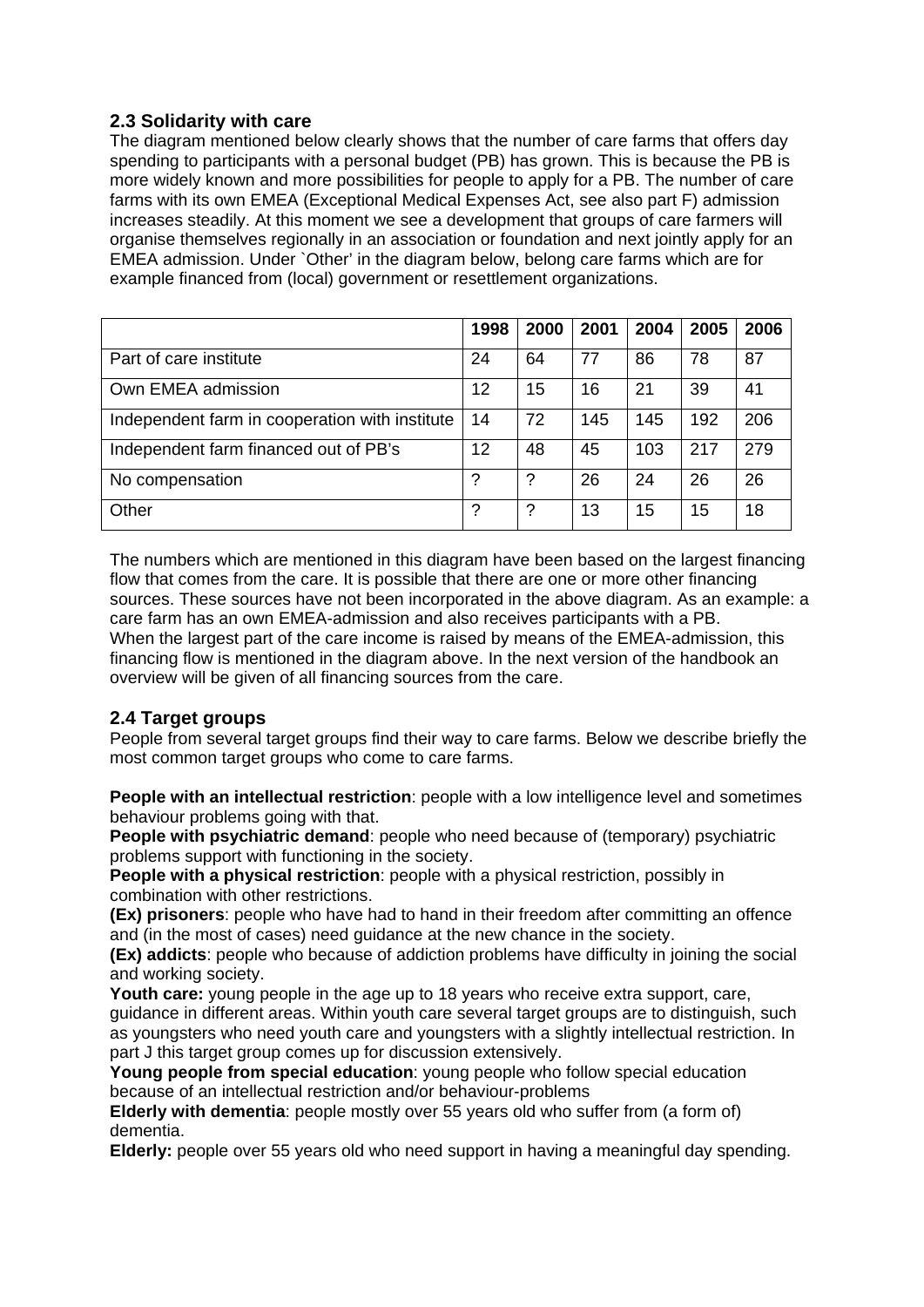**Long-term unemployed persons**: people who are long-term unemployed and who don't have the prospect of having a job in the coming year.

**Autistic persons:** young people and adults with impairment from the autistic spectrum; and sometimes going with that other restrictions.

**People with non innate brain injury**: people who have incurred brain injury by an accident or sickness and as a result of which they experience restrictions with functioning in the society.

**People with burn-out**: people who have because of work and/or matters in private life burnout symptoms as a result of which they are not able to (temporarily) work (fulltime). **Nursery**: regular day relief (for children without restrictions) for children of 0 up to 4 years and extra-curricular relief from children up to 12 years.

Please note: In the diagram the target groups who are welcome on the care farm are mentioned. That means not always that they are also actually present.

|                                     | <b>Existing care farms</b> |                |      |      |      |  |
|-------------------------------------|----------------------------|----------------|------|------|------|--|
|                                     | 2001                       | 2003           | 2004 | 2005 | 2006 |  |
| Intellectual restriction            | 238                        | 271            | 301  | 395  | 455  |  |
| psychiatric demand                  | 103                        | 118            | 156  | 232  | 289  |  |
| physical restriction                | 43                         | 55             | 75   | 116  | 146  |  |
| (Ex) prisoners                      | 33                         | 30             | 28   | 31   | 38   |  |
| (Ex) addicts                        | 43                         | 40             | 48   | 65   | 77   |  |
| Youth care                          | 42                         | 42             | 62   | 131  | 166  |  |
| Young people from special education | $\overline{a}$             |                | 42   | 118  | 162  |  |
| Elderly with dementia               | -                          |                | 32   | 65   | 96   |  |
| Elderly                             | 31                         | 39             | 42   | 51   | 65   |  |
| Long-term unemployed persons        | 28                         | 32             | 63   | 116  | 140  |  |
| Autistic persons                    |                            | 11             | 61   | 157  | 227  |  |
| People with non innate brain injury | $\overline{\phantom{0}}$   | $\blacksquare$ | 21   | 59   | 73   |  |
| People with burn-out                | 27                         | 35             | 68   | 110  | 127  |  |
| <b>Nursery</b>                      | 12                         | 13             | 18   | 38   | 46   |  |

The largest increase in 2006 is the number of care farms for participants with impairment in the autistic spectrum. Besides this the previous years the offer of places for young people from special education, people with non innate brain injury and youth care has strongly increased. More care farms aim their activities at these target groups. The number of care farms that offer places to elderly has increased relatively much in 2006. It is thereby striking that the number of places that is offered to elderly with dementia, has not increased as much as places for elderly.

#### *Combinations of target groups*

On many care farms people from several target groups are welcome. These combinations of target groups sometimes can lead to several sources of financing. Another large advantage is the positive interaction between several people with different restrictions and requests for care and support. We see for example that people with an intellectual restriction and people with an addiction background often really cooperate well and can learn a lot of each other.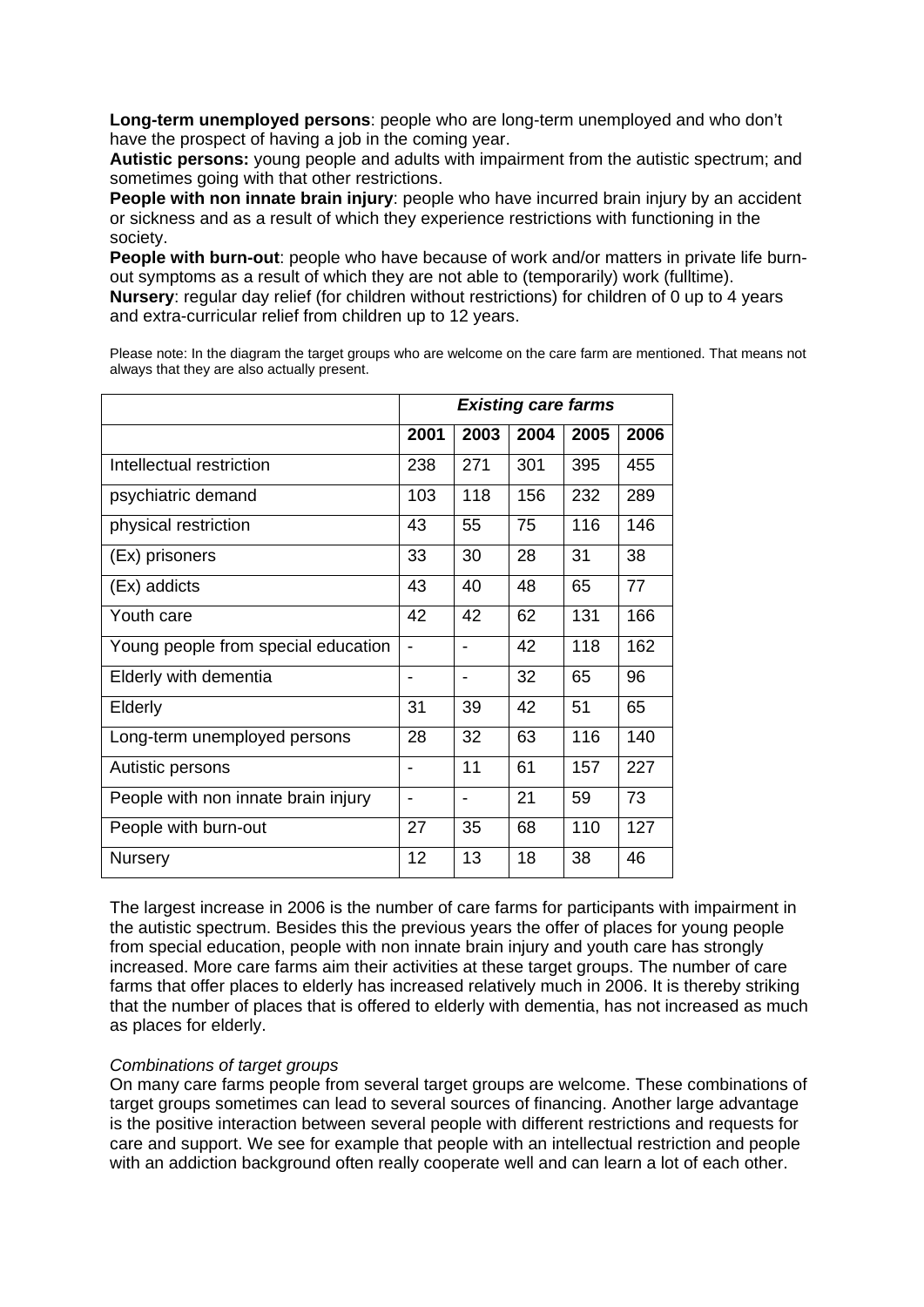Examples of other combinations of target groups where this positive interaction becomes visible are people with psychiatric demand and people with an intellectual restriction, and the group elderly with dementia and the group children.

#### **2.5 Farm data and farm types**

In former days agriculture and care was especially combined on farms which produced in a biological dynamic way. At this moment the conventional farmers prove that agriculture and care also combine well on their farms.

|                                          | <b>Existing care farms</b> |      |      |      |      |  |
|------------------------------------------|----------------------------|------|------|------|------|--|
|                                          | 2001                       | 2003 | 2004 | 2005 | 2006 |  |
| Conventional farming                     | 121                        | 149  | 183  | 277  | 381  |  |
| <b>Ecological farming</b>                | 88                         | 99   | 105  | 129  | 140  |  |
| Biological dynamic farming               | 45                         | 46   | 48   | 48   | 56   |  |
| Changing from conventional to ecological | -17                        | 16   | 22   | 41   | 53   |  |

#### **2.6 Types of care**

Most care farmers aim at day spending for people with need for care or support. Besides this more farms offer also learn-work trajectories for (long-term) unemployed people. Finally there are several agrarian companies where participants can live also. On some care farms several forms of care are combined. For example a combination of living and working and places for only day spending.

#### **2.7 Financing**

The guidance of participants on the care farm is financed in several ways. Within financing forms several tariffs are maintained. On the one hand this is logical; it is a big difference whether a participant needs one-to-one guidance or that one guide can work with a group of several participants. PB-amounts that are granted for several types of care, support and guidance have been determined. Further information on these amounts is to find in part F of this handbook and on Internet site www.pgb.nl. Besides financing by means of PB s, there are several other financing flows for different target groups on the farm. Further information about this is to find in part F of this handbook. There is also a combination possible, for example guides are financed out of PB and of personal contribution of participants. Moreover, there work volunteers on many care farms.

|                                                 | <b>Existing care farms</b> |      |      |      |      |
|-------------------------------------------------|----------------------------|------|------|------|------|
|                                                 | 2001                       | 2003 | 2004 | 2005 | 2006 |
| Guides employed by care institute               | 126                        | 139  | 149  | 159  | 173  |
| Guides employed by care farm                    | 19                         | 19   | 30   | 46   | 55   |
| Farmer employed by care institute               | 37                         | 36   | 36   | 43   | 45   |
| Care institute pays amount per day              | 55                         | 58   | 104  | 174  | 205  |
| Care institute pays rent/compensation for costs | 16                         | 21   | 33   | 61   | 70   |
| Guides paid by PB's                             | 79                         | 113  | 152  | 244  | 303  |
| Participants pay personal contribution          | 14                         | 16   | 21   | 42   | 50   |
| Guides don't get compensation                   | 35                         | 38   | 41   | 49   | 46   |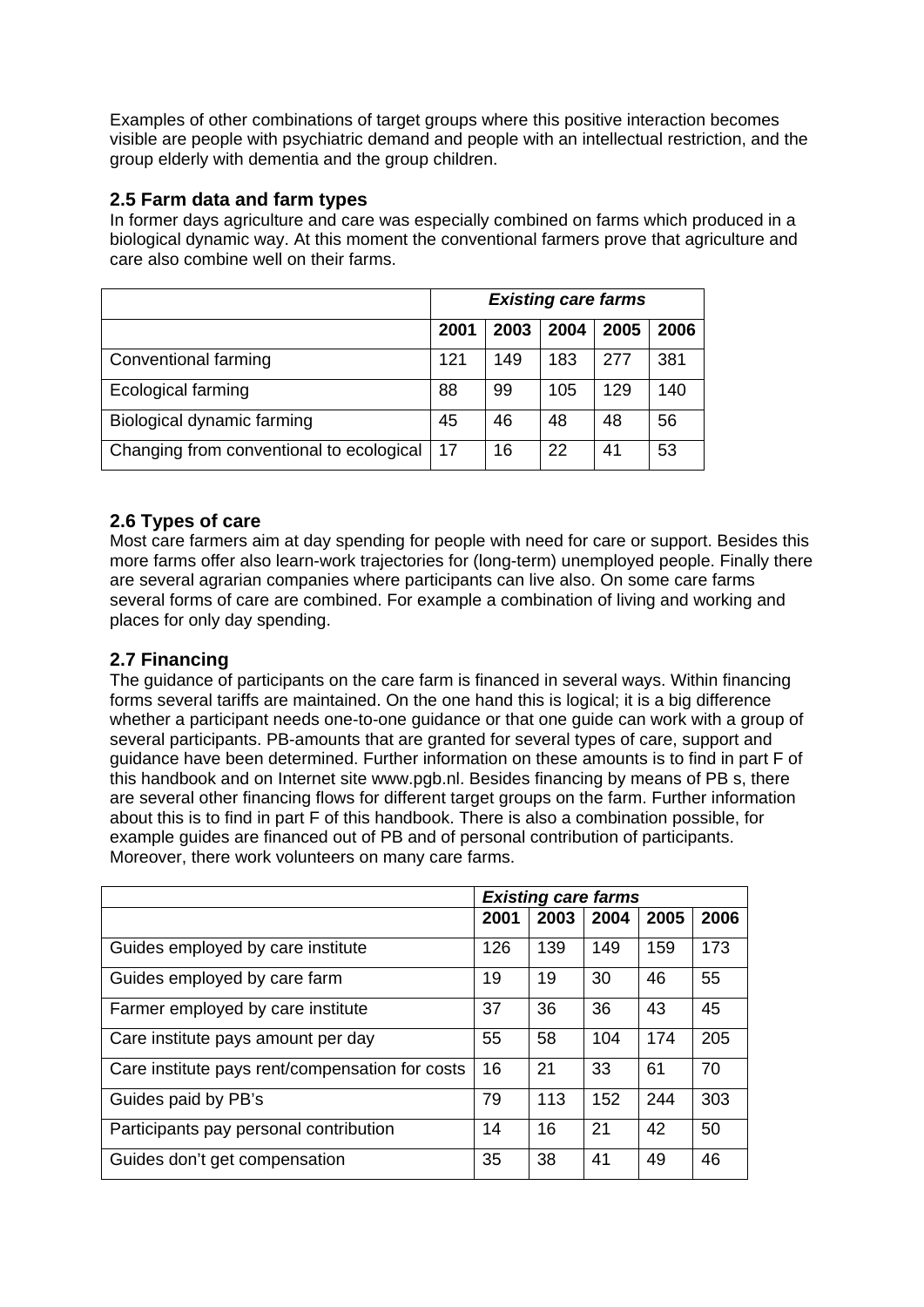#### **2.8 Activities**

In the diagram is mentioned which activities are offered by how many care farms. It is not clear to what extent these activities are carried out professionally or as a hobby.

|                    |      | <b>Existing care farms</b> |      |      |
|--------------------|------|----------------------------|------|------|
|                    | 2003 | 2004                       | 2005 | 2006 |
| Pigs               | 113  | 109                        | 132  | 146  |
| Cows               | 185  | 199                        | 270  | 304  |
| Poultry            | 195  | 205                        | 304  | 355  |
| Sheep              | 154  | 173                        | 241  | 282  |
| Goats              | 144  | 158                        | 229  | 265  |
| Hobby animals      | 205  | 196                        | 302  | 365  |
| Crops              | 90   | 92                         | 119  | 129  |
| Horticulture       | 174  | 195                        | 271  | 316  |
| Fruit farming      | 72   | 80                         | 111  | 133  |
| Nature maintenance | 66   | 69                         | 107  | 138  |
| Campsite           | 34   | 36                         | 45   | 42   |
| Forestry           | 49   | 50                         | 57   | 72   |
| Recreation         | ?    | 18                         | 42   | 61   |

#### **2.9 Sales**

On many care farms several forms of sales of agrarian products are combined. For example, besides a shop on the farm where the vegetables from the greenhouse are sold, the potatoes are also sold to the wholesale trade.

|                 | <b>Existing care farms</b> |      |     |     |  |  |  |  |
|-----------------|----------------------------|------|-----|-----|--|--|--|--|
|                 | 2003                       | 2006 |     |     |  |  |  |  |
| Sales on farm   | 98                         | 132  | 161 | 205 |  |  |  |  |
| Farm shop       | 131                        | 141  | 177 | 200 |  |  |  |  |
| Wholesale trade | 116                        | 117  | 136 | 148 |  |  |  |  |
| Subscriptions   | 28                         | 27   | 32  | 31  |  |  |  |  |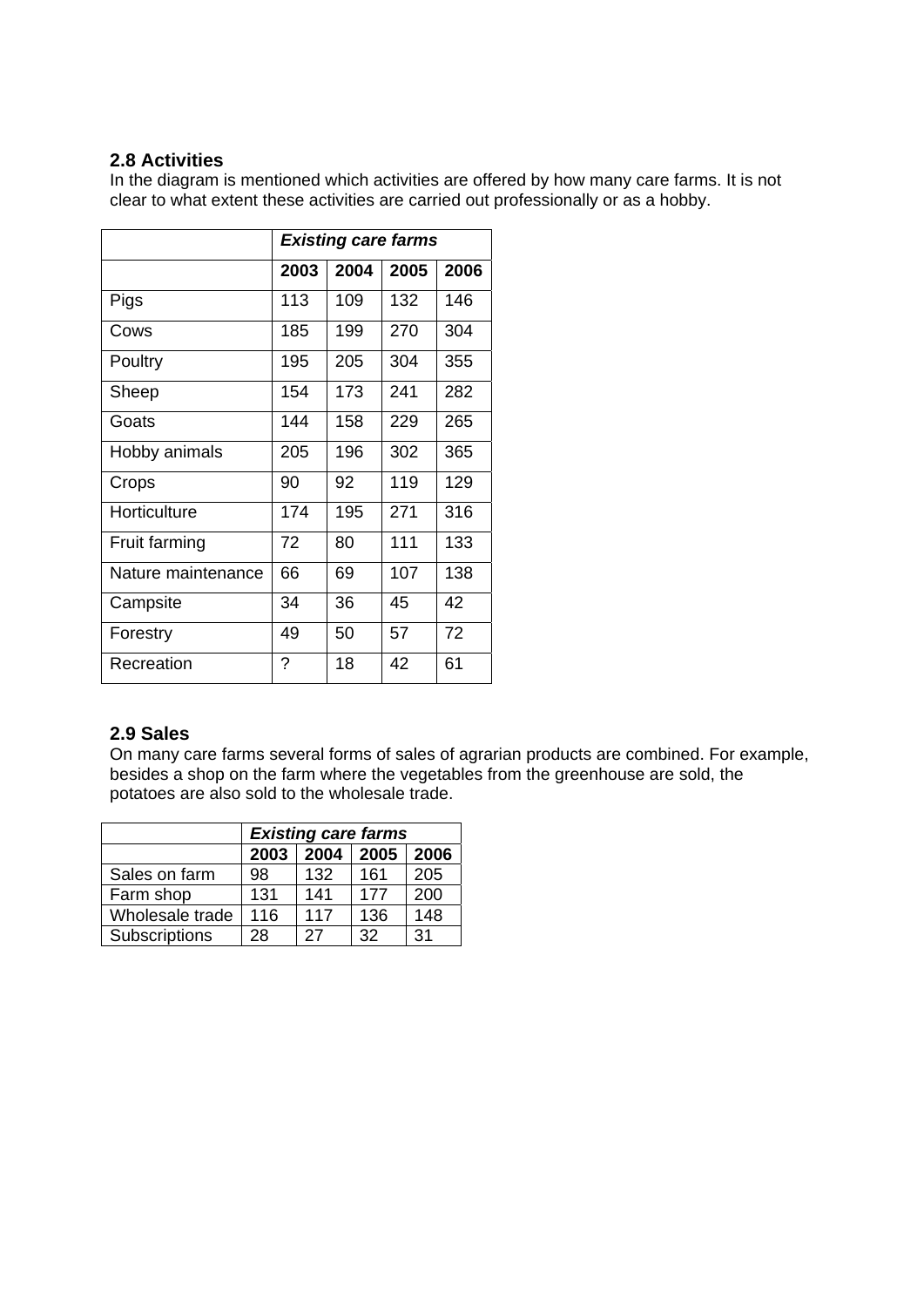# **B. To start up (for care farmers)**

## **1. Considerations when starting a farm**

#### **1.1 Motivation** *(of the care farmer)*

When starting a care farm, the most important factor is motivation. Besides producing a qualitative good agricultural product, often the care farmer wants to be meaningful for other people. Sometimes farmers have positive experiences with for example a family-member who needs care. Sometimes a care farmer has a training and/or work experience in the care sector and as a result of that he is extra motivated.

For some farmers also economic aims play a part. There are farms which are looking for ways to broaden the income by means of providing care. Combining agriculture and care is a possibility to earn a reasonable income, although also much extra costs and efforts need to be put in.

Some farmers do not want to go along in the development of the continuing process of enlargement. They choose consciously for another company set-up. At the choice for the target group affinity or experience plays a role, but also the presence and needs of participants in the region (transport is a large expense) and the possibility of good financing.

#### **1.2 Does care bring enough financial income?**

Generally spoken, the farmer enjoys his work on the farm better when agriculture and care are combined. The participants bring liveliness and the guidance of participants often gives a lot of satisfaction. Besides that there is of course the question whether care does bring enough financial income. In practice it appears that the investments to make the farm suitable for providing care, differs per farm. The compensation for guiding participants also differs from farm to farm.

The investments vary of some thousands euros to more than a hundred thousand euros, depending on the type of care farm and the situation to start from. At stipulating the compensation which a farmer wants to receive for providing care, all costs must be mapped. The compensations vary from 10 up to 45 euro per participant per day, but there are also examples where none or higher compensation is paid. Much depends on how the guidance, transport et cetera has been regulated.

It is fair that the compensation is higher if the guidance asks more time. In part F the financial aspects of the care farm are discussed.

#### **1.3 How do I find out whether care farming is something for me to do?**

The following questions help you to get an idea of becoming a care farmer is something for you to do:

- What is my motivation, why do I want to start a care farm: how enthusiastic am I, for how long am I already thinking about the idea?

- What is my idea on how the care farm looks like: how many participants, how many guides, how does the agricultural production side of the farm look like, what kind of work do I do myself?

- What does starting care farming mean to my surroundings: family, neighbours and others. Is there sufficiently support?

- Am I the right person, with the right capabilities for setting up and managing a care farm? - Are my plans also financially feasible?

It is often difficult to get clear get whether becoming a care farmer is really something for you to do. To get more clarity, it is recommended to have a look at other care farms and talk with care farmers.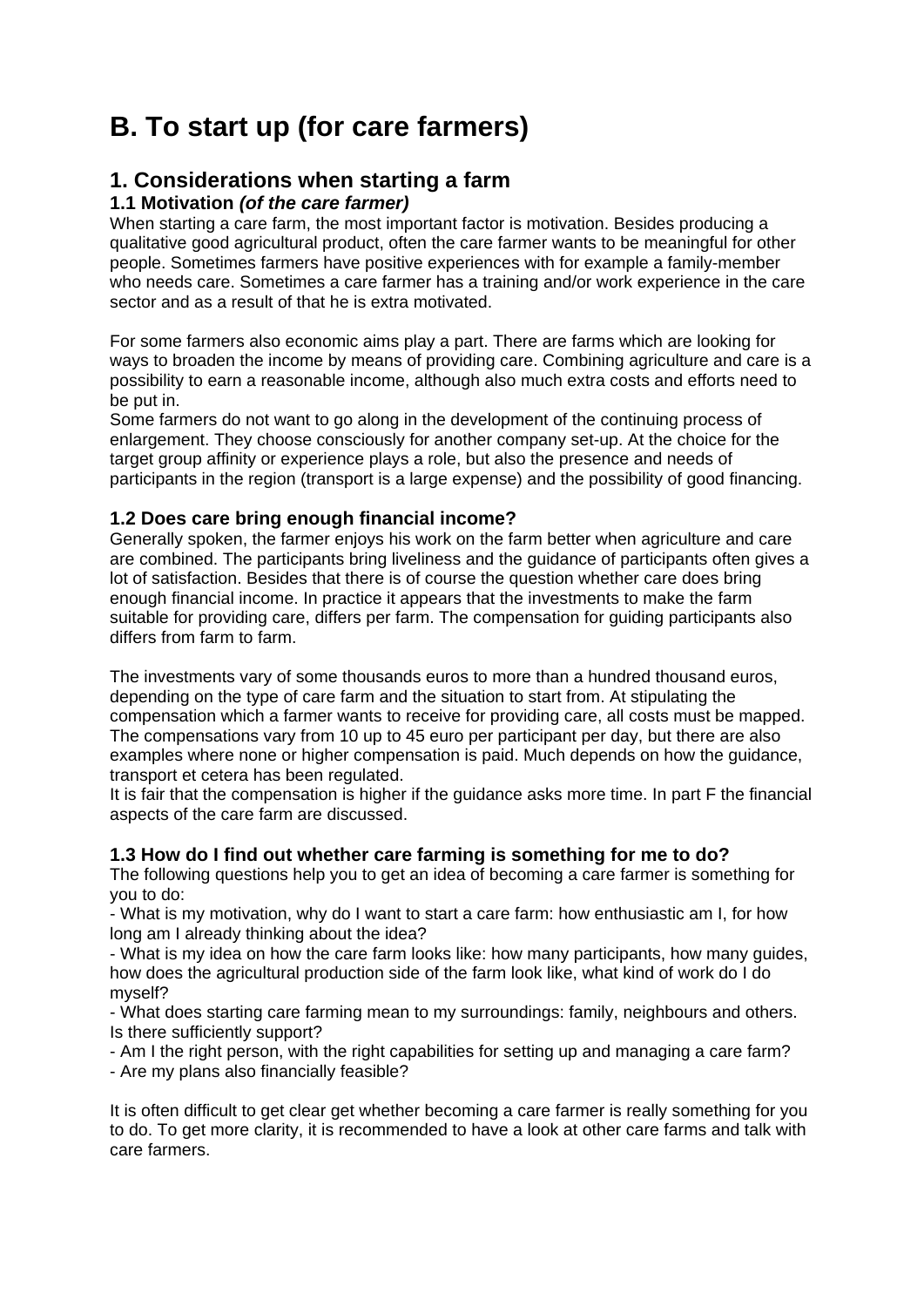On the Internet site www.zorgboeren.nl you can find information on care farms. It also helps when you put your first, rough plans on paper and discuss this with others. This can be done for example by means of a course or a study group.

In several regions in the Netherlands (orientation) courses about agriculture and care are given and there are study groups of care farmers. For further information about courses you can look on the website www.landbouwzorg.nl. The information and offer of courses is given per province.

For starting a care farm it is very important to consider the following questions thoroughly:

- which target group is most appropriate for me and my family?
- what do I offer?
- how do I make a choice for a certain offer?

#### **1.4 Which target group is most appropriate for me and my family?**

For several target groups the care farm is a good spot to be. It is important to choose a target group with who you have affinity and preferably also experience. The following questions are essential:

- Is the target group appropriate at the work and activities which I want them to carry out?

- At which target group is there demand for the care product that I can offer?

- Is it possible to organise financing for the care services which I want to offer to concerning  $t$ arget group $(s)$ ?

- Is the farm well accessible for the target group(s) who I have in mind?

In part A of this handbook information on several target groups who make use of the care offer on farms, has been incorporated. At the question how many participants you want to receive on the farm, it is recommended to think thoroughly about the questions if you yourself or your partner are doing the guidance of participants, or that you involve external guides, to what extent you want adapt the farm to the participants and to what extent you find it important that agricultural production is continued in an efficient manner.

As appliances for insight in the proportion between agricultural production and the care branch, a classification in six types is to find in part A.

#### **1.5 What do I offer?**

Participants come to a care farm for divergent aims: for example to enjoy the atmosphere, environment and the space, the contact with animals, to be busy in a green environment, to work within the framework of a learn-work or a reintegration trajectory, for living or for temporarily stay / relief stay (for example in the weekend and in holidays).

It is important to define what you have to offer to participants. A good appliances is the workbook of the Quality system care farms. Further information on quality assurance and the Quality systems care farms, where this workbook is part from, appears in chapter H of this handbook.

Below a number of types of care offer is described.

#### 1. Day spending.

Day spending is meanwhile an established term that covers a broad area. Participants who come to the farm to enjoy nature, rest and space and not particularly to carry out activities or work, come for day spending. But also participants who carry out work and activities that improve their well-being, without demands being made to the work tempo and quality of production, are receiving day spending.

Within day spending we know several forms, with different priorities:

a) day relief: to enjoy and experience is of more importance than doing activities;

b) activities focussed on (work)structure, structuring the day;

c) activities with a personal learning aim, activities aimed at behaviour change.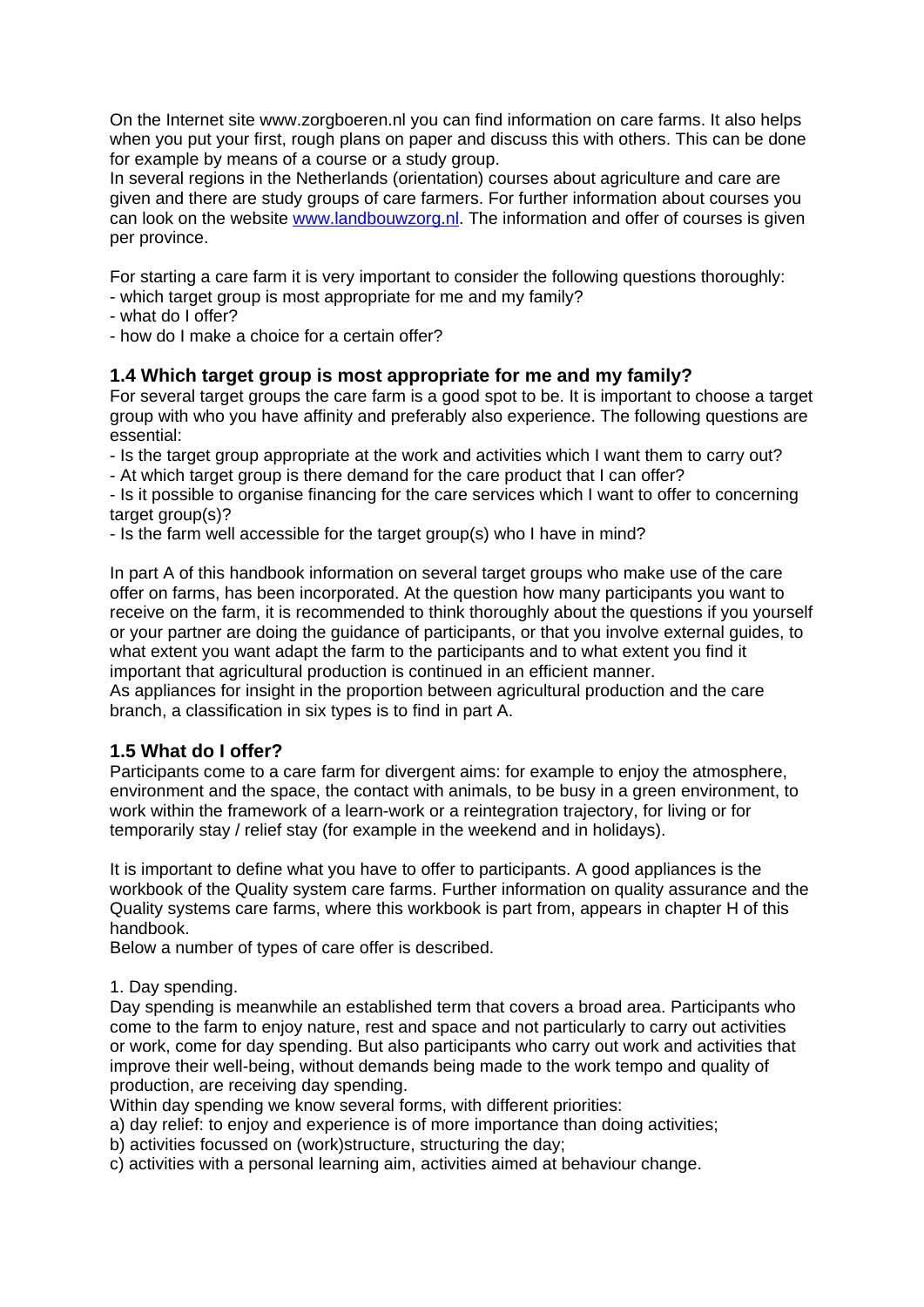In terms of EMEA care-functions (EMEA is Exceptional Medical Expenses Act) we mention the functions 'supporting guidance' and 'activating guidance' as day spending. Supporting guidance concerns then especially the a fore mentioned forms (a) day relief and (b) activities aimed at (work) structure, structuring the day. Activating guidance concerns especially (c), activities with a personal learning aim, activities aimed at behaviour change.

Supporting guidance is aimed to enlarge or maintain independence or to improve integration in society. Supporting guidance accepts the disorder, restriction or handicap as a fact that cannot be changed and goes from there. The guidance therefore goes from the (left) possibilities of the person. Supporting guidance concerns activities which support the person in structuring and filling his day and in enlarging his participation in the society. On the farm participants get many possibilities in structuring time; not only the day, but also seasons. Moreover they get chances to stabilise and develop motor or social skills.

Activating guidance includes activating activities which are aimed at:

- convalescence or prevention of worsening of behaviour or mental problems; or

 - handling the impact of a somatic or psychogeriatric disorder or restriction or an intellectual, physical or sensual handicap.

Activating guidance distinguishes itself by supporting guidance because activating guidance does not accept the disorder, restriction or handicap for granted, but intervenes on that. With activating guidance the participant is learned to deal with (the impact of) the disorder, restriction or handicap. For example give someone with a need for mental help, who has become very uncertain concerning his functioning after his psychosis, again the experience that he can carry out activities independently.

When on a care farm participants come for day spending and these participants need nursing/medical treatment, this treatment can exclusively be given by someone who has a PIH-registration. (A graduate care provider who is registered within the framework of the Law Professions Individual Health care).

#### 2. Stay, weekend relief and holiday-relief.

Participants can come to the farm for stay, for weekend relief or holiday relief. Stay and weekend relief both concern a stay of two days (in succession) and holiday relief concerns one or more weeks during school holidays. In daytime the participants can enjoy the environment or participate with the activities on the farm. As well as at 'living on the farm' applies that here the guidance has a larger impact on the private life and the management. Stay, weekend relief and holiday in EMEA-terms are commented as `short-term stay' in the function `residential stay'.

#### 3. Residential stay

In a number of cases participants live and work on a farm. With 'living' not the regular living is meant, but to speak in EMEA-terminology: living with the need and the substantive desirability of a therapeutic social climate, a protected environment or constant supervision. It concerns residential stay for which a participant has an EMEA-indication. Stay on a care farm asks other forms of guidance and has a larger impact on the private life of the farmer and the farm dynamics then when only day activities are offered.

At 24-hours care one must take into account much more all activities of daily living and all aspects that have to do with that. Thus one has in much larger degree than for example in the case of day spending, to do with the personal and care network of the participant. For example visits of family members, organisation of holidays, dentist and church visits.

Besides the daily organisation the start phase demands much energy. It is not easy to realise residential stay on the farm. Especially matters such as spatial planning, environmental legislation and financing asks much attention.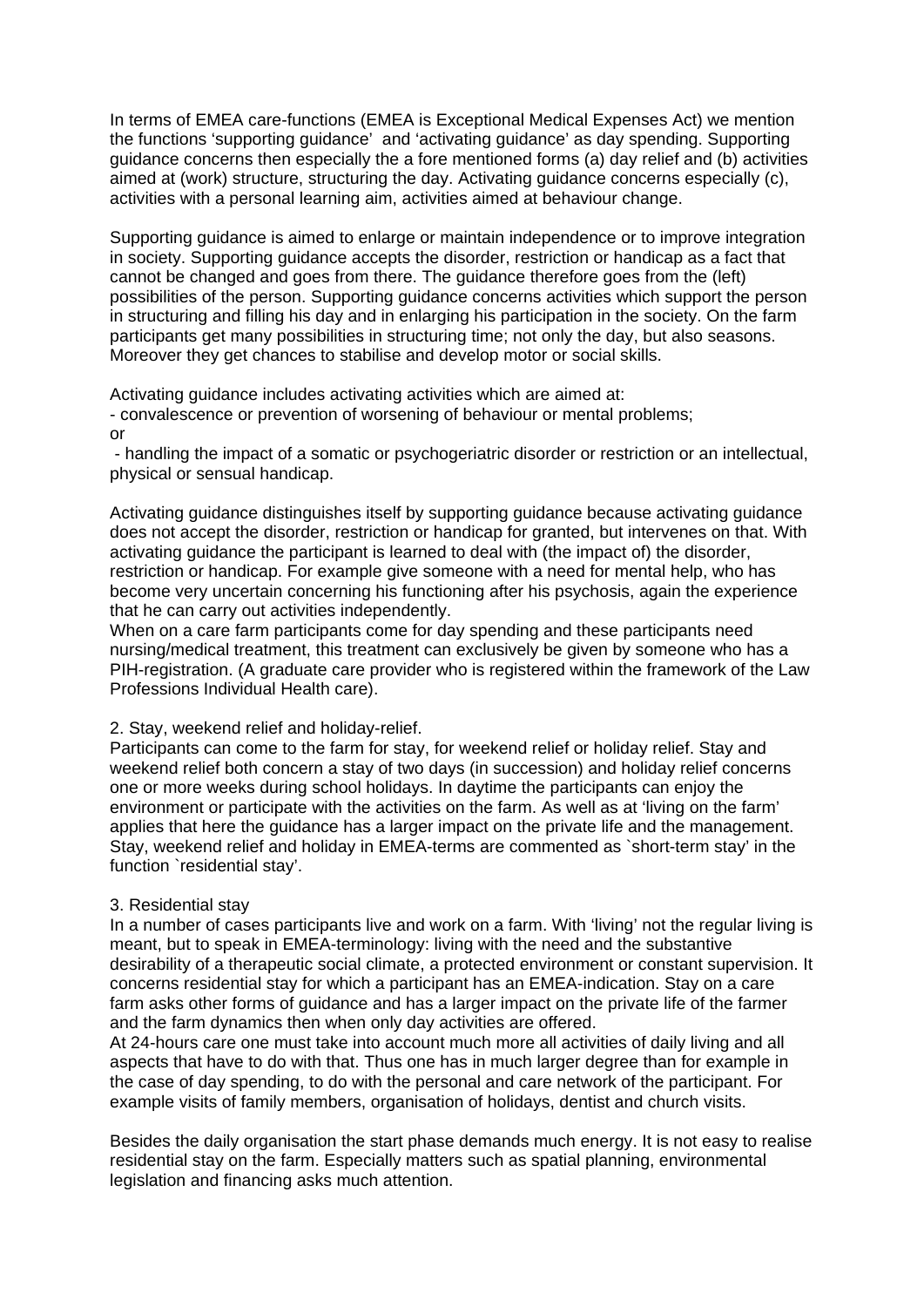#### 4. Learn-work trajectories

With a learn-work trajectory one can learn to work in practice and learn while working, with the aim to get a better chance on the labour market. Learn-work trajectories are meant for people who for a personal reason have difficulty in finding a paid job, but nevertheless gladly want a paid job. Learn-work trajectories have more concrete learning aims and objectives to move on to a (work) place outside the farm then for example supporting and activating guidance. In chapter K attention is given to learn-work farms.

#### 5. Offer facilities

 A farmer can choose for the option not to do or to organise guidance of participants himself, but to leave it entirely with external guides. He then puts buildings and/or land available where participants can stay and where they can make use of. The farmer only offers the facilities and no guidance. Of course the accessibility and security of the farm are important.

In the paragraphs 2.7 till 2.9, further information is given on work and activities that participants can do on the farm.

#### 6. Nursery

Regular nursery on farms is offered more and more. It concerns relief of children without restrictions. Around the regular nursery the necessary and specific laws and legislation and financing structures exists. There are several branch- and franchise organisations working in this field. The national support centre agriculture & care therefore does not actively support regular nursery on farms. In enclosure 10, however, some additional information on nursery on the farm is given.

#### **1.6 What are pro's and contra's of having other activities than agricultural production on the farm?**

There are care farms which are not only busy with agricultural production and care. They also have other activities as a farm shop, recreational activities (tea garden, camp-site, bed and breakfast), education (school classes), landscape management and/or forestry.

Possible advantages of sidelines are:

- broadening of the offer of activities and fields of action for participants;
- broadening of income and possibly less financial risk;
- more people come to the farm, which increases the possibilities for integration;
- the care farm is more widely known.

Possible disadvantages are:

- fragmenting of the attention, as a result of which agriculture production and care possibly do not get enough attention;

- more disorder / unrest for the participants and the guides.

It is important that you choose activities where you have affinity with and that think about the surplus value and the risks of new activities.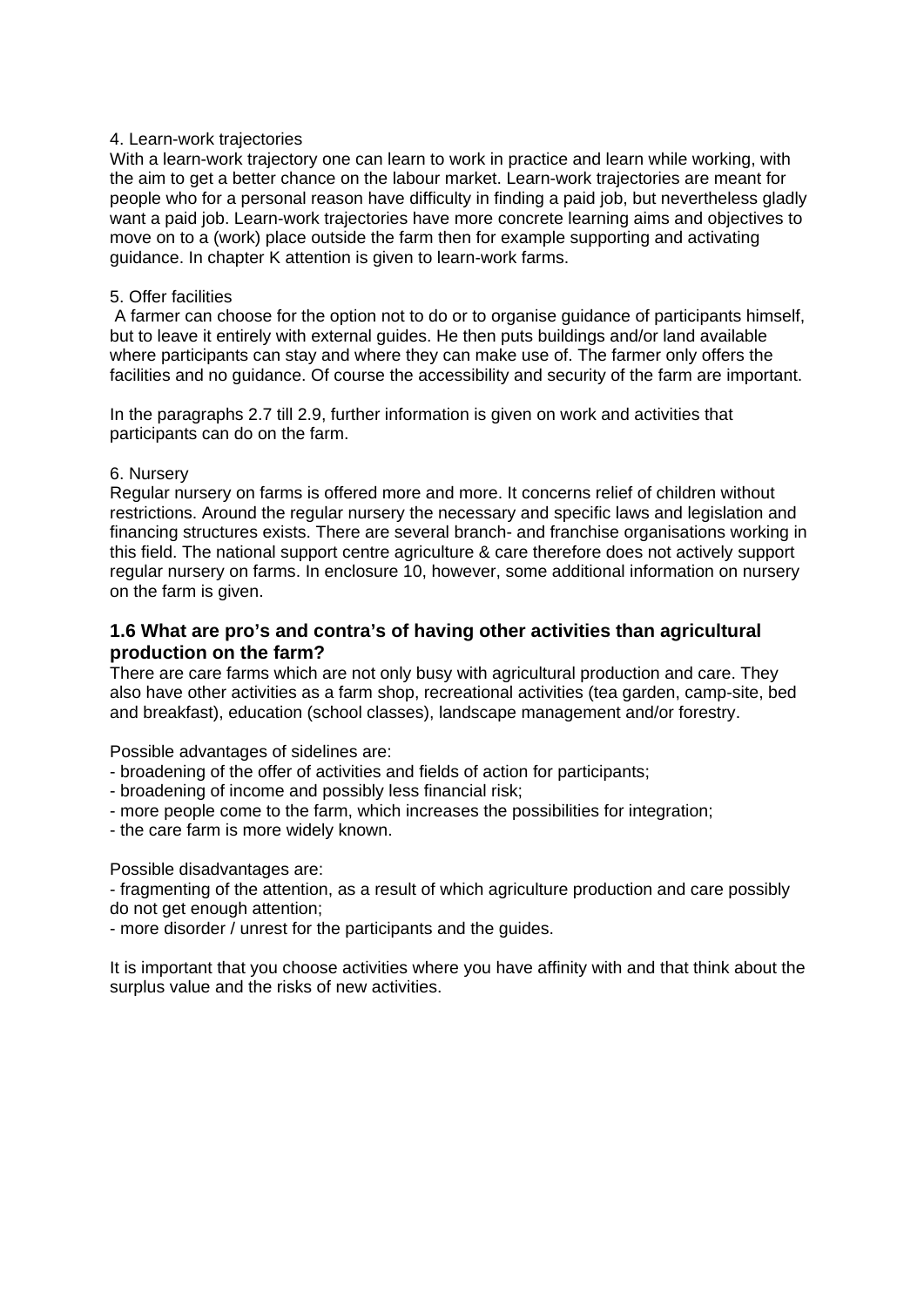### **2. The organisation of a care farm**

Care farms appear in all kinds and forms. The organisation of a care farm is thus different in each situation.

For guidance of participants with a very complicated request for care, a professional education might be necessary. Participants which go to a care farm, often have a less complicated request for care, as a result of which professional education requirements are less relevant. Often it is experienced as positive by the participants that the farmer is not a social worker by profession.

In any case, all care farms must satisfy to the Law concerning labour-circumstances which prescribes that each company with employees (which also includes participants, volunteers, trainees and contract workers) must be in the possession of the certificate in-house emergency and first-aid service. It is also compulsory that a Risk Inventory and – evaluation is carried out (RI&E). Moreover there is a quality assurance special for care farms (to see part H of this handbook and Internet site www.landbouwzorg.nl).

#### **2.1 What does a care farmer needs to be able to?**

To have the right motivation is an important starting-point, but farmers who are interested in providing care need also to have certain skills. As a person they must have good social skills, patience and empathy. Moreover flexibility, organisation talent and perseverance are of vital importance to get a care farm going.

Care farmers need to have professional knowledge concerning the agriculture production and affinity with care and working with people. Depending on the type of care farm, the combination of agriculture and care brings a certain tension with itself. A certain production needs to be realised. Therefore, a care farmer needs to be able to plan the work well, but he needs also to be able to - when this is necessary- to leave the planning.

It appears to be difficult to handle working with participants. Because everything has to do with everything on a care farm, it is not possible that the care farmer withdraws himself to its own task. He must be accessible in the way in which he handles the work and also take the initiative to invite others to critically think with him.

Beside these basic qualities, on a care farm there are several task areas and rolls to play, which ask for specific qualities.

#### **2.2 Guidance of the participant**

At guidance of the participant, involvement, respect and attention to the specific possibilities and restrictions of the participant are at issue. An attitude of general care and personal attention is necessary. A participant must feel himself welcome and at ease. The care farmer and the participant cooperate closely and look for solutions for problems, complaints or criticism. Starting from a safe situation (with guidance) challenges can be built in for a participant, so that he can learn new things.

What is required on knowledge, experience and the personal qualities of a care farmer or guide differs per case. It depends on the need for care of the participant, on the intensity of the guidance which is necessary, on the aim of the given care and on the number of participants. In any case the care farmer or guide needs to have sufficiently social skills such as empathy, tact, patience, helpfulness and creativity. Moreover he must be able to handle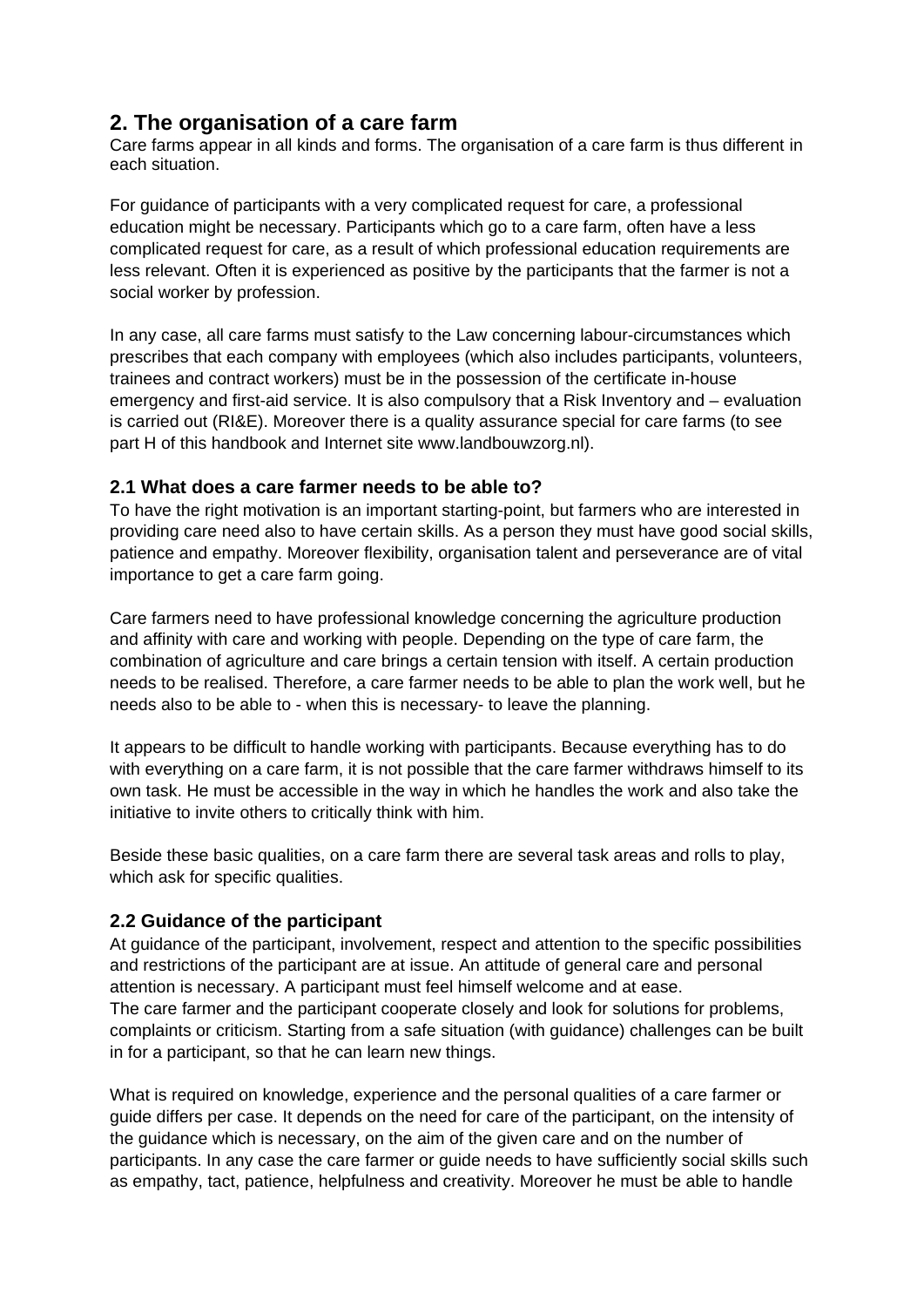confrontation and can mediate at conflicts. In part D of this handbook you find further information on guidance of participants.

#### **2.3 To start and organise care on the farm**

A care farm is no everyday venture. Certainly at the starting stage it needs pioneering to realise what you have in mind. Perseverance, idealism, but also realism and common sense are important qualities. The care farmer needs to have good relations with the surroundings: care institution, municipality, participants, neighbours and farmers in the area. He also needs to be able to organise the right support. It is essential to have organisational talent, to know how to put matters on paper and to have capacity to cooperate, in order to be able to regulate financing, essay contracts and for example to get licenses.

The amount of time which a care farmer spends on starting up the care branch, the guidance of participants and on administration and consultation differs from farm to farm. Particularly the starting-up phase differs a lot. General experience learns that starting up lasts almost always longer than initially expected. It often takes a half year, from the moment that the first concrete action is taken, before participants actually come to the farm.

#### **2.4 To manage the agriculture production**

A basis condition is that the care farmer has sufficient practical knowledge and education to realise the daily agricultural production. Craftsmanship is a condition to be able to share the love and the tricks of the trade with the participants. Knowledge concerning legislation, sale canals, company set-up and investment needs is important.

#### **2.5 Do I need a specific education to become a care farmer?**

Generally spoken a correct basis attitude, sufficiently social skills, affinity and experience with the target group is more important than having specific diplomas. However, it is the case that many farmers' wives which are involved in care already have an education in care. There are several possibilities to require necessary knowledge and skills. Beside the conventional care education and training, there are for example also courses, focussed on starting a care farm and guidance of participants. Another possibility is engaging a coach or consultant. That person discusses questions which apply especially to this farmer on this farm. In each situation a programme is made up, in which answers on those questions are given. On the Internet site www.landbouwzorg.nl further information on courses, coaches and consultants appear per province.

#### **2.6 Do I need to make a business-plan?**

There can be different reasons for making a business-plan. On the first place it is a help to get clear what the state of affairs is concerning the plans for starting a care farm. The plan shows which conditions have been satisfied, which questions are still unanswered, what still needs to be found out or regulated. A business-plan can show to the outside world how the care farm functions and that an efficient form of care is carried out. Sometimes a businessplan is necessary to get (partial) financing. Points mentioned below are taken into consideration in a business-plan in every case.

#### **1. Company analysis**

A good plan contains as a basis the company data, the personal situation of family and company, qualities of the entrepreneur and a sketch of relevant aspects in the surroundings.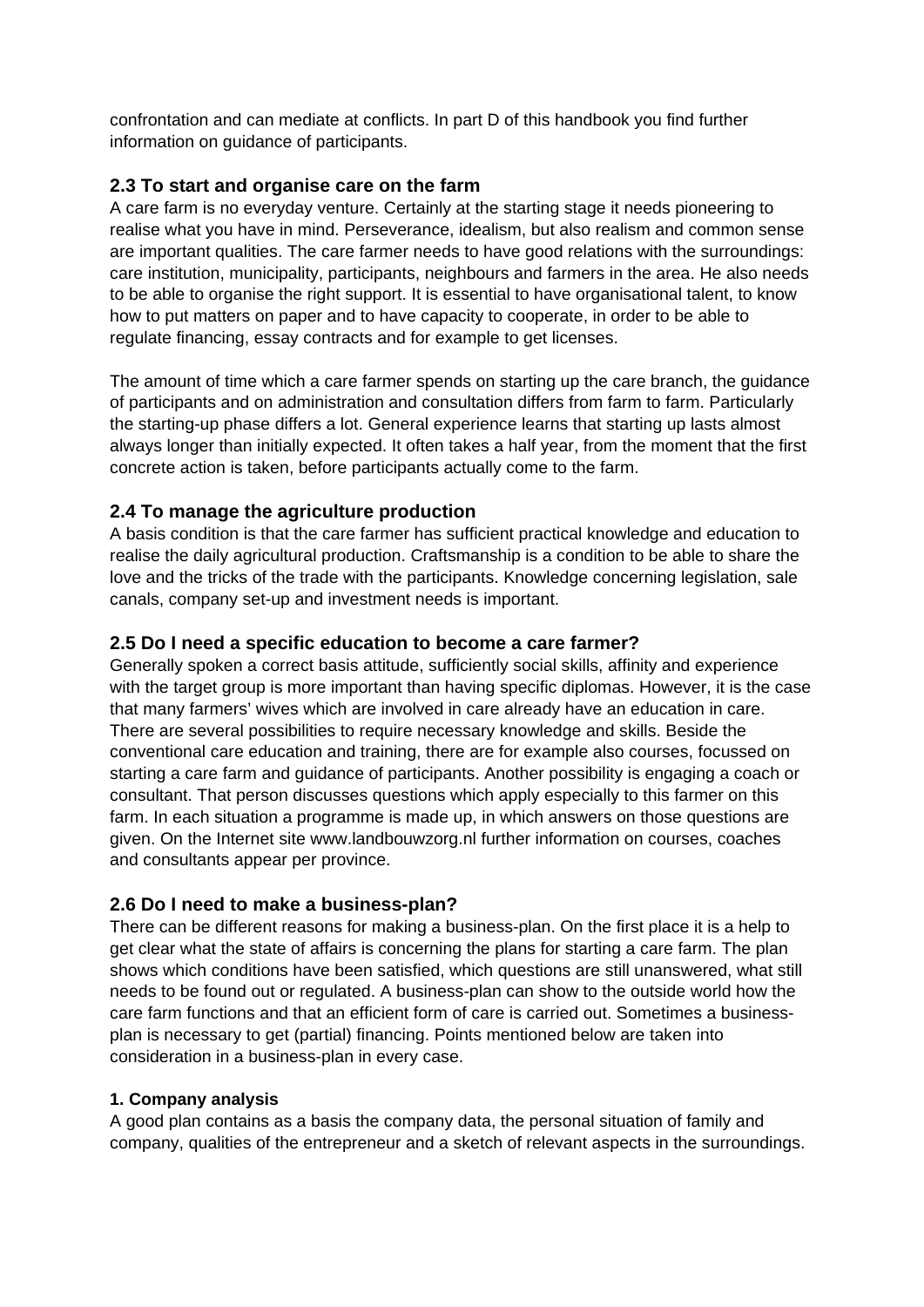#### **2. Aims**

Both social aims (personally, social) and economic aims show what you want and in what manner you want to reach that. You need to be clear and concrete and make sure that the plan contains sufficiently practical information.

#### **3. Marketing**

What do you offer, to which target group(s) of participants, where are the participants and how do you reach them?

#### **4. Investments and financing**

It is necessary that you have a clear picture of the costs to start up and of the scope of the necessary investments in for example buildings, renovation, inventory, machines, transport vehicles. Show how you want to finance these investments (for example by means of: own resources, bank credit, supplier credit or other credit forms, subsidies or contributions funds). Also think of the investments in time.

#### **5. Exploitation**

Whether your plans are feasible, becomes clear from an exploitation budget on an annual basis. You need to have clear insight in the turnover to be expect, gross profit, company costs (permanently and variable) and net profit.

The workbook Quality system care farms is a skilful guiding principle to work further on the venture plan (to see chapter H). Moreover you can use the table of contents of a businessplan (enclosure 5) as an example. There are expert consultants to help you with developing the business-plan. For further information you get help on the Internet site www.landbouwzorg.nl, where per province an overview is given of the present consultants.

#### **2.7 How to organise that I have activities to offer all year through?**

It is important that there are, throughout the year, sufficient work and activities that meet the aims and possibilities of the participants and that these fit within the character of the farm. The offer of activities on the farm will differ per month and per season. When the weather is bad, it is not always possible to work and do activities outside.

To get sufficient overview on the work offer and the quantity of guidance which is necessary, it is advisable to firstly distinguish between:

- activities that participants can carry out the complete year such as to feeding, milking, cleaning;

- seasonal activities such as to sow and to harvest;

- incidental activities such as the maintenance of tools.

It is advisable to have a monthly overview of:

- the activities;
- how much time is needed by participants to carry out these activities;
- how much time is needed for guidance of the participants.

Making a 'labour-estimation' is useful. This estimation can be used to see whether the offer of work and activities on the farm meets the labour need of the participants and the available time of the guides. Per branch (horticulture, cows, chickens et cetera) a list of daily, seasonal and incidental activities is established. Hereafter the wishes and work levels of the participants are matched with the activities and levels of it.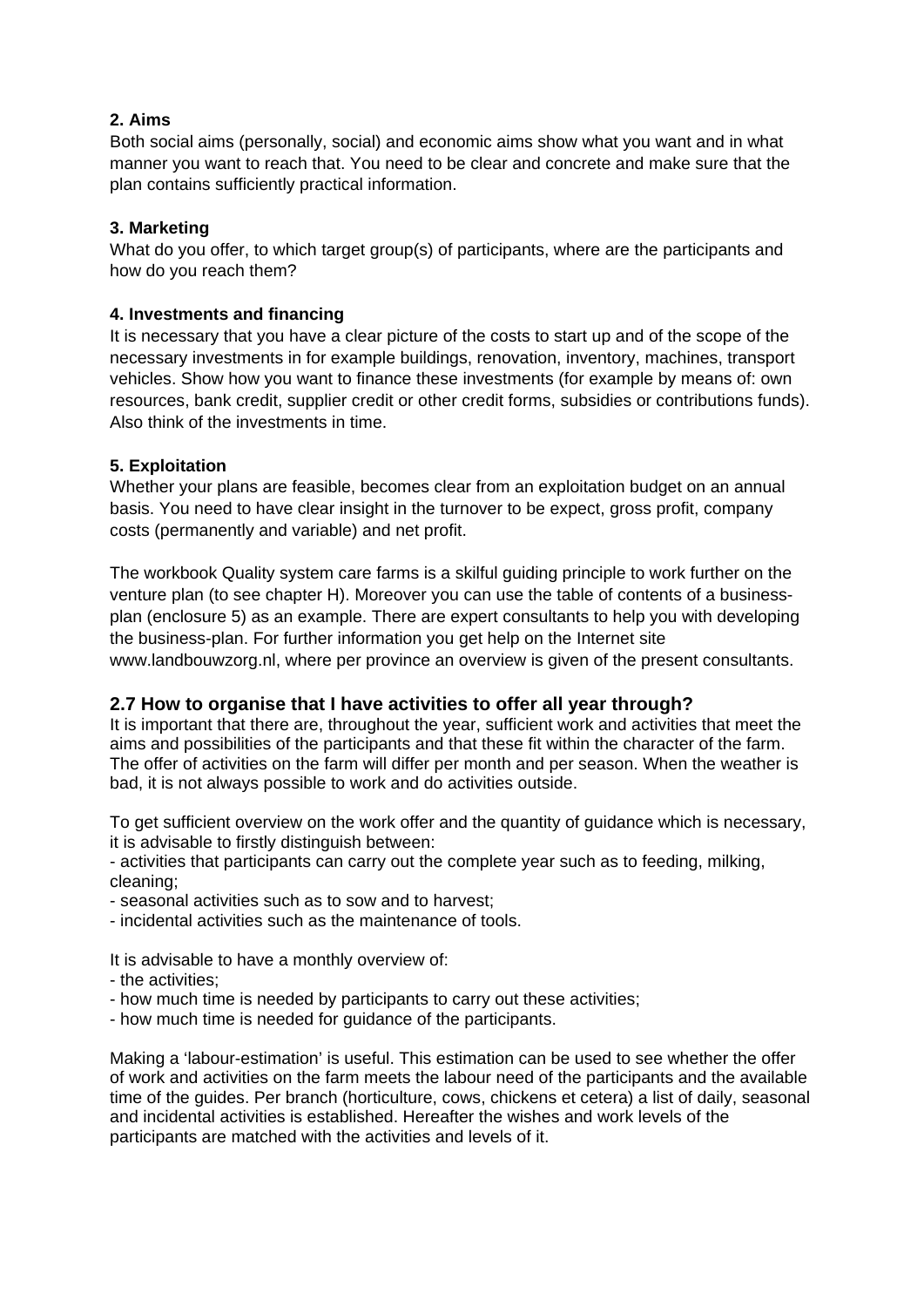As the supply and the demand of activities are put to each other, the sticking points in certain months come up. As a possible solution, adaptations in the offer of work and activities can be made.

#### **2.8 Which activities are suitable for participants and do those activities also raise money?**

The variety in work and activities is enormously large. First the offer coincides with the agricultural farm type. On a horticulture company there are of course other activities then on a cattle farm. Moreover the skills and capacities from the participants differ and to that the aims. At the one care farm the focus is on the perception of the space and environment and the participant will carry out little or no activities. On another care farm a participant helps with milking the cows or ewes.

Examples of day spending activities for participants with restricted skills:

- feed rabbits;
- watering plants:
- fill feed troughs
- put straw in stables

Examples of work related activities for participants with more possibilities:

- picking weeds, sowing;
- harvesting by hand;
- pick up eggs, to feed animals;
- cleaning stables and yard;
- clean and wrap up vegetables;
- working in a farm shop, domestic work;
- make wooden furniture, birdhouses et cetera.

Examples of activities at labour training for participants with a relatively high level:

- milking;
- help with moving animals;
- help empty and clean stables;
- weigh, sort and pack harvest products;
- collect and remove pruned wood;
- maintenance of buildings and machines;
- growing of vegetables;
- sell products and public relations.

Participants with sufficient skills can make a substantial contribution to the production. The quantity of labour done by a participant is generally spoken financially of no importance. To make production is only possible if the participant gets sufficient guidance and support. As long as the guidance costs more than the labour that is done raises, there is talk of care and this care needs to be paid for.

Only as the labour of the participant has an economic value for the farm, there is talk of labour in an economic sense. Then the participant must be paid for this labour, frequently with a strong remuneration subsidy. Experience learns that on almost all care farms the guidance of a participant asks more time than labour produces and there therefore is talk of care.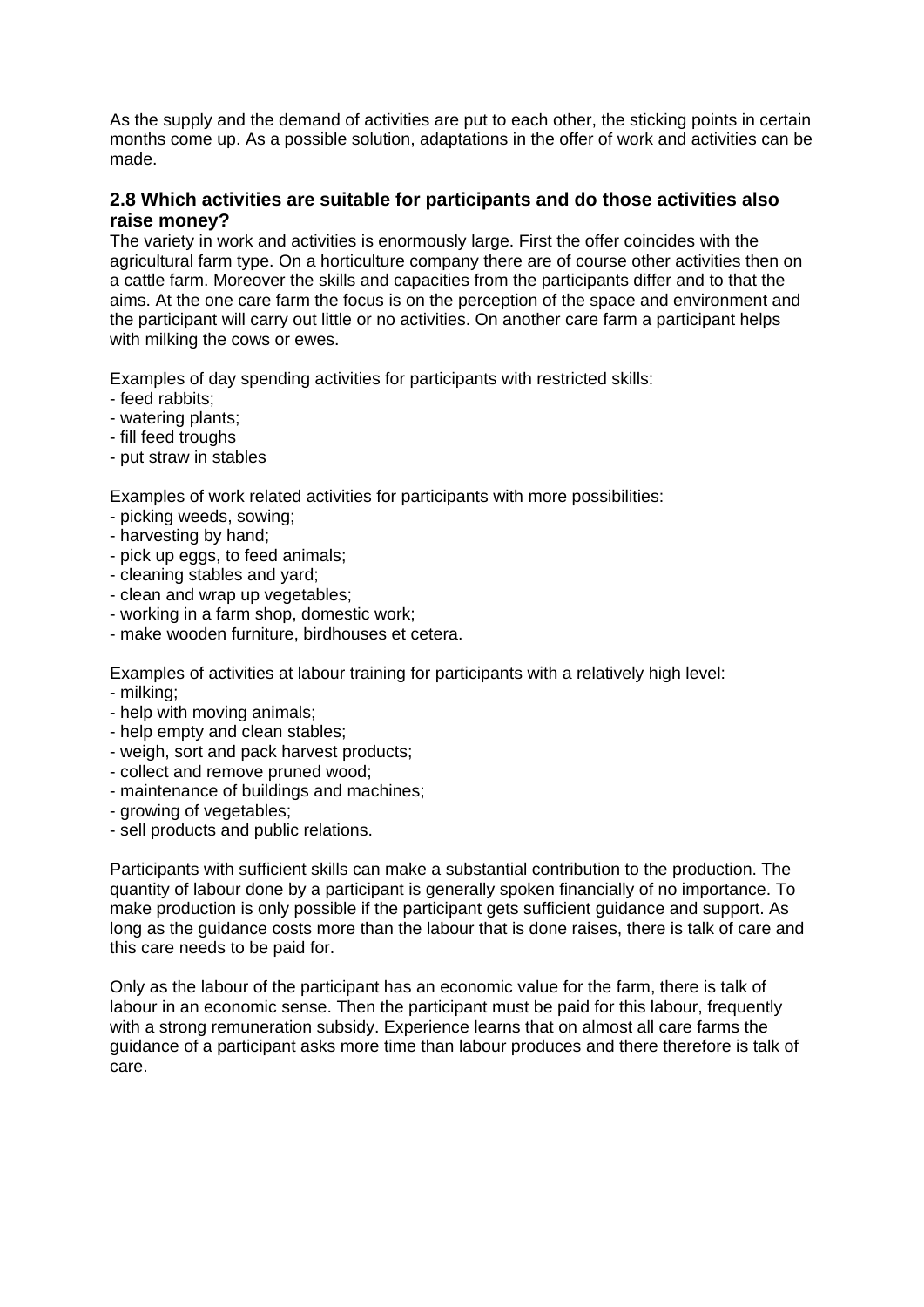#### **2.9 How do I adjust the activities, tools and machines in such a way that they are suitable for participants?**

Generally the normal situation on the farm remains intact. Only what is really necessary, is adapted. For a large group of participants many activities on a farm seem complex, and (physically) intensive. At a closer look however it appears that with some small adaptations in sharing tasks, the workplace, tools or guidance there are many possibilities for participants.

#### To illustrate

Out of a commercially point of view it can be a good choice to put 500 chickens in one shed. For participants it can work out better to put op partitions in the shed, as a result of which 50 chickens are together in one area. By doing this, one delivers well-organized, repeating activities for participants. Every shed needs to be fed and cleaned. Because of the quantity of work the participant has an overview on the job. The guide can for example train and also check the activities per shed. This helps the independence of the participant. Furthermore it is easier to divide the work. For example every participant can clean two sheds before the coffee break.

Adaptations in the activities demand of the care farmer and other guides:

- the capacity to look at details of the activities in stead of considering activities as one entity.

- attention and observation capacity to make an inventory of the possibilities of participants;

- creativity and ingenuity;
- time and possibilities to do experiments in the work, together with participants.

For a simple activity as picking up eggs, a participant carries out in any case the following actions:

- obtain a bucket for the eggs;
- open and close the shed;

- obtain eggs from under the chicken (chase the chicken, get the egg and put it in the bucket);

- obtain eggs from under the racks (lift the rack and catch the egg from under the rack);
- open up and close sheds;
- take away eggs;
- cleaning of eggs;
- pack eggs.

At making adaptations one must permanent think critically whether the adaptations are necessary. Sometimes it is necessary that one uses a coloured label, photograph or pictogram to ensure that the animals get right fodder. It is however not the intention that a work barn is totally covered with pictograms and instruction books.

#### **2.10 How do I adjust the buildings and the farmyard in such a way that they are suitable for participants?**

A farm is not arranged in such a way that it is automatically suitable for participants. When the care branch is small and the participants are rather independent, there is no need for many adaptations. When participants demand more guidance or a large group of participants is coming, then already rapidly adaptations must be done for the security and then a canteen is no superfluous luxury. The following matters ask attention:

- To improve accessibility of the farm. Think of pavement of the yard, sliding doors, no thresholds, light-switches, benches adjusted to the right height, et cetera.

- Canteen. Especially when the number of participants becomes larger, it is important that private and work remains separated. Not only because it is no longer practical in the house but also for the privacy of the other family members.

-Bedrooms. When stay or relief (weekend and holiday relief) is offered or when the participants need to have a space to rest, this space must be present. At small-scale relief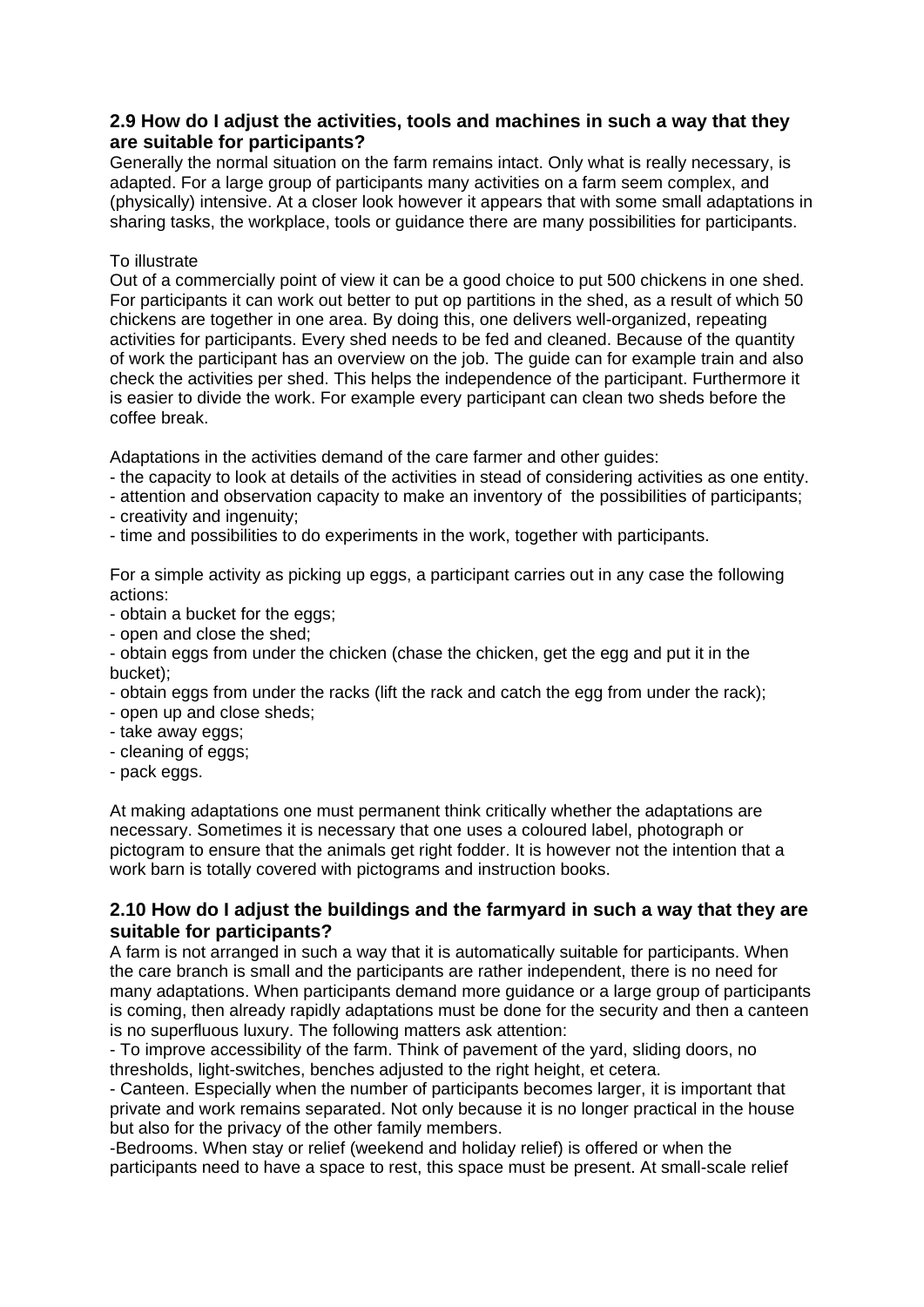this is sometimes possible in the existing situation. If a renovation is necessary, it concerns a large investment. Depending on the target group the minimum surfaces and adjusted interior must be taken into account.

- Sanitary supplies.

- Security on the farm. (Locks on gates and doors, demarcation of the yard, see also 2.13). In this respect you get also in touch with safety, health and welfare legislation (to see part G).

#### **2.11 How do I organise continuity of care and of the agricultural production?**

It is important that a care farmer makes clear to participants, institutions and care insurers that the continuity of the care and guidance is organised. Continuity means among other things that there is always sufficient guidance present on the farm, that the farm meets all applying legal requirements and standards, that there is a healthy economical situation and that there are replacing activities in case of calamities on the farm. Think for example of fire or Foot and Mouth disease-crisis, when the normal activities for longer time cannot be carried out by the participants.

To make the continuity of the care visible, you indicate whether and how replacement of guides is regulated at their absence. It is important that good replacement is available. This can be another family member or someone else. This person must have qualities to look after the guidance in a good manner.

For the agrarian part you indicate which requirements you must satisfy and whether you satisfy these. When you have a hallmark or recognition of a chain production, then you meet the demands for that automatically. For example the SKAL-hallmark ensures biological production. Insight in the economical situation of the farm is important for continuity of a care farm. Even if you grant good care, it will be very detrimental for the care to participants if you go bankruptcy after a half year.

It creates also faith if you can show that the farm is economically healthy. You indicate whether the total family income of the farm is sufficient for you. The total income from agriculture and out of the care must offer perspective on a healthy company. By indicating if you are creditworthy at possible investments, you show that one also can that trust you in that respect. It is also positive if you can indicate that you have made a contract or a joint operating agreement with an institution or another party and whether this is for longer time.

#### **2.12 Transport**

It is important that the care farm is well accessible for participants. You can provide information to participants in the next ways.

- Accessibility. When the farm is accessible with public transport, you make clear where the nearest (bus / train) stop is, possibly also the times of departure and arrival. For transport by car you make clear what the most efficient route is. For participants who come independently by bicycle, you must indicate a safe bicycle route.

- Transport. There must be clear appointments concerning the type of transport (for example taxi, or transport on own account) and concerning the responsibility for that. When the care farm regulates the transport and is paid for that, the insurance deserves extra attention. Other points of interest are transport at for example bad weather or wheelchair transport.

#### **2.13 Security on the farm**

A participant must feel himself safely and confident on the care farm. For that an attitude of general care and personal attention is necessary. Only then a feeling of involvement can arise. That is the basis is for learning new things. It is a good main point to take more responsibility, work more independently, to take up other activities or simply to enjoy.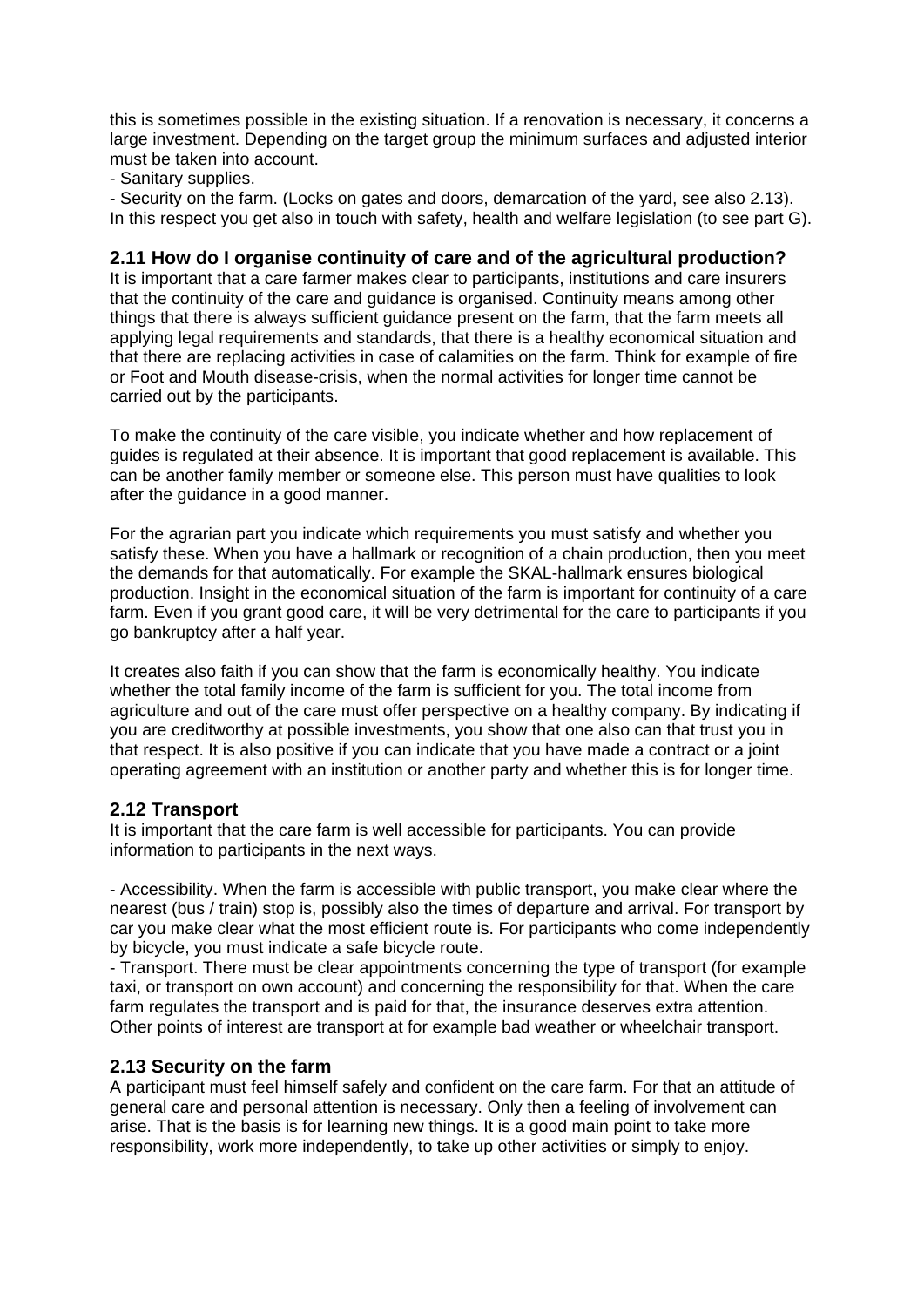Concerning the technical and physical security it concerns the interior and use of the accommodation, machinery and tools. For this the following directives apply:

- The company indicates when and where on the farm guests or participants are welcome.

- There are clear directives and appointments concerning what is allowed and what not on the farm and in the direct surroundings.

- The farm offers sufficiently physical space and the yard and the buildings are easily and safe to access.

- The farm and the direct surroundings satisfy to applying safety, health and welfare legislation. This means that a risk inventory & evaluation has been carried out and that at least one guide is in the possession of the certificate in-house emergency and first-aid service (to see also part G).

- There is much attention given to security in stables and buildings.

- Tools with which are worked, are reliable and meet the legal requirements.

- Machines, machinery and (dangerous) tools which participants use, meet the maintenance and security requirements of the risk inventory & evaluation.

- Before a participant is going to work with a machine, tool or machinery, the care farmer or guide and the participant ascertain whether the participant is competent to work with it in a justified manner.

The participant gets sufficient explanation and guidance to use the machine, the tool or the machinery in a responsible way. It is clear for the care farmer or guide and the participant, with which machines, tools or machines the participant can work and cannot work.

- For the use of motor tractors and other motorized machinery it is necessary that participants are legally competent for driving and /or using that. (In other words: they need to meet the conventional demand, such as a tractor driver's licence, certificate to handle a chain saw etc.).

- Dangerous substances and pest management substances need to be stored according to the legal standards and be inaccessible for participants.

- There needs to be an evacuation-plan (for example in case of fire).
- There are clear appointments concerning where and where not can be smoked.
- Animals need to be housed in proper stables that apply legal standards.

- There is a clear key management which is consequently applied. This way it can be prevented for example that a participant will drive a tractor without authorisation. See also part G of this handbook concerning the safety, health and welfare legislation.

#### **2.14 House rules**

House rules give an interpretation to the standards and values which the care farmer finds important. It is important that participants, guides and the care farmer know on what they can be addressed. House rules are a collection appointments concerning:

- the day structure;
- have meals together and coffee breaks;
- washing dishes and hygiene;
- reporting illness;
- smoking, alcohol and drugs;
- coming on time; what if someone comes too late;
- taking the private rooms of the farmer into account;

- how to handle machines and cattle (for example don't go between the animals when you are by yourself, don't touch machines without asking on forehand; don't sway with pitchforks);

- how to deal with each other (respect, equivalence, do not curse);

- how to handle negative feelings (do not gossip, do not destroy things).

It is important that the participant knows the house rules from the beginning and that he is helped with becoming familiar to the house rules. (See enclosure 10 for an example of house rules).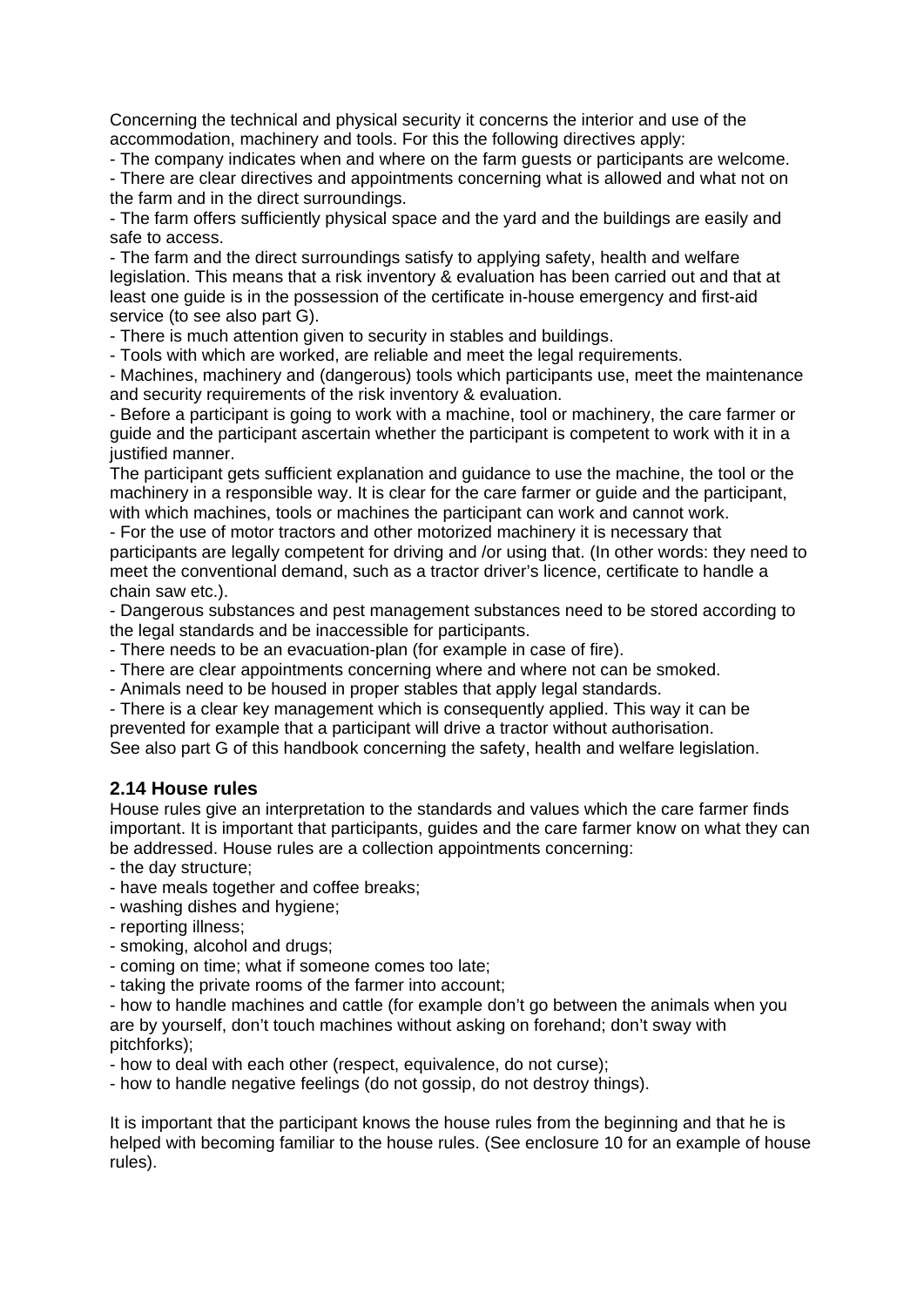#### **2.15 Complaints procedure**

#### In general

Care and guidance are helping the participant and match with his wishes and possibilities. In spite of good intentions it can occur that a participant has a complaint. On a care farm there must be space for comments, criticism or complaints. There must be looked seriously for solutions. The participant needs to get help of the care farmer or guide when he has complaints or remarks. It is important to agree on how is dealt with complaints and the recording of it.

The national government has set up the law 'Right to complain clients care sector' (1995). The primary aim of this law is `offering an approachable possibility to complain for participants from the care sector. Moreover the law has been aimed at exploiting indicators of participants to improve the quality of the care'. This law applies on care providers who `grant care as defined in the Health Insurance Act and the EMEA'. The law 'Right to complain clients care sector' applies therefore to most of the care farms.

This law is a framework legislation. This means that the legislature has only established the preconditions of the right to complain. Those preconditions are:

- care providers must have a complaints regulation;

- care providers must appoint a complaint committee with an independent president;

- care providers must send an annual report of the complaint committee to the inspection for the health care;

- an agency which treats complaints, needs to be according to the law: approachable expertly objectively rapidly on action

let the complainant know which measures are taken with respect to the complaint.

The law 'Right to complain clients care sector' remains applicable in the law social support. Moreover there are target groups on care farms which are not under the `wing' of the Health Insurance Act and the EMEA.

Youth care does not fall under the EMEA (despite a number of exceptions) and neither under the Health Insurance Act. This does not mean that there is nothing organised with respect to complains: in the law on the youth assistance, Article 48, the right to complain is discussed. Each institution or agency for youth assistance is obliged to have a complaint regulation. There must be an internal complaint committee. Against a pronouncement of the internal complaint committee an appeal can be lodged at a provincial complaint committee.

Nursery does not fall under the range of the Health Insurance Act and the EMEA. Since regular nursery on the farm is not supported actively by the support centre, it is not further discussed here. However, some information on nursery has been incorporated in enclosure 10. Anyhow, also without a legal framework in which the presence of a complaints procedure is required, is it desirably to regulate the matter about this for care farms well. As sector agriculture and care you show with this that you take the participants and their possible complaints serious, and that you are prepared to work on the quality of the care farm. 'A complaint is a free recommendation'. Also the possibility to deal with negative publicity, when this possibly happens, by handling a complaint carefully in the correct way by the right agencies, pleads for setting up and using a complaints procedure for the sector agriculture and care.

How does a complaints procedure look like?

First of all it is important to let participants and parents/guides of participants on care farms know that there is a complaints procedure and how they can use it.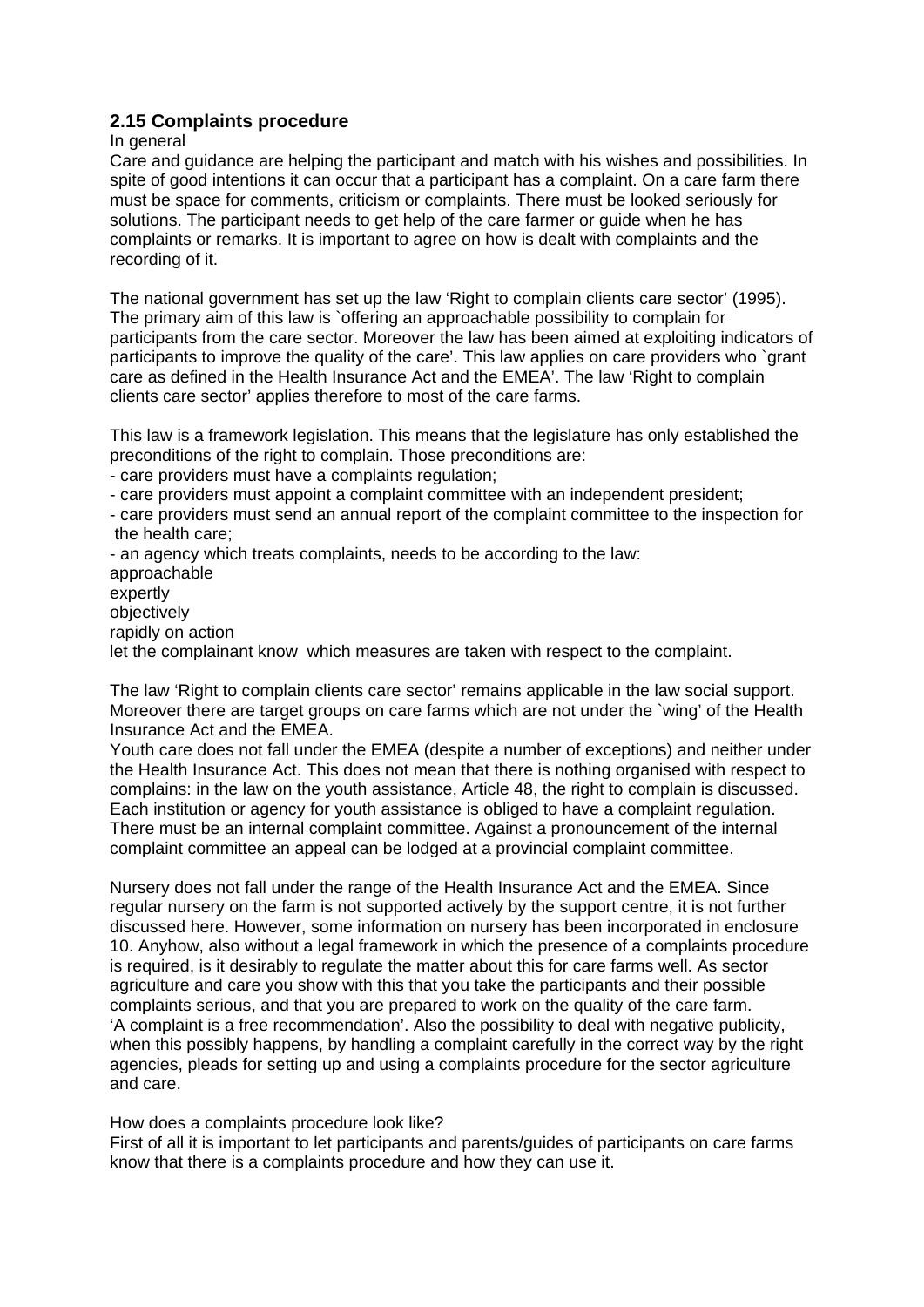This can for example be told with the intake of the participant on the care farm, put in within the written appointments, and mentioned in the same way as for example the house rules.

A complaints procedure exists globally of 3 steps:

- offer possibilities to discuss a complaint on the farm, with people concerned;
- offer possibilities to conciliation/confidence person/support;
- access to/ treatment by complaint committee.

*Step 1; offer possibilities to discuss a complaint on the farm with people concerned.*  Step 1 is relatively simply to realise. This can be done by letting the participants and their parents/guides know that the farmer/guides are open for indicators of dissatisfaction and complaints, and this gladly discusses with them in an early as possible stage. It is important that the farmer/ guide are well accessible, awakes confidence and handle the information confidentially.

#### *Step 2; offer possibilities to conciliation/confidence person/support.*

Care farmers can inform their participants concerning possibilities of getting conciliation and support at their complaint, by means of existing organisations. Also care farmers can appoint a confidence person themselves.

An existing organisation where everyone who uses care/assistance, can make use of is the Information and Complaint office Health care (ICH). The ICH provides information, advise, support, guidance and possibly conciliation. Each ICH is part of a regional or provincial patients/consumers platform and has an independent position. On

www.klachtenopvangzorg.nl further information on the ICH appears. By means of this Internet site contact can be made with the ICH in your region.

#### Mental health care; Patients confidence persons

For mental health care patients confidence persons have been appointed. These confidence persons are part of an independent foundation. This foundation makes up contracts with mental health care institutes for both clinical and ambulatory assistance. The service of the confidence persons exists from two parts:

- support on distance, by means of a helpdesk (helpdesk 0900 4448888) and

- by means of regional/local confidence persons.

The support by regional/local confidence persons is only accessible for participants who receive treatment at a mental health care institute. The support on distance, by the helpdesk, is also accessible for participants on a care farm who do not receive treatment at a mental health care institute.

#### Youth Care

Persons who receive youth care and who have complaints, can be supported by the ACY (Advice and Complaint office Youth care) and OCY (Office Complaint support Youth Care). For further information see the Internet sites www.akj.nl and www.bkj.nl.

To link up with the complaints procedure of a care institute.

Care farms can link up with the existing complaints procedure of a care institute. Sometimes this is the care institute where their participants come from, but it can be also a care institution in the neighbourhood. The farm and the care institute need to make agreements about this. Then participants can make use of the possibilities which the institute offers for conciliation and support when participants have a complaint. This possibility must be announced at the participants of the care farm.

#### Confidence person for care farm

Care farmers themselves also can appoint a confidence person. This confidence person can act for all target groups on the care farm, what increases the clarity and accessibility for participants. The confidence person can support a participant at his complaint concerning the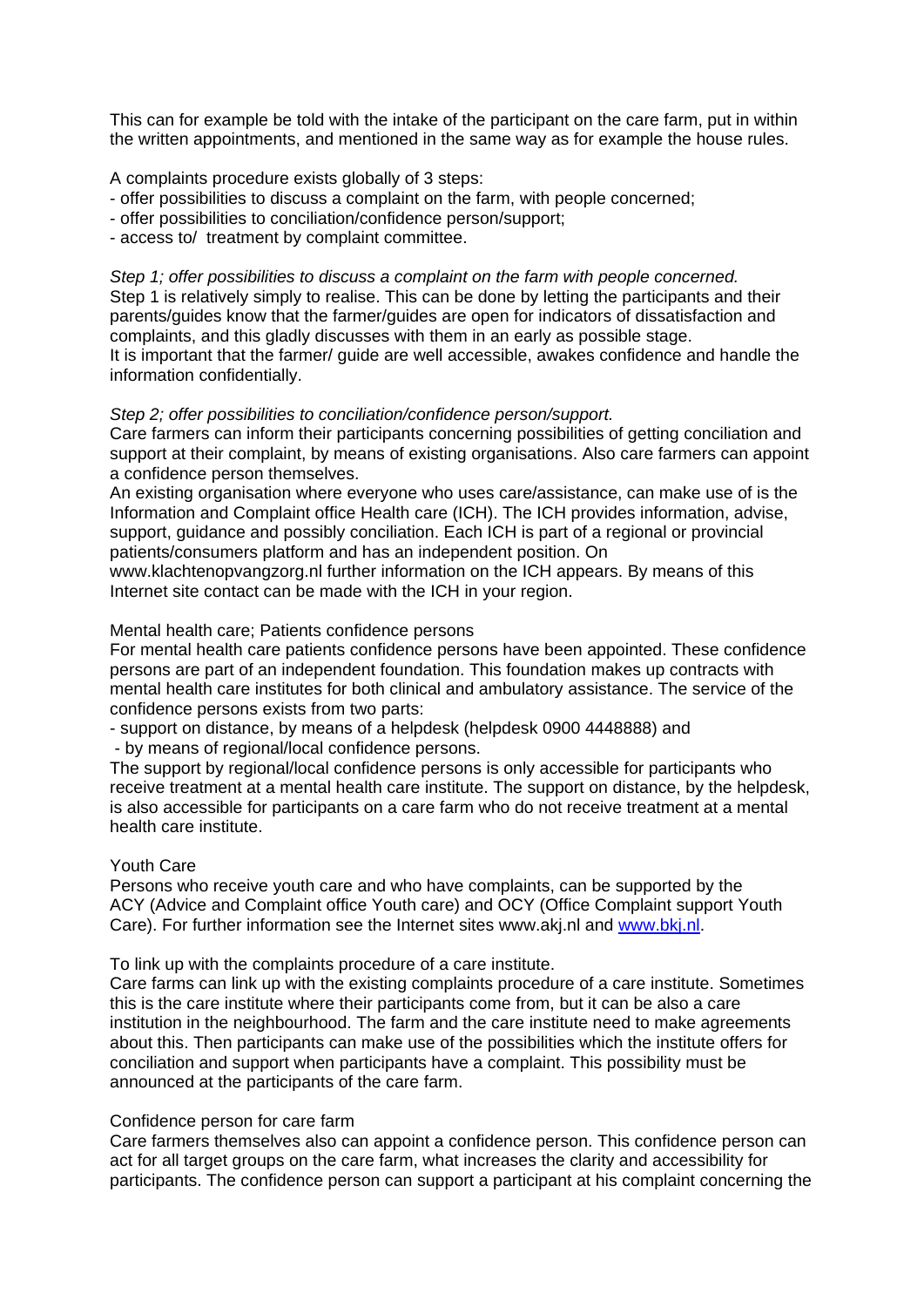stay and/or activities on the care farm. It is important that the confidence person acts as an independent third party. In practice we see that care farmers ask experts from the care or agriculture and care to act as confidence person, for example a general practitioner or someone of regional patients and consumers platform. As care farms have appointed a confidence person, it is important to make this knowable to the participants, and also how one can come in contact with this confidence person.

#### *Step 3; access to/treatment by a complaint committee*

According to the law 'Right to complain clients care sector' every care worker and institution is obliged to have a complaint committee. A participant can also direct, without following firstly step 2, present a complaint at the complaint committee.

Nearly all care institutions have a regulated complaint committee. Participants of care farms which cooperate with a care institution can therefore make use of the complaint committee of that institution. Then appointments must be made about this between the care farm and the concerning institute. Participants hand in their complaints at this complaint committee which handles the complaint according to the regulation.

Not all participants on a care farm come to the farm via an institution (think for example of participants with a personal budget). Often there are also several target groups present on a care farm. Within the framework of the complaints procedure this would mean that are there several routes, depending whether or not there is co-operation with a care institute and the target group to which one belongs. One and another can become rather complicated and time-consuming as well as for the care farmer as for the participant.

The national support centre agriculture & care has therefore decided to take the initiative to set up a national complaint committee for care farms. Participants from the several care sectors can get help with divergent `types' of complaints at this complaint committee. Care farmers can refer in their complaints procedure to this complaint committee.

# **2.16 National complaint committee**

For care farms who don't have their own complaints regulation yet, the support centre has set up an independently national complaint committee. The complaint committee deals with complaints of all target groups who can be present on a care farm. This committee is independent. This means that the support centre is not involved with respect to the content. A care farm can connect itself to the national complaint committee free of charge when it works with an evaluated quality system. Soon the support centre wants to offer the possibility also to the other care farms, however against payment of the costs by the care farm. The support centre has composed a complaint committee from four members who have expertise in the field of agriculture, care and/or jurisdiction. The complaint committee exists from:

President: Prof. Mr. D.W. Bruil member: Drs. J.W. Straatsma member: J. Summer deputy member: M. Verboon

The complaint committee examines if complaints of participants are founded. Sometimes also consultants are involved for this. The complaint committee links to that, if necessary, one or more recommendations for the care farm, the employees of the care farm and/or the participants, to solve the complaint this way.

#### **Aim of the complaint committee**

The aim of the national complaint committee is to solve complaints. This does the committee only when a solution between the participant and the care farm cannot be reached. Not even by the help of a confidence person.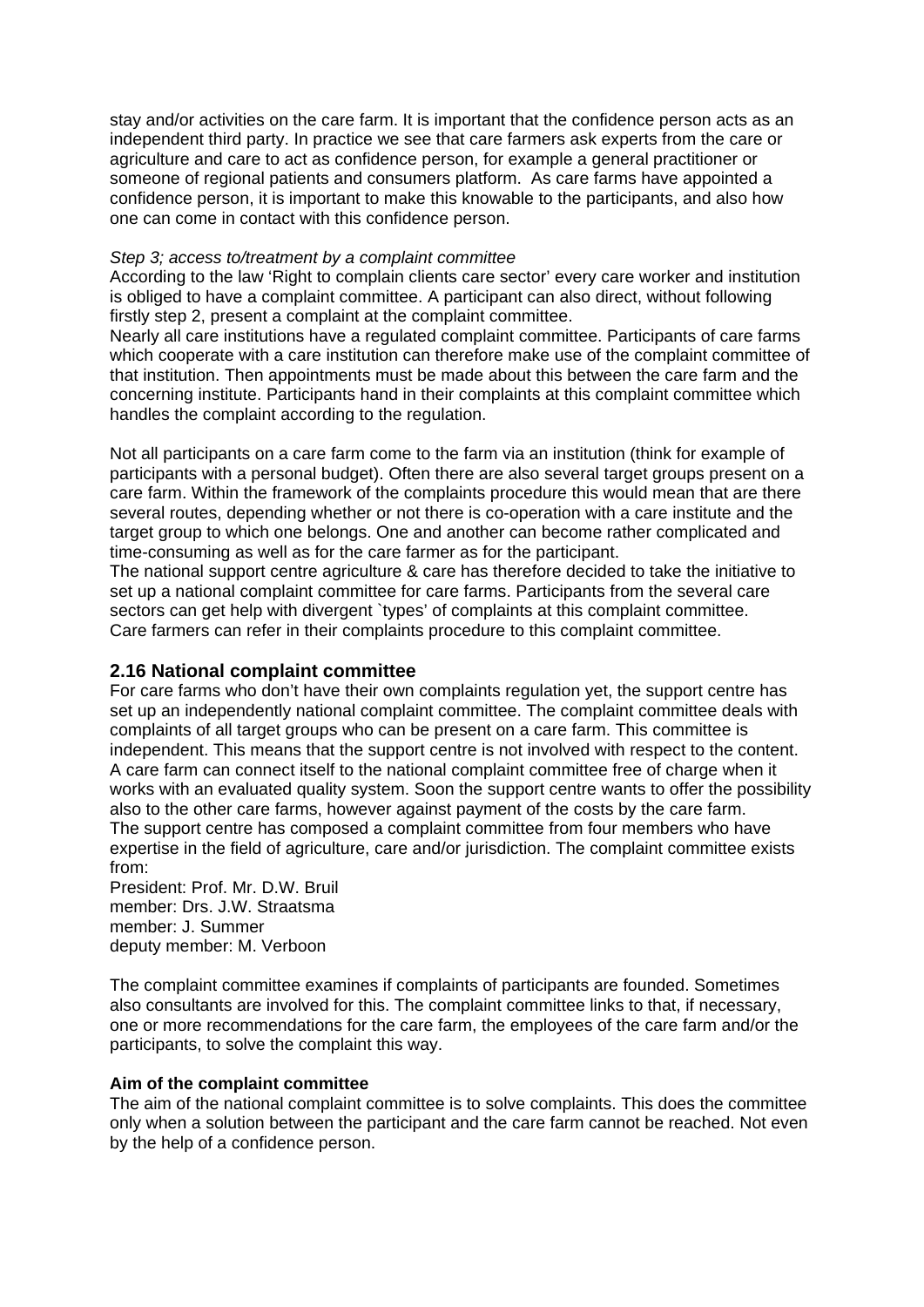#### **Procedure of the complaint committee**

When the complaint committee receives a written complaint of a participant, she will firstly look at if she can handle the complaint. In a number of cases the complaint is not handled, namely:

- A complaint which is handed in anonymously. This complaint is, however, archived;

- When a complaint is examined or has been examined by a civil, administrative, criminal- or disciplinary judge

- When a complaint is aimed to get damages;
- When there is already a study into the complaint run by the inspection of health care;
- When there is already a research run by the public prosecutor;

- When a complaint is withdrawn. The complaint committee is allowed to examine the complaint, if they consider that nevertheless as necessary.

When the complaint is handled, the complainant gets reported. But also the accused and the care farm are informed of the fact that a complaint has been submitted. The contents of the complaint are mentioned. Furthermore is indicated how the complaint committee will handle the complaint.

Next the complaint committee establishes a research to look if a complaint is founded. This can they do themselves, but in some cases it will be necessary to involve external, independent consultants. The commission can ask both the complainant and the accused for information. The accused has the right to be heard anyway. The commission can do research on the care farm and the commission can ask documents for inspection. If a care farm uses the national complaints regulation, this farm is obliged to grant its collaboration.

Within six weeks after receiving the complaint all people concerned are informed of the outcome of the research. If the complaint has been declared founded, then (if possible) recommendations for the care farm are linked to that to solve the complaint. The care farm is not obliged to succeed these recommendations. But the care farm is legally obliged to notify to the complaint committee and the accused whether the recommendations are succeeded and possibly why they are not succeeded. This needs to be done within four weeks after the complaint committee received the complaint.

If the recommendations do not become succeeded and the committee believes that it concerns a situation where is talk of irresponsible care, the complaint committee can communicate this at the inspection for the health care or other relevant supervision holders. In enclosure 13 of this handbook the regulation of the complaint committee has been incorporated. Here you can read through the procedure extensively.

#### **Obligations when linking up to the national complaint regulation**

When a care farm links itself to this national complaint regulation, it is obliged to cooperate with the complaint committee. Of course it is also important that the participants of a care farm know that the complaint committee exists. For this the support centre has made a letter which is to find in enclosure 14. At assessing the workbook quality system, attention is paid whether your participants are informed of the complaint committee. According to the law 'Right to complain clients care sector' a care farm is furthermore obliged to notify to the complaint committee and the accused whether the recommendations are succeeded and possibly why they are not succeeded. This needs to be done within four weeks after the complaint committee received the complaint.

### **2.17 Dealing with aggressive behaviour, sexual harassment and punishable acts**

The care farmer, the guides and the participants strive for an environment of openness and safety on a care farm. Moreover it is clear what the rules and the responsibilities are. In spite of these measures participants, care farmers and guides can get to do with aggression, undesirable intimacies and illegal actions. It is important that good agreements are made about that. Appointments about both concerning what, however, and what not is permitted,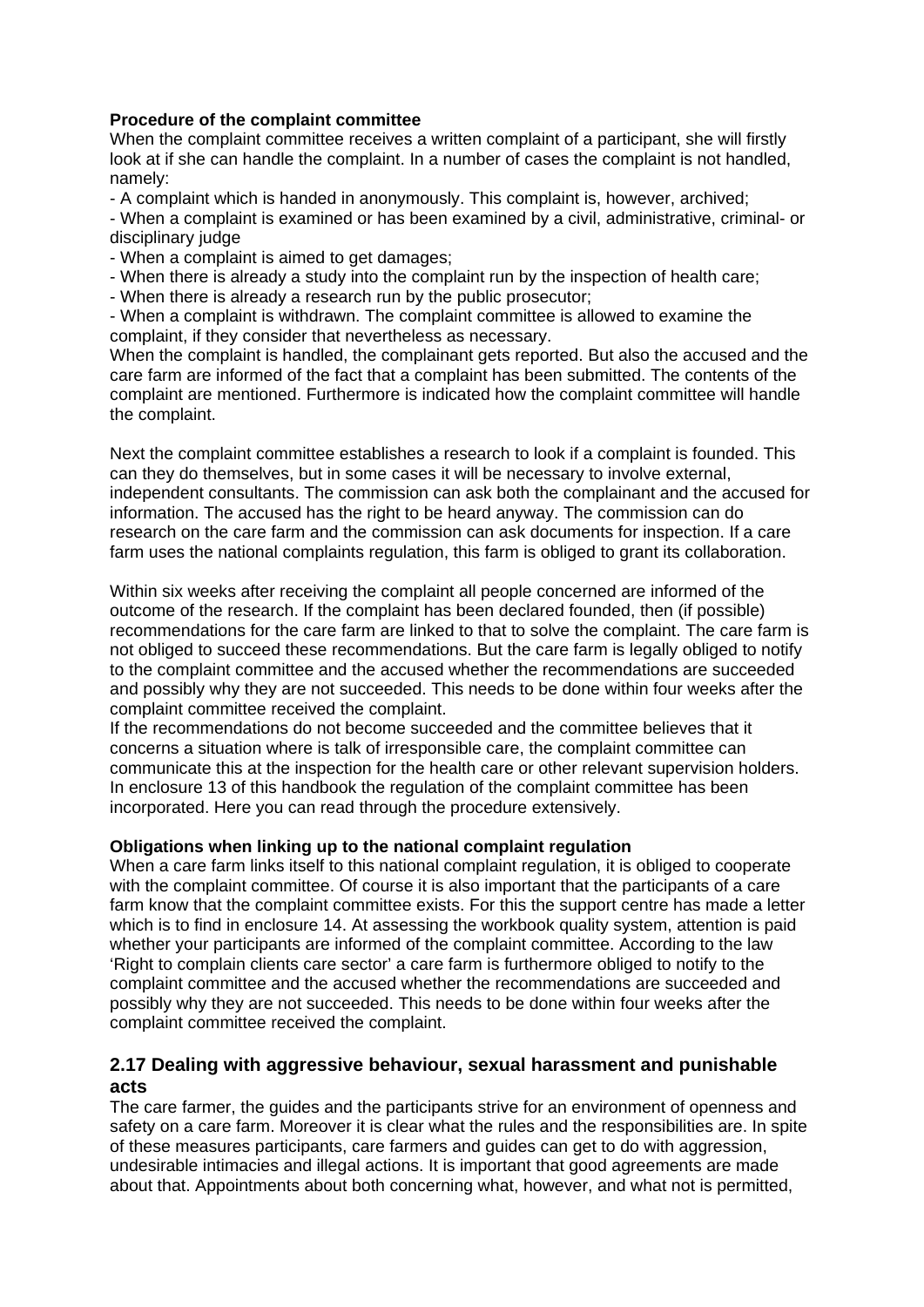and concerning measures which can be taken if there is talk of aggression, undesirable intimacies and illegal actions. These appointments must be announced to the participants, for example by adding them to the house rules.

### **2.18 How do I make sure the work is done when participants are not present?**

If you start much new activities, you must consider how much work things brings with them self when the participants are not there. If you buy chickens, rabbits or other animals, then in the weekends you or volunteers have to take care of these animals. Sometimes it is possible to save up a number of tasks to after the weekend, so that participants have something to do. For the holiday period you must have another solution.

# **2.19 How do I take care for enough privacy for myself and for the participant?**

In the beginning it will still frequently occur that the participants drink coffee and have lunch in the kitchen or living room of the farmer. When the number of participants increases, after course of time many care farmers choose to build a canteen for the care branch. The need for privacy is of course strongly personal. However, it is advisable to examine in advance what it does mean, to have (ongoing) presence of third persons on the farm, not in the last place also for the other family members. Especially when it is a matter of stay or the combination living - working, this is a point of interest.

Of course you must also take the privacy of the participants into account. With files and background information concerning the participants must be dealt carefully. For example make sure that these data are always put away well. People can also feel the need to withdraw themselves, alone or with visitors. Also to this end it can be sensible to create a separate space for the participants. In such cases however, sufficient guidance must be present.

Another point of interest is `agreement picture & sound'. It often happens that care farms are spotlighted, for example at a television programme or in the (local) press. Not every participant (or parent of participant) appreciates to receive a lot of attention this way. It is important to have clear appointments concerning the use of pictures and other material of the participants and to put these appointments on paper. For example, these appointments can be taken in joint operating agreements which a care farmer makes up with participants.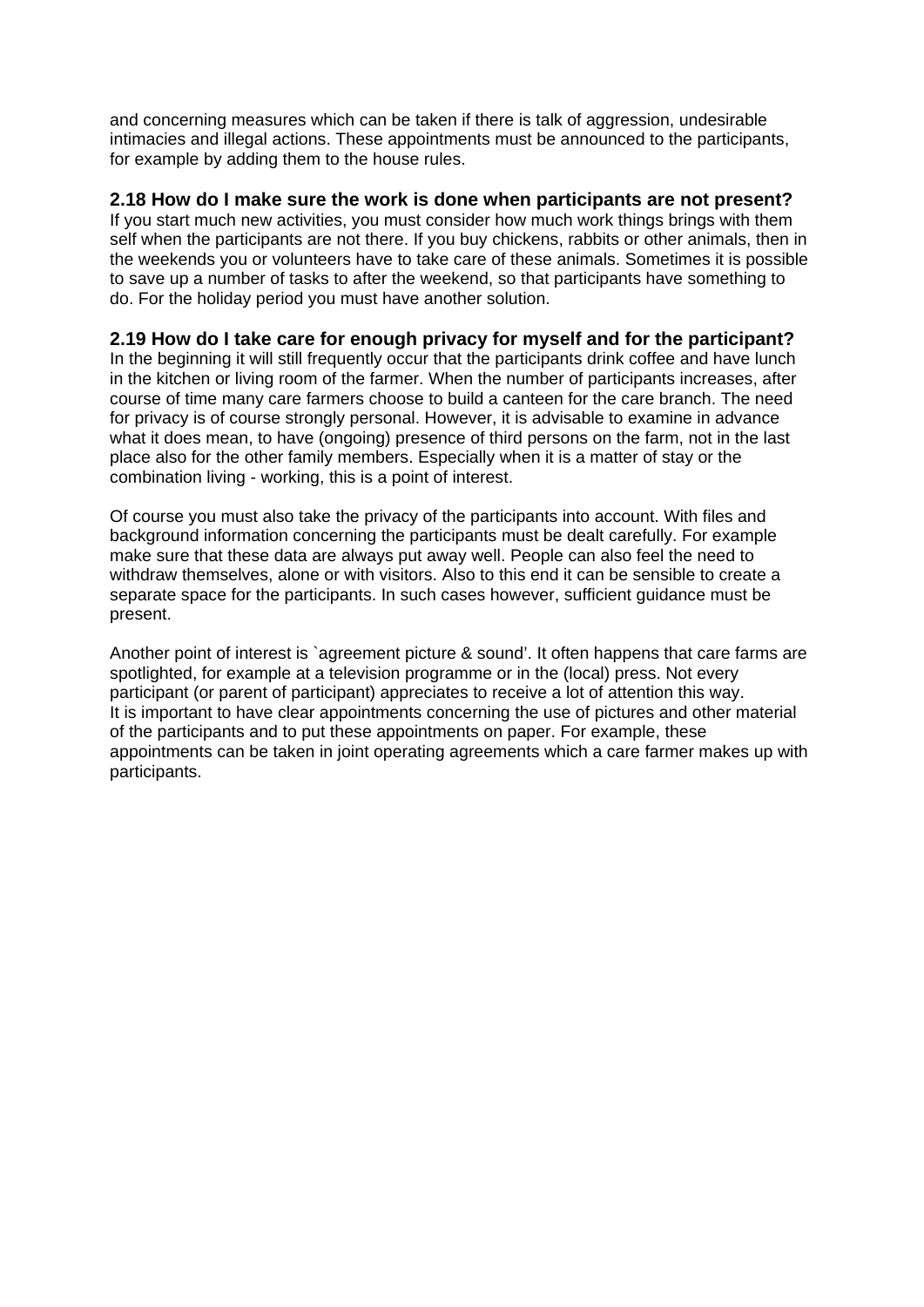# **3. Making external contacts**

Depending on the target group of participants on which you aim, there are several external parties with which it is necessary or desirable to make contact with. These parties are to subdivide into the following groups:

1. Participants and their family, caretakers, supporting organisations and persons and organisations which look after the interests of participants.

2. Organisations which play a role at financing

- 3. Governments/policy makers
- 4. Neighbours of the care farm
- 5. Consulting organisations

Following by each group different external parties are appointed and possibilities are given to make your farm known and to lay contacts.

#### **1. Participants and their family, caretakers, supporting organisations and persons and organisations which look after the interests of participants.**

To be able to receive participants on the care farm and to make other above called parties interested in your farm, they must know of course that you are there and what you have to offer. You can bring yourself and the care farm under attention in several ways. Next you find some suggestions.

- an open day;
- an excursion for interested people and organisations;
- a brochure;
- a video presentation;
- a lecture;
- a stall;
- a specific letter and/or visit to for example a care institution;
- an article in the (local) newspaper;
- a much visited Internet site; a good for example is www.zorgboeren.nl.

On this site care farms in the Netherlands can present themselves. Participants, care institutions or other interested can go by means of this site in search for a suitable care farm. In the heading supply/demand calls can be placed, for example concerning job openings and training period places. Further information on this internet site especially for care farms, is available at the national support centre agriculture & care.

The experience learns that a visit to the farm works the bests to get people enthusiastic about care farming. Organising an open day or an excursion for a group of invited people proves to be a good means for this.

At an open day or excursion the following points are important:

- make sure there is sufficient promotion (newspaper, regional broadcasting);
- wear a button or sticker so that the visitors can recognise you;
- make also the assistance farmers/participants recognizable;
- take care for a good signposting to the farm;

- provide a plan of the farm at entry and make a short description of the farm (scope,

agriculture type, activities and target group);

- inform visitors about your motivation and vision;

- fine tune your speech to your public: you want that representatives of the municipality keep other things in mind then (parents of) possible participants;

- show how the work is done on the farm;

- let, when possible, the assistance farmers tell/ show themselves what they do and how they experience being on the farm;

- show that you are a good farmer;

- make sure that the farm looks well looked after;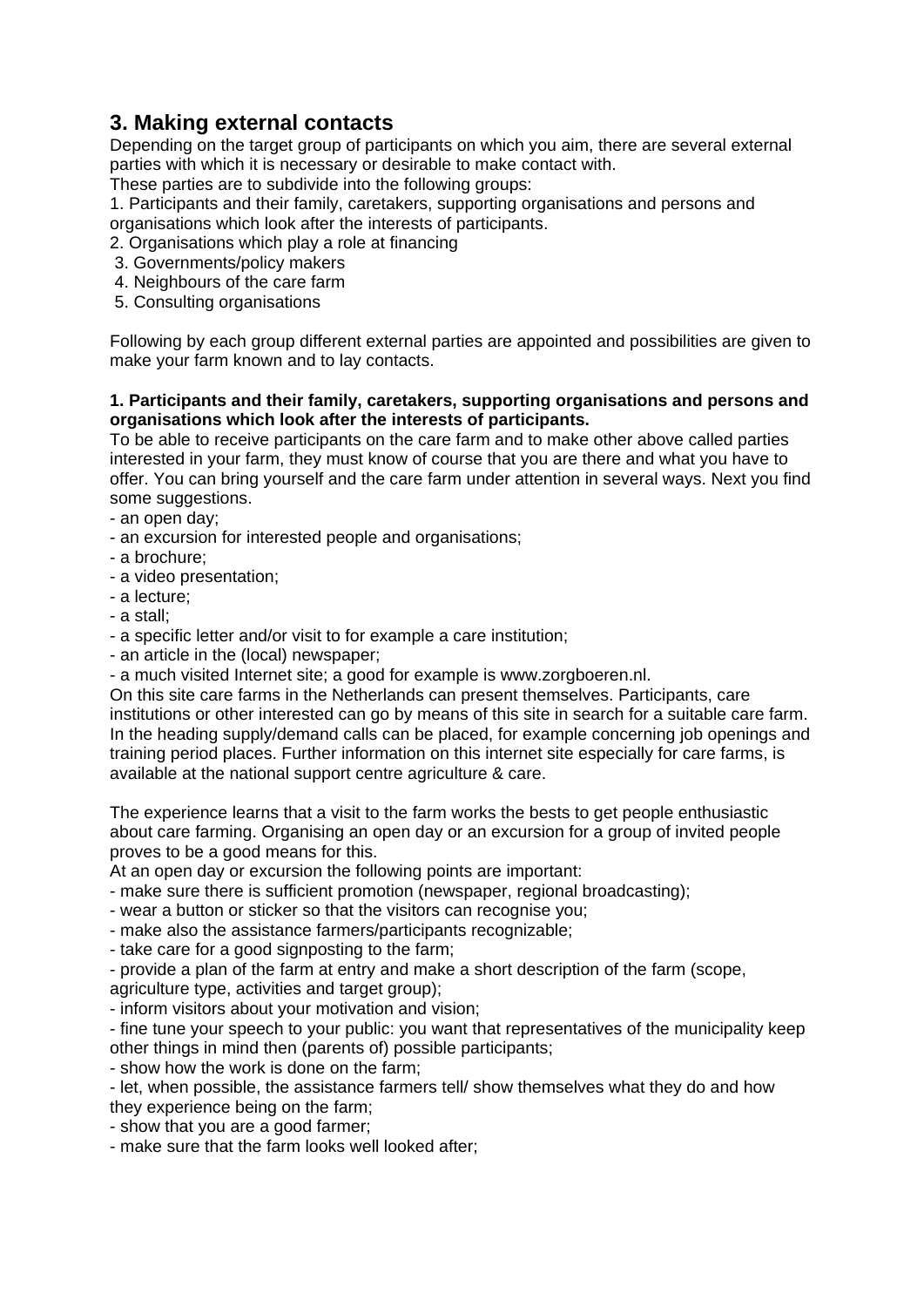- be aware of the safety (machines, animals, pest management resources) and of good sanitary supplies and hygiene.

If you want to receive personal budget holders on your farm, you can submit an application to be registered in the 'Support guide' of the organisation 'Per Saldo'. 'Per Saldo' is an organisation run by and on behalf of personal budget holders. To be registered in this 'Support guide' a financial fee is asked for. In the provincial/ national 'Support guides' names and addresses of support organisations and persons who want to work for budget holders, are mentioned. For further information and submitting for this 'Support guide', see www.pgb.nl.

Besides making direct contact with participants and their family, it is advisable to approach organisations which support people at choosing the correct care.

This applies also to persons and organisations which look after the interests of clients in care, often united in regional or national patients' associations or parent associations. On the Internet site www.landbouwzorg.nl several of these organisations are mentioned.

#### *Supporting organisations*

Supporting organisations help people with choosing the suitable care. This are among others the MEE organisations, general practitioners, the organisations for social work (for example via municipalities, hospitals). Further information about the MEE organisations is to find in enclosure 1 and on www.mee.nl. Information about supporting organisations (like 'Per Saldo') you find on www.landbouwzorg.nl.

#### *Persons and organisations which look after the interests of clients in care*

Organisations which represent interests of participants are among others the regional patients and clients platforms (RPCP). The regional platforms exist from local patients/clients groups and from departments of national patients/ clients groups. The platforms aim in their region at protection of interests, client information, complaint relief and quality improvement. Every platform has an office 'Information and complaint relief health care' (ICH). Further information on the RPCP is to find on the Internet site www.rpcp.nl. Further information on organisations which look after interests of participants (among others: the federation of parent associations, the CDC (Chronic Disabled Council) and patients' associations is to find on www.landbouwzorg.nl.

#### **2. Organisations which play a role at financing**

#### *Care offices*

The majority of the care which is granted on care farms is at present care financed from EMEA (care in the functions supporting and activating guidance). The financing of this goes by means of the care offices. Therefore it is advisable to make contact with the care office in your region and make known what you have to offer. There are 29 care offices in the Netherlands. Further information on the care offices and the addresses is to find in the enclosures 2 and 3 and on www.zn.nl.

#### *Municipalities*

At present municipalities play a role at financing of learn-work and (re)integration trajectories on care farms for people who are long-term un-employed. Municipal social services are responsible for people who have no invalidity benefit and have such physical, intellectual or mental restrictions that functioning in the regular labour market is not possible.

These people can get a subsidised job within the scope of the Sheltered Employment Act, renewed in 1998 (SEA). Most of the municipalities have officially transferred their tasks in this area to the governing boards of the social employment organisations.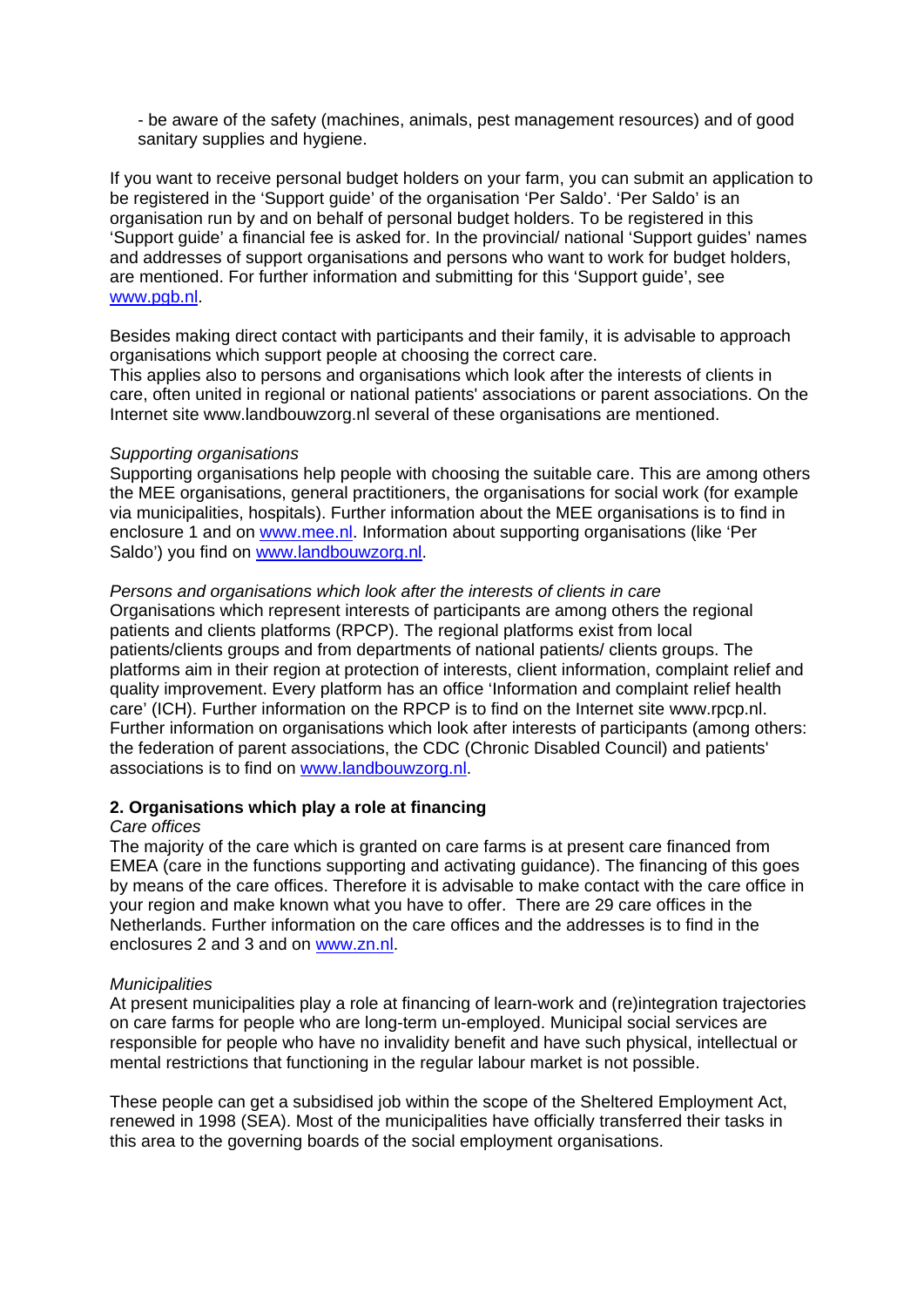With the introduction of the Law Social Support municipalities become responsibly for the implementation of certain types care which now still are part of the EMEA. For care farms this concerns particularly care in the functions supporting and activating guidance. For further information of the EMEA see part F, for further information on the Law Social Support see part L of this handbook.

#### *Rural development projects*

Sometimes it is possible to get subsidy to develop a care farm by means of European rural development projects. Projects are set up in association with provinces. Further information about this is to find in part L of this handbook.

#### *Foundation `friends of…*

Within the framework of fund recruitment for your care farm it can be interesting to set up a foundation ` friends of ..... the care farm. For more information see part F of this handbook.

#### *Funds and sponsors*

Ffor example VSB-fonds, Juliana Welzijnsfonds, local Rotaryclubs. For more funds to see www.landbouwzorg.nl.

#### **3. Governments/policy makers**

Local and provincial governments are important parties for the care farm concerning to know legislation in the field of spatial planning and, in the close future also concerning financing. Further information on the role of the government (both European, national, provincial and local (municipality) is to find in part find L.

#### **4. Neighbours of and people concerned with the care farm**

Neighbours, the local community, colleague-farmers and suppliers make an important contribution to further integration of the participant in the society. For this reason it is important that they know that there are participants on your farm. Creating basis for your care farm in the neighbourhood is also important.

#### **5. Consulting organisations**

With this you can think of organisations and persons who can help you with farm economics, organisational, financial and tax aspects, like for example your accountant, chamber of commerce and other organisations which you also ask for advice for your other business activities. On the Internet site www.landbouwzorg.nl by province organisations and persons are mentioned who can advise you more specific in the field of agriculture and care.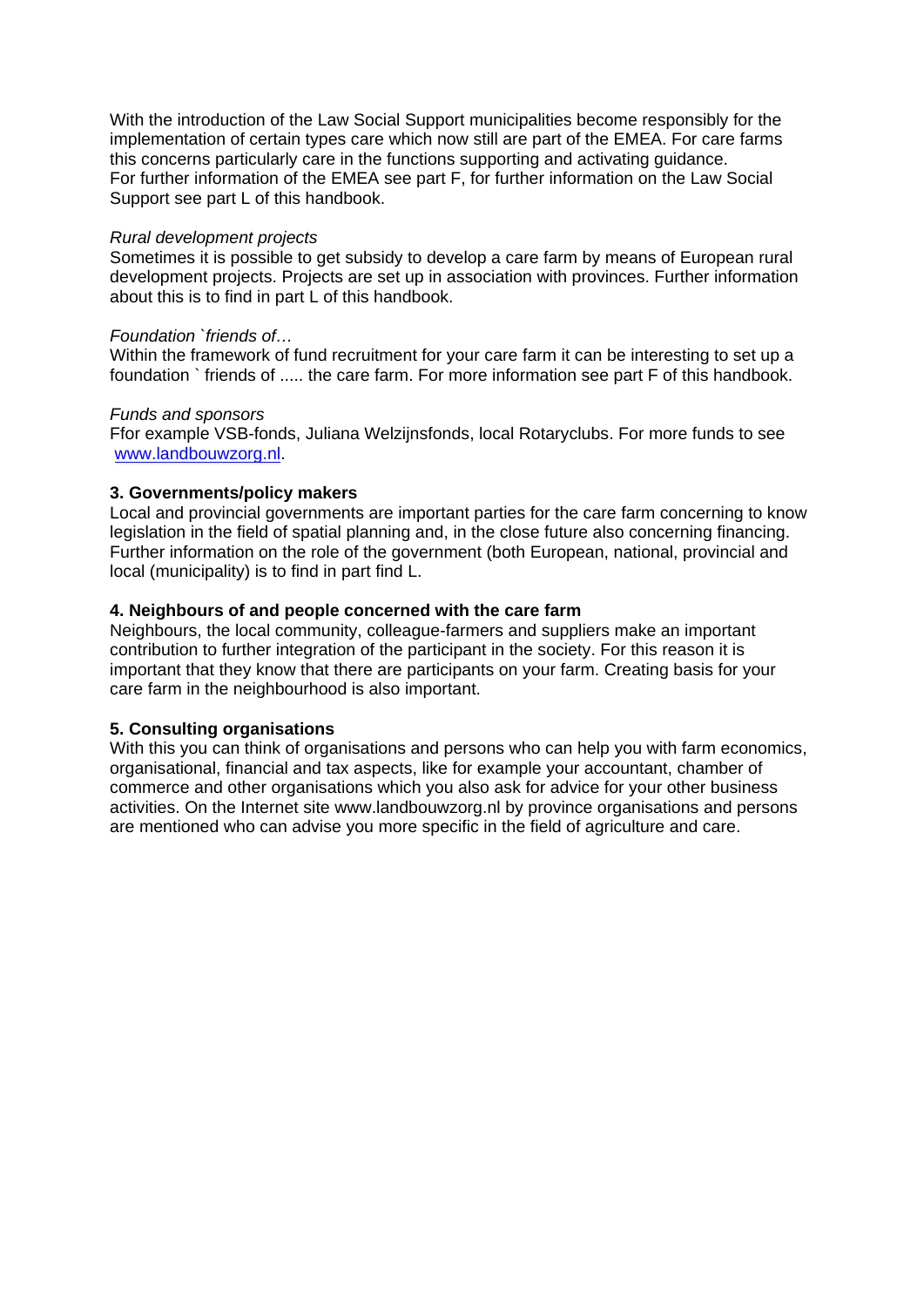# **C. Participants**

# **1. Which participants can go to a care farm?**

# **1.1 Motivation**

One of the most important elements is the motivation of the participant himself. Does he does want work and/or live on a care farm? Why does he want this? Important characteristics of working/living on care farm are among other things: being outside, the atmosphere of the farm, working with plants and animals, being part of a small (living) working community and having physical exercise.

Next is the question which support and care the participant thinks he needs and how he prefers this to be realised. For participants with an intellectual restriction it is of course important that the parents or guides of the participant support him with going to the care farm.

For almost each participant there is an appropriate care farm. To be able to make a good choice for a certain care farm, it is important to have insight in what care and support the participant needs. A number of matters does influence the formulation of an appropriate request for care and support of the participant:

- motivation;
- possibilities and restrictions;
- context and current social situation.

In chapter 2 the request for care of the participant and the care offer of the farm is further discussed.

# **1.2 Target groups**

People from several target groups find their way to care farms. Below we describe briefly the most common target groups who come to care farms.

**People with an intellectual restriction**: people with a low intelligence level and sometimes behaviour problems going with that.

**People with psychiatric demand:** people who need because of (temporary) psychiatric problems support with functioning in the society.

**People with a physical restriction**: people with a physical restriction, possibly in combination with other restrictions.

**(Ex) prisoners**: people who have had to hand in their freedom after committing an offence and (in the most of cases) need guidance at the new chance in the society.

**(Ex) addicts**: people who because of addiction problems have difficulty in joining the social and working society.

**Youth care:** young people in the age up to 18 years who receive extra support, care, guidance in different areas. Within youth care several target groups are to distinguish, such

as youngsters who need youth care and youngsters with a slightly intellectual restriction. In chapter J this target group comes up for discussion extended.

**Young people from special education**: young people who follow special education because of an intellectual restriction and/or behaviour-problems.

**Elderly with dementia**: people mostly over 55 years old who have (a form of) dementia. **Elderly:** people over 55 years old who need support in having a meaningful day spending. **Long-term unemployed persons**: people who are long-term unemployed and who don't have the prospect of having a job in the coming year.

**Autistic persons:** young people and adults with impairment from the autistic spectrum; and sometimes going with that, other restrictions.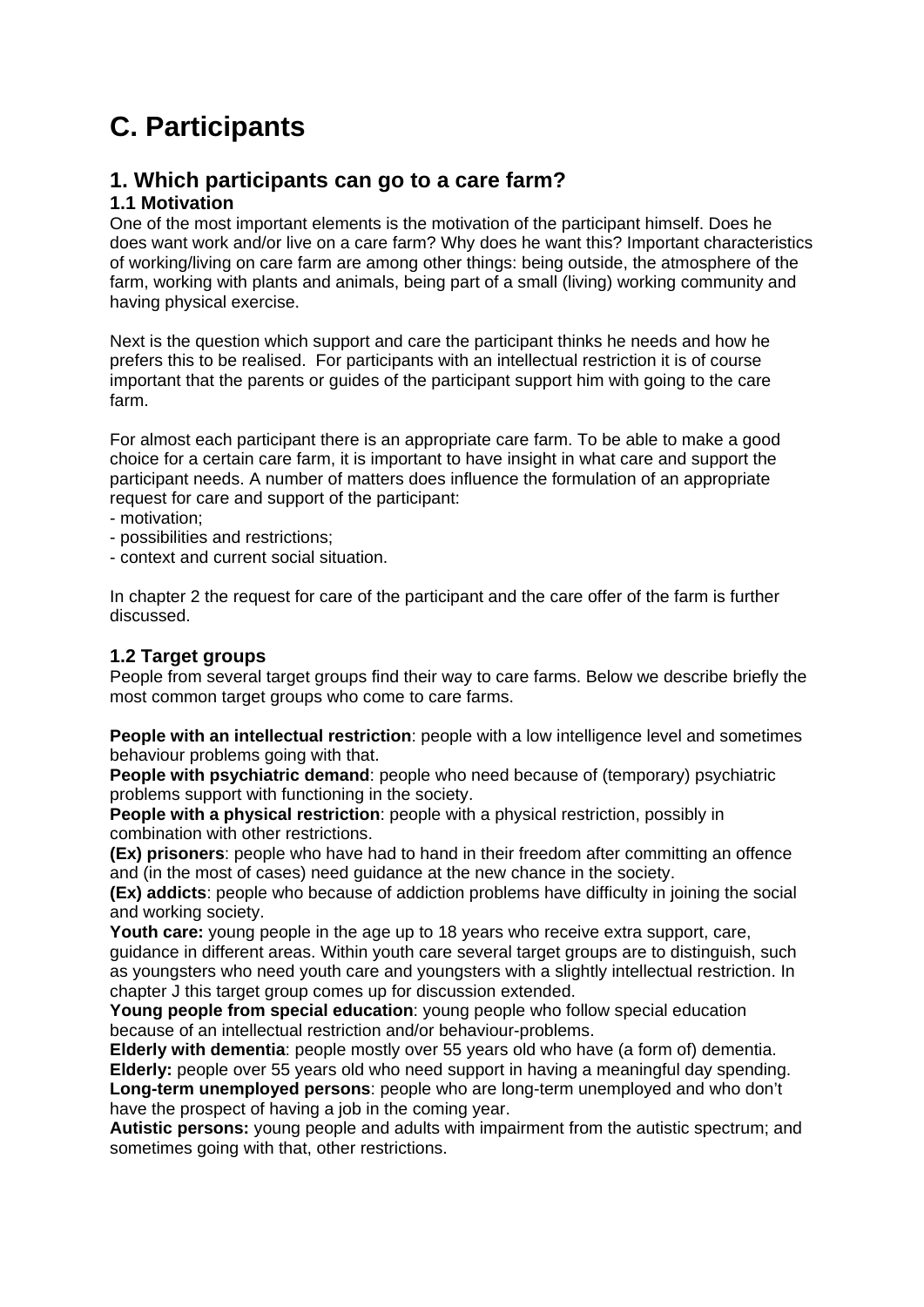**People with non innate brain injury**: people who have incurred brain injury by an accident or sickness and as a result of which they experience restrictions with functioning in the society.

**People with burn-out**: people who have because of work and/or matters in private life burnout symptoms as a result of which they are not able to (temporarily) work (fulltime). **Nursery**: regular day relief (for children without restrictions) for children of 0 up to 4 years and extra-curricular relief from children up to 12 years.

On many care farms people from several target groups are welcome. These combinations of target groups sometimes can lead to several sources of financing. Another large advantage is the positive interaction between several people with different restrictions and requests for care and support. We see for example that people with an intellectual restriction and people with an addiction background often really cooperate well and can learn a lot of each other. Examples of other combinations of target groups where this positive interaction becomes visible, are people with psychiatric demand and people with an intellectual restriction, and the group elderly with dementia and the group children.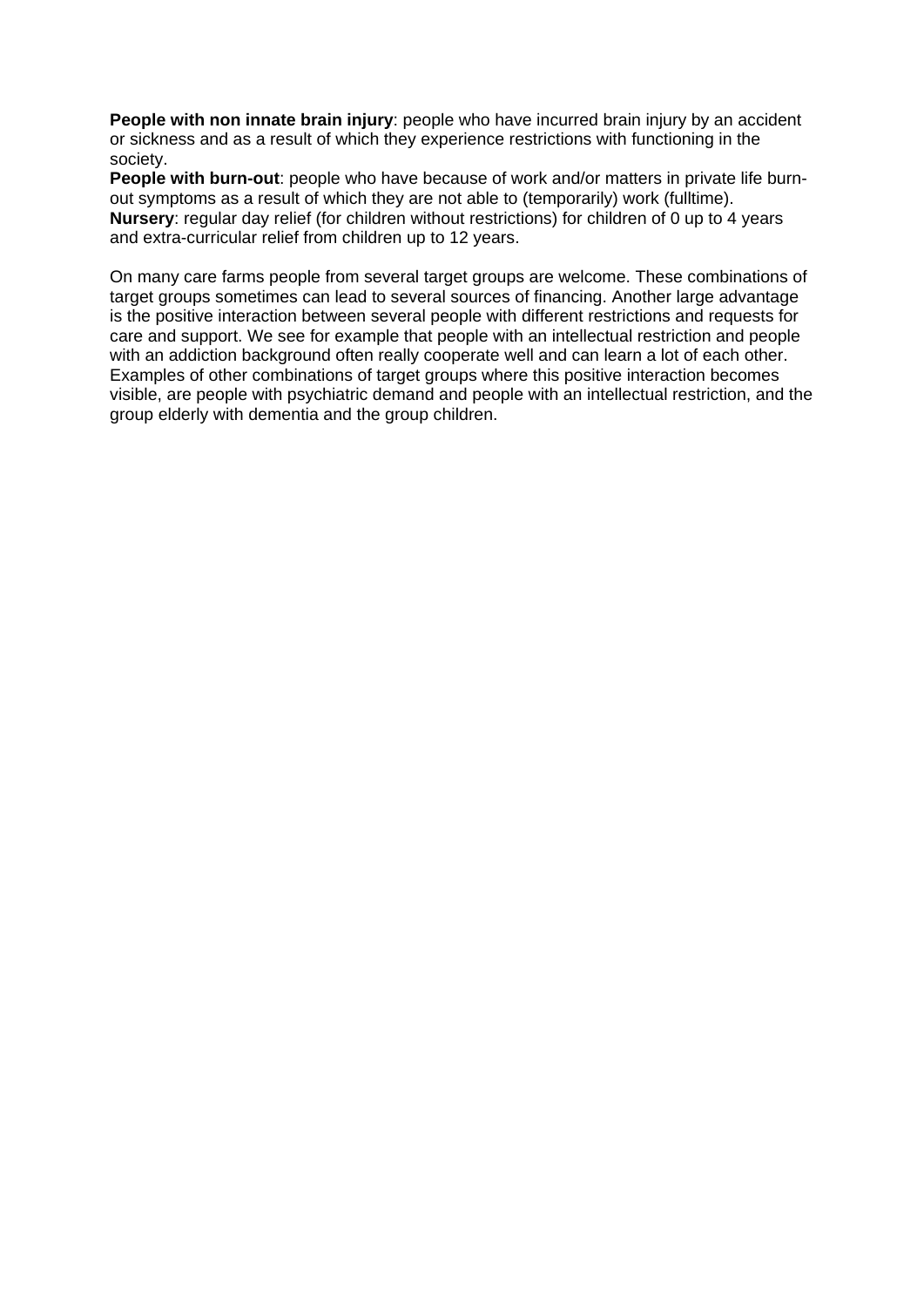# **2. Do the demand for care and care supply match?**

It is important that the care supply matches with the need of care, the demand of care of the participant. Some participants are very well able to define the kind of care / guidance that they need by themselves, others must be helped with that. At all target groups it is recommended to introduce the participant also in practice to a care farm, so that they can see, hear and feel what happens on the farm and what the possibilities are. On the Internet site www.zorgboeren.nl care farmers present themselves; for a closer introduction you can contact the farmers directly.

When a participant gladly wants a place on a farm and the need of care is clear, then can be investigated whether there is an appropriate care farm (in the surroundings). The following questions can be taken into consideration:

- The aim of the care on the farm: does the aim of the farm match with the need of care of the participant?

- The choice of target group(s) on the farm: does the choice for one or more target groups within the care farm match with the need of the participant?

- The agricultural farm type: what kind of type of farm is it? Livestock-farming, fruit cultivation, agriculture, horticulture or mixed farm?

- The kind of guidance: how does it look like? Does the farmer look after the guidance, the employees of the farmer and/or the care institution?

- The type and the content of the activities: Which activities are there? Inside or outside, heavy or not and how are activities carried out?

- The accommodations on the farm: do the spaces, among which the working spaces and the tools, meet the requirements (such as safety, health and welfare legislation), and do they match with the need of the participant, both in accessibility and safety?

- The giving support: how is the guidance and support given by other people that are involved or that are responsible for the care?

- The transport: is the farm well accessible for the participant, and is when necessary, the transport to and from the farm organised?

- Financial matters: are there sufficient financial means available to pay appropriate compensations?

- Social integration: which people can the participant meet on the care farm and what is the surplus value of that for the participant?

- Visiting hours: how many days per week is the farm open for participants? Does this correspond with the wishes of the participant?

- Atmosphere and 'farm culture': does the participant like the environment on the farm? Does it click with the farmer?

These factors play a role at the final decision of a participant whether he will go to a certain care farm or not. On the other hand, the care farmer can consider if this participant fits in on the farm and whether he can offer what the participants expects and needs.

Participants who are able to make known their choice for a certain farm, can often play an active role in getting a place on a care farm. For participants who are less or not able to do so, it is important that they get guidance of people who know what a care farm has to offer and who also know how to make this clear to the participant.

Information about the care farm (for example photograph and video) can be helpful in getting clear what the need of care of the participant is. Another good way of making the care farm known with participants is to organise an introduction-day and/or a trial period on a care farm.

The information that is collected remains only a help in achieving the actual matching between participant and care farm. Giving support and care is and always will be human work. It is a process that needs to be carried out in a very careful and upright manner.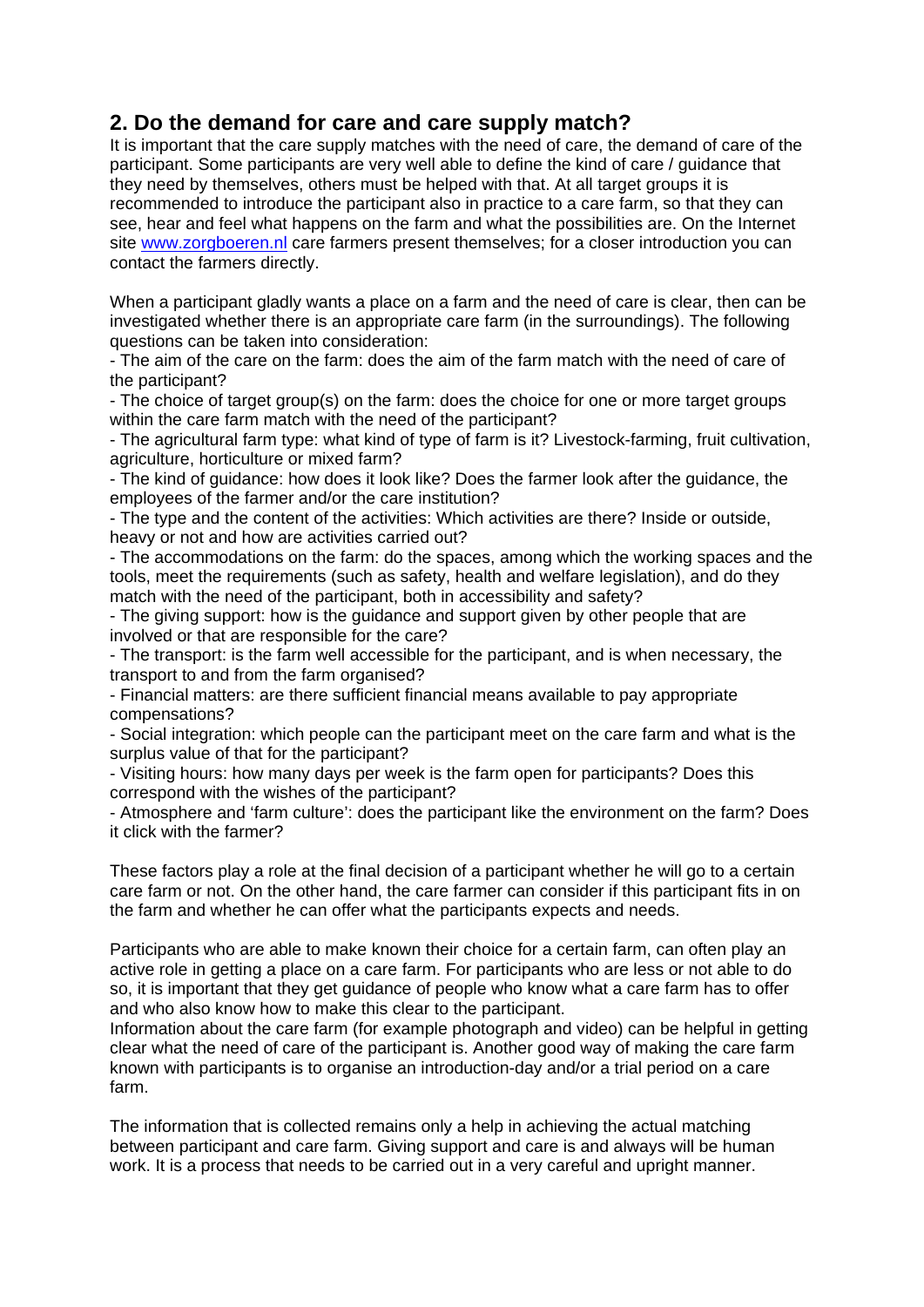The information which is available can be used as a guide to make a pre-selection for a certain farm. After an introduction, an initial interview and a trail period it becomes really clear if the participants is on the right spot.

Support at the matching of a participant with a care farm can, when desired, be offered by regional contact persons in the field of agriculture and care. These contacts are listed by province on www.landbouwzorg.nl.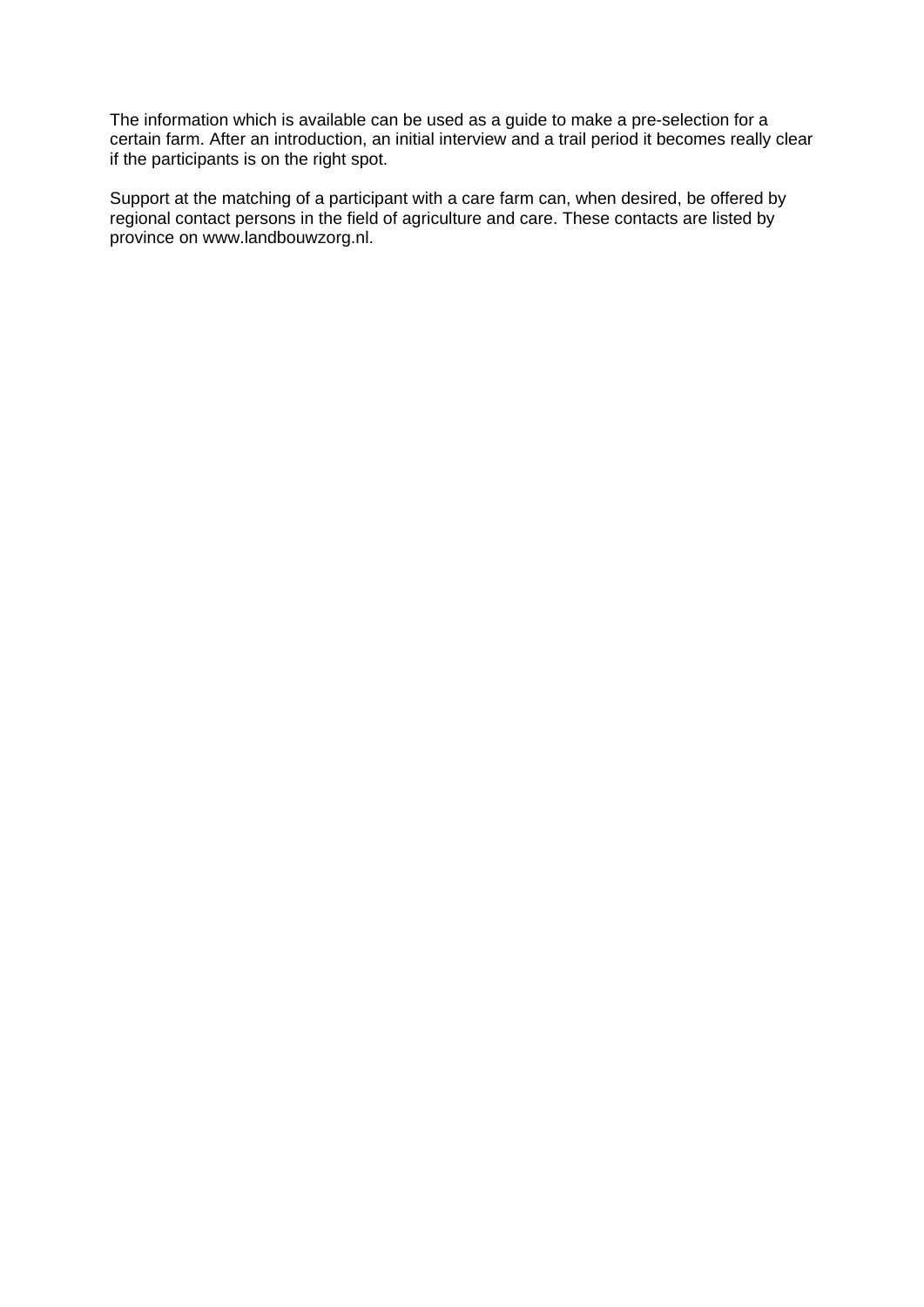# **3. Are participants not exploited?**

Sometimes there are thoughts that the farmer it has arranged all nicely: labour free of charge on the farm. But exploitation of participants is not the case. The Quality assurance care farms (see part H) is aimed on making visible what is happening on a care farm.

In practice it appears that the guidance frequently asks much more time than the quantity of work which the participant carries out. The participant can carry out the activities because of the professional guidance and the support that is offered. The presence of participants costs the farmer time. As long as it is not possible to express the turnover of labour of a participant in an economical value for the farm, it is considered as care and this given care needs to be compensated for.

# **4. Where do I find further information?**

# **4.1 Visit to a care farm**

On the Internet site www.zorgboeren.nl care farmers present themselves and you get a first impression of the farm. For further information of the farm you can contact the farmer(s) directly. A visit to a farm is often a good see way to see how the combination of agriculture and care works in practice. Also the concerning agrarian entrepreneur can tell something concerning the cooperation with the care institution, financing, the working method, the role of the participants on the farm et cetera.

# **4.2 Regional contacts**

In every province there are specialists in the field of care farms. These regional contact persons often have a good view on the different care farms and their aims and target groups. They can help you to match supply and demand. These contact persons are listed per province on www.landbouwzorg.nl.

# **4.3 National support centre agriculture & care**

The National support centre agriculture & care supplies (more general) information on care farms and supports, stimulates and promotes the development of care farms. For further information on the National support centre agriculture & care and its activities see www.landbouwzorg.nl.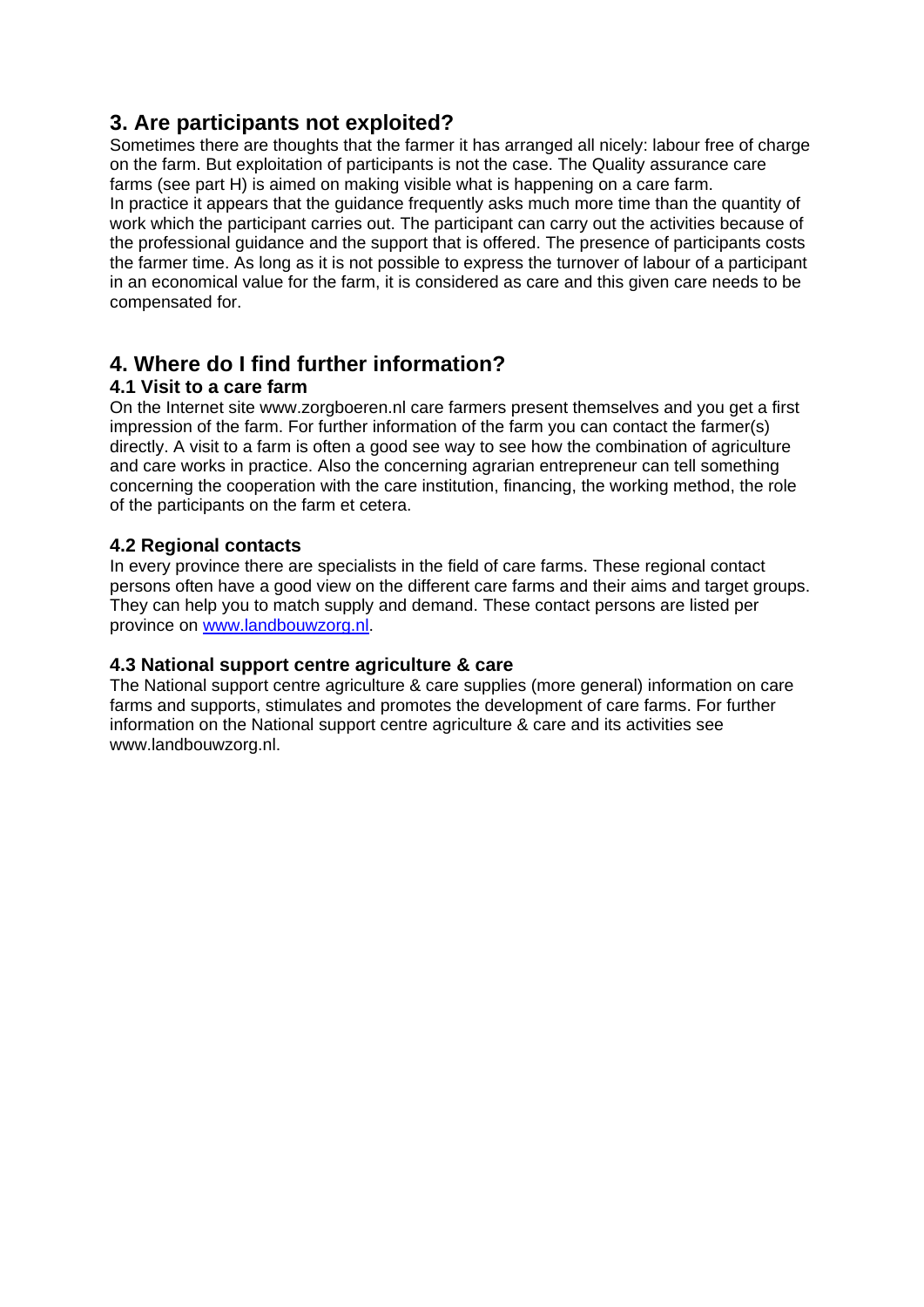# **D Guidance of participants**

# **1. How is the guidance of participants organised?**

There are several ways in which guidance of participants can be organised. The guidance can be done by:

- The farmer / farmer's wife / family members;

- External guides who work on account of the farmer, paid and/or unpaid;

- external guides who are send on secondment to the farm out of a care institution; they work on account of the farmer and are paid by the institution;

 - External guides, who work on account of the care institution and are paid by the care institution.

In the joint agreement contracts it needs to be established clearly which parts of the tasks and responsibilities are on behalf of the care institute, and which matters the care farmer takes on (matters such as responsibilities, financial reward of external guides and other appointments which are related to external guidance, liabilities etc.).

The amount of energy and time which the initial interview, evaluations and keeping files does costs, depends strongly on the target group. In spite of the importance of clear appointments one must always realise oneself that every farm has its own character, that should not be pushed aside by procedures and keeping files. The workbook of the Quality assurance care farms is a skilful appliance to organise care activities on the farm.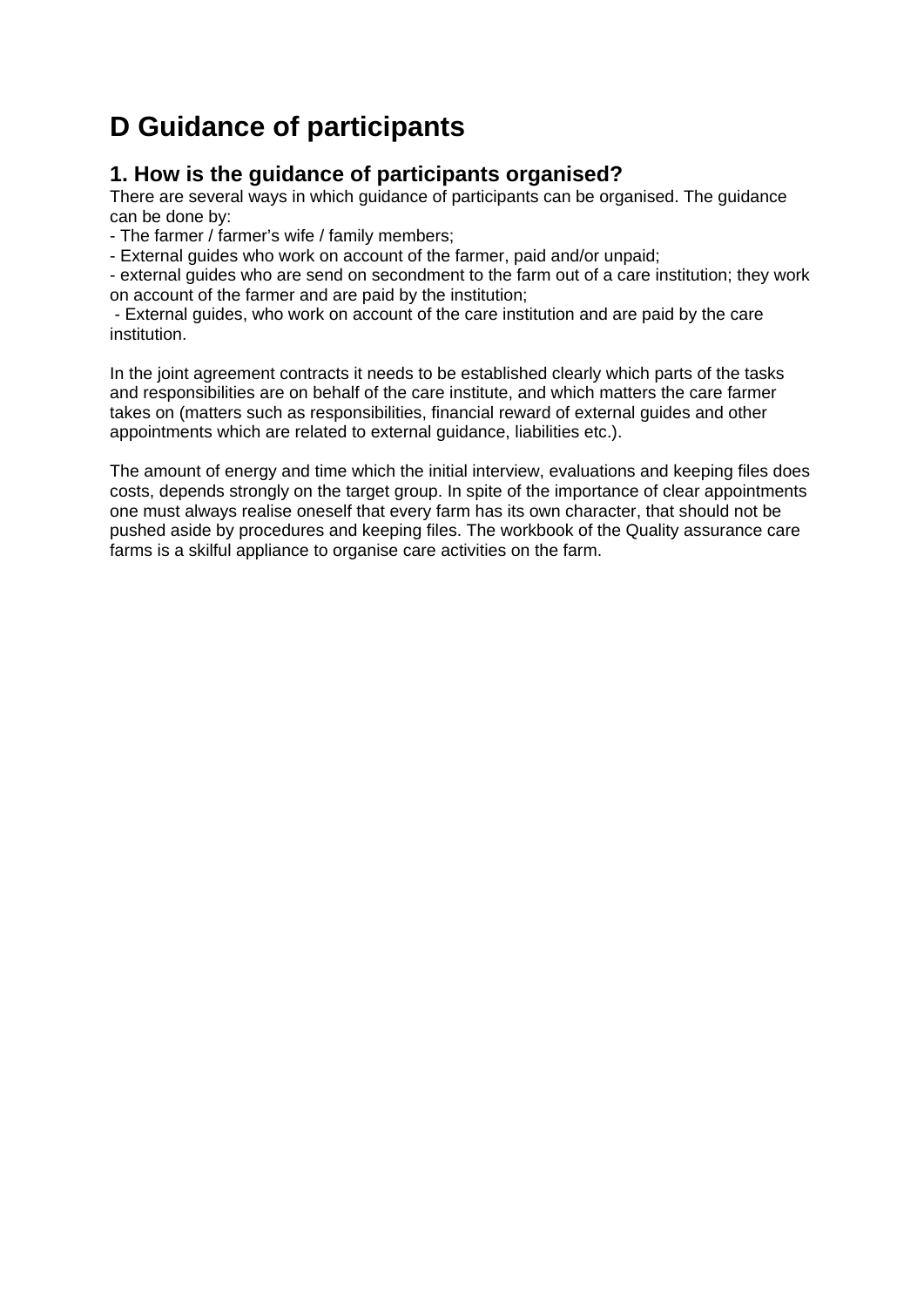# **2. What information do I need before I take on participants?**

The most important thing to know is what a participant wants, what he is able to and what support or care he needs with that. The most direct way is to ask him this and next to examine whether his wishes and possibilities match with the offer of the care farm. When a participant is not able to formulate this well himself, he can be supported by his social network (parents, family) or by means of institutes which already play a certain role in his life. Often a participant already has a previous history of care and assistance and is basic information concerning his functioning available, the level and the way of guidance, his physical condition and possibly use of medicines. The classification mentioned below is a guiding principle.

**Physical functioning:** mobility inside and outside, (loco) motor system, personal care, use of medicines, problems with health, sicknesses (like for example epilepsy and diabetes) or other disorders of which the farmer must be informed.

**Intellectual functioning:** level of education, speaking and writing skills, possible employment history.

**Emotional functioning:** feelings of safety, behaviour problems.

**Social functioning:** having manners, having a social network, communicative skills.

**Mental functioning**: personality impairments, having delusions and hearing voices, selfesteem, having control.

This information can be provided by an institute that is involved with the participant. Besides this it is important to know something concerning the social situation of a participant. For example the participants view on life, having work experience or not, his current housing situation and his social network. These data form a basis with which the question of the participant and the offer of a place on a care farm can be coordinated on each other.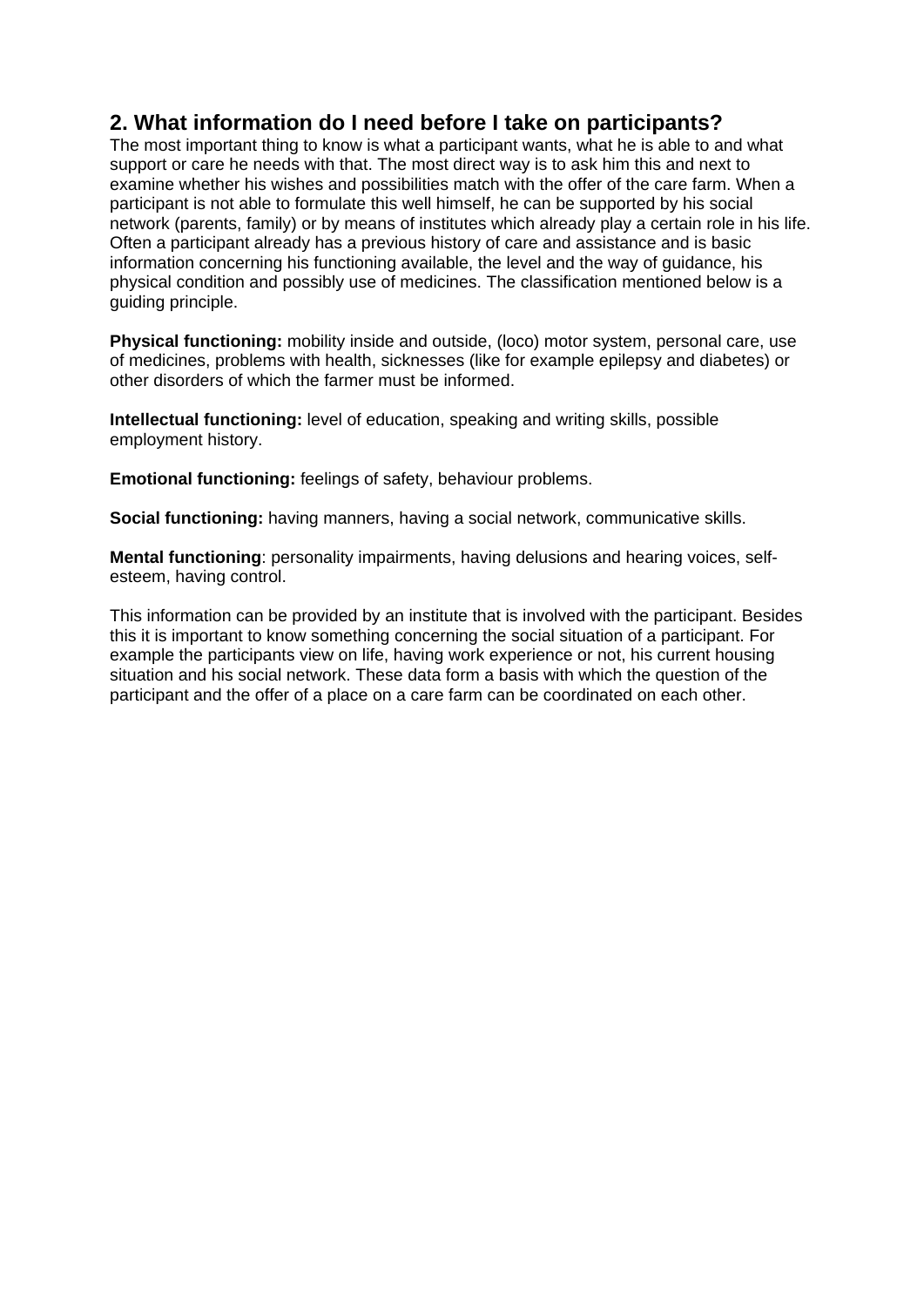# **3. What do I tell or show participants?**

As the care farm possibly offers a good spot for the participant, then an actual introduction to the activities and the atmosphere on the farm follows. The participant is having a look on the farm for the first time. He can have a conversation, an introduction to those who work on the farm, a guided tour and in many cases the participant can have a trial period on the farm.

Often it is difficult for the participant to receive a lot of information the first time. The situation is new and that brings a certain tension with itself. The new impressions can be overwhelming and not everyone is able to give his opinion straight away or to express himself well. Sometimes a first contact does not raise all required data and it becomes just after some time really clear what someone is able to, on which spot he flourishes best and what form of guidance is appropriate.

In any case the participant needs to answer the following questions:

- Which activities will I do here?
- Who is my guide?
- With which people will I do cooperate?
- Will the work climate please me?
- What happens if it appears that I don't enjoy being here?
- What are the working hours; are there breaks?
- Do we eat together; must I bring my own lunch along?
- Are there rules that I have to keep?
- How is my transport of and to the farm organised?
- How long can I continue to work here?
- When and with who is discussed with me how I do function?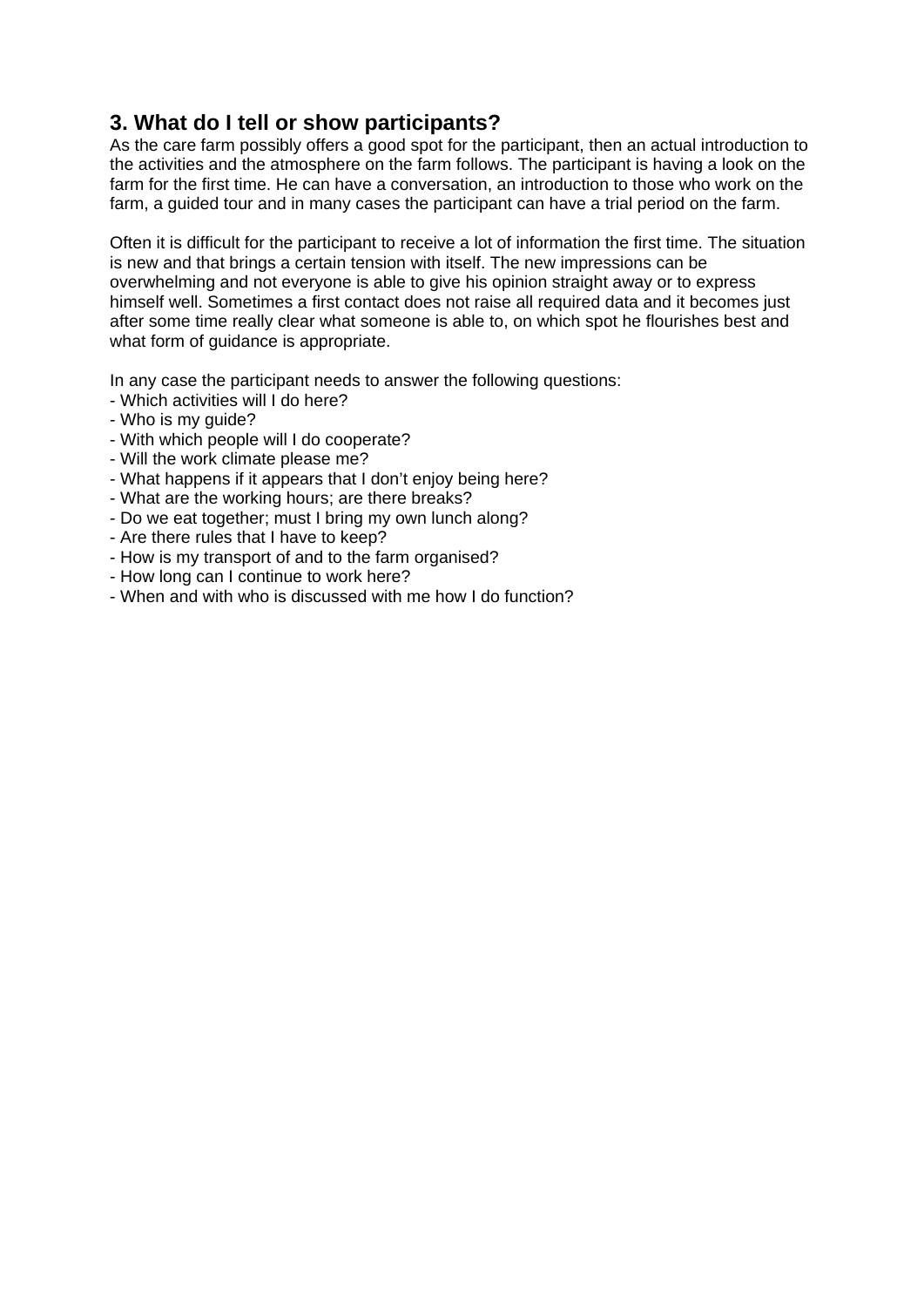# **4. How does a guidance trajectory look like?**

The guidance of the participant happens in four steps.

### **1. The introduction**

At the introduction it becomes clear whether the offer of the farm dovetails the aims and expectations of the participant. The wishes, experiences, skills and expectations of the participant and the possibilities which the care farmer and the care farm have to offer, are taken into consideration. The motivation of the participant is very important. Does he want to live and work on a care farm and why does he want this? The degree of independence, the capacity to cooperate and enthusiasm are of large influence on the possibilities which a participant has. These factors frequently prove to be of more important than the impairments and restrictions of the participant.

The participant can answer the questions in an office, but also during working on the farm or during a guided tour. Sometimes it is difficult for a participant to make clear what his wishes and possibilities are. Parents and personal guides can be involved in the initial interview and provide and receive additional information. See enclosure 8 for an example of a form for an initial interview.

### **2. The guidance trajectory**

Agreements are made concerning a possible trial period, aims (for example to learn skills or to structure the day) and concerning activities which the participant will carry out.

The guide is responsible for the guidance and the learn and work process of the participant on the farm and has the following tasks:

- Translate the aims of the participant into concrete activities and guide the participant in work-, learning and training situations. When it is relevant, the guide coordinates this with an already present support plan of the participant and possible activities outside the farm.

- Know the possibilities to, if necessary, call in assistance of experts.

- Report concerning the working method, the development and possible sticking points of the participant.

Besides discussing among others the aims and the activities which the participant will carry out, it is advisable to make agreements concerning matters, such as nursing actions and use of medicines of the participant. Concerning nursing treatment the following applies: in case participants come to the care farm to receive day spending and these participants need nursing treatment, this treatment can exclusively be given by a PIH-registered care provider. (This is a graduate care provider who is registered within the framework of the Law Professions Individual Health care).

In practice it happens that the farmer/guide, who is not PIH-registered, distributes medicines on the care farm and ensures that participants take their medicines correctly. This is strictly speaking a nursing treatment. In such cases it is recommended to ask the participant and/or his parents/ legal representatives, to get in touch with the GP who prescribes the medicines. The GP can be asked if he wants to authorise the farmer/guide for distributing the medicines and ensuring that the medicines are taken correctly. To authorise means that the GP gives a certificate or authorization to the farmer/guide. Then the farmer/guide has been authorised legally to distribute medicines to the concerning participant. The farmer/guide is in this case responsible for correct implementation of this.

# **3. Evaluations**

During the initial interview is generally agreed how frequently the progress is evaluated and who is involved thereby. At an evaluation several matters can be taken into consideration: the experiences of the past period, what has been reached, does the participant feels himself at ease, are there matters which needs to be done differently etc. Also agreements are made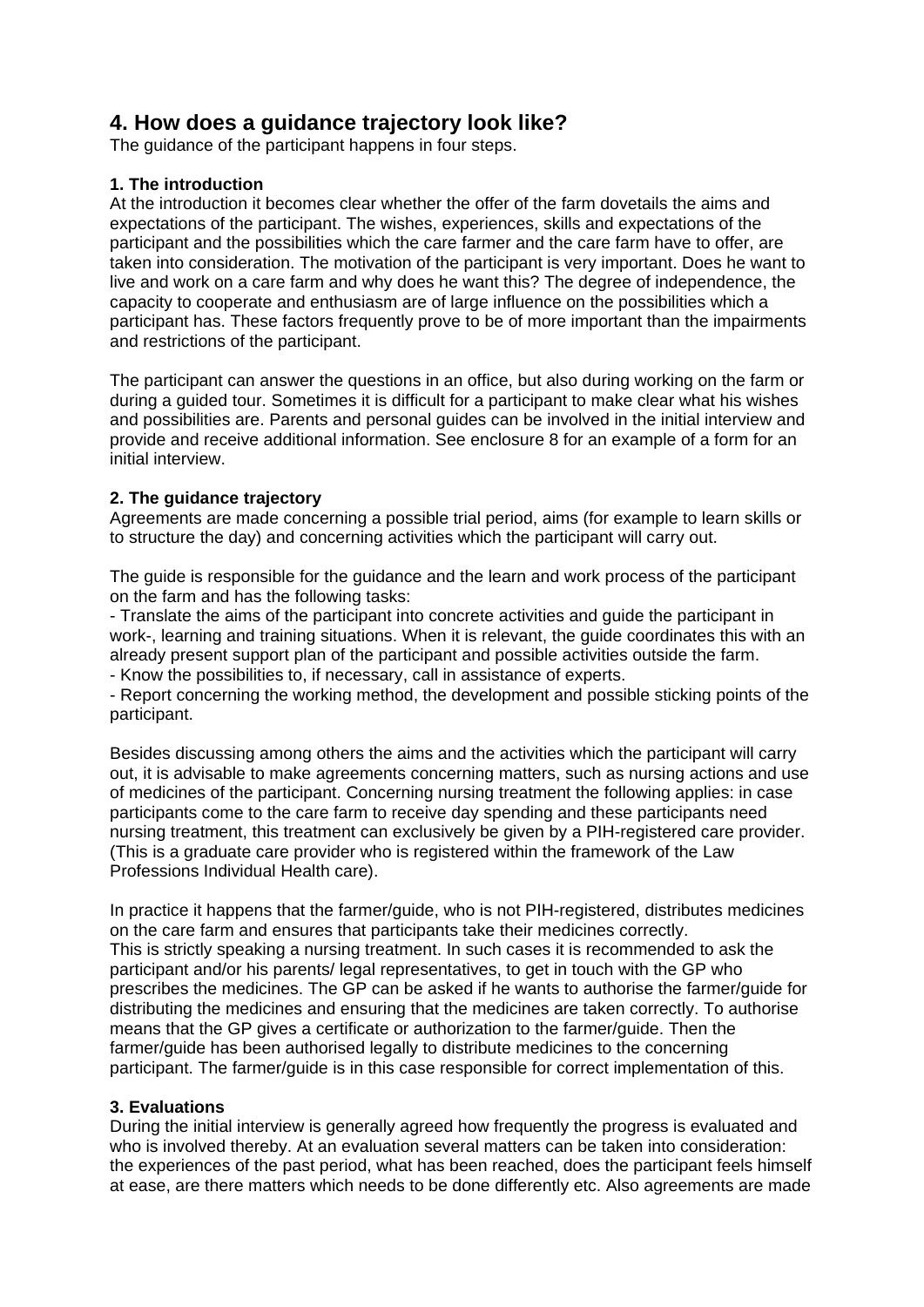concerning possible modifications in guidance, activities and aims. Evaluation conversations can be formal. They also can take place in an informal way, whilst working or during a walk on the farm. By means of evaluation conversations you can look at what does work out well and what not, what you have noticed, and what the developments of the participant are. You can ask yourself the following questions:

- does the guidance happens such as has been agreed on?
- which way of guidance works out well, which not or less well?
- which things did you notice; for example resistance, typical behaviour?
- have unexpected things that you had not expected of the participant, happened?
- what has been reached if it concerns the work and learning aims?
- what has been reached if it concerns the satisfaction of the participant

 extending his social network, developing social skills, labour skills, self development, posture, independence, increasing control and such?

- how do you involve the participant and the parents/legal representatives men at these evaluations?

Make always a (short) report of evaluations and read or discuss this with the participant. With the help of the evaluation it becomes clear what does work out well and what not, what difficulties of the participant are, and what new challenges and developments and learning aspects are. You point out what will be changed in working method, activities and aims and/or the way in which you involve the participant and parents/legal representatives in looking back and adjusting. In the Quality assurance care farms matters concerning evaluations and reporting of evaluations are taken into consideration.

#### **4. Moving on**

In a number of cases participants move on to another workplace; but this is only possible for a restricted group. Besides moving on it also can occur that a participant leaves a care farm without having another appropriate spot at that moment.

Reasons for this can be that the care farm is not what the participant is looking for, interests and/or learning aims changed and don't match any longer with what the care farm has to offer, or there is a conflict situation.

Anyway, moving on for what reason whatsoever, ending the work situation on the care farm can have a large impact on the participant. It is important that this is prepared and guided well and that for this good agreements are made with the participant and other people that are involved, and that these agreements are put on paper. (For example with help of the Quality system care farms).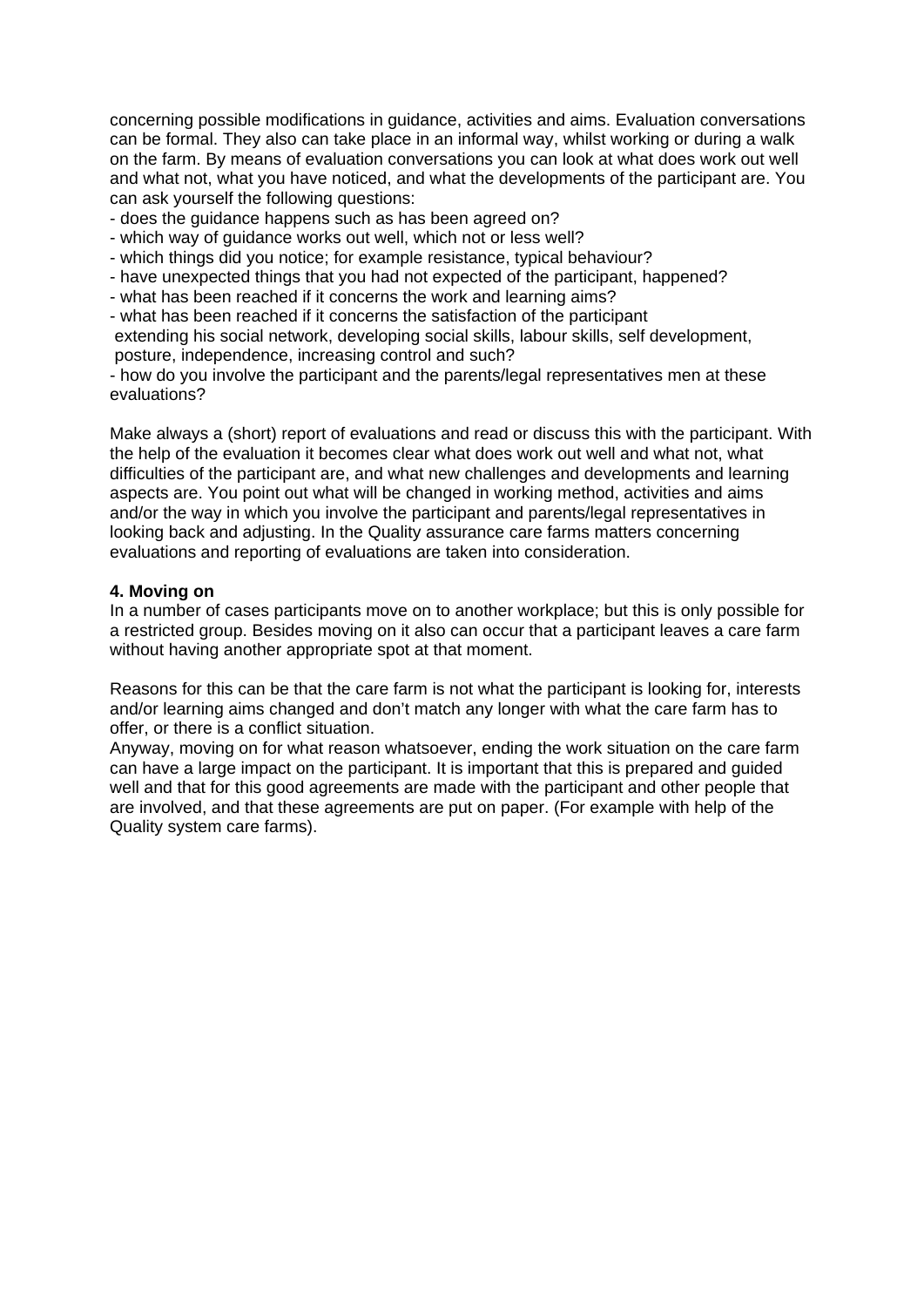# **5. Keep files.**

Every participant gets his own file. In this all information of the initial interview, the guidance trajectory and the evaluations appear. Also appointments and developments of the participant can be put in the file. How extended the file is, depends on the target group, learn- and work aims and the division of tasks between the care farm and a care institution.

A structured way of recording information is important for all parties. For care farmers a file is of large value for making visible the impact of the care farm on the quality of life of the participant. It is important to make care farms known as places where qualitatively good care is provided.

Take into account that files contain often personal and sensitive information. Files need always to be put away well, behind lock and bolt, not accessible for unauthorized persons. Of course the participant has the right to see or discuss the file.

It is important to agree who of the guides is allowed to read the files. If there are external guides on the farm, beside the farmer/farmer's wife, it is recommended to let these guides (as well as paid, unpaid, and trainees) sign a document of confidentiality. This can be incorporated in labour-, volunteers or training period agreement.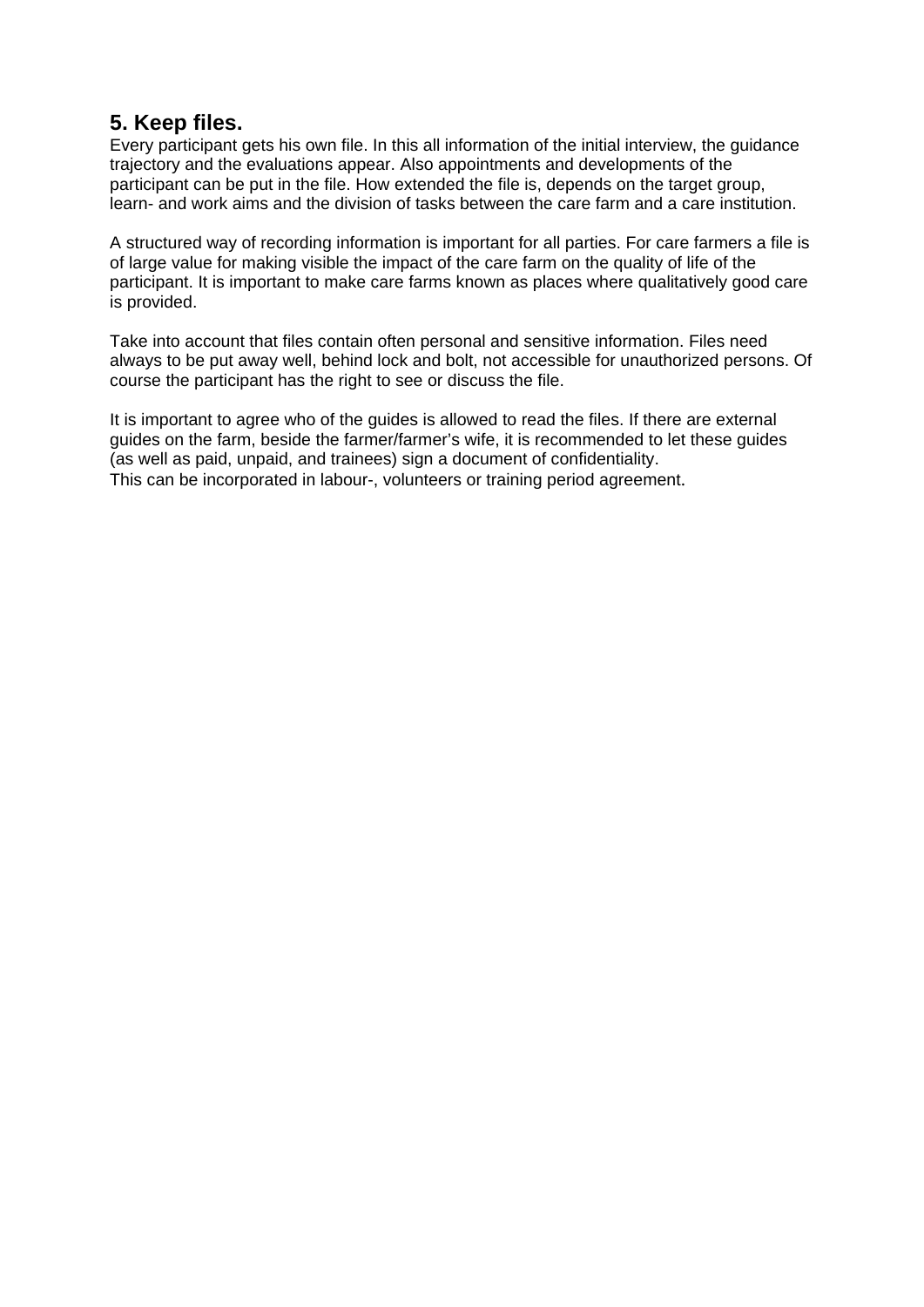# **E. Organisation**

# **1. In general**

The majority of the care farms in the Netherlands are independent ventures; the entrepreneur works for own account and risk. Besides this there is a group so-called institute farms. This last group is financially and organisational component of a care institution; the care institution has the final responsibility for the care farm and will formulate the policy of the care farm.

On the independent care farms the responsibility is with the entrepreneur, possibly in combination with the governing board of a foundation when the choice is made to put the care activities into a foundation. Besides this there are other juridical forms in which a care farmer can categorise its company. In this part several juridical forms are taken into consideration (2).

The care farm as independent company can contract joint operating agreements with care institutions and/or participants. The care farmer can also become an employee of a care institute and/or a personal budget holder(s) (3). There exist a lot of constructions with regard to joint operating agreements; a number of examples are given in (4).

Care farms can work also mutually together; a development which takes place by forming (regional) associations/foundations of cooperating farmers. About this some general information is given in (5).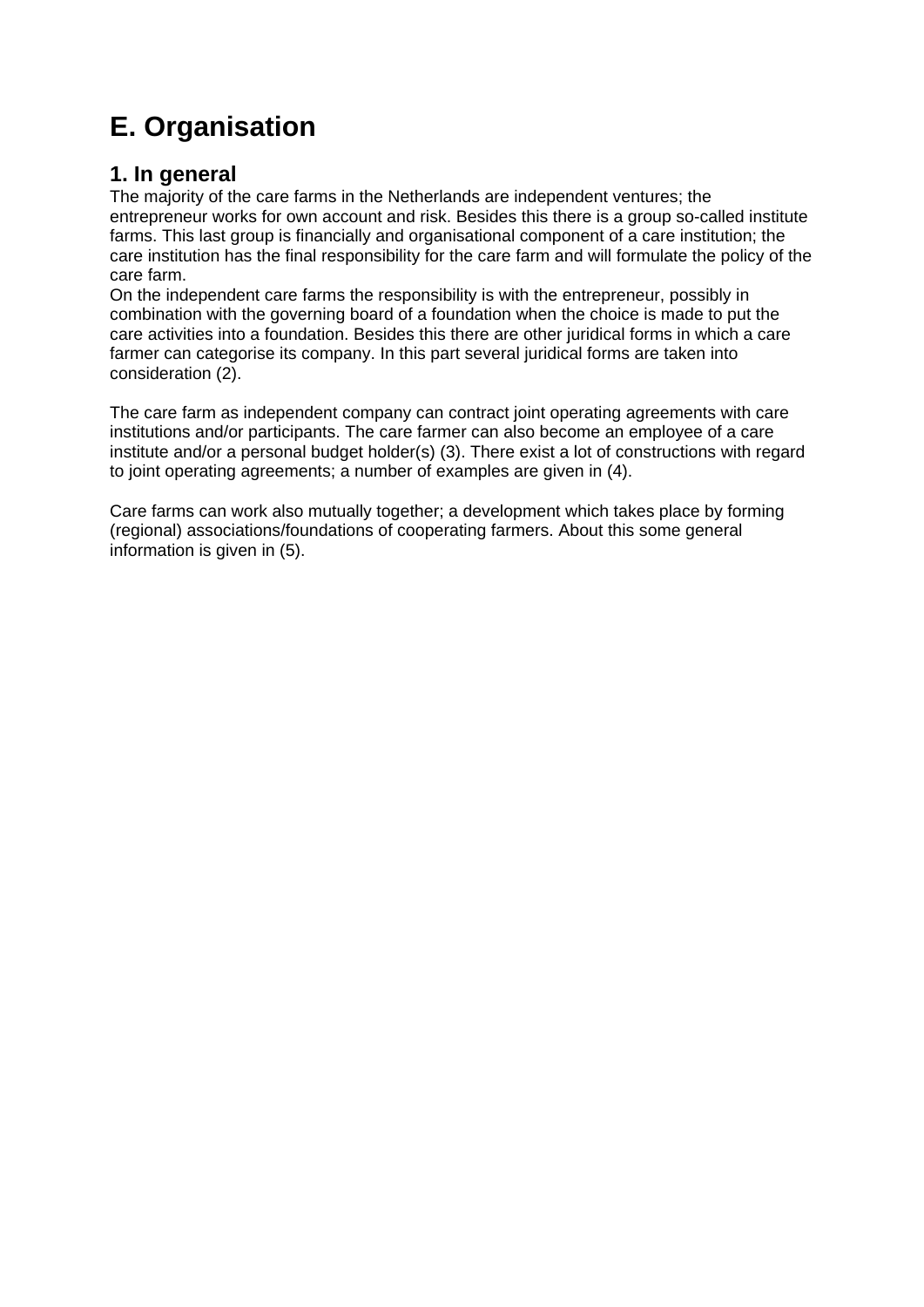# **2. Juridical forms of an independent care farm**

A care farm that is registered as independent agriculture company is automatically considered as one-man business and therefore as an entrepreneur. A number of juridical forms are mentioned below. It is important that you choose a form that is appropriate to your plans and your company. For further information on juridical company forms you can get help at the chamber of commerce (www.kvk.nl), at the Tax and Customs Administration for ventures (www.belastingdienst.nl) and at your own accountant.

# **2.1 The one-man business**

A one-man business is set up and run by one person and is a sustainable combination of capital and labour with the aim to make profit. The advantage of a one-man business is that you act and take decisions total independently. The establishment of a one-man business does not take much: no statutes, no capital deposit. If you can show that you have worked as independent entrepreneur, you can make use of deductions for the income tax. The profit from a one-man business is the income about which you pay tax. The conditions to be commented as independent entrepreneur and the conditions for the deductions you can find on www.kvk.nl. A disadvantage is that the owner of the one-man business is responsible with both his business and private capital and property for debts of the company.

# **2.2 The civil partnership**

A civil partnership is an organisation, where two or more persons connect themselves to bring in something in community, with the aim to share the advantage that is a result of that, with each other.

Characteristics of a civil partnership are: the cooperating partners work more or less on the basis of equivalence. Every partner brings input in. (This can be knowledge, labour, money and/or goods). The civil partnership is aimed at financial advantage for all partners.

### There are 3 types of civil partnerships:

*Public civil partnership*: operates under a common name, is from legal point of view the same as a 'partnership firm'. When a common name is conducted and the partnership makes one selves known as such, it is obliged to register at the Chamber of Commerce.

*Civil partnership under free profession*: for example a lawyer's office. There is a list of `free professions' to see at the site of the chamber of commerce (www.kvk.nl). It is not obliged to register this type of partnership at the Chamber of Commerce.

*Silent civil partnership*: the partners make themselves known with their own name. As soon as they make themselves known with a common name, it is seen as a public civil partnership. Being a silent partner, it is possible to register at the Chamber of Commerce as a one-man business. That is if at least the one-man business meets the criteria for entrepreneurship which are used by the concerning Chamber of Commerce.

A partner can only contract obligations for himself; the properties remain separate, unless corresponded differently. The civil partnership is established in a civil partnership agreement, which is contracted for certain or indefinite time. As a husband and wife both work in a free profession, they can contract a husband/wife civil partnership. This can have possible tax advantages for both, provided that can be proved that both partners bring in input.

# **2.3 'Partnership firm' (VOF)**

A 'partnership firm' (VOF) is a juridical form for ventures where two or more persons and/or legal bodies run a company under a common name.

Cooperation exists in it that all partners bring in capital, goods and/or labour, with the intention to share the result of this (profit or loss) according to a distributive code that is laid down in a contract. Every associate is responsible. A disadvantage can be that you can be held responsible with your private property, for failure of other associates. A 'partnership firm' must always be registered in the trade register of the Chamber of Commerce.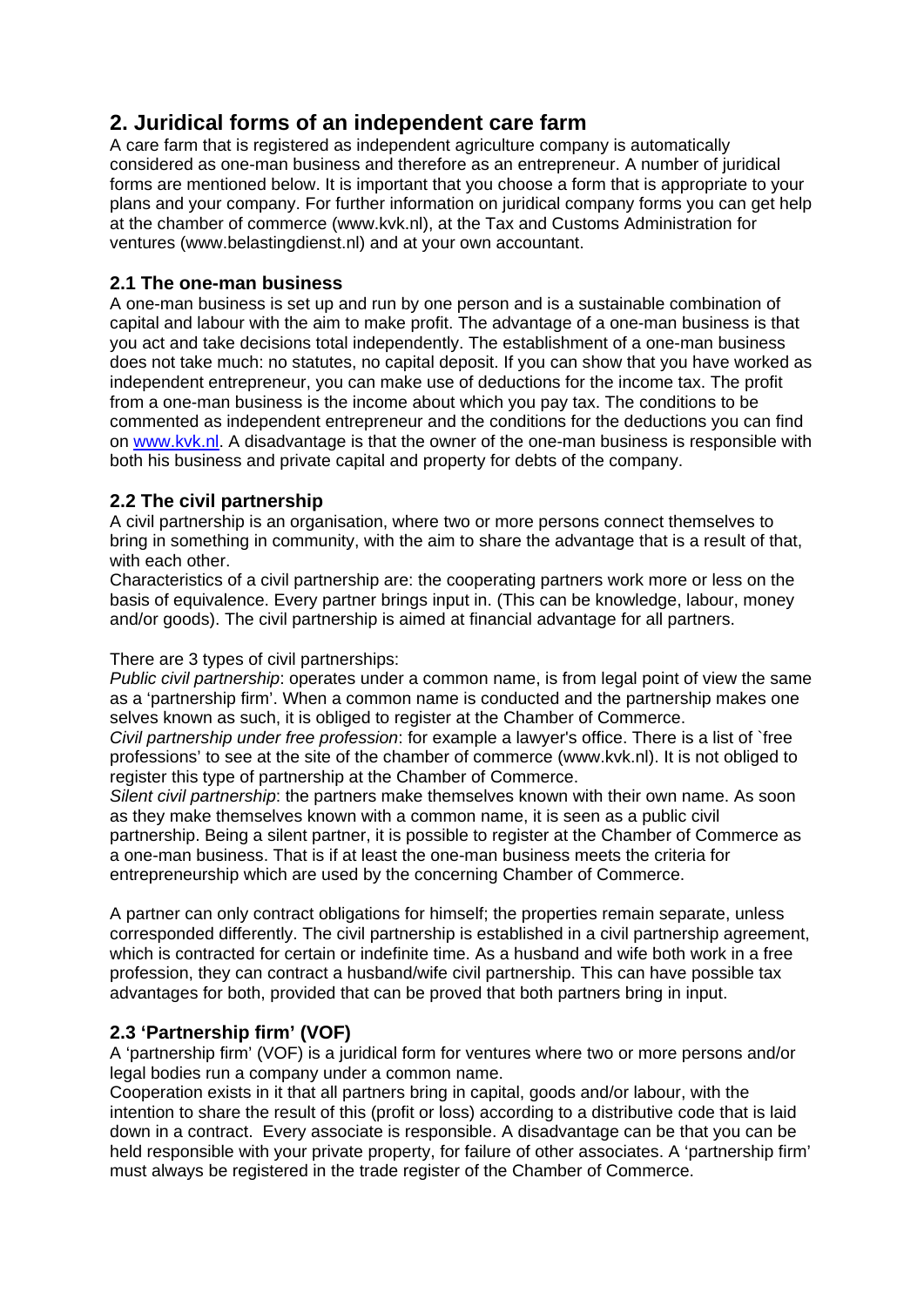# **2.4 The limited partnership**

The limited partnership is a form of entrepreneurship in which one or more partners run a company under a common name. All partners bring in something: money, goods, labour and/or goodwill. Together they form the managing associates.

Besides this there are one or more money-providers. These are the silent associates who contract cooperation with the managing associates. The managing associates are fully responsible with their private property. The silent associates are responsible for the amount of their participation.

The voice of the managing associates is regulated in a contract. Depending on the appointments the silent associates can occupy themselves with the governing board and have a say in important decisions.

The care institution can as being a silent associate take responsibility by, for example, taking part in an agricultural company for a certain amount of money.

The care institution can, for example, finance the spaces (such as a canteen) for participants.

### **2.5 The foundation**

In this form the care is organised in a foundation. (Strictly speaking this juridical form is not a company). A foundation is a legal form in which a certain aim is strived for, for example offering support to disabled people. This aim is strived for by a group of people (governing board) that offers a product (day spending on a farm). The governing board arranges a work organisation or closes an agreement or cooperation bond with a farm. A foundation strives for a social or general aim.

At care farms in a number of cases there is a foundation which develops and manages the care and manages, and a private form of entrepreneurship which looks after the agrarian work.

#### Advantage is:

- The care branch becomes clearly distinguished of the agriculture branch, therefore the care processes are distinguished of agricultural production processes.

- The foundation-form is a well-known legal form for care insurers.

- A foundation (with a social or general aim) is allowed to raise funds.

- A foundation has its own financial bookkeeping and is because of this transparent for health insurance companies and care institutions.

- The farm remains autonomous.

Disadvantage can be that the care farmer has less freedom in his entrepreneurship, because the governing board has voice in the care activities, which always influence the agricultural part of the care farm. At a foundation it is important that there is a fully independent governing board. In practise we see that the care farmer acts as adviser of the governing board. For more information concerning the establishment of a foundation, you can ask the Chamber of Commerce or your notary. See also www.notaris.nl *(website of notaries).*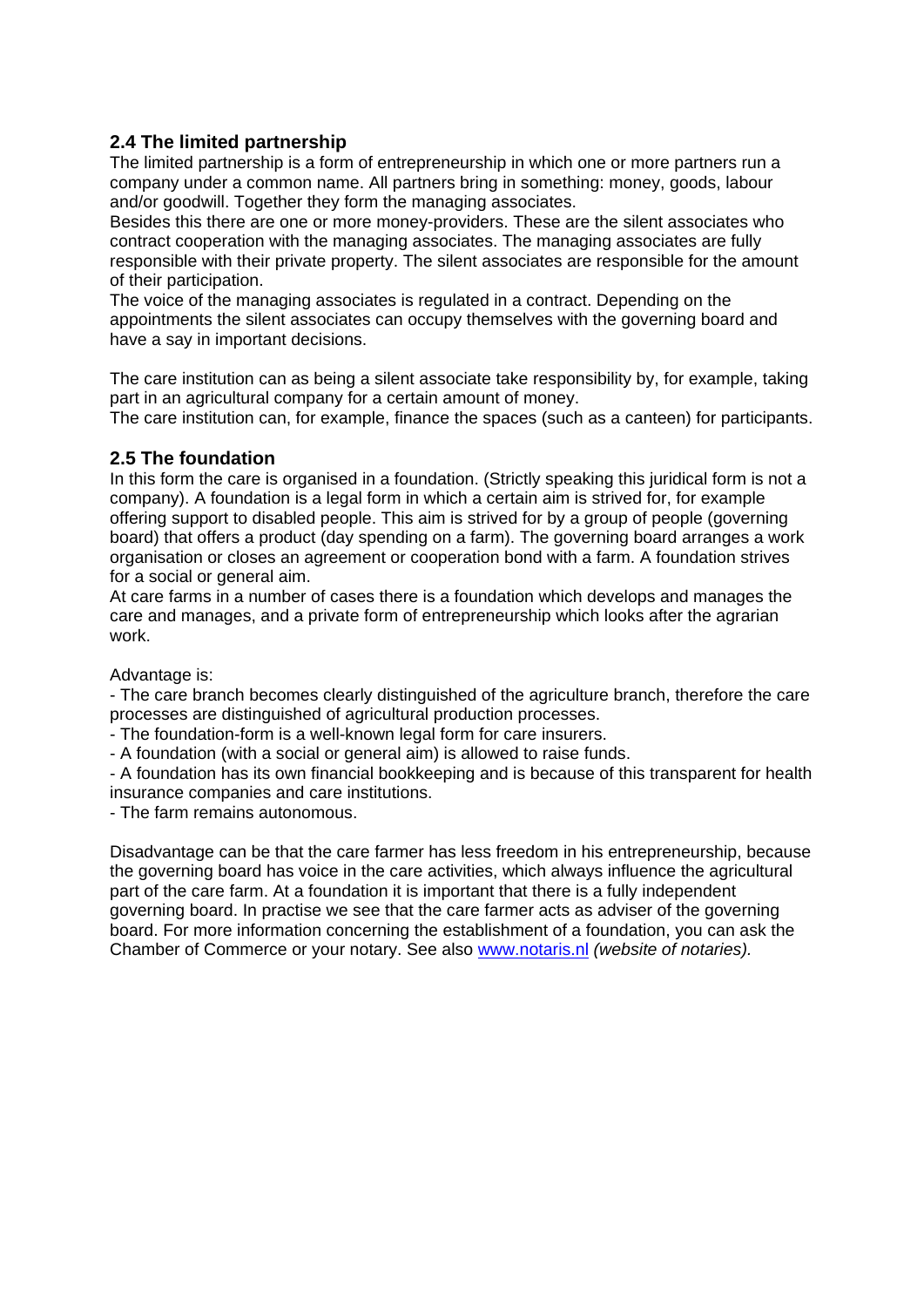# **1. In general**

It is commonly reasonable that a place on a care farm costs money. The care farm is no ordinary workplace. Often there have been made facilities especially for the participants (for example a canteen and a working space inside). Moreover the farmer and farmer's wife often put much time in the guidance of the participants. Sometimes they employ guides. The compensation depends on the need of care and/or support of the participant and the possibilities which the farm offers.

On care farms different types of care are offered, like among others day spending and possibilities to stay, weekend relief and holiday relief; but for example also learn-work trajectories. Further information on the offer of care farms is to find in part B of this handbook.

The financing of the several forms of care and learn-work trajectories can be organised in several ways. In practice it often appears to be difficult to make use of financial possibilities in a structured way.

In this part several forms of financing of the offer on care farms come up for discussion, with which a classification has been made to forms of care which are financed from the EMEA (2), financing from agriculture (3) and remaining financing sources (4). This part concludes with a chapter concerning business-economical aspects of the care farm (5).

Financing within the framework of work (re) integration is taken into consideration in part K.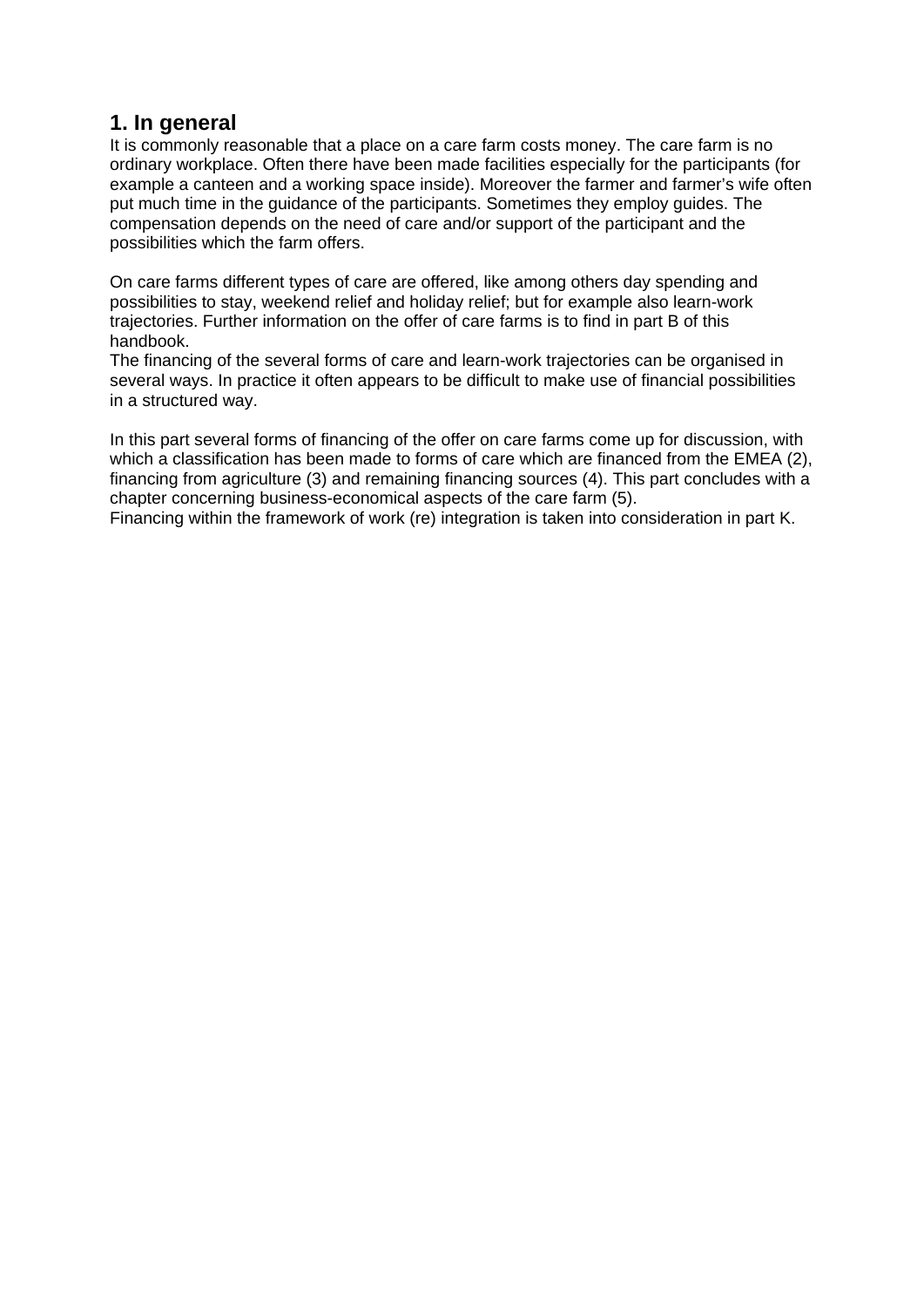# **2. EMEA = Exceptional Medical Expenses Act**

Every Dutchman has been insured for care and support at long-term sickness, handicap or old age by means of the Exceptional Medical Expenses Act (EMEA). To be eligible for services from the EMEA an indication decision of the Centre Indication Care (CIC) is necessary.

By 1<sup>st</sup> of April 2003 an important modification in the indication and financing has been carried out: indication no longer takes place on the basis of care supply, but on the basis of the need for care. A client becomes now indicated for one or more care functions.

There are 7 care functions: domestic care, personal care, nursing treatment, supporting guidance, activating guidance, treatment and stay.

Further information on the care functions and the indication appear in 2.1. With an indication decision for one or more care functions the client can choose whether he receives the concerning care in kind (to see 2.2) or buys himself with a personal budget (a PB, see 2.3 and further).

# **2.1 Indication: 7 care functions**

Indication by the CIC

People who want to be eligible for one or more types of EMEA-care must get an indication for this first. This means that must be assessed firstly if someone is entitled to care. That appraisal is formulated in an indication decision by indicating what is the need of care in terms of functions (nature of the care), how much care is granted and for which period. The indication is by  $1<sup>st</sup>$  of January 2005 carried out by the Centre Indication Care (CIC). The CIC have been designated by the government as an executor of the indication for the Exceptional Medical Expenses Act. Municipalities can choose to let indications for the Services for the Disabled Act and social medical advice carry out by the CIC. Further information on requesting an indication and the address of the CIC in your region can be found on www.ciz.nl

#### **7 care functions**

In EMEA-care the need of the client is put central. Formerly the request for EMEA care was stipulated by the care offer. Now the CIC indicates on seven functions for which the client needs care, independently of the care offer. In every care function one can choose in care in kind and a PB.

The seven care functions are:

#### *1. Domestic care*

Domestic care includes support at or taking over activities in the field of looking after the household. Activities in this area are taken over of the client because of a somatic, psychogeriatric or psychiatric disorder or restriction, an intellectual, physical or sensual restriction or psychosocial problem. These restrictions and problems threaten to lead to none-functioning of looking after the household of the client or the household of the group with who the client lives. Activities are for example: cleaning, shopping for groceries, rag windows, preparing meals.

#### *2. Personal care*

 Personal care includes support at or taking over activities in the field of personal care. These activities are taken over because of a somatic or psychogeriatric or psychiatric disorder or restriction, intellectual, physical or sensual restriction or a psychosocial problem. Personal care has been addressed at cancelling out a shortage of dependence. It concerns for example: help with taking a shower, washing whilst staying in bed, dress, help with eating and drinking.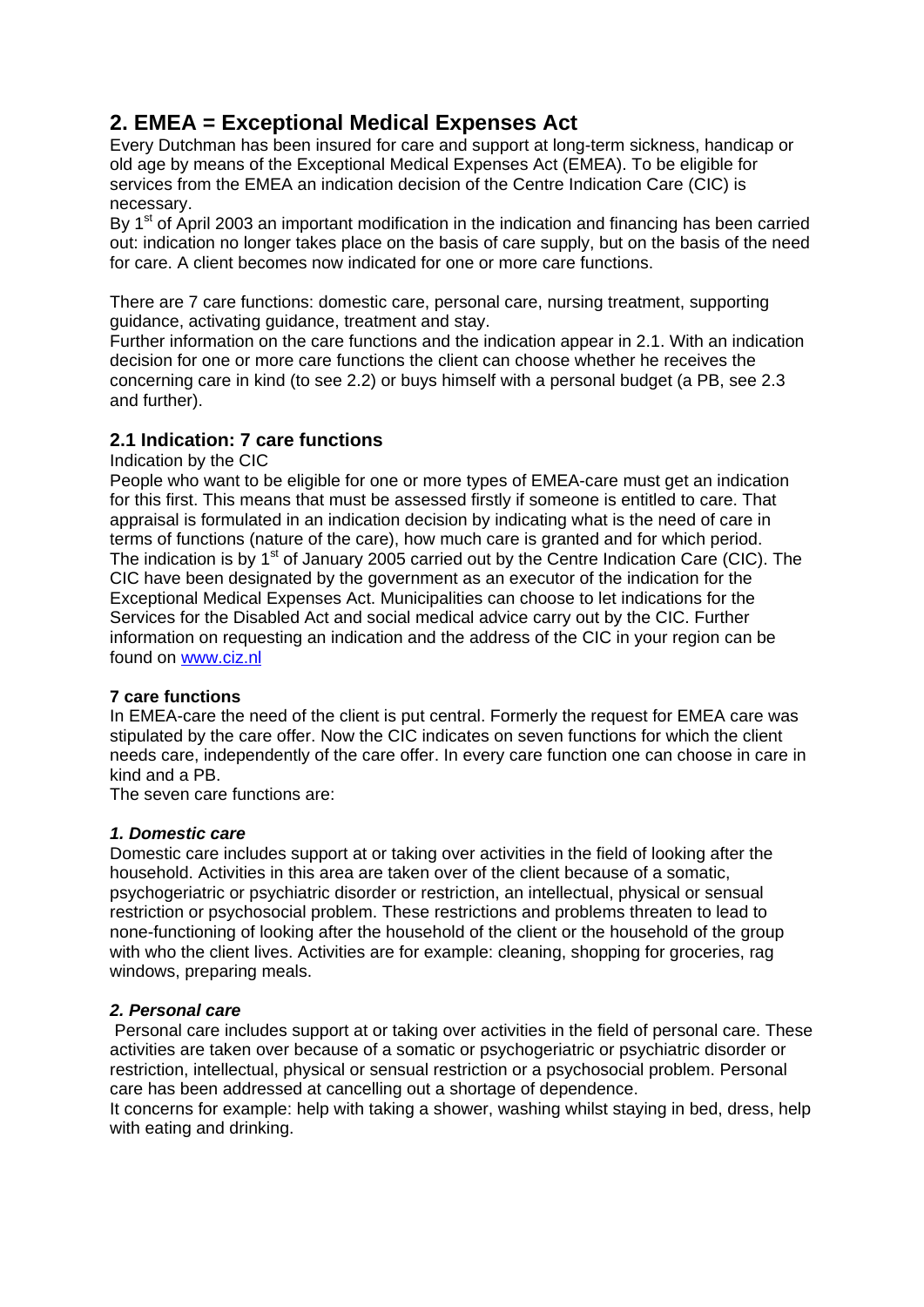### *3. Nursing treatment*

The function nursing treatment includes nursing of clients concerning a somatic or psychogeriatric or psychiatric disorder or restriction or a physical restriction. Nursing has been aimed at convalescence or prevention of worsening of disorder or restriction. Activities which belong to the function nursing treatment are for example: wound care, administering medicine, giving injections, advice how to deal with sickness and educate a client to inject himself.

### *4. Supporting guidance*

Supporting guidance is aimed to enlarge or maintain independence or to improve integration in society. Supporting guidance accepts the disorder, restriction or handicap as a fact that cannot be changed and goes from there. The guidance therefore goes from the (left) possibilities of the person. Supporting guidance concerns for example activities which support the person in structuring and filling his day.

In case of elderly who receive supporting guidance, day care for example support with eating and drink, can be given simultaneously.

### *5. Activating guidance*

Activating guidance includes activating activities which are aimed at:

- convalescence or prevention of worsening of behaviour or mental problems; or

 - handling the impact of a somatic or psychogeriatric disorder or restriction or an intellectual, physical or sensual handicap.

Activating guidance distinguishes itself by supporting guidance because activating guidance does not accept the disorder, restriction or handicap for granted, but intervenes on that. With activating guidance the participant is learned to deal with (the impact of) the disorder, restriction or handicap. This type of care concerns for example intervening in the behaviour of the client (behaviour correction), practising social skills, held conversations to learn to deal with behaviour.

#### *6. Treatment*

Treatment includes treatment by a medical-specialist (for example treatment by cardiologist, psychiatrist), behavioural scientist (for example treatment by a psychologist) or of specialistparamedical nature (for example treatment by physiotherapist, speech therapist). Care in this function has been aimed at convalescence or prevention of worsening of a somatic, psychogeriatric or psychiatric disorder, an intellectual, physical or sensual restriction and is granted by an institution or by a recognised specialized person.

#### *7. Stay*

Stay concerns living in an institution. This coincides with the need and the desirability of a therapeutic social climate, a protected environment or constant supervision. Indication for the function stay is for example under discussion if a protecting environment is necessary because of serious forgetfulness, if ongoing supervision is necessary.

Also short-term stay (stay, weekend relief or holiday relief) belongs to the function stay. For this a maximum has been put, namely as much as 2 twenty-four hours' periods per week.

#### *Exceptions on indications done by CIC*

For children and young people up to 18 years with psychiatric problems the indications are done by Office Youth Care, by 1 January 2005. They must follow the same rules as the CIC. On www.bureaujeugdzorg.nl you find the addresses of the regional establishments of the Offices Youth care. More information concerning youth care is put in part J of this handbook. The second exception is that psychiatric treatment and integration in a psychiatric institution during the first year is not indicated by the CIC, but by the general practitioner.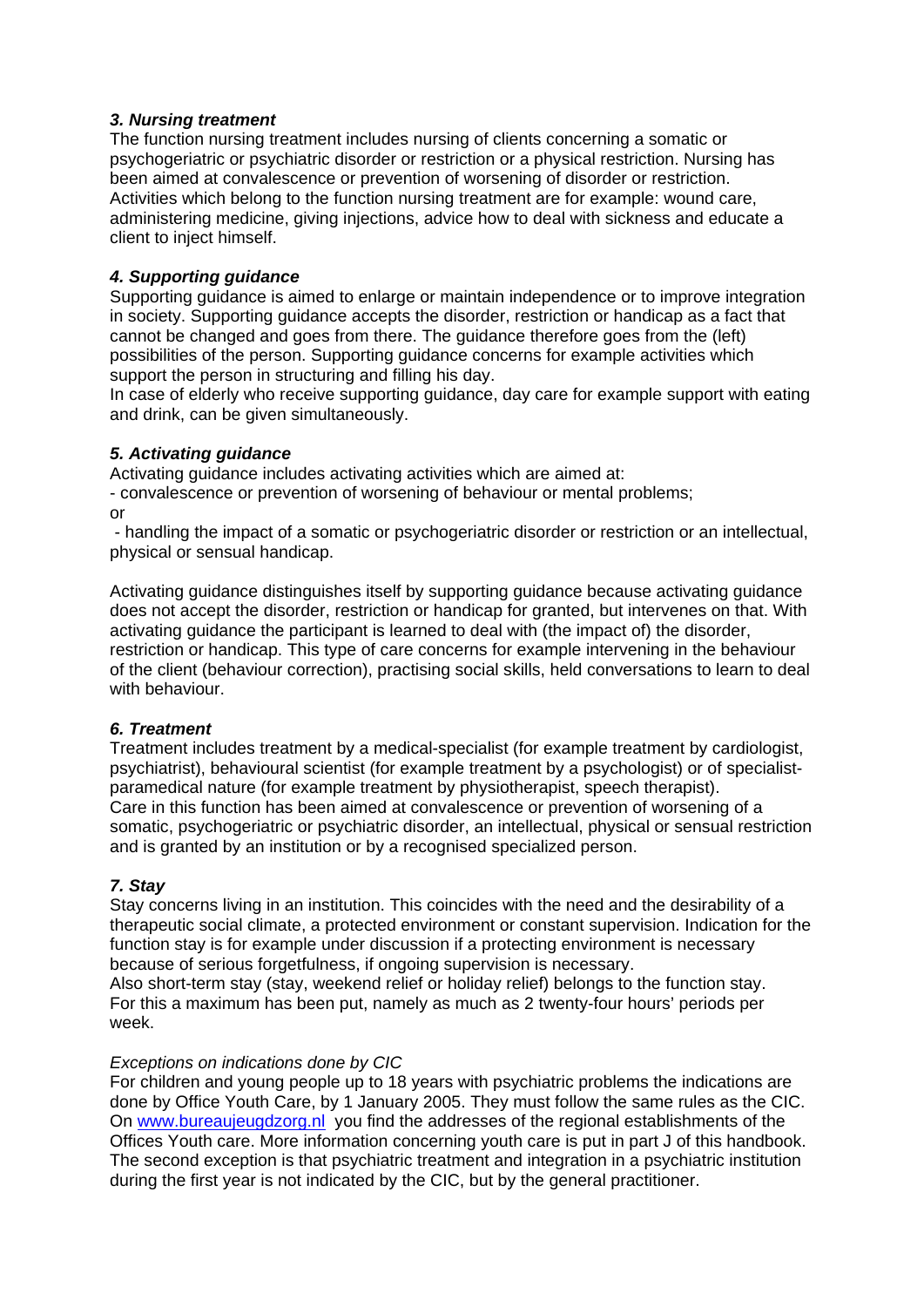# **2.2 Care in kind (financing by means of an EMEA recognised/admitted institution)**

Care in kind can be provided by care institutions which by 1st of April 2003 were recognised by the EMEA to provide EMEA-care (this concerns care in all current 7 care functions). These care institutions can provide care in kind in each of the 7 functions also after 1 April 2003.

For 1st of April 2003 there were in the Netherlands about 20 independent care farms with an EMEA-recognition. These were mostly care farms were participants also lived, and with a relatively large number of participants.

Care institutions which on 1<sup>st</sup> of April 2003 didn't have an EMEA-recognition, can request for an EMEA-admission to be allowed to provide care in kind. For each care function an EMEAadmission needs to be requested. A care farm can choose to request for an EMEAadmission for the functions 4 supporting guidance and 5 activating guidance. For the functions 1 domestic care, 2 personal care and 3 nursing treatment, a care farm will probably not request for an EMEA-admission because of the nature of the care.

Domestic care happens in the living situation of the client, as well as personal care. Nursing treatment concerns actions such as wound care etc.

When on a care farm participants come for day spending and these participants need nursing/medical treatment, this treatment can exclusively be given by someone who has a PIH-registration. (This is a graduate care provider who is registered within the framework of the law professions individual health care).

Care in kind in the functions 6 treatment and 7 stay can become exclusively provided by care institutions which are recognised by 1st of April 2003 by the EMEA. `New' EMEA-admissions for the functions 6 and 7 are not supplied.

Short-term stay (within function stay) can be bought, however, with a PB, both at EMEAadmitted care providers and not EMEA-admitted care providers.

A client who is indicated for one or more of the 7 care functions and who chooses to receive his care in kind can choose from the care providers where the care office has a contract with. The care office gets in touch with this care provider. When the concerning care provider has a waiting list, the care office must ensure that, until there is a place at the concerning care provider, a good alternative is supplied.

For a client who wants to receive care in kind (in the functions supporting and activating guidance) and who wants to go to a care farm, there are two possibilities.

- The client chooses an EMEA recognised/admitted care farm where the care office has a contract with and passes on its choice to the care office. If there is a place on the care farm the client can be placed there.

- The client chooses an EMEA recognised/admitted care institution that has a contract with a care farm. Then placement on the care farm can be organised by means of an EMEA recognised/admitted institution. Care institutions are allowed - within certain quality requirements – to choose how they spend the budget that they get to provide EMEA-care. They can choose to buy care on a care farm. With this a contract between institution and farm is established, where the institution holds the responsibility for the client, but the actual care is provided on the farm. This construction needs a good cooperation between all parties (customer, care office, care institution and care farm).

Further information on policy developments in the field of the EMEA you can find on the Internet site of the Ministry of Health, Welfare and Sport www.minvws.nl or on www.opkopzorg.nl.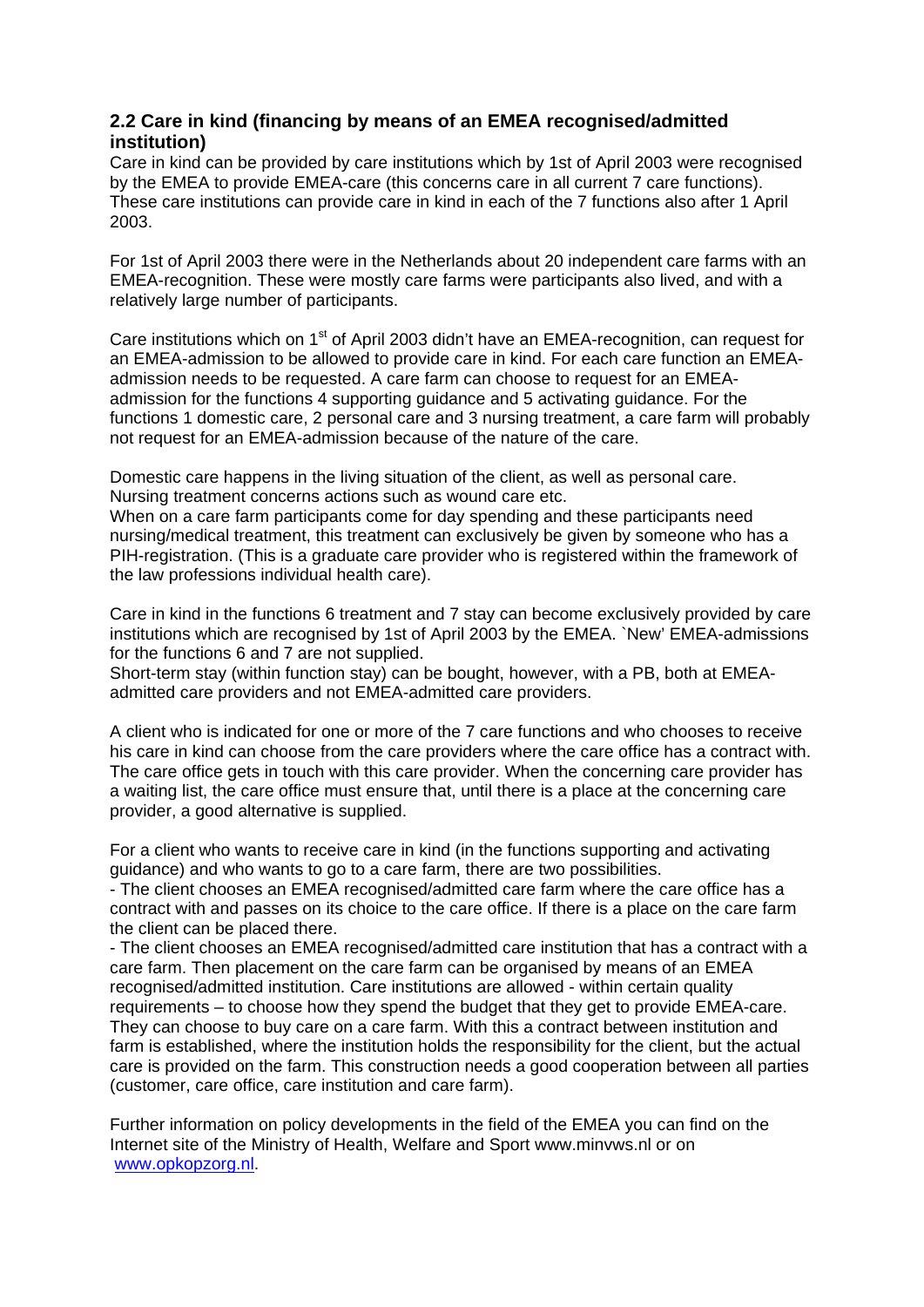### **2.3 Compensations for care in kind**

The compensations which apply to care in kind are determined by the CTG/ZAio, on basis of the Health Care Charges Act (WTG). CTG/ZAio determines the tariffs and budgets for nearly all institutions and profession practising ears in the health care.

CTG/ZAio is an independent governing body and falls under the responsibility of the Ministry of Health, Welfare and Sport. On the Internet site www.ctg-zaio.nl the tariffs for extramural care are mentioned (in the `policy rule extramural care). This policy rule is to find at legislation/policy rules. At the heading 'contains word(s) or policy number' you have to type CA-59. Next you can download the pdf-file EMEA-11c-b1.

# **2.4 The personal budget (PB)**

Clients can, besides care in kind, also choose for a personal budget (PB). With a PB the client himself gets a budget with which he can buy, among other types of care, guidance or support at a care provider that he chooses himself (for example at a care farm).

This person, organisation or institute doesn't need to have an EMEA recognition or admission. The client concludes a contract with the care provider in which is regulated which care and of which quality is ordered and what he pays for that.

For 5 out of the 7 care functions a PB can be requested. It concerns: 1. domestic care, 2. personal care, 3 nursing treatment, 4 supporting guidance and 5 activating guidance. A PB cannot be requested for care in the functions 6 treatment and 7 stay. Exception on this is `short-term' stay in the function stay; for this a PB can be requested. Short-term stay concerns weekend relief, holiday relief and stays. Clients who are indicated and who are eligible for a compensation for short-term stay, can buy this by means of a PB. Short-term stay can be obtained also in kind at an EMEA-recognised care institution which has a contract with the care office (to see also 2.2). The care which is bought by PB-holders on care farms, concerns mainly care in the functions supporting and activating guidance and short-term stay in the function stay.

PB-amounts that in 2006 are granted for care in the functions supporting and activating guidance and for short-term stay, are mentioned in 2.6.

#### **2.5 Combinations of care in kind and PB**

For care in the functions 1.domestic care, 2.personal care and 3.nursing, it is not possible to receive a part of the care in kind and another part in PB. For example: when a client is indicated for four hours personal care, it is not possible to get two hours PB and two hours care in kind. There must be chosen for or PB or for care in kind.

It is possible to choose both types of care (partly a PB and partly care in kind) in the functions 4 supporting guidance and 5 activating guidance.

At these two functions a distinction is made between `care in hours' and `care in day parts'. A client can choose to ask a PB for 'care in hours' and receive 'care in day parts' in kind, or the other way around.

#### **2.6 PB-amounts**

A client who is indicated by the CIC and who chooses to buy his care with a PB, gets for this a certain amount granted. This amount depends on the quantity of care which qualifies for compensation. That quantity is indicated in so-called `classes'. A class includes a number of hours or day parts per week.

For all functions which can be organised with a PB, a classification has been made in hours. Only at the functions supporting and activating guidance also an indication in day parts is possible beside an indication in hours. A day part is formally 4 hours.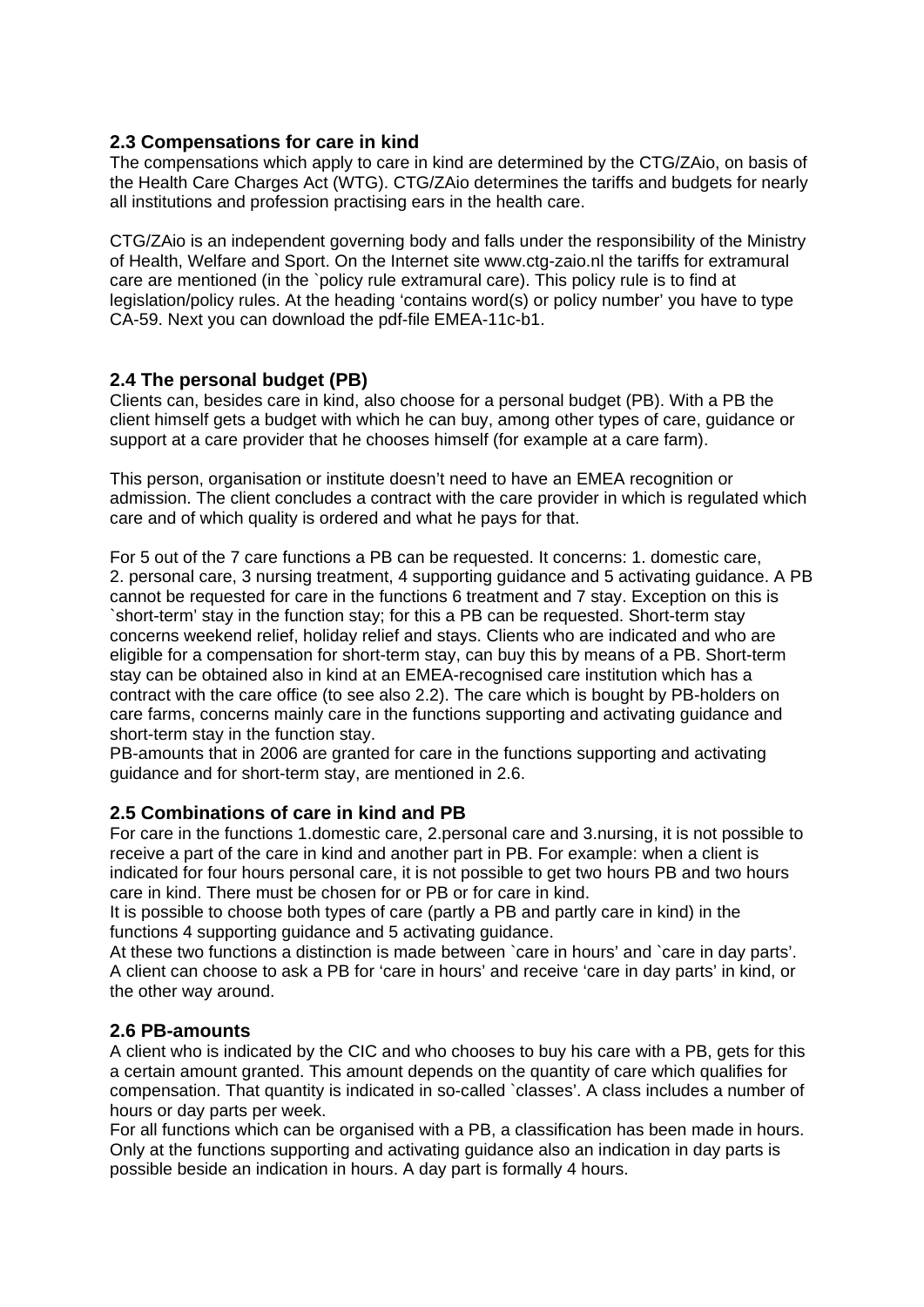The idea behind the classification in day parts and hours is that the classification in hours is used for individual care and the classification in day parts is used for care in a group.

For this reason the budget that the client gets on the basis of an indication in day parts, is lower than an indication on the basis of an hour classification. Basic assumption is that the cost price for care in a group is lower then the cost price for individual care. So in most cases someone who wants to go to a care farm will therefore get an indication in day parts, unless someone has very large need for care. The Care Insurance Board (CIB) publishes each year a extensive list with tariffs for the personal budget. On the Internet site www.pgb.cvz.nl these tariffs are to find.

The most common types of care which are provided on care farms are supporting guidance, activating guidance and temporary stay. Below you find five tables with PB-tariffs which are granted in 2006.

#### *Personal contribution*

For the care function `temporary stay' no personal contribution applies. The personal contribution for supporting guidance and activating guidance has been abolished by 1st of January 2006.

Table1. Care function EMEA: Supporting guidance in hours

| Indication                         | PB tariff per year (2006) |
|------------------------------------|---------------------------|
| Class 1 $(0 - 1.9$ hrs per week)   | € 1.729                   |
| Class 2 $(2 - 3.9)$ hrs per week)  | € 5.186                   |
| Class $3(4-6.9$ hrs per week)      | € $9.509$                 |
| Class 4 ( $7 - 9.9$ hrs per week)  | €14.696                   |
| Class 5 (10 $-$ 12,9 hrs per week) | €19.880                   |
| Class 6 (13 – 15,9 hrs per week)   | €25.068                   |
| Class 7 (16 $-$ 19,9 hrs per week) | €31.116                   |
| Class $8(20 - 24.9)$ hrs per week) | €38.896                   |

Table2. Care function EMEA: Supporting guidance in day parts, with and without transport

| Indication           | PB tariff per year (2006)<br>transport not included | PB tariff per year (2006)<br>transport included |
|----------------------|-----------------------------------------------------|-------------------------------------------------|
| Class 1 (1 day part) | € 2.246                                             | € 2.519                                         |
| Class 2 (2 day part) | € 4.494                                             | € 5.036                                         |
| Class 3 (3 day part) | € 6.741                                             | € 7.555                                         |
| Class 4 (4 day part) | € 8.988                                             | €10.073                                         |
| Class 5 (5 day part) | €11.235                                             | €12.592                                         |
| Class 6 (6 day part) | €13.482                                             | € 14.568                                        |
| Class 7 (7 day part) | €15.729                                             | € 17.086                                        |
| Class 8 (8 day part) | €17.976                                             | € 19.332                                        |
| Class 9 (9 day part) | €20.223                                             | € 21.580                                        |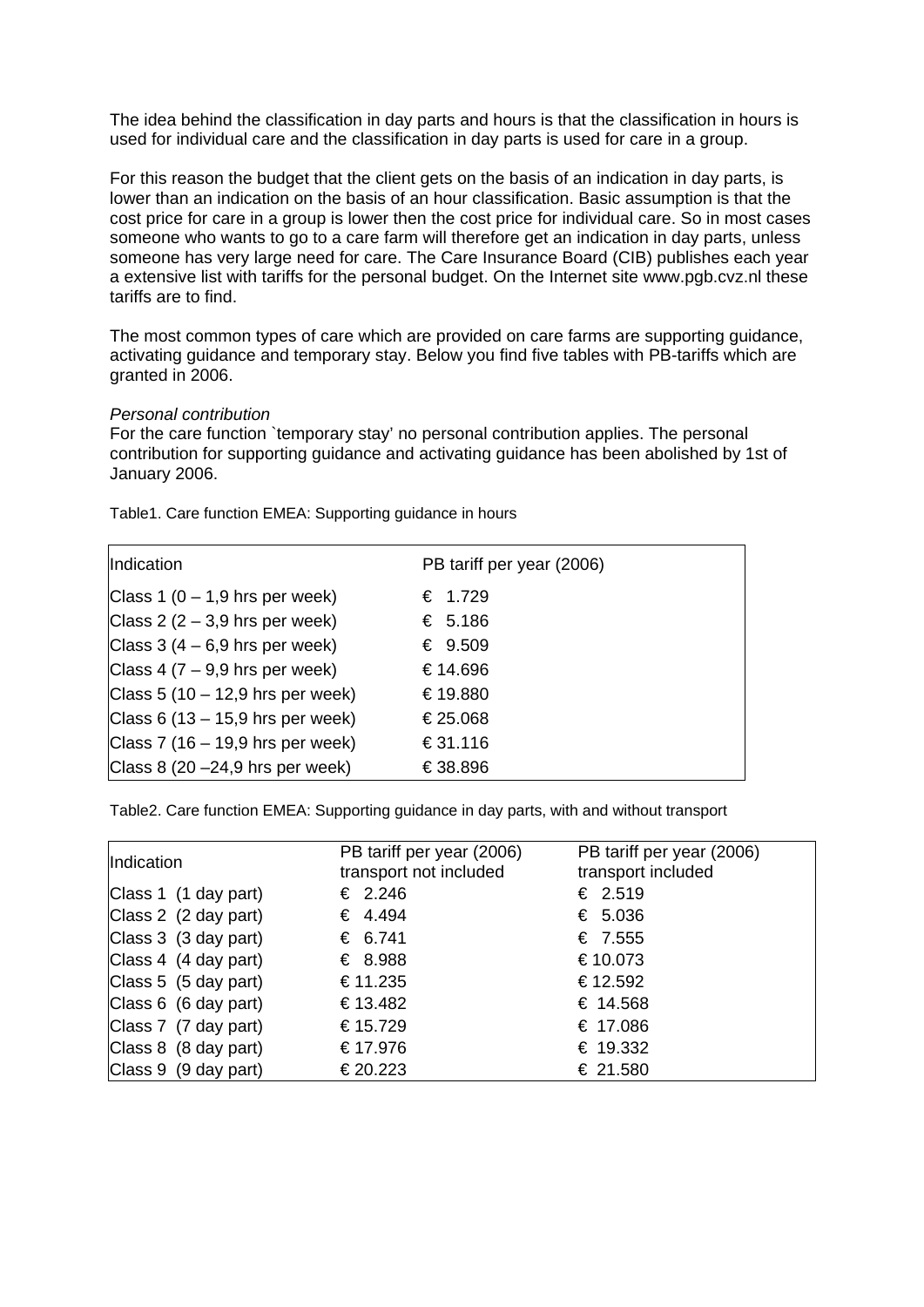Table3. Care function EMEA: Activating guidance in hours

| Indication                       | PB tariff per year (2006) |
|----------------------------------|---------------------------|
| Class 1 $(0 - 1.9$ hrs per week) | € 2.652                   |
| Class $2(2-3,9)$ hrs per week)   | € 7.954                   |
| Class $3(4-6.9$ hrs per week)    | € 14.584                  |
| Class 4 $(7 - 9.9$ hrs per week) | € 22.538                  |

Table4. Care function EMEA: Activating guidance in day parts, with and without transport

| Indication           | PB tariff per jaar (2006)<br>transport not included | PB tariff per year (2006)<br>transport included |
|----------------------|-----------------------------------------------------|-------------------------------------------------|
| Class 1 (1 day part) | € 2.584                                             | € 2.885                                         |
| Class 2 (2 day part) | € 5.167                                             | € 5.710                                         |
| Class 3 (3 day part) | € 7.750                                             | € 8.565                                         |
| Class 4 (4 day part) | €10.334                                             | €11.419                                         |
| Class 5 (5 day part) | €12.918                                             | € 14.274                                        |
| Class 6 (6 day part) | €15.502                                             | €16.587                                         |
| Class 7 (7 day part) | €18.084                                             | € 19.442                                        |
| Class 8 (8 day part) | €20.668                                             | €22.026                                         |
| Class 9 (9 day part) | €23.251                                             | €24.608                                         |

Table5. Care function EMEA: temporary stay

| 24 hrs period: |  |
|----------------|--|
|                |  |

The tables mentioned above are coming from the website www.pgb.cvz.nl.

# **2.7 PB and transport of and to the care farm**

Transport costs are only compensated for when a client is indicated (among other things) for supporting or activating guidance in day parts and there is a medical need that the transport costs are compensated for. There is a medical need to compensate for transport costs when a client cannot use the public transport because he cannot travel independently on the basis of medical grounds.

Therefore care including transport has been exclusively intended for clients who have a restriction, who cannot travel independently with the public transport and therefore rely on transport by taxi. In all other cases the PB-holder must pay himself for the transport of and to the care farm. Care including transport therefore has not been meant to bring clients to a care farm because the farm is badly to reach with the public transport. Possibly there is a task here for the care farm. Transport of and to the farm can be incorporated in the care supply; of course a compensation for transport can be asked for.

#### **2.8 PB: Matching expenses are reimbursed**

It is not easy for clients to find their way in the crisscross of care providers. For this reason the PB includes a part which can be used to reimburse the expenses which are made at finding the appropriate care. This can be costs which the budget holder makes himself (such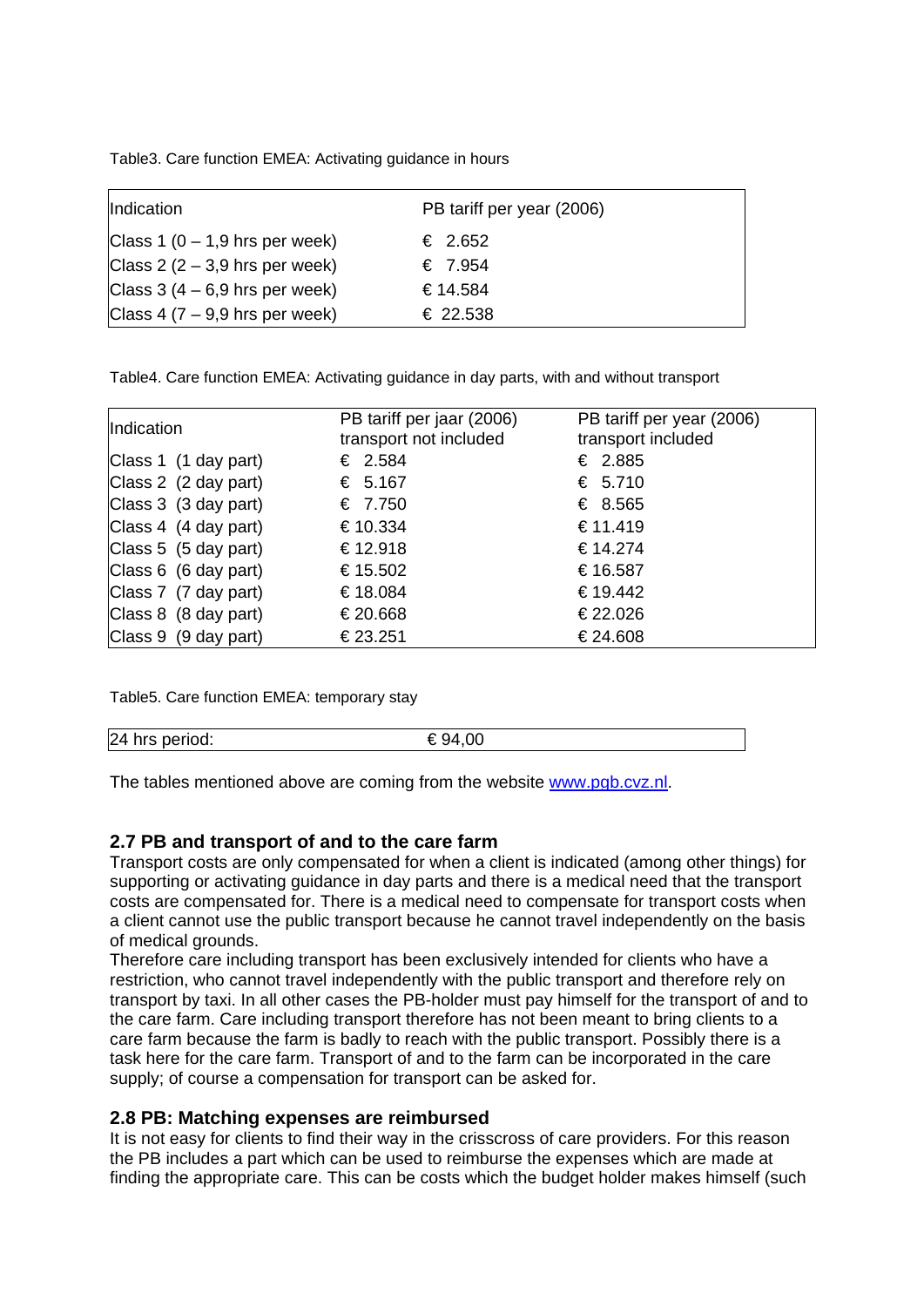as telephone costs, travel expenses), but this can also be expenses that are made to engage a mediator who is involved to find and organise an adequate care place.

To facilitate the search for a suitable care provider, Per Saldo, an organisation run by and on behalf of personal budget holders, publishes national / provincial 'Support guides'. In these 'Support guides' names and addresses of support organisations and persons who want to work for budget holders, are mentioned. For further information and submitting for this 'Support guide', see www.pgb.nl.

### **2.9 Further information on PB**

More information on PB is to find on the Internet site of Per Saldo, www.pgb.nl. Per Saldo also made an information package about PB, especially for people who do not know so much about the personal budget yet, but possibly will apply for it. You can download this starter package PB by means of www.pgb.nl. For other relevant addresses concerning PB see enclosure 4.

# **2.10 Care functions from the EMEA to the Law Social Support**

#### *Domestic care*

The law social support is applicable for  $1<sup>st</sup>$  of January 2007. In this new law the municipalities become among other things responsibly for the supply of domestic care. A personal budget for all individual supplies is part of this Law. A personal budget is not only available for domestic care and wheelchairs, but also for individual transport supplies, adaptations to homes, appliances and other supplies. The House of Commons has agreed under these conditions with the new law. The Upper Chamber will treat the Law Social Support before the summer; after treatment in the Upper Chamber the Law Social Support becomes officially effective, by 1<sup>st</sup> of January 2007.

#### *Supporting guidance and activating guidance*

Possibly also supporting and activating guidance are transferred from the EMEA to the Law Social Support. Whether this will happen, is still dependent on the wishes of the government, the House of Commons and of the tests (pilots) that municipalities firstly will do. If these plans continue, this will happen not before 2008.

For further and the last information you can look on www.invoeringwmo.nl, www.pgb.nl, www.minvws.nl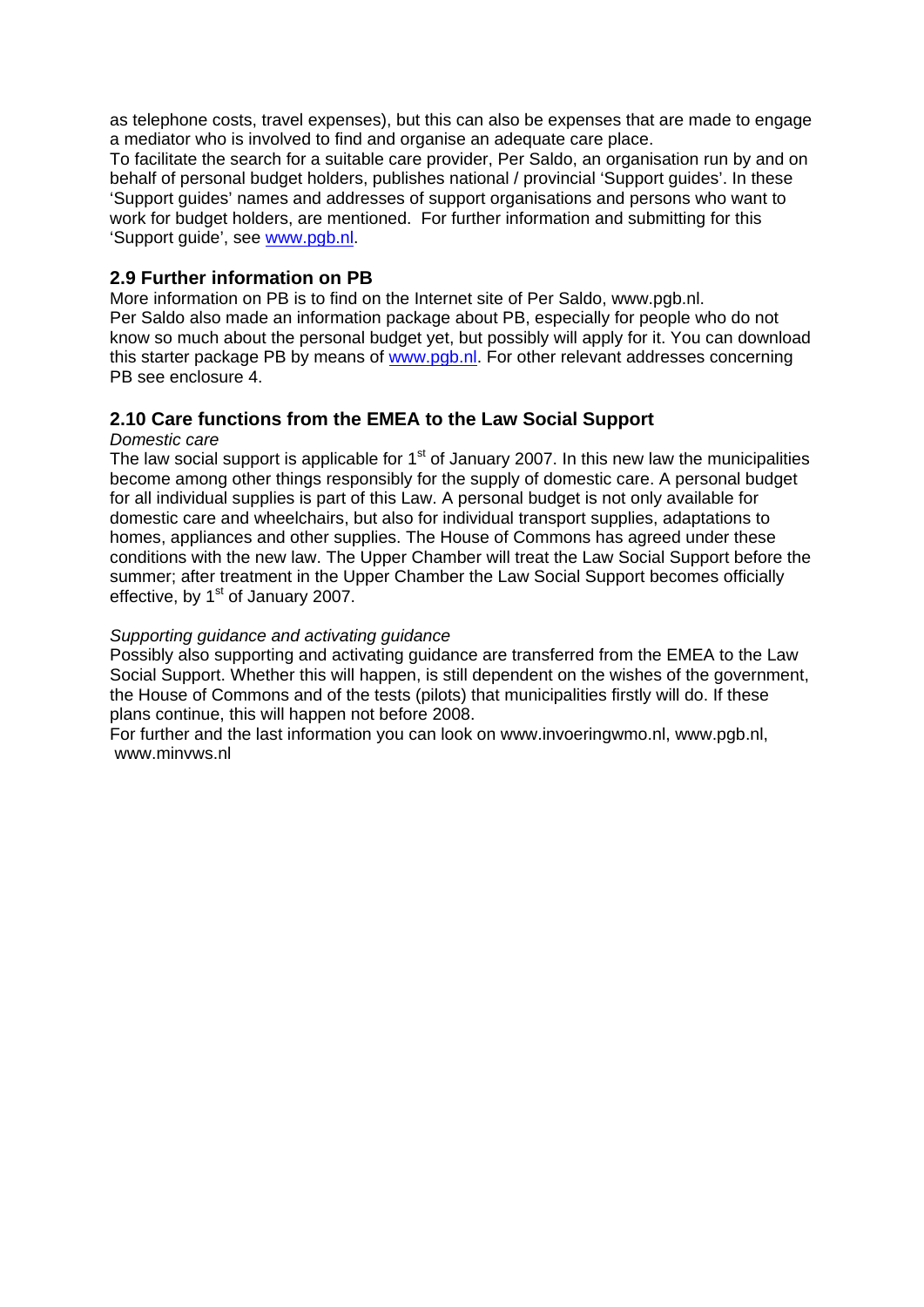# **3. Finance out of agriculture**

# **3.1 Income out of agricultural production**

In many cases agricultural production will decrease when extra time and energy is put in a care branch on the farm. In some cases, depending on the target group and the type of agricultural production, perhaps some extra income from the agricultural production might be obtained.

This contribution should however not be over-estimated. What the proportion between agriculture and care finally will be differs strongly per farm. The aim is that in the end an economical healthy farm arises.

An important additional advantage of a care sector on the farm is that this is often more easily to combine with a family then a job away from the farm. Thus the presence of an extra family member on the farm can compensate the (possible) lower income.

# **3.2 Subsidies on rural development and innovation**

*Rural development programmes (RDP)* 

Care farms fit really well in rural development policy. Within the framework of RDP, rural development plans, projects in which among others the development of care farms are stimulated actively, are set up. The rural development plans are developed by the Member States of the EU at national level within the requirements of European policy in the field of rural development. The coordination of the implementation of RDP the Netherlands is carried out by the control office RDP. By means of the Internet site www.regiebureau-pop.nl all kinds of information is given concerning RDP the Netherlands, among which regulations of the Ministry of Agriculture, Nature and Food Quality and provincial programme in the framework of which subsidies and projects can be requested.

RDP 2000-2006 has been developed in the Netherlands by the National government in association with the Provincial Governments. Further information on agriculture and rural development policy is to find in part L of this handbook.

#### *Stimulation of innovations*

The Ministry of Agriculture, Nature and Food Quality has been related in several ways (sometimes as financier) at divergent projects, in which innovations are realised. There are projects on all policy fields of the ministry, among which manure, pest management, ecological agriculture, rural development or stimulating innovations for aquaculture (e.g. fish farming). But there are also projects with education and information to increase public support of nature.

Further information is to find on www.minlnv.nl.

# **3.3 Certificates**

On several care farms, among which the 'Vijfsprong' at Vorden, one has brought out certificates to individuals in order to obtain land without bank financing. You can see this as a kind of interest-free loan, brought together by (many) individuals. Interesting on this type of financing is that a social network is formed, of people who are involved with the care farm. Certificate holders can possibly return their certificate, where upon new people are asked to take part.

# **3.4 `Green' finance**

A care farm which produces biologically, can qualify for financing by one of the tax 'green funds' in the Netherlands. At this way of financing it concerns mortgages and loans on land, buildings and inventory. Since tax green funds use money of savers and investors on which less interest needs be paid, they can lend money against lower interest than the market interest, to projects which are part of the green tax regulation. Moreover this green financing produces social appreciation for the care farm. This financing method can also be interesting for care institutions to finance their care farm. When one uses natural materials when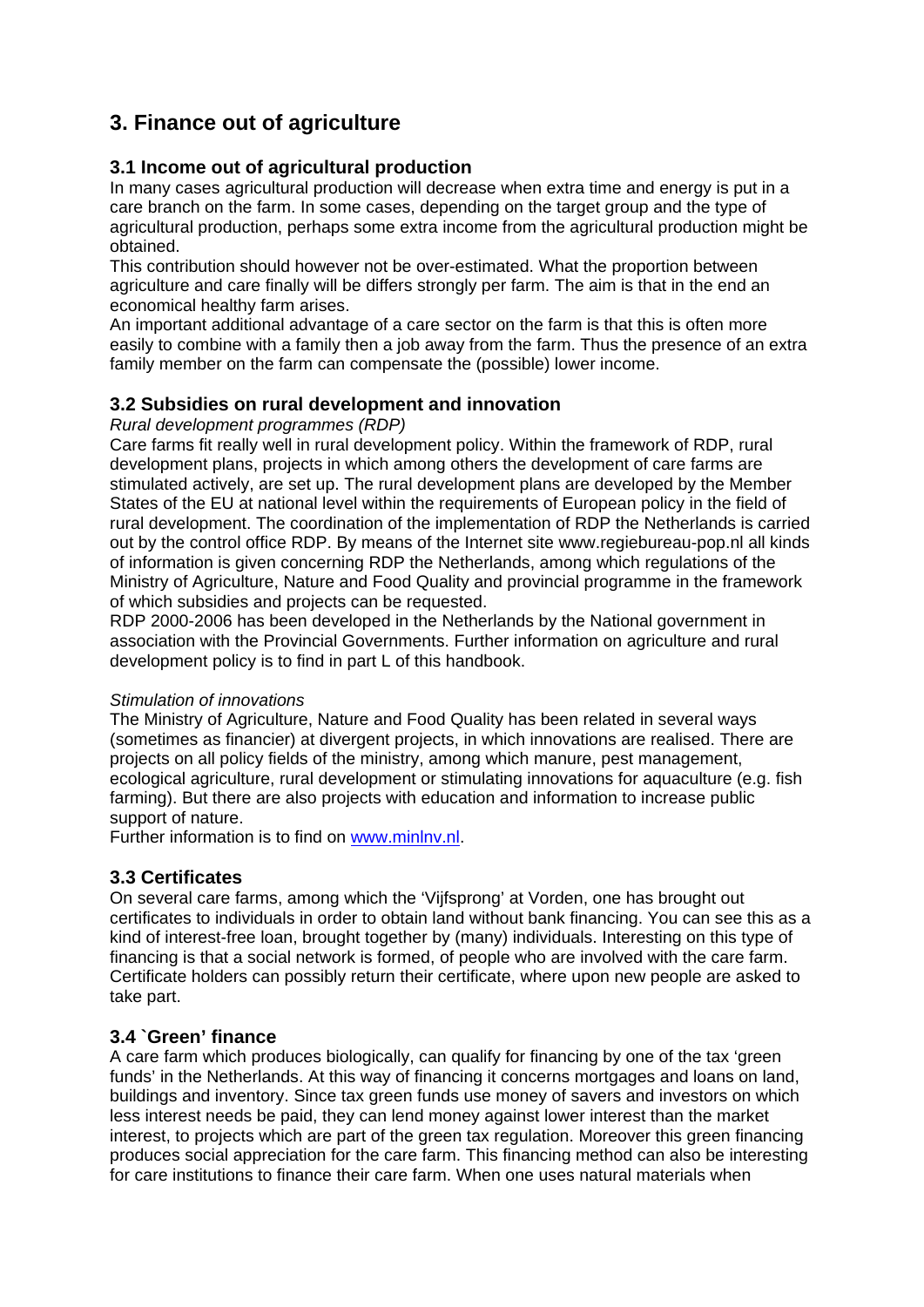renovating or putting up a new building, this possibly can also be financed with 'green' financing. Green financing is only possible if a project has a 'greenness declaration'. The Ministry of Housing, Spatial Planning and Environment grants these declarations. Further information is to find on www.vrom.nl.

Do you want to know whether your project makes a chance on green financing, then you can get in touch with SenterNovem or LNV. LNV assess projects for nature, forestry and landscape, biological agriculture and 'green label' – greenhouses. SenterNovem does the appraisal for projects in the field of sustainable energy, durable house construction and modernisation, cleaning soil pollution, bicycle path infrastructure and other projects which do not fall under of these categories. For further information see laser www.minlnv.nl. Or call 0800 22 333 22) and SenterNovem www.novem.nl.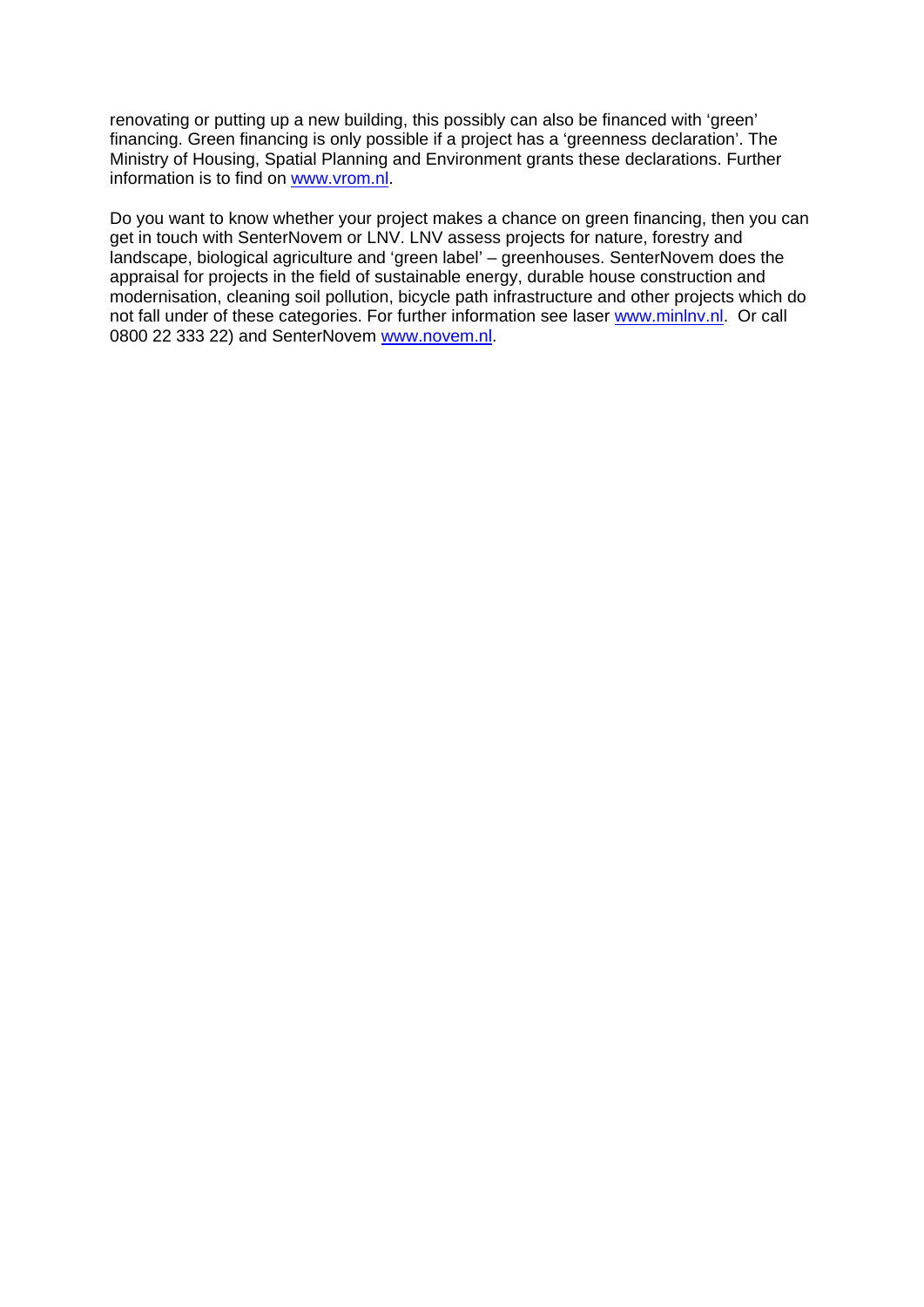# **4. Other sources of finance**

# **4.1 A foundation friends of….**

The exploitation of the care farm must be covered of course by care money, but besides that often money is necessary for incidental expenditure, for example the purchase of small inventory, animal necessities, an annual trip. Some care farms raise a special foundation `friends of care farm….' that collects money to cover this kind of extra expenditure for the care farm. People who to support the care farm, can become 'friend' of the care farm (a kind of membership) and pay an annual contribution. Of the money that is collected, the foundation buys things which they give to the care farm. Often do 'friends' receive annually a newsletter and are they invited for open days of the care farm. For further information on setting up a foundation you can get help at the chamber of commerce (www.kvk.nl) and www.notaris.nl.

# **4.2 Funds**

In the Netherlands there are many (private) funds. Much of these funds make money available for social and renewing activities. Also care farms can appeal to fund money. To be qualified the following criteria apply:

- Legal personality. The applicant must be a legal body. Legal bodies are for example foundations and associations. Commonly social aims are part of their statutes. If the applicant satisfies to the social aims of a fund, an application is in principle possible - No operating grant. Funds give in general no contributions to the exploitation. However, they contribute for investments and innovative and experimental projects. Contributions to investment within the framework of agriculture and care are for example, related to the construction of an activity space, the purchase of inventory, the planning of a winter workshop or the purchase of tools and machines.

- Personal contribution. Funds generally subsidise a part of the required amount. The applicant himself must contribute a substantial part.

- Submit in advance. Requests must be submitted, before the investment or implementation of the experiment has started. Often must be taken into account that it takes four up to six months before a final decision is made.

A complete overview of funds available in the Netherlands is to find in the fund book or on the funds disk (CD-Rom). For further information see www.verenigingvanfondsen.nl. On www.landbouwzorg.nl some relevant examples of funds are mentioned.

# **4.3 Sponsors**

In some cases local companies or associations can give an extra financial injection to the activities on the farm. Think for example of banks or Rotary clubs. Also for sponsors a good PR and a sound business plan are important.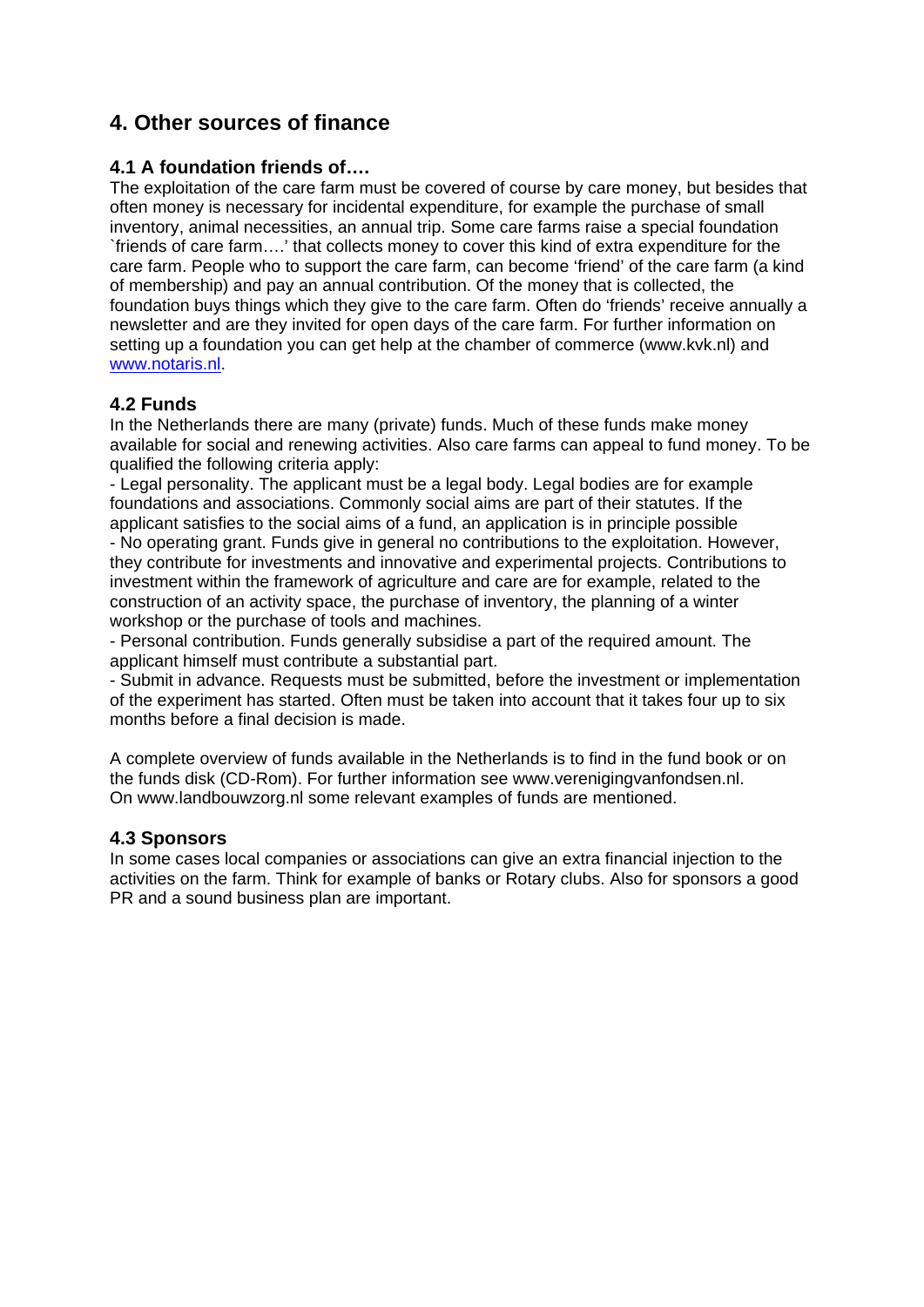# **5. Financial-economical aspects**

The financial result of several care farms can differ enormously. The one care farmer will be able to obtain a complete income out of care, whereas it is a side-income for another care farmer. Each care farm is unique. For this reason it is difficult to compare day compensations of participants on several farms. Each farmer needs to make a cost calculation to find out what in his situation is a reasonable compensation.

The basis of this chapter is the concise report 'Future music' made of an investigation which has been conducted in 1999, by Jan Hassink and Ger Trip\*. In this research estimates have been made on basis of interviews, of turnovers and costs of the care sector on several types of farms.

# **5.1 Income out of care**

The largest part of the turnovers of the care branch is obtained from the compensation which the farmer receives for the guidance of the participants. There are however also other possibilities.

#### **The compensation for guidance of the participants by the farmer**

What kind of compensation is given for guidance differs per farm and depends on several factors such as:

#### *The form for which is chosen*:

- The farmer is employed by the institution and receives compensation per hour or per participant.

- The farmer lets its farm to the institution.

- The farmer works independent and institutions or individuals can buy a place on the farm.

#### *The need for guidance of the participants*

There is a large variation in the compensation which is paid to the farmer/ farmer's wife for the guidance of participants. The compensation varies of 0 up to 45 euro by participant per day. The one participant asks more care than the other one, as a result of which it is reasonable that the farmer in the first case gets higher compensation that in the second. This will also be visible in the cost calculation.

#### *Care offer*

It speaks for itself that someone who offers stay gets a higher compensation then someone who offers day spending. Also the possibility for weekend relief, the wheelchair accessibility of the farm, presence of a rest space, intensity of the guidance or the possibility for treatment are examples which makes that compensations between several care farms differ.

#### **The contribution at the production of the farm by the participants**

To value this contribution is difficult. There is a large variation in skills between participants. Generally spoken the contribution to production is highest from participants who have the right skills, when the posture and the tempo are trained and when the same activity must be carried out for longer period. Moreover frequently much guidance is necessary to bring the participants to a certain production. When this is, however, reached, the care objectives must be looked after: is it possible that the care objectives still are reached this way?

*\* Hassink and Trip. 2000. Report agriculture and care rewards, Financial-economical analysis of several economic types for care farms. PRI Business Unit Agrosysteemkunde Wageningen UR. Wageningen.*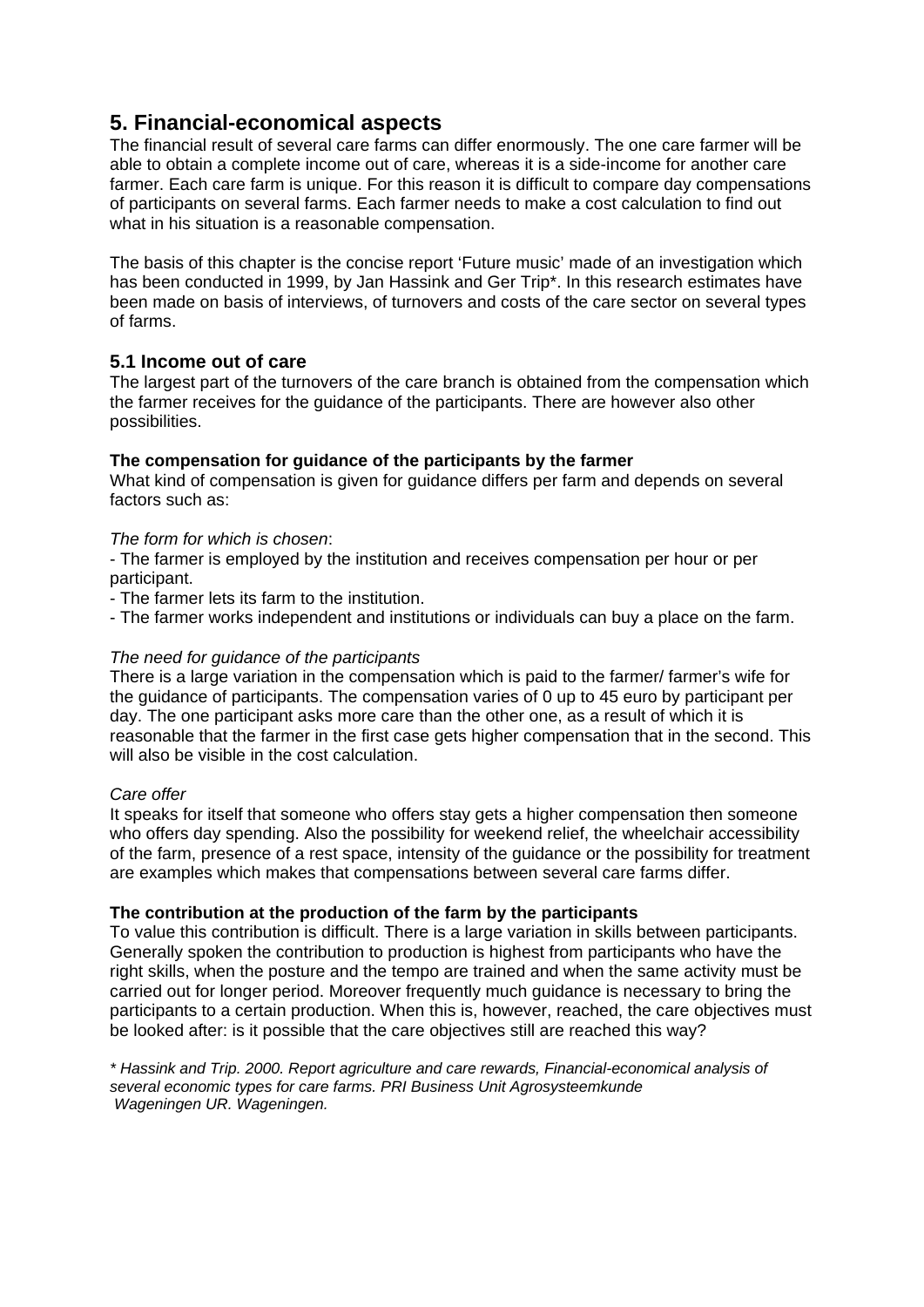#### **Members**

Another way to gain extra income is bringing in members. For example a foundation 'friends of care farm…'can be set up or members can be offered the possibility to buy certificates.

#### **5.2 Costs of the care branch**

It is not always easy to get a clear picture of all costs that are made for the care branch. Often these costs are interwoven in the agricultural part of the farm, or they are not visible at all, such as the compensation per hour of the care farmer for the guidance and preparation.

#### **Investments**

This concerns investments because of the care branch. Think of: canteen (renovation, sanitary, furniture) office furniture, workshop, kitchen, garden, pavement of the yard, stables for hobby animals, tools, working clothes and transport resources.

The investment costs are put under three headings in the cost calculation:

- depreciation costs
- maintenance costs (percentage of the investment amount)
- interest costs

#### **Remuneration costs**

There are salary costs if people from outside the farm must be commissioned at the expense of the care farmer, for the guidance of participants. Remuneration costs which are not directly visible, but certainly must be taken along in cost calculation, are the reward of the care farmer. The time which he puts in the guidance of the participants, consultation with involved parties, the needed time to get started and extend the farm, and time he spends on administration, must be compensated for.

#### **Costs concerning the quality improvement of the care farm**

- risk inventory & evaluation
- in-house emergency and first-aid service
- professional development (courses, study clubs, literature)
- Advise
- Hall mark quality

#### **General costing**

Think of food, gas, water and electricity, telephone costs, travel expenses and administration.

#### **Communication and PR**

Think of costs for making a folder or video.

#### **Purchase of material for guidance and housekeeping expenses**

Think of working clothes etc.

#### **5.3 Practical information for starting care farmers and future perspective**

At many care farms the balance of income and expenditure is lower than necessary. The main reason for this is that there are not sufficient participants yet, whereas the care farmer has already done investments for a larger number of participants. On average the relief of participants on the care farm is cheaper than in other services, such as day activity centres. This is especially because day activity centres have relatively many overheads costs.

Cooperation with organisations and companies in the neighbourhood raises the local basis for the care farm.

- Good negotiation with care institutions concerning the compensation for guidance is important.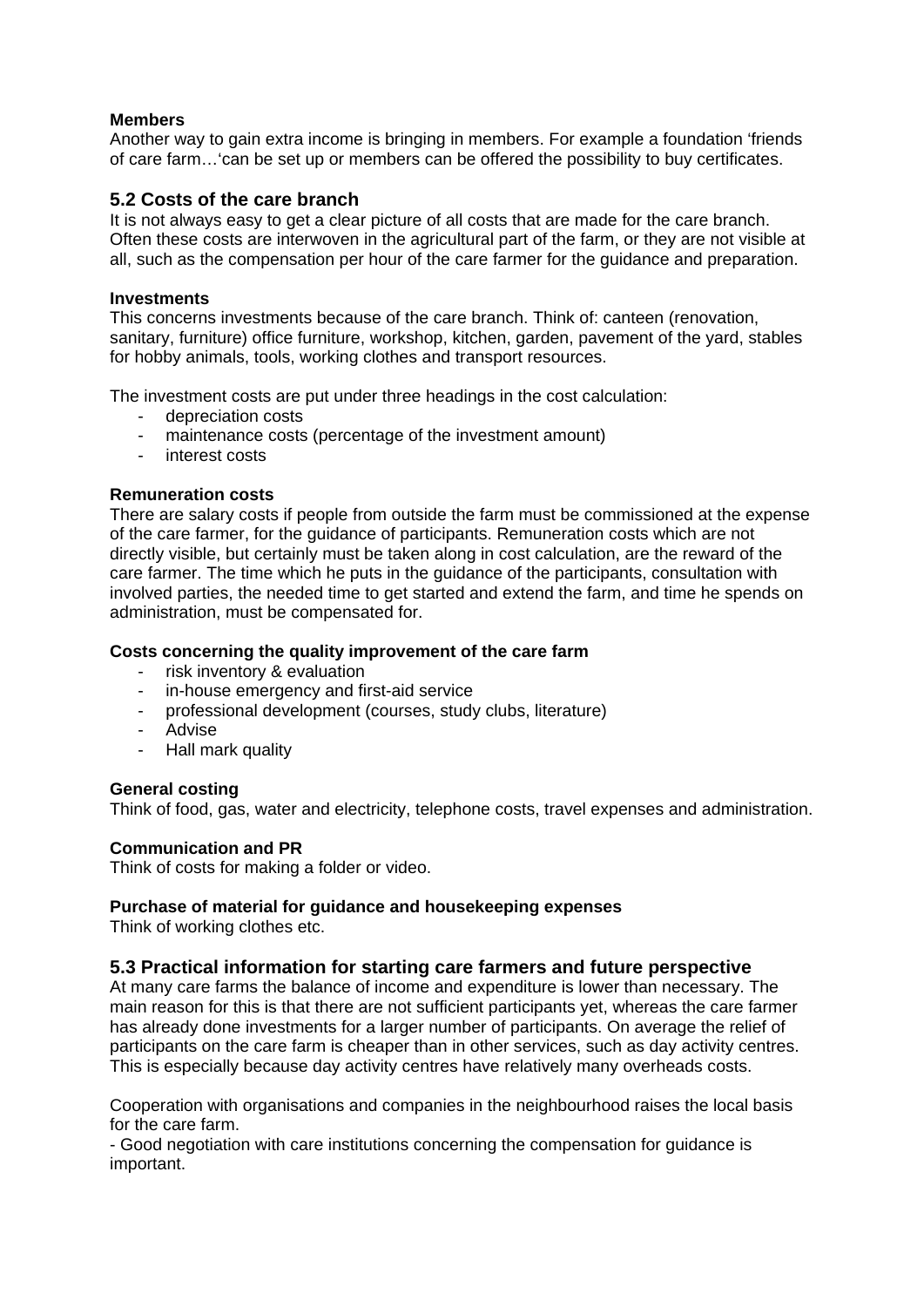Base the compensation on a real cost calculation, in which the time investment of the farmer has been taken along.

- Adjust the scope from the investments on the number of participants for which financing has been regulated.

- Look in a smart way for subsidies. Think of subsidies of the municipality and province (care renewal, rural area renewal, landscape management) or contributions of Rotary clubs, banks, funds et cetera. Addresses of funds: see www.landbouwzorg.nl.

#### **5.4 Cost calculation**

At calculating a cost price for the guidance which is offered by the farmer, is it important to include all costs and the required labour time. The table mentioned below is to use as an example for your own cost calculation.

| Costs                                         |                                | Year 1                              | Year 2        | Year 3                  |        |  |
|-----------------------------------------------|--------------------------------|-------------------------------------|---------------|-------------------------|--------|--|
|                                               |                                |                                     |               |                         |        |  |
| Costs concering                               |                                |                                     |               |                         |        |  |
| Depreciation costs                            |                                |                                     |               |                         |        |  |
| Maintenance costs                             |                                |                                     |               |                         |        |  |
| Interest costs                                |                                |                                     |               |                         |        |  |
| <b>Remuneration costs</b>                     |                                |                                     |               |                         |        |  |
| Salary costs guidance                         |                                |                                     |               |                         |        |  |
| Wages care farmer for guidance                |                                |                                     |               |                         |        |  |
| Wages care farmer for starting up/expenditure |                                |                                     |               |                         |        |  |
| Wages care farmer for other contacts          |                                |                                     |               |                         |        |  |
| Costs concerning quality improvement          |                                |                                     |               |                         |        |  |
| Professional development                      |                                |                                     |               |                         |        |  |
| Advise                                        |                                |                                     |               |                         |        |  |
| Risk inventory & evaluation                   |                                |                                     |               |                         |        |  |
| Hall mark quality                             |                                |                                     |               |                         |        |  |
| General costs                                 |                                |                                     |               |                         |        |  |
| Gas, water, electricity, telephone            |                                |                                     |               |                         |        |  |
| Food and drinks                               |                                |                                     |               |                         |        |  |
| Materials for guidance                        |                                |                                     |               |                         |        |  |
| <b>PR</b>                                     |                                |                                     |               |                         |        |  |
| Housekeeping expenses                         |                                |                                     |               |                         |        |  |
| Other                                         |                                |                                     |               |                         |        |  |
|                                               |                                |                                     |               |                         |        |  |
| <b>Total costs</b>                            |                                |                                     |               |                         |        |  |
|                                               |                                |                                     |               |                         |        |  |
|                                               |                                |                                     |               |                         |        |  |
| <b>Investment</b>                             | <b>Amount</b><br>of investment | <b>Depriciation</b><br><b>Years</b> | <b>Amount</b> | <b>Maintenance</b><br>% | Amount |  |
|                                               |                                |                                     |               |                         |        |  |
| Canteen                                       |                                |                                     |               |                         |        |  |
| Renovation                                    |                                | 25                                  |               | 1                       |        |  |
| Sanitary facilities                           |                                | 10                                  |               | 1                       |        |  |
| Inventory                                     | .                              | 7                                   | .             | $\overline{1}$          | .      |  |
| Workshop                                      |                                |                                     |               |                         |        |  |
| Renovation                                    | .                              | 25                                  |               | 1                       |        |  |
| Inventory                                     |                                | 10                                  | .             | 1                       | .      |  |
| Hobby animals                                 |                                |                                     |               |                         |        |  |
| Animals                                       |                                | 5                                   |               | 1                       |        |  |
| Sheds                                         |                                | 10                                  |               | 1                       |        |  |
| Other                                         |                                |                                     |               |                         |        |  |
| Transport means                               |                                | 7                                   |               | 5                       |        |  |
| Work clothes                                  |                                | 5                                   | .             | 1                       | .      |  |
| Tools                                         |                                | 10                                  |               | 1                       |        |  |
| Other costs                                   |                                | 6                                   | .             | 1                       | .      |  |
|                                               |                                |                                     |               |                         |        |  |
|                                               |                                |                                     |               |                         |        |  |
|                                               |                                |                                     |               |                         |        |  |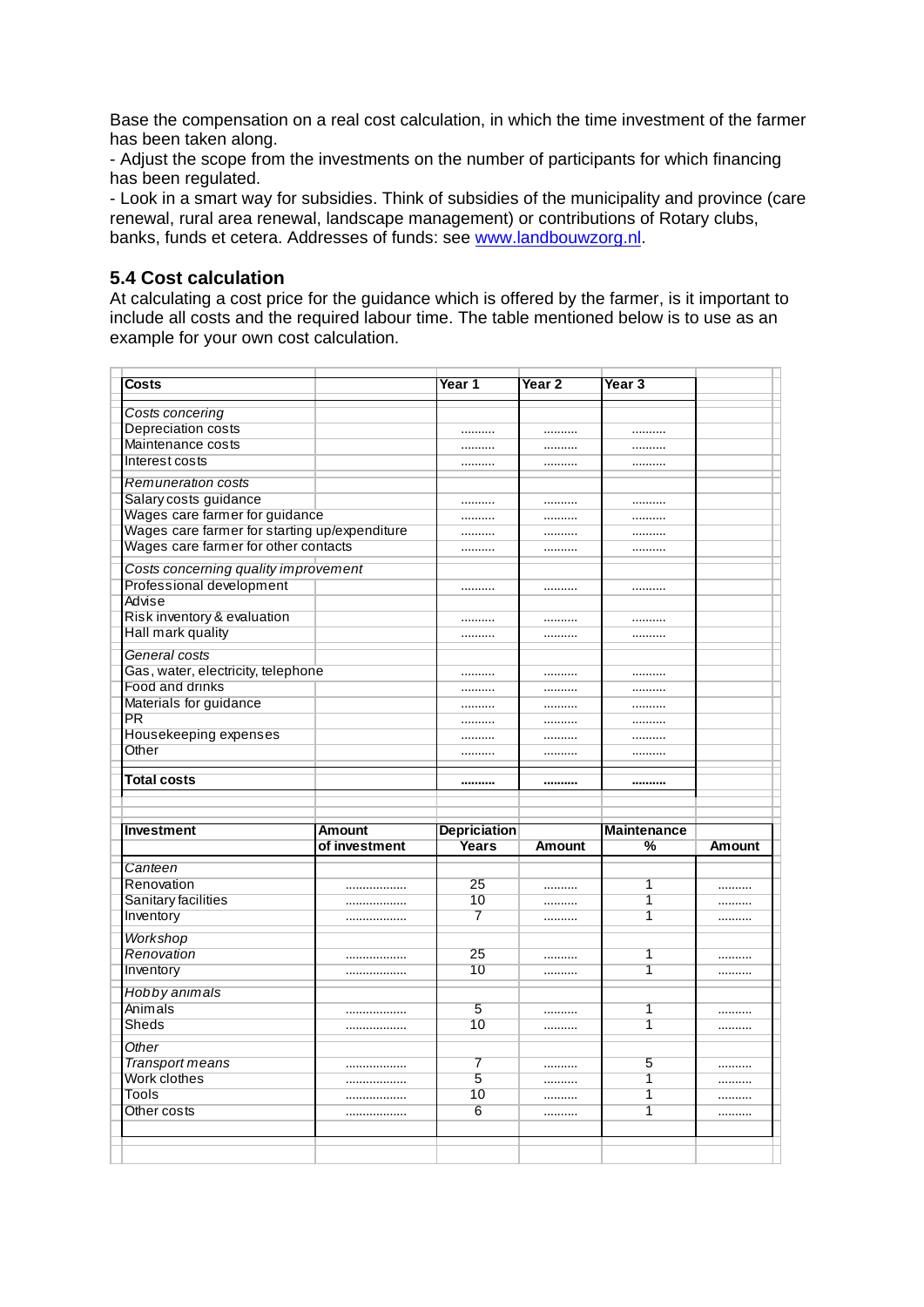The care farmer needs to make clear agreements with the care institution concerning the amounts of the compensation. With this is also included who takes care of the transport costs of the participants.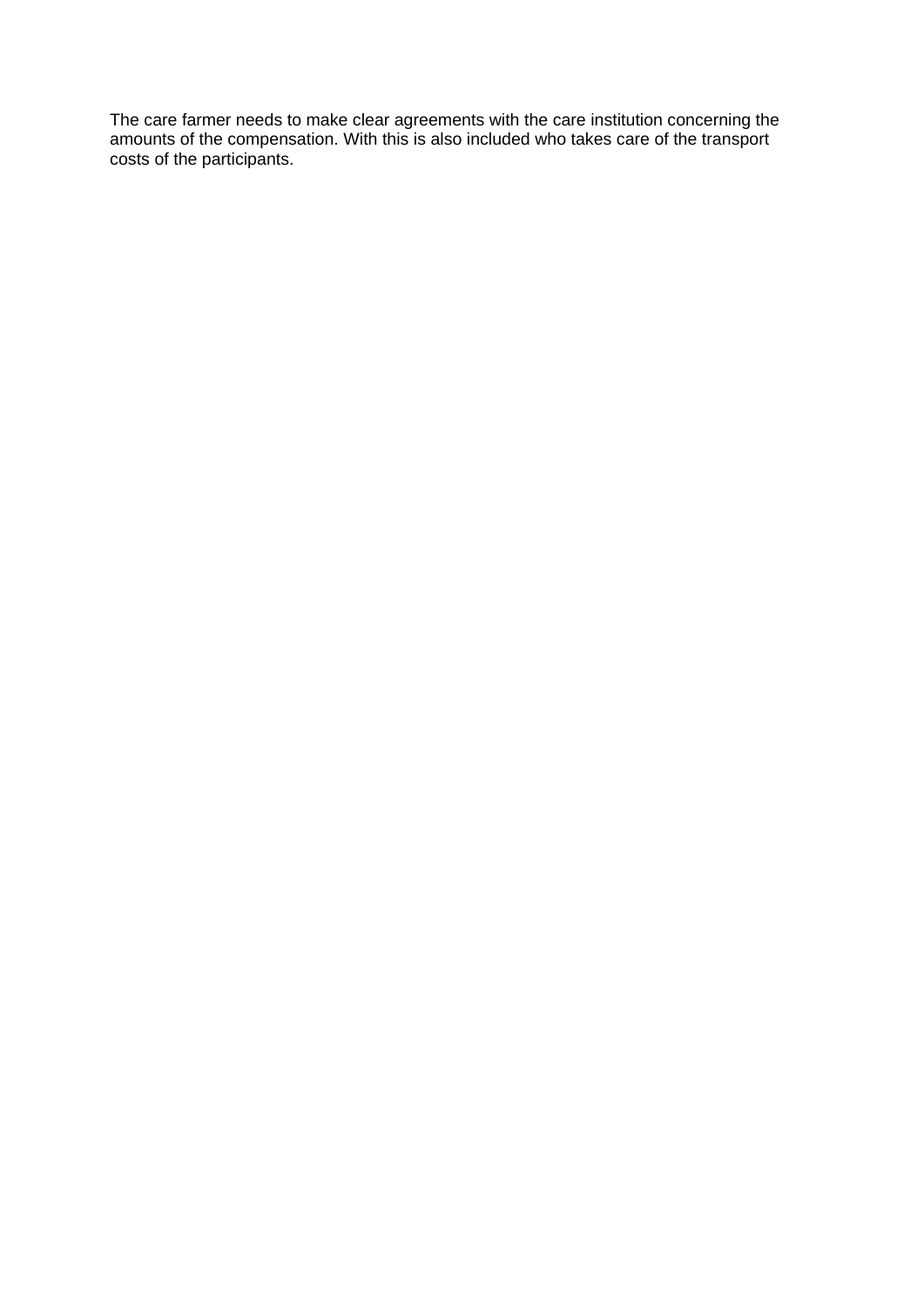# **G. Regulations and insurance**

# **1. Information about insurances**

This question is asked regularly by starting care farmers. Generally it concerns the liability insurance. Also for the participant and care institution this is an important question. New initiatives ask for new harmonisation of existing frameworks, also in the field of insurances. Below is mentioned what must be taken into account at concluding the insurance of the care farm.

#### **1.1 Several risks and insurances Liability**

At liability it is about damage to third parties and employer liability.

On a regular farm the liability insurance for farms is applicable. This is generally a combined insurance in which both the private liability of the agrarian entrepreneur and of the family members is insured, as well as the liability of the agrarian entrepreneur in his commercial role. The insurance applies to damage which the insured person, as private person or as farmer, has caused to third parties (for example the car of the veterinary surgeon). This insurance also covers damage to third parties caused by animals, for example by cattle that has escaped from a pasture and gone onto public roads. Also damage caused by voluntarily cooperating workers on the farm, for example family members or neighbours, is generally covered by this insurance.

Besides this employer liability needs to be taken into account. When a participant suffers from damage caused by an accident on the farm, generally the farmer is responsible for this. (The participant is, as it happens, considered as an employee). This is called employer liability. It is important that the care farmer can show that all measures have been taken to prevent accidents (for example by means of a course in-house emergency and first-aid service and by means of filling in a risk inventory within the framework of safety, health and welfare legislation, to see G.2).

When a farm has concluded insurance for company liability, then damage as mentioned above (damage to third parties and employer liability) has been covered as far as these have been caused by the entrepreneur himself, by cooperating family members or by people that work for the farmer. If the farmer is going to offer professional care on his farm, then his tasks will be extended. The insurance company can consider this as another professional quality then being a farmer. The liability as being a care provider is in that case not insured on the existing insurance.

The agrarian entrepreneur must therefore always make a note of the care function as a sideline on the insurance policy. This happens also in case of other sidelines on the farm, such as for example a camp-site or a shop. If the care on the farm is the main part of the management, there is no longer talk of care as a sideline. In that case a new insurance for liability must be concluded (not the one for farms, but for example for a service company or a care institution).

Moreover the care institution that places participants on the farm generally has concluded collective liability insurance for clients. Sometimes this insurance does not cover damages which arise during day spending outside the care institution (for example on a care farm). Damage which the participant deals to the farm or to others, is therefore sometimes not been covered by this insurance.

Moreover exclusions can be part of the policy conditions, for example damage that has been caused with a motor vehicle. Also damage to goods which are in use can be, or possibly cannot be part of the collective policy. Goods which are in use are for example machines,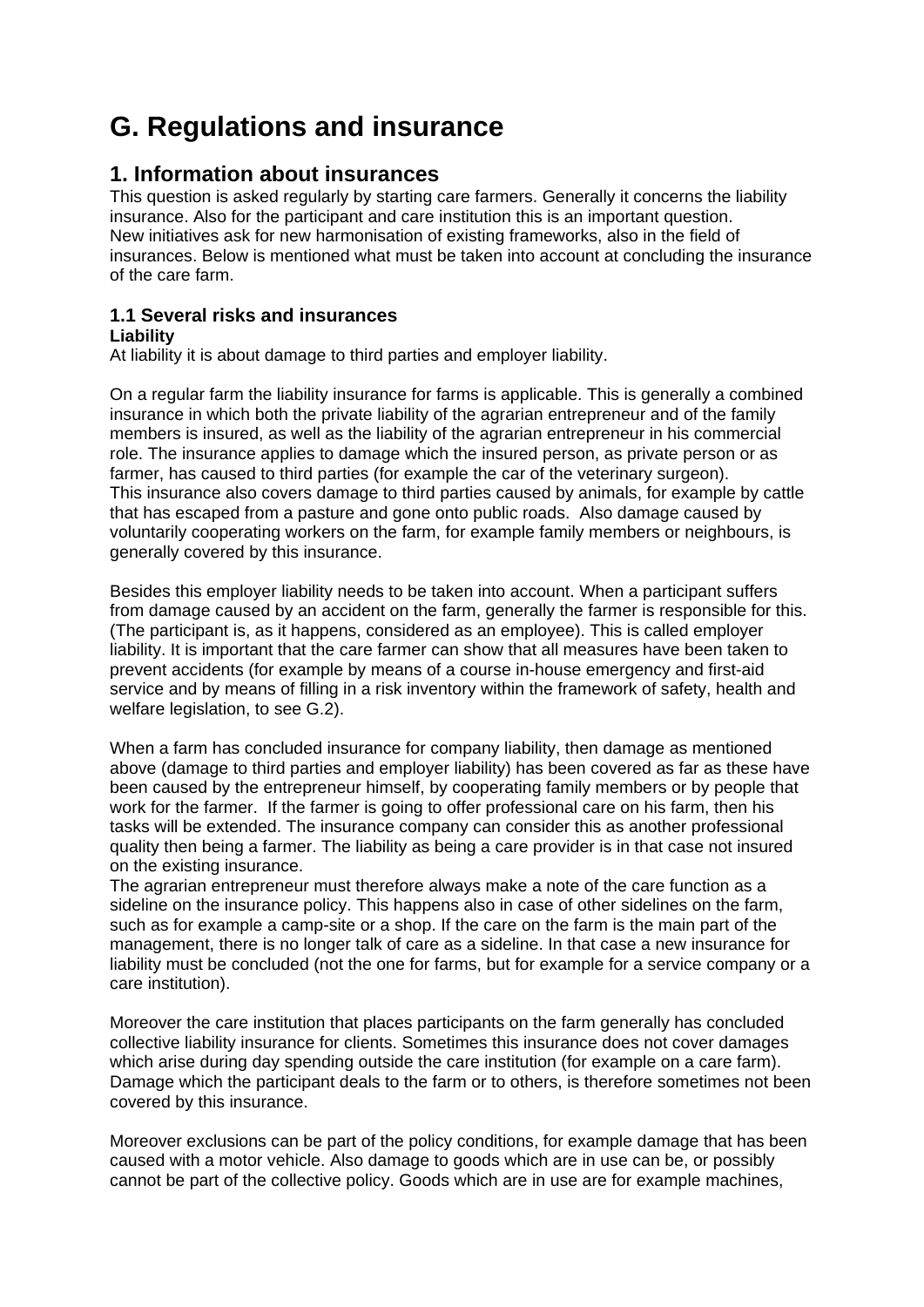tools, crops, cattle or products that are used within the framework of regular (day spending) activities on the farm.

Sometimes it has been stipulated that the collective insurance of the institute connects secondary on the private liability insurance of the participant himself. In that case it is important to know whether the participant has concluded private liability insurance and if so, what the contents of it are. Generally this insurance covers damage to third parties, caused by the insured person in the quality as private person. Often is damage caused by professional activities (and day spending on a care farm is seen as such) excluded. In that case damage dealt to third parties (for example the car of the veterinary surgeon) or to the care farm itself is not covered by the private insurance of the participant. Also damage caused by motor vehicles and damage to goods which are in (regular) use is often not covered by private liability insurance.

*To summarise concerning liability*: damage which a participant possibly deals to third parties can be insured by means of the company liability insurance of the care farm (pay attention to also insure the sidelines of care farm!), the collective liability insurance of the institute or the private liability insurance of the participant. It is important to examine with all parties if this damage has been covered indeed.

#### **Damage to care farm**

It is more difficult to insure the damage which a participant deals to a care farm itself. Insurers this will generally consider as this as not insurable 'entrepreneur risk'.

#### **Accidents**

Moreover it is advisable to conclude (as a service for the participant) a collective accident insurance for the participants, for the time that the participants are present on the farm. Generally travel risk is also co-insured with this. If an accident happens during the activities on the farm, then payment on such insurance will take place. This payment depends on already present policies. If there is no private insurance concluded for the participant, this collective accident insurance can possibly relieve the pain for the participant.

#### **Agricultural machinery**

At the insurance policy of agricultural machinery (for example the motor tractor) can eventually be mentioned that participants work on the farm. In most cases this policy does not need to be adapted, because the insurance company assumes that the machines are only used by people who are competent and legally competent for this. In the case of damage the care farmer has to show that this was the case. Damage as a result of injudicious use has not been insured generally. Prevention (for example by means of good key management) is therefore very important.

#### **Legal assistance**

The standard legal assistance insurance of agrarian companies must generally be extended in case of sidelines (for example care). On the basis of legal assistance insurance the costs have been insured of legal assistance which results from disputes concerning the entering flow of goods and services on the farm (purchase). This can concern for example a dispute with the care institution which does not comply with its contract. Disputes concerning the going out flow / sale (for example a dispute with the care institution concerning the quality of the provided care) have not been covered. Disputes concerning subsidies and tax have not been insured generally.

#### **Buildings**

If there are extra buildings on the care farm (for example a canteen, sanitary supplies), it is advisable to inform the insurance company about this. Sometimes the insured amount must be raised. In some cases it is advisable to adapt also the coverage (generally buildings are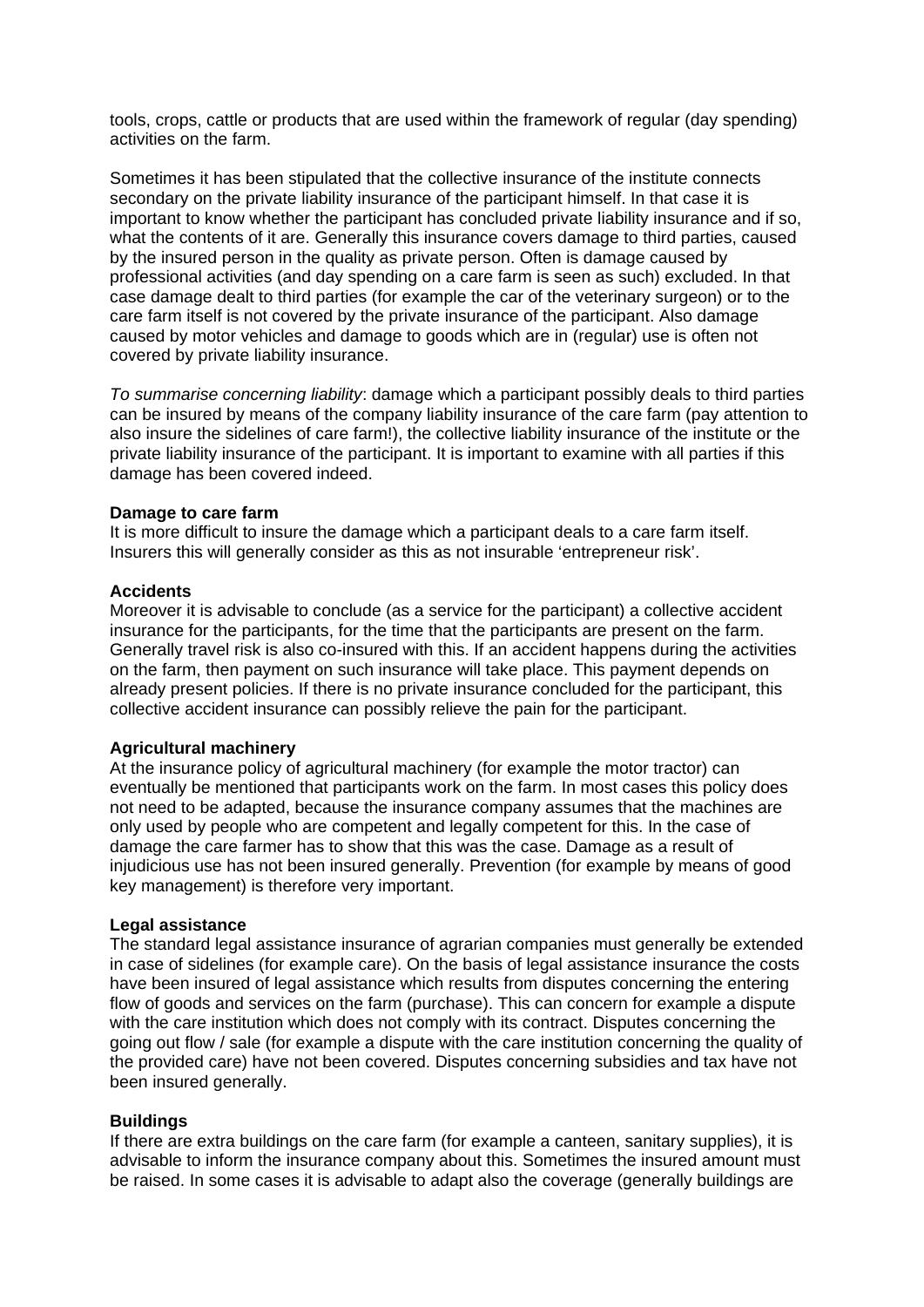only insured in case of fire or storm). The insurer wants to value in any case the risk on the farm. If good preventive measures have been taken (for example fire prevention) the risk for the insurer is lower and the premium therefore can be also lower. Care farms which offer also living for the participants must communicate this to the insurer. This forms an extra risk.

#### **Company damage**

Many farms have gross-profit insurance for income which they miss on in case of for example fire or storm. This insurance has been generally concluded for the agrarian part of the company. For care farms is to consider concluding also insurance for the missed income out of care.

#### **Transport**

When a care farm organises the transport of participants against payment (picking up in the morning and bringing in the afternoon) and it concerns a maximum of eight persons, than in most cases ordinary passengers insurance on the policy of the care is sufficient. Condition for this is that the compensation which the care farm gets for this is lower than the costs which are made (maintenance, depreciation, fuels, insurance). It is, however, important to let register on the policy that people are transported regularly on behalf of the care on the farm. Does it concern more than eight people at the same time, then the law Passenger Transport applies. In this case separate liability insurance must be concluded and a number of other conditions must be satisfied. Moreover a driver is always responsible for dead or injury of passengers, unless it is clear that reasonably spoken damage could not be prevented.

### **1.2 Personal budget**

A participant who has bought day spending on the farm in private or by means of a personal budget, can, in case of damage, not fall back on a collective concluded insurance of an institution. There exist however collective regulations for holders of a personal budget. First of all there is the `damage regulation for budget holders'. If there is damage to (the property of) third parties the `damage regulation for budget holders' can be claimed. When damage to third parties occurs, a damage form can be requested at the Social Insurance Bank. After this form is handed in, firstly will be checked to what extent its own insurance of the participant covers damage. When this is not the case (and this generally will not be the case) the `damage regulation for budget holders' becomes effective. For further information one can contact the service centre PB or the Social Insurance Bank, tel. (030) 264 82 00, e-mail servicecentrumpgb@svb.nl. Or by means of the Internet site www.svb.nl. Moreover here too applies that prevention deserves all attention. The farm must have done demonstrable everything to prevent damage or accidents.

Since December 2001 there has been also a collective legal assistance insurance for budget holders on which can be appealed at conflicts between the budget holder and the (individual) employer, in this case the care farmer. The budget holder can, if there is talk of a conflict between budget holder and care provider, communicate this at the service centre PB or the Social Insurance Bank, www.svb.nl.

### **1.3 Prevention of fire, accidents and theft**

To limit risk, prevention is very important. With this can be thought of:

- fire- and theft prevention;
- key management (of buildings and agricultural machinery);
- the implementation of a risk-inventory;
- following of a course in-house emergency and first-aid service.

There is not a certified answer to the question how the insurance on the care farm must be regulated. It is a tailor-made job by situation about which you can discuss best with your insurance agent.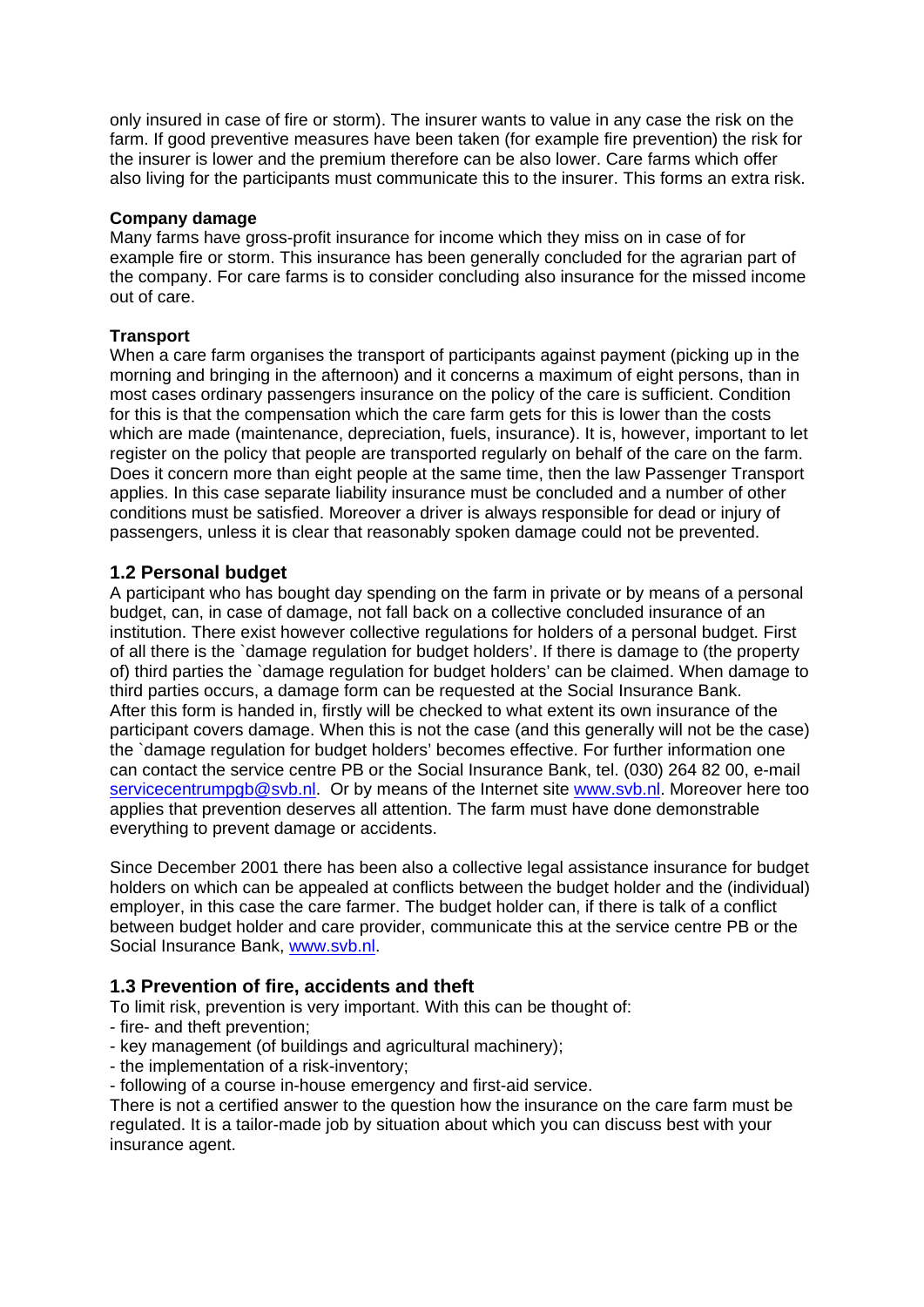Inspection in, and possibly adaptation of, the policy conditions of care farmer, institution and participant are necessary to coordinate insurance as well as possible and insure risk wherever possible.

#### **1.4 Insurance package for care farmers**

Since November 2002 there is an insurance package, which has been coordinated on the specific situation of care farms. Further information can be obtained at insurance company Interpolis, at the association of care farmers or the national support centre agriculture & care.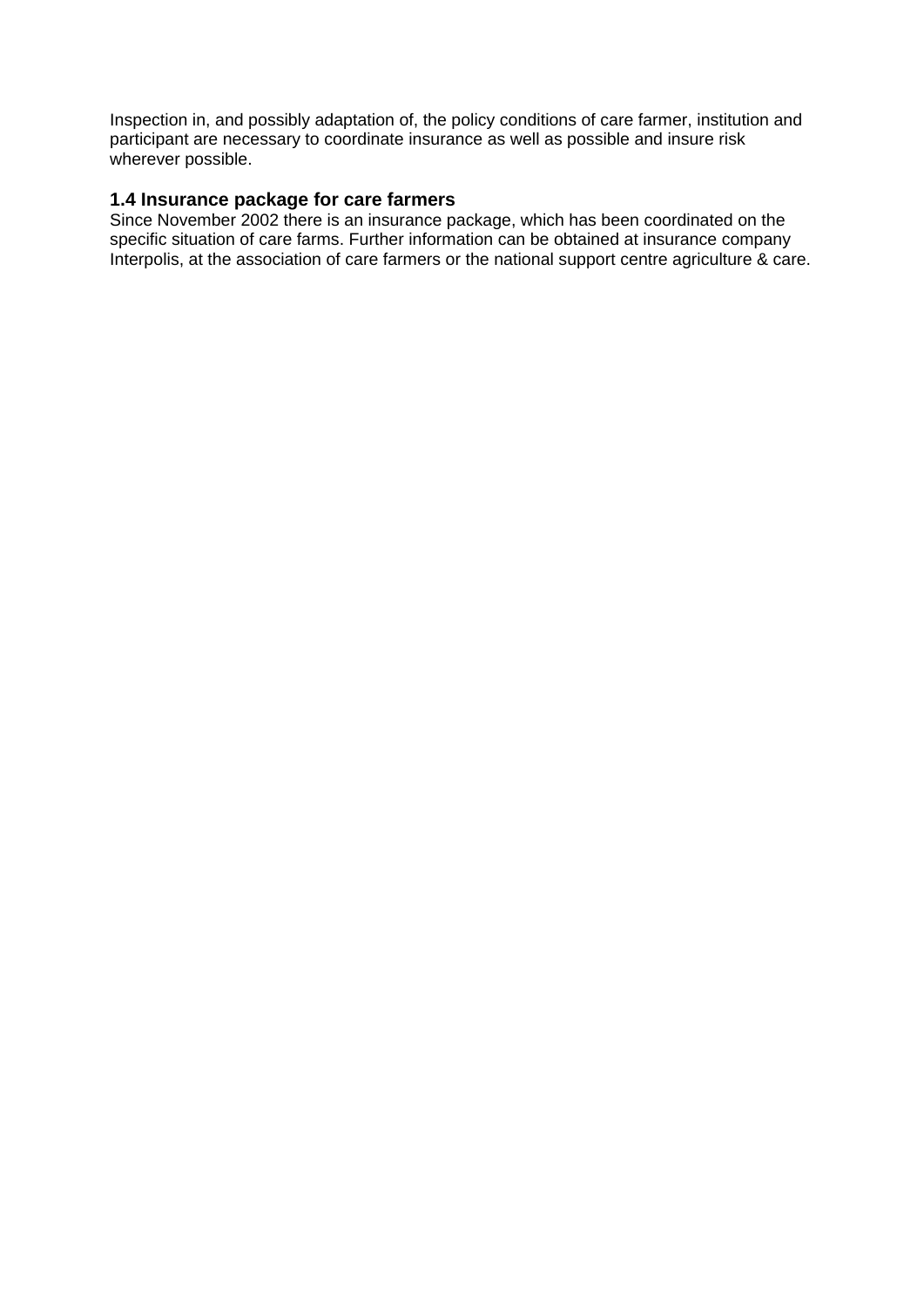# **2. Information about the Law concerning Labour-circumstances**

The Law concerning Labour-circumstances regulates that is taken care for good working conditions in companies in the Netherlands. Not only for companies with fixed staff in service, but also for agrarian companies where incidentally seasonal workers, farm-service workers, family members, trainees, participants or agricultural contractors work.

The entrepreneur is responsible for good working conditions in the company. Formally on every company where is talk of an authority proportion, the Law concerning Labourcircumstances applies. Moreover the entrepreneur is, according to the Civil Code, in more general sense responsible for the security of third parties in his company.

In practice a large majority of the farms has therefore to deal with this law. That certainly also applies to care farms.

# **2.1 Risk- Inventory and Evaluation (RI&E)**

Every sector has a Service concerning Labour-circumstances which has to see to it that legal obligations of working conditions are met.

The Service concerning Labour-circumstances recommends and supports the employer in his policy concerning prevention and staff absence. The core functions of a Service concerning Labour-circumstances are:

- to examine the Risk- Inventory and Evaluation and give advise how to approach improvement (in an action plan);
- staff absence guidance and control;
- carry out of PAGO (regular health checks for employees)
- to organise contact hours (for employees).

According to the Law concerning Labour-circumstances every company must map, within the framework of preventive care for Labour circumstances, the dangers for safety, health and well-being in writing. This can be done by means of risk inventory and evaluation lists (RI&E) that are developed for several sectors by the Services concerning Labour-circumstances. In principle the employer is obliged to carry out the RI&E himself. It is allowed that he is supported by experts, or contracts the implementation of the RI&E to experts. On the basis of the filled in lists the Service concerning Labour-circumstances can carry out a test on the company and do recommendations for improvements of working conditions. The Service concerning Labour-circumstances reviews if the implementation of the RI&E is entirely and reliable and if all sticking points have been incorporated in the action plan. If the implementation of the RI&E fails, then the Service concerning Labour-circumstances gives additional recommendations.

To most companies an obligatory participation to this test applies. Exceptions are those companies where only on very restrictive scale is made use of external labour (not labour of the entrepreneur himself). For these companies the test does not oblige, but filling in the Risk Inventory and Evaluation list and establishing an action plan is obliged. When there is no RI&E in the company and an inspection by the Labour Inspectorate takes place, a fine will follow. On top of this, fines can be given for possible unsafe working conditions in the company.

The Service concerning Labour-circumstances can offer support at improving working conditions on the company. However, the entrepreneur himself is responsible and also will have to take the initiative for improving working conditions.

By 1<sup>st</sup> of January 2004 the role of the Service concerning Labour-circumstances has diminished to a reviewing role (concerning safety, health and welfare legislation for staff absence legislation nothing has changed). This is a result of European legislation. The employer is now free to engage expert support elsewhere (frequently against lower costs). Advisory companies offer frequently expert and extensive support.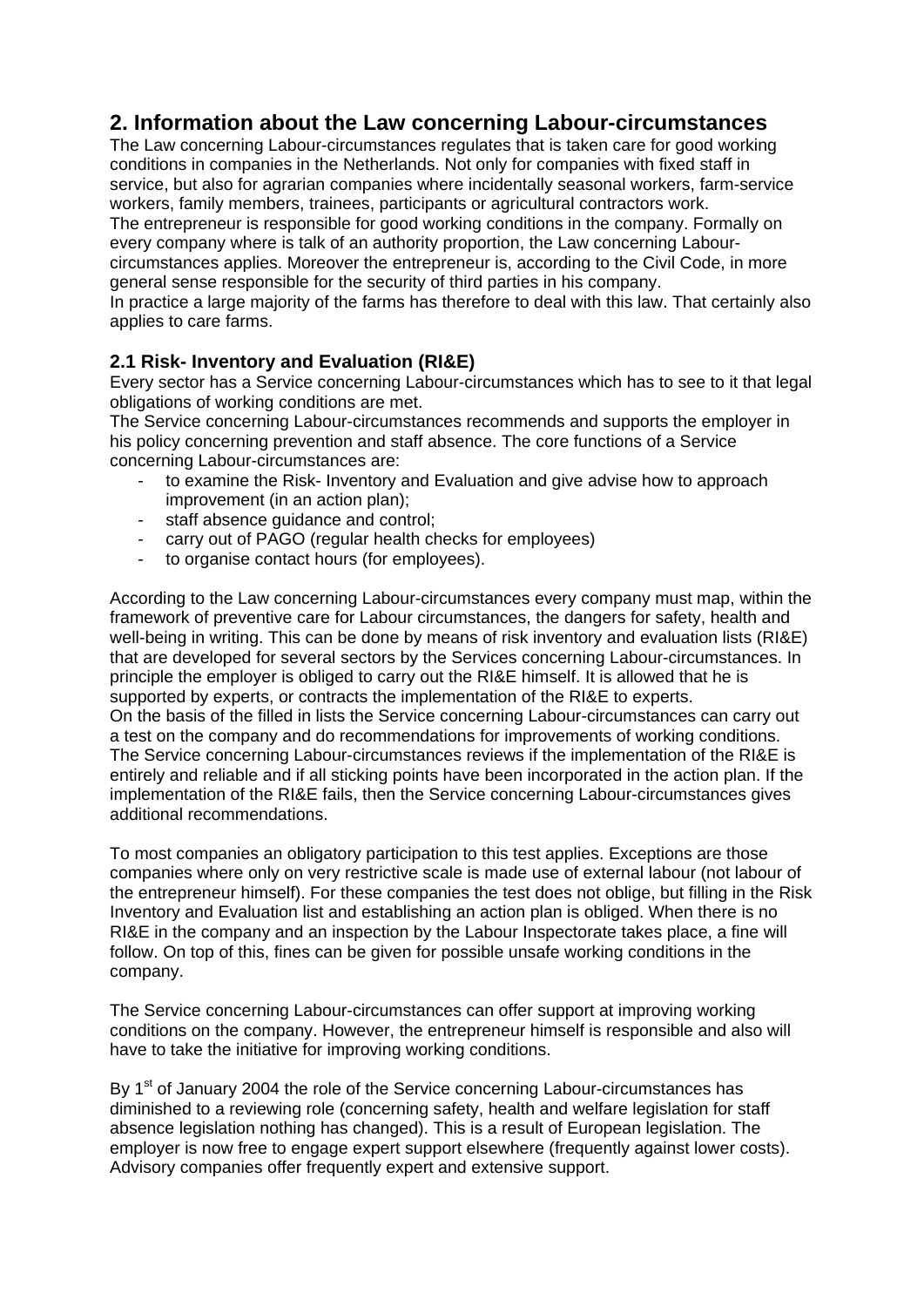Further information is to find on: www.arbo.nl www.rie.nl www.minszw.nl

#### **2.2 RI&E for care farms**

In the sector agriculture and care supervision of working conditions has been all the more important seen the presence of relatively vulnerable target groups on the farm. Under authority of the national support centre agriculture & care a specific RI&E for care farms has been developed. This RI&E can be applied for at the national support centre.

#### **2.3 In-house emergency and first-aid service**

The Law concerning Labour-circumstances obliges the entrepreneur also to organise inhouse emergency and first-aid service on the company well. The entrepreneur is not only responsible for the security of itself and his family but also for the security of visitors and subcontractors.

It is necessary to know how there must be acted at calamities as a fire or when ones come in touch with toxic substances. Several organisations and schools offer in-house emergency and first-aid courses. It deserves recommendation to follow an in-house emergency course which trains for a certified diploma (NIBHV).

PLEASE NOTE: Following the basis course in-house emergency is not sufficient. The Law concerning Labour-circumstances requires that training has been coordinated on the accident dangers within the company like in the RI&E has been indicated. This implies that one only can follow an in-house emergency course if a RI&E has been carried out and the accident dangers have been mapped. This has consequences on the duration of the course (basis course + applications and the frequency of recurrence lessons).

#### **2.4 Labour Inspectorate**

The Labour Inspectorate is part of the Ministry of Social Affairs and Employment and its task is to care that employers and employees stick to the laws and rules in the field of labour. The inspection checks the compliance of this by means of inspections in companies and institutions. Important laws in the field of labour are among others the Law concerning Labour-circumstances 1998, the Law Labour Foreigners and the Law Labour Times. Also the Labour Inspectorate examines serious industrial accidents, complaints and tips which are related to the legal regulations which are maintained by the Labour Inspectorate. Beside the inspections the Labour Inspectorate conducts monitor investigation at companies and institutions to examine how the policy in practice works.

Finally, tasks of the Labour Inspectorate are to certify the Collective Labour Agreements as commonly binding and to grant licenses and dispensations. The Labour Inspectorate has a head office in The Hague and regionally established offices in Groningen, Amsterdam, Utrecht, Rotterdam, Arnhem and Roermond. For further information on the Labour Inspectorate, its roles and powers see www.arbeidsinspectie.szw.nl.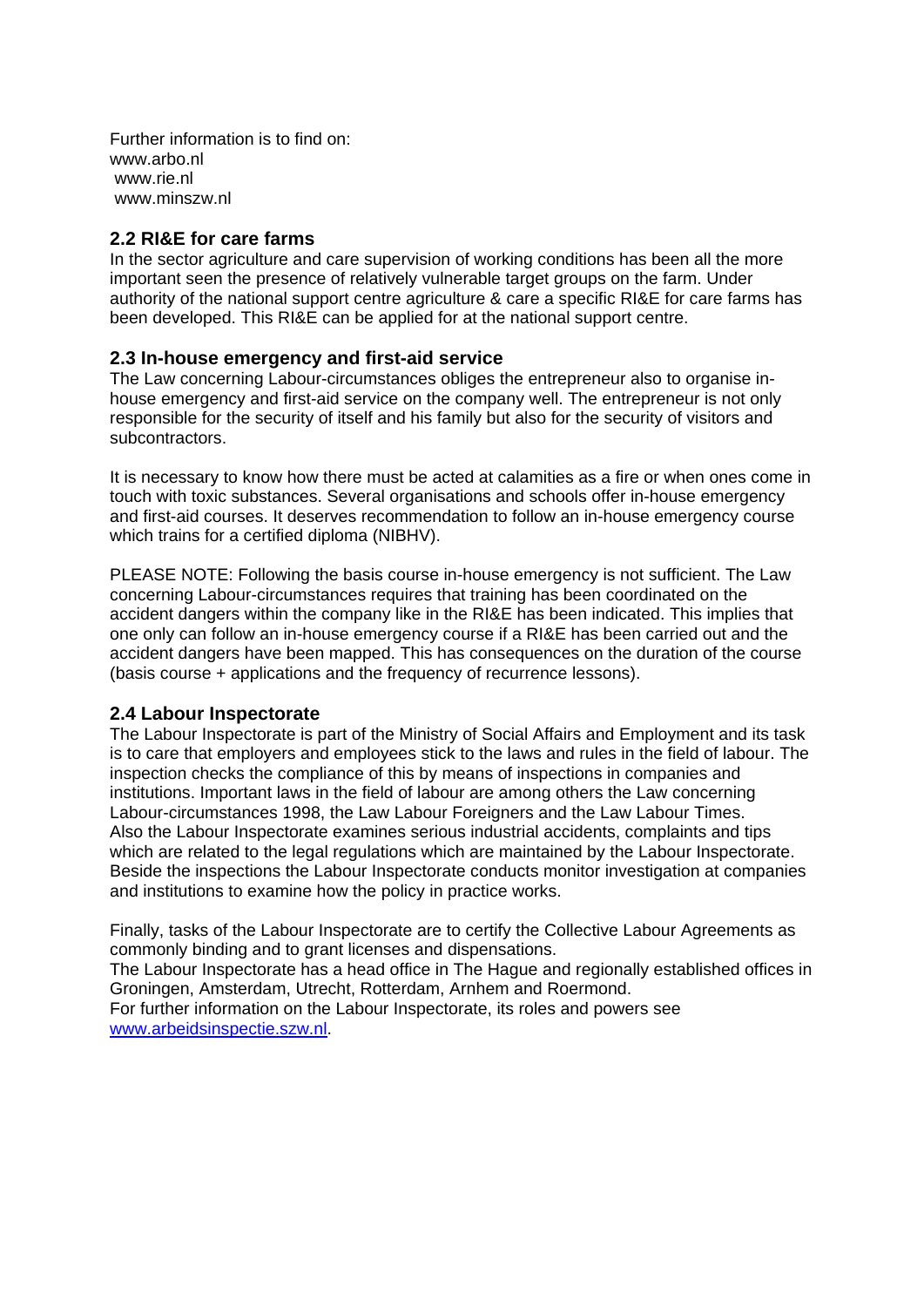# **3. Information about the inspection for the Healthcare**

The inspection for the healthcare forms with the Commodity Inspection Department and VROM-Inspection (Inspection Department of the ministry of Housing, Spatial Planning and Environment) the State supervision. The State supervision is an independent component of the Ministry of Health, Welfare and Sport. The inspections for the healthcare and the Commodity Inspection Department are part of the Ministry of Health, Welfare and Sport, the VROM-inspection is part of the ministry of Housing, Spatial Planning and Environment), an independent position.

The Inspection for the healthcare has been built from one central office and four work areas, in which are seven regional offices. The Inspection for the healthcare is led by the Inspector-General for the Health care. The central office is in The Hague.

The tasks of the inspection for the healthcare are to subdivide in an enforcement task and an advice task.

#### **Enforcement task**

The enforcement task concerns supervision and detection.

#### *Supervision*

The supervision of the inspection on the healthcare is related to the quality of the provided care. Institutions belong to provide justified and safe care. To get insight in the level of the provided care and in the guarantees for good quality, inspections are performed. Three supervision forms are to distinguish: general supervision, interventions or crisis supervision and thematic supervision. If the supervision aims at getting insight in the guarantees for qualitatively justified care, then is chosen for general supervision.

Interventions or crisis supervision is the type of supervision in case of large problems or calamities. Thorough investigation will then be necessary both to the causes of the problem, and to the consequences of it on quality of the care and the possibilities to prevent for recurrence of an incident. Thematic supervision takes place with the intention to get national insight on the impact of government policy or specific sticking points in the care.

#### *Detection*

Only in case of real violation of the law, the Inspection for the healthcare will proceed to detect operations within the framework of the criminal law. Then there needs to be `a reasonable presumption of a punishable offence'.

#### **Advice task**

A second core function of the State supervision is the advice to central and local government concerning public health matters. Because the inspection enforces the legislation, she is well informed of what takes place in the health care. This information is important for the policy development and must for this reason be available for the policy makers. This is the so called 'eyes and ear function' of the inspection. The inspection recommends both asked and unasked concerning a lot of aspects of the public health. The recommendations that are not asked for can be a result from purposive study at shortcomings in the care. They can also be based on indicators or recent developments which influence the care in negative or positive sense. The requested recommendations have been generally meant to review planned policy or to evaluate current policy.

Care farms can be in touch with the Inspection for the healthcare both within the framework of the enforcement task and the advice task. The inspectors have, to be able to carry out their tasks, a number of general powers which are incorporated in the Health law. Examples of this are the power to enter a building, to trace punishable offences and to conduct investigation. In practice an inspector will announce a planned visit to a care institution in advance. Further information on the Inspection for the health care you can find on www.igz.nl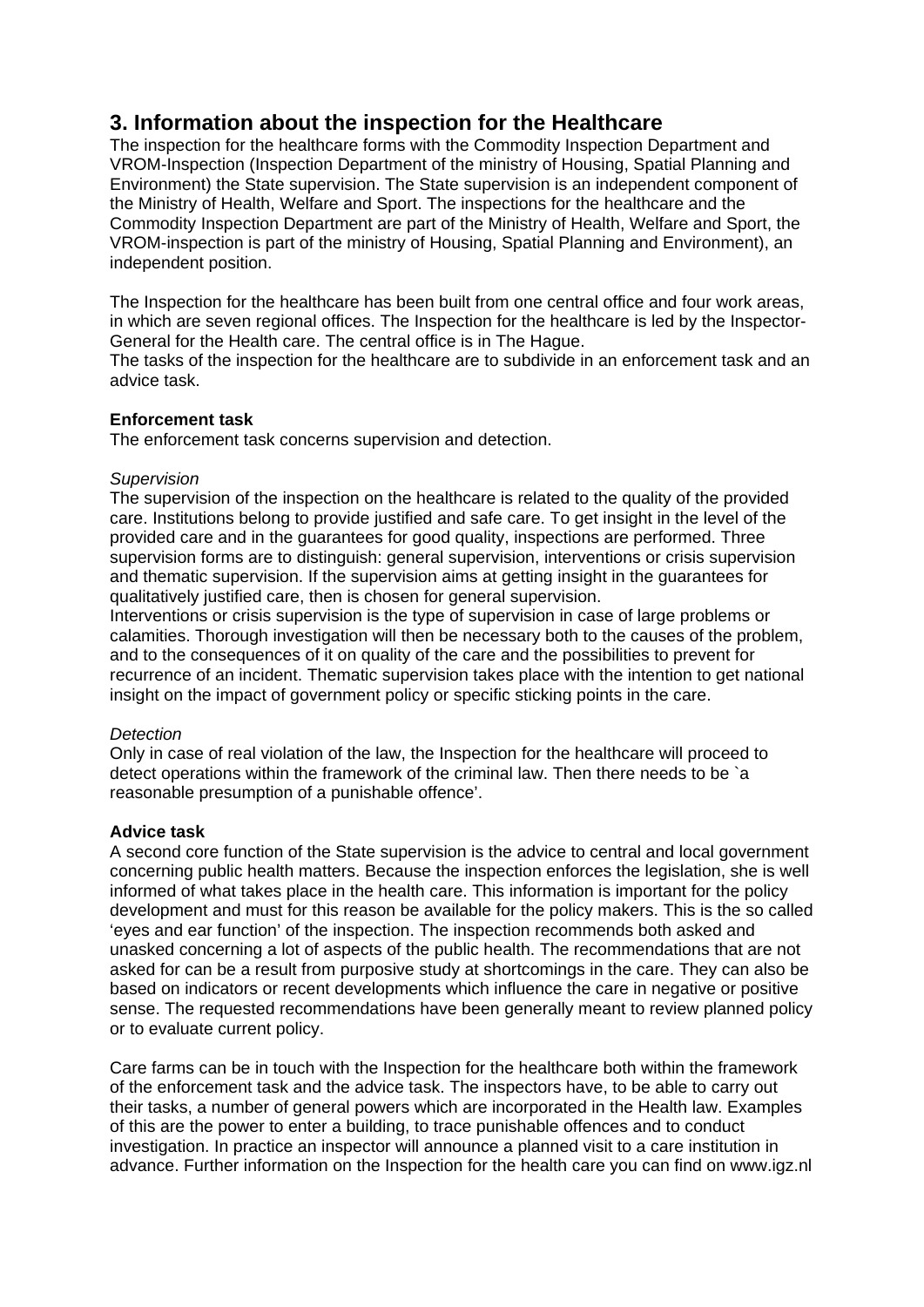# **4. Care farms and spatial planning**

A care farm must take into account the spatial planning policy of the government. In most of the present zoning plans nothing has been regulated for care farms. That implies that initiators do not know what they have to take into account and that also municipality civil servants have no clear handle on how this subject must be dealt with. However, there is a general positive tendency perceptible in the development possibilities in rural areas. In this chapter the relation between care and the law spatial planning and the law environmental protection is discussed.

It is not to indicate decisively how must be acted in the field of spatial planning when one starts a care farm. This depends of the contents of the zoning plan, the situation on and of the farm and on the benevolence of the municipality. With this it can also play a role whether the care takes place in an already existing building or that a new building must be set up for care. Also the objective and the nature of the care on the farm can be of overriding importance. There is a big difference in care that aims on working on the farm and care that is not aimed at working on the farm. There is also a big difference in care that is offered as day spending and care that also includes living on the farm.

# **4.1 Spatial planning and Environment management**

In the Netherlands several laws are important for realising care on a farm. The two most important laws are:

- Law on Spatial Planning (SP);
- Law Environment Management (EM).

Both laws have several connected regulations which also have their influence on the process. In this chapter the attention goes to these two laws. If necessary, other laws and legislation is referred to.

The National government and the provincial governments stipulate roughly what is allowed in the rural areas and what not. The EM is entirely stipulated at national level. The SP has several layers. National government stipulates the large frame, the provincial governments give an overall interpretation of the frame and within these rough lines each municipality stipulates how this is filled in. The higher legislation stipulates the policy ceiling for the lower legislation. The municipality sets down her interpretation of the policy in a zoning plan and in this zoning plan binding regulations are incorporated. Municipalities are been obliged to make a zoning plan for rural areas. For areas within the built-up area this is not compulsory. Within the procedure for drawing up this zoning plan also an environment assessment takes place.

### **4.2 Zoning plan**

Within the framework of the Law on spatial planning the municipality is obliged to make a zoning plan for rural areas. In such a zoning plan it has been indicated in which way the area and the buildings can be used and what the construction possibilities are. Generally spoken farms have an agrarian construction plot. With that has been defined that buildings on this agrarian construction plot can be used for agrarian management. This also applies for new construction work and of course also for the use of all (farm) area. When a plot is planned for agrarian use, only the agrarian entrepreneur is allowed to live there, no others. Furthermore in the zoning plan is stated how much of the plot can be used for buildings.

Formally spoken, the agrarian use often does not give possibilities for providing care on the farm, as this is not an agricultural activity. Therefore an adaptation of the use within the zoning plan will be in general necessary. In newer zoning plans there is often more space for none agricultural activities within the agrarian use.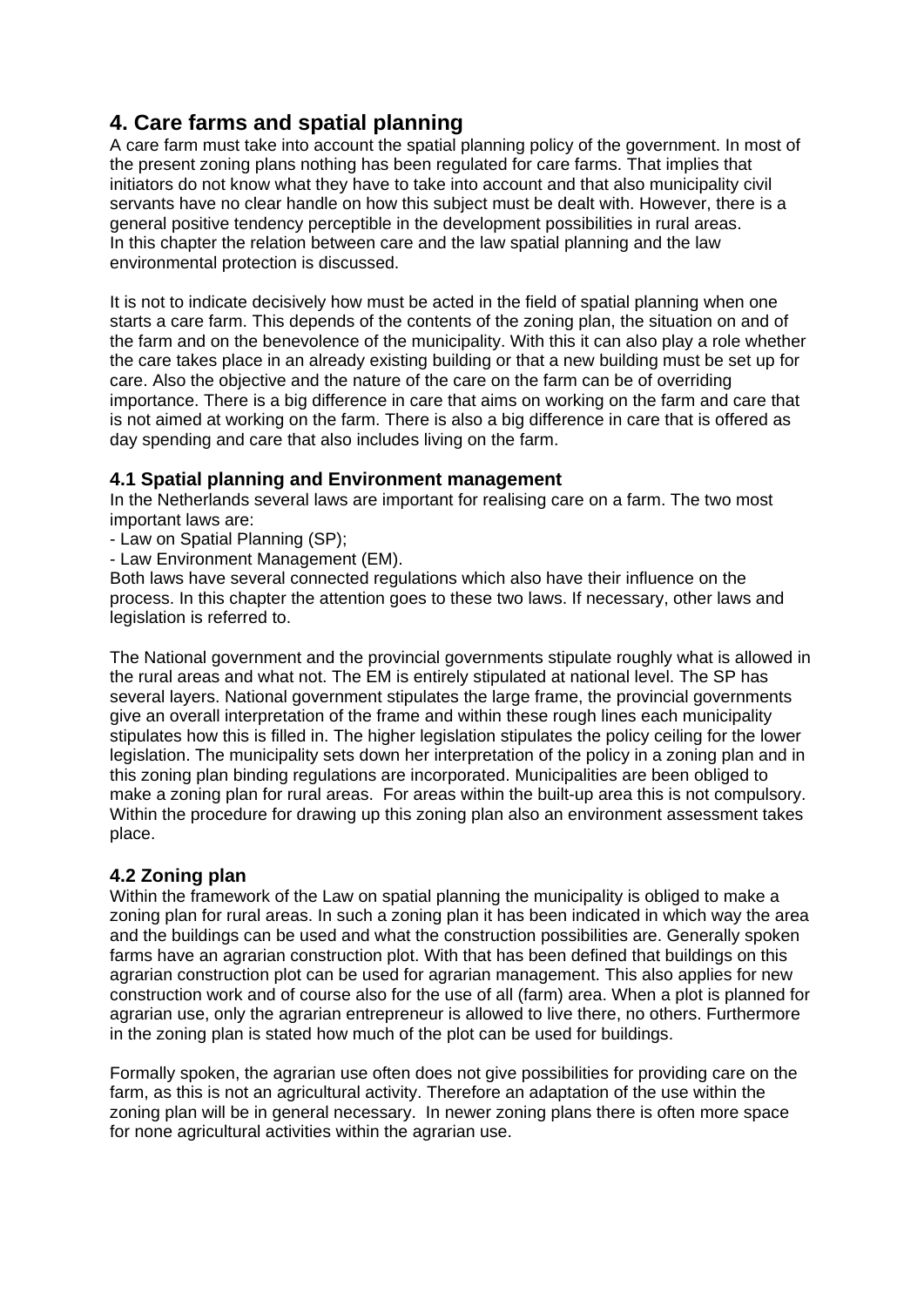It is advisable that everyone whom has plans for setting up a care farm, checks whether this fits within the frame of the zoning plan. Keep in mind that planning procedures are timeconsuming!

### **4.3 Law environment management**

In this law the impact of activity is reviewed to their impact on the surroundings in the broad sense of the word. The other way around, developments in the surroundings are reviewed to the present companies. In the environment licenses nothing has been incorporated for care on the farm. An adaptation will be thus necessary.

The most important question in this respect is which impact care has on the appraisal of the own company and farms in the neighbourhood within the framework of to this related regulations concerning stench. In the current legislation care is not explicitly mentioned. This is in contrast to for example camping on the farm. The question at appraisal is therefore if the functions are contrary with the agrarian functioning. The answer of that question is dependent on nature and scope. We will get back to that later. To get things right for its own environment license, one can work with a report ex Article 8.19 Law environment management. It can be that a municipality does not agree with that because the number of transport movements of and to the farm increases.

In the most far-reaching case an adaptation of the environment license can be asked, depending on the municipality and the position of the farm. For farms which now fall under an 'administrative regulation dairy', a report ex Article 8.19 cannot be applied. This means a new report in within the framework of the 'administrative regulation dairy' must be done. Because a new activity is added, the municipality can in this case request an application for environment license.

### **4.4 Links**

The municipality has to review the spatial developments within the zoning plan to the Law environment management. There are direct links between the Law environment management and the Law on Spatial Planning. By means of this links it is prohibited to set up a building and/or to use the building as the environment license does not allow that. Reviewing to both Laws must happen thus at the same time, so no time is lost in that respect.

### **4.5 Nature and scope of the care farm**

There can be large differences in nature and scope of the care. Nature and scope stipulate the admissibility of the functions on the farm to a large degree.

Main point for a realisable plan belongs to be, that care on the farm is a substantial part and that there exists a fixed link between the care and the functioning of the farm. A comparison can be drawn with camping on the farm. That implies then that by having a care function, the classification with respect to the surroundings does not change. Infomil, the telephone information service of the ministry of VROM, has confirmed this, assuming that care is a component.

In all cases a careful plan description is a must. In this also the consistency between care and the agricultural activities must be clearly defined.

Furthermore must be taken into account that the plans need to be tested on a number of policy and technical aspects such as:

- position;
- traffic movements;
- sound (nuisance) provisions;
- technical/building requirements;
- (re) construction licenses;
- sewerage.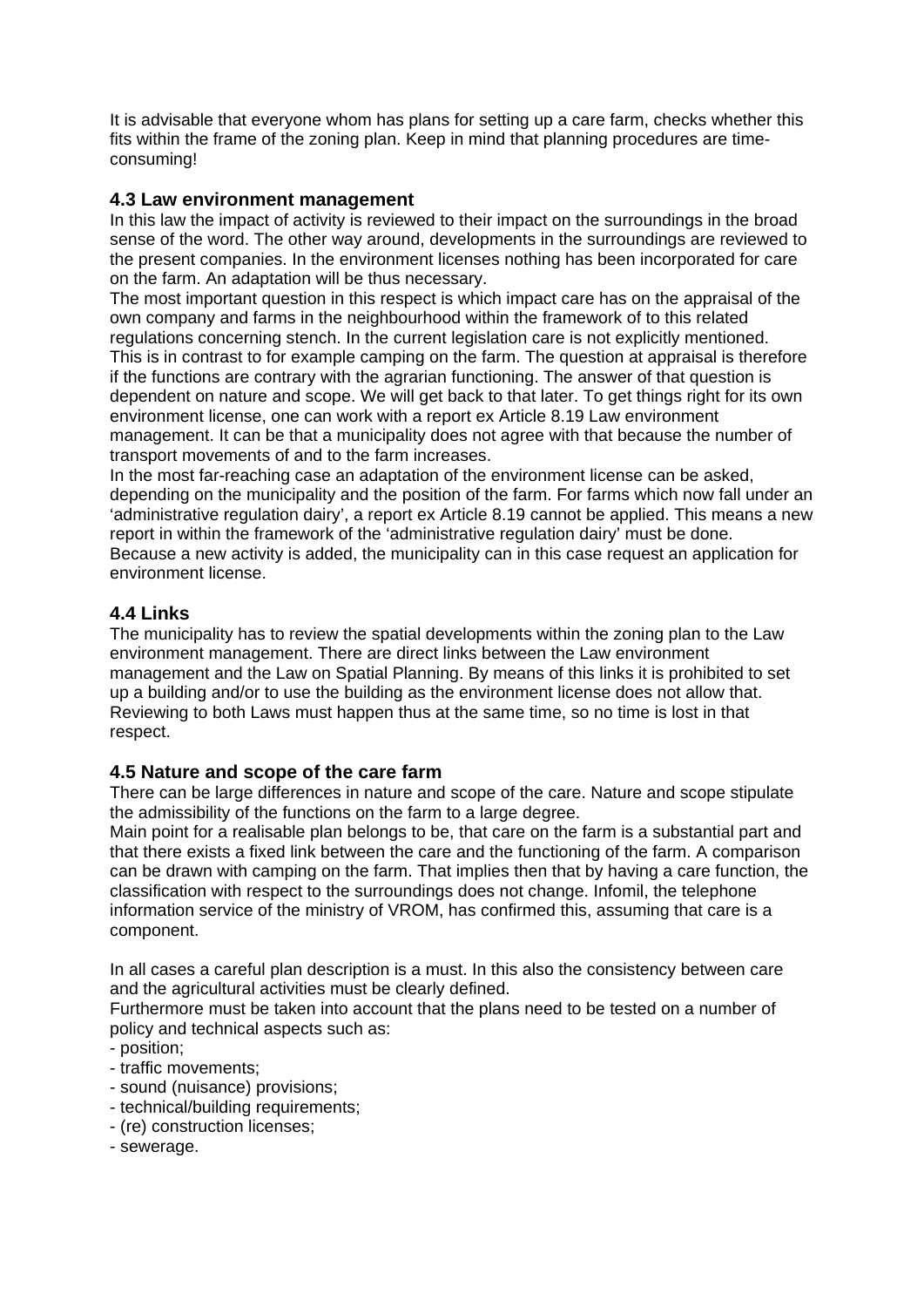It is recommended to prevent that you become entangled in all this legislation. You can therefore, before the consultation with the municipality and the concrete procedures, ask advice at an independent and expert consultant in the field of spatial planning and environment management. He or she can you, on this field, also support you at the realisation of your plans.

A care farm is generally situated in the rural area. There are several possible situations:

- 1. The farm continues to function;
- 2. The farm stops;
- 3. Interpretation is given to an empty location;
- 4. Everything is build up new.

These four options are in itself to subdivide in several types of care:

a) care farm with day spending;

- b) care farm with stay, weekend relief and holiday-relief.;
- c) care farm with residential stay.

#### 1a. care farm with day spending

Generally such a care farm will be considered as acceptable. The participants cooperate on the farm and the day spending activities demand few investments. Generally a canteen is, however, needed. A canteen can often be made in an existing building. The moment there is talk of building activities that need a construction license, delays will possibly arise. The question, at the appraisal of a necessary construction license, is to what extent is built for the agrarian management and whether this is appropriate within the framework of the zoning plan and the environment license. This point is certainly debatable and appraisal will differ per municipality. A main point of discussion will be whether the labour is productive for the farm or for the care. In the first case it will not be a problem, in the second case it can be a problem. A procedure for the realisation of the care farm can be the consequence. Which procedure that is, is reflected in the flow diagram.

In the newer zoning plans there is often sufficient space to organise this by law or with an exemption procedure (Article 15 Law on Spatial Planning).

#### 1b. care farm with stay, weekend relief and holiday-relief

In principle there is little difference between this option and the previous. The substantial difference is the overnight stay of participants. As long as that can be realised within the house, for example in the form of extra sleeping rooms, the problems will not differ of those of 1a. Of course a construction license is needed when extra cubic meters are necessary to realise the rooms for stay. Also for this procedures apply.

#### 1c. care farm with residential stay

This option differs substantially of the previous two. With this, an extra house / living space will be needed. In principle with this extra living space will be reviewed whether this is necessary for management and supervision of the farm. Soon the conclusion can be drawn that this is not the case. The occupant is not able to keep supervision independently. To solve this, an exemption procedure (Article 19.1 Law Spatial Planning) is necessary or even a plan revision. For further information on living on the farm, see part I of this handbook.

The situations mentioned at 2, 3 and 4 differ to such an extent from 1, that another policy approach is appropriate.

Situation 2 falls under the policy of 'Farm locations that become available'. With this is being reviewed whether the new function is appropriate within the policy that counts for that location.

A zoning plan revision will be necessary to realise the new function. Newer zoning plans have in general more facilities to regulate modification within the zoning plan (Article 11 Law on SP).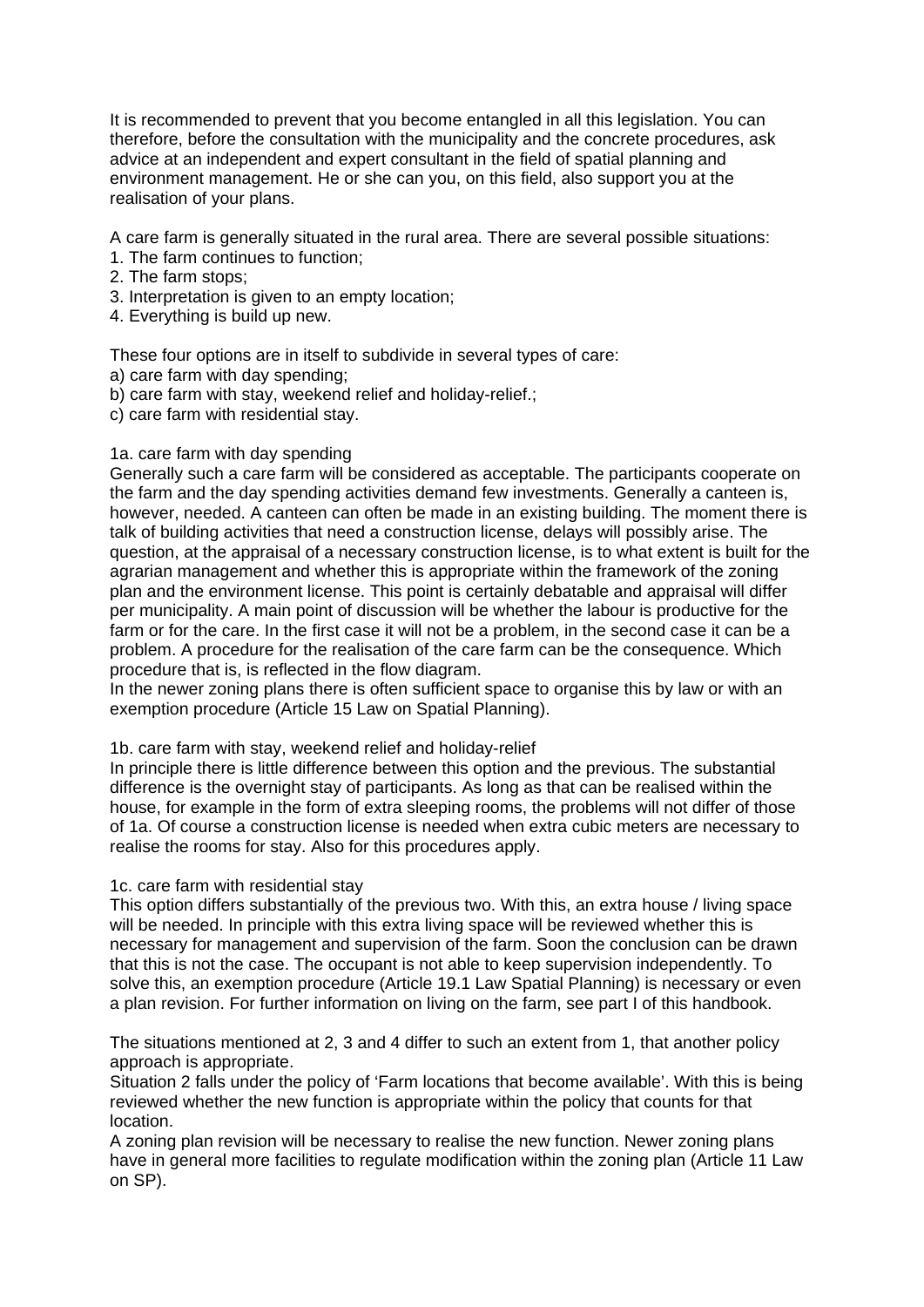Situation 3 falls under the policy for rural area renewal. Empty and with deterioration threatened locations can with a new functional interpretation give an impulse in a certain area. The necessary procedures will not differ much of situation 2, because it will be often a location where a farm has stopped.

Situation 4 is similar with 3, but the question whether the new function will fit within the spatial planning policy, the environment and the landscape has to be answered. Building an entire new location because of none agricultural function in rural areas will not often happen.

In practice appears that these questions are handled in different ways. In some cases a (written) request proves to result in answers like 'it is not possible'. In other cases the answer is 'we want to, but don't know how yet' and in other cases: 'we want but are not allowed because of provincial regulations'.

The necessary procedures are discussed later. The most important question is whether the municipality wants to cooperate or not, 'when one wants, one finds a way'. Next is the question in what way it is worked out.

#### **4.6 Procedures**

Once the choice for the start of a project has been made, the first question which must be asked is: 'does the municipality wants to cooperate in my project?' An old saying applies here: nothing is impossible for them who want!

To be able to find out whether the good will is there, first a consultation must be started with the civil servants of your municipality and possibly also with political representatives. If the civil servants are of good will, often politicians come along. If one doesn't want to cooperate from civilian point of view, it is possible that politicians can start up civilian cooperation. The good will can also depend on the space in provincial policy at that moment. For the moment we go from the point that there is space in provincial policy, and not to make things more complicated.

The flow diagram (end of this paragraph) indicates the ways which must be walked on to realise an initiative. Explanation of spatial planning –procedures are desirable to make clear what is relevant and which advantages and disadvantages are part of a procedure.

In the flow diagram the following articles of the Law SP are mentioned:

- art. 10 (zoning plan revision);
- art. 11 (zoning plan modification);
- art. 15 (exemption within the plan itself);
- art. 19 (independent project /exemption procedure).

*Article 10* of the Law SP is a policy revision of the zoning plan. This means that the zoning plan does not facilitate the desired development and that policy for the zoning plan area is reconsidered. The municipality council has the authority to reconsider zoning plans. The duration of this procedure is between 2 and 3 years.

*Article 11* of the Law SP gives a possibility for modification within the Law. This has been delegated by the council to municipal executives. The zoning plan facilitates already alternative functions for available agrarian buildings. It differs by municipality what the possibilities are. A modification procedure is generally applied when the existing function is no longer exercised. For example when a farm stops with its farming activities, the agrarian construction plot can be taken away which offers possibilities for other functions. The duration of this procedure is between 6 and 8 months.

*Article 15* of the Law SP offers the possibility of taking on an exemption for subordinate components. This can be functions, activities or buildings. The activity for which exemption is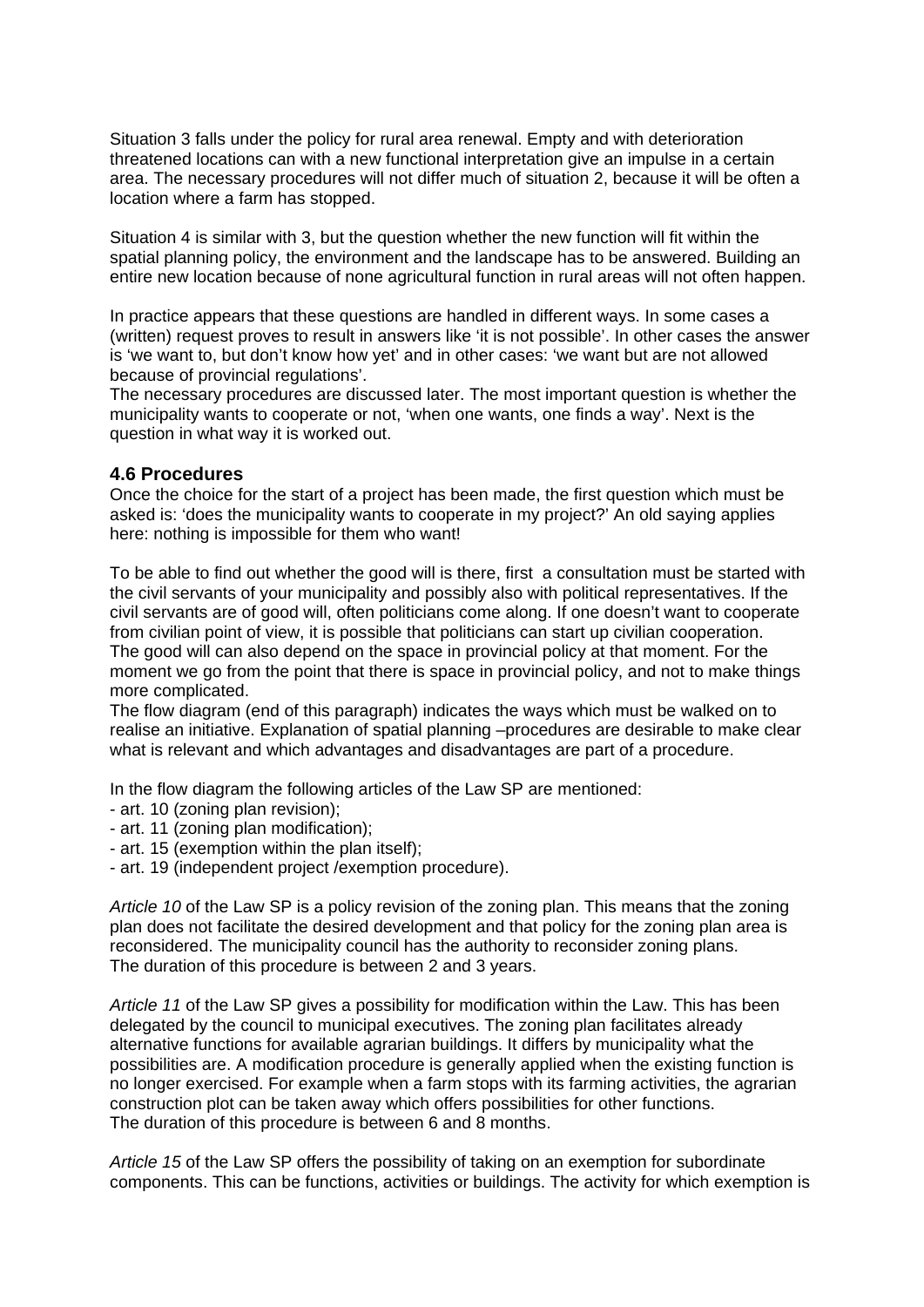granted needs to be defined in the zoning plan. Municipal executives can grant this exemption. The duration of this procedure is between 6 and 8 weeks.

*Article 19 paragraph 1* of the Law SP is an independent project procedure where exemption is granted of the zoning plan. The policy is not modified, but once is deviated from the zoning plan. Deviation can only take place when it is built on good (spatial) arguments. To use this possibility without to much extra procedures, the zoning plan needs to be not older than 10 years. The duration of this procedure varies from 8 to 10 months and depends on the age of the zoning plan.

It is important in this type of situations where several decisions are necessary for a project, to coordinate all actions. Procedures can be prepared simultaneously so one does not have to wait for the result of each procedure separately. It is very important to have good contacts with the municipality.

*I did not translate the really detailed, technical and complicated information of these procedures. Let me know if you are interested in it, ok?* 

#### **Environment license**

In the flow diagram you see also the test and/or modification of the environment license. For this also a procedure needs to be followed, if appears that the activity is not appropriate within the granted license. The duration depends on the type of company and the associated legislation.

In principle the municipality got 6 months to decide on an application environment license. In practice there are no possibilities to enforce this, if a municipality does not satisfy to this. A report within the framework of the implementing regulation is a faster way.

#### **Choice of procedure**

The municipality will, related to the difficulty of the situation and the possibilities within the applying zoning plan, make a choice which procedure she wants to apply. On this you can exert little influence. Political pressure can play a role in this. In such a case approaching the political parties is an option.

The possibilities to chose are among other things stipulated by the possibilities within the applying zoning plan. In general it is important when zoning plans are realized attention is given to this subject. A good flexibility regulation, this means good exemptions and amending provisions, are very important. With this can, in a later stage, procedures in individual situations become simplified considerably. In existing individual situations one has been designated on the possibilities in the zoning plan.

### **4.7 Delay because of legal protection**

Take into account that procedures can always be slowed down by citizens who make use of the possibilities of legal protection. Consultation in an early stage with interested parties can in some cases prevent that use is made of 'objection-procedures'. This will not be however in all cases sufficient.

Practice gives at this moment a very several picture of the way in which renewing initiatives are handled in respect of spatial planning.

It deserves recommendation to, in consultation with the municipality, realise your plans within the existing agrarian zoning plan. A first response of the municipality as: 'it is not possible' must thereby critically be examined. An exemption procedure seems no problem, especially if there are possibilities within the plan.

A zoning plan modification reaches too far, assuming that the agrarian company continues to exist. Moreover it will be difficult to find an appropriate new function.

All initiatives will have to start with a good consultation with the municipality. On the basis of that conversation a formal and founded written request can be appealed.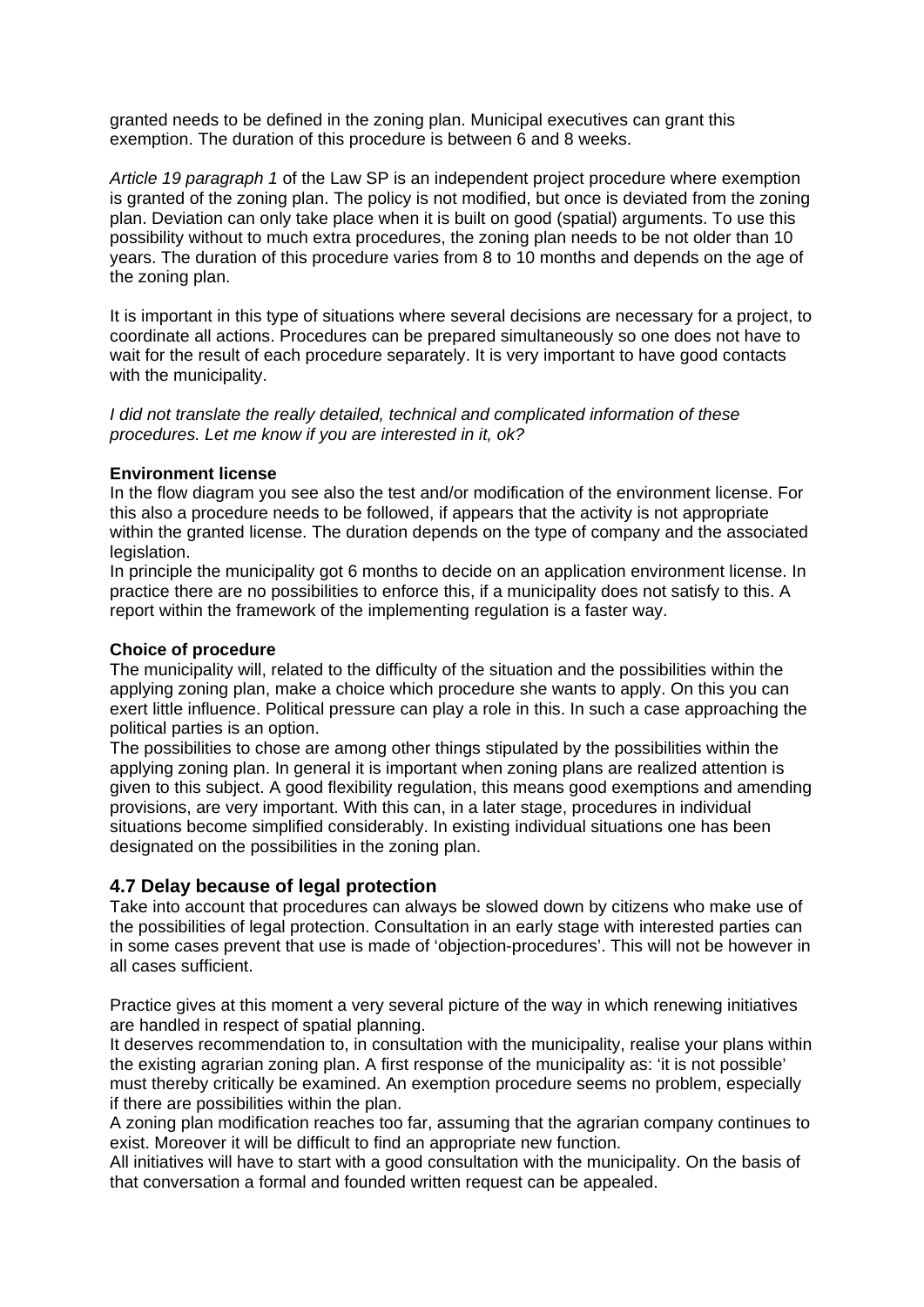#### **4.8 Memorandum 'space'**

The new memorandum 'space' will have serious consequences on spatial planning. It is striking that the aspect agriculture and care is not laid down literally in this memorandum. Part 4 (text after parliamentary approval) contains a passage concerning exploitation of existing buildings and possibilities to build new buildings.

This passage sounds as follows: buildings that become available can be changed for living or small-scale activity. It can concern activities that are allied to the function of the rural area, like for example recreation companies. Moreover establishment possibilities can be offered to activities that have direct relation to the rural area, such as galleries, child nurseries or architectural firms. Available space can also be used for volunteer aid'.

The most important conclusion is that the National government asks the provincial governments to make a spatial framework for building in the rural area. This is done because National government wants to stimulate reuse of available buildings.

Given the above text can be concluded that National government is proponent of a justified reuse of available buildings. At the called examples, care is not mentioned literally, but if the nature of a care activity is (in spatial respect) compared with one of the aforementioned activities like for example child nurseries, than this is almost the same and can be concluded that the memorandum 'space' does not contain concrete obstructions for the developments of agriculture and care. The provincial frameworks in the regional plans and the zoning plans will play an important role.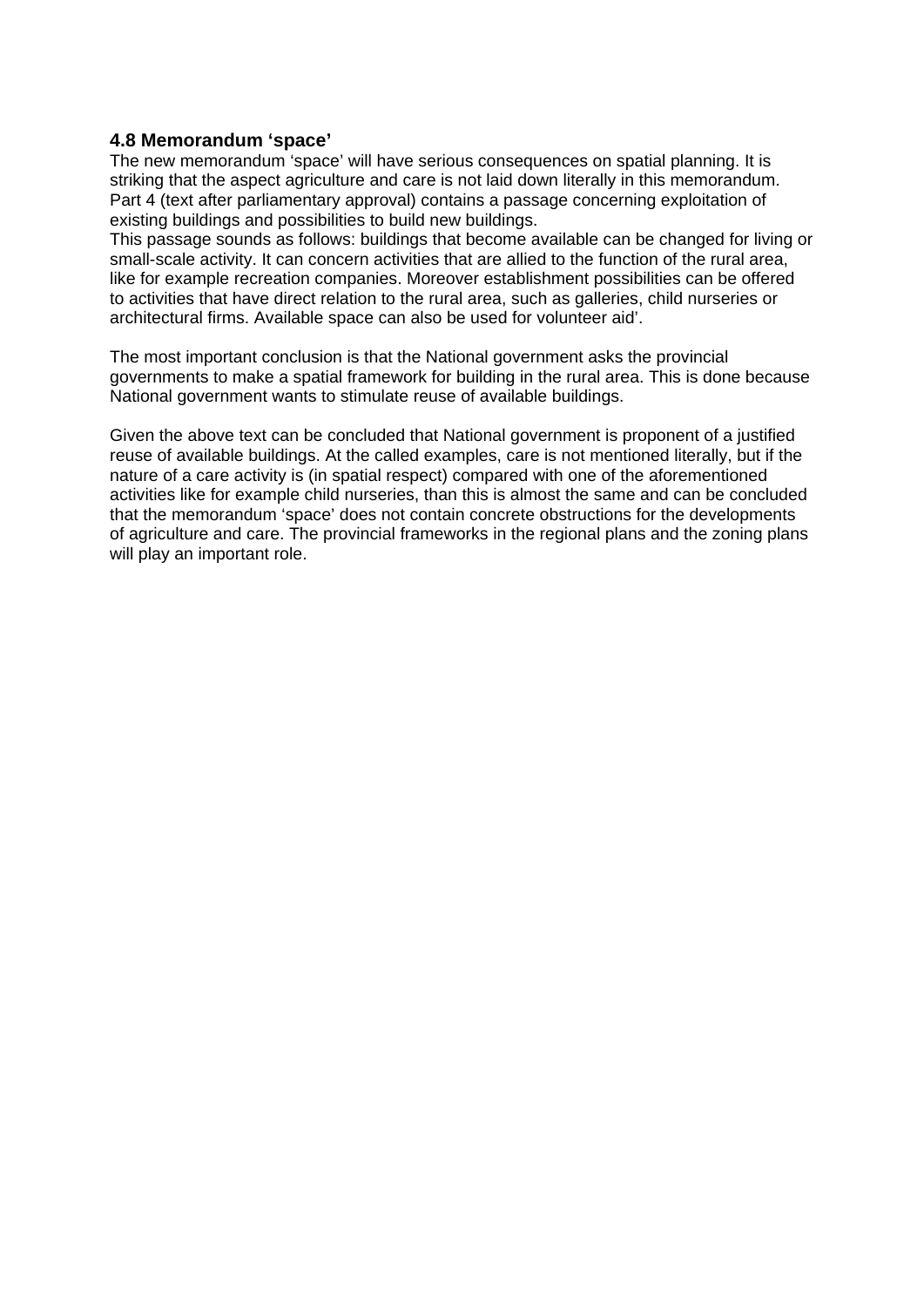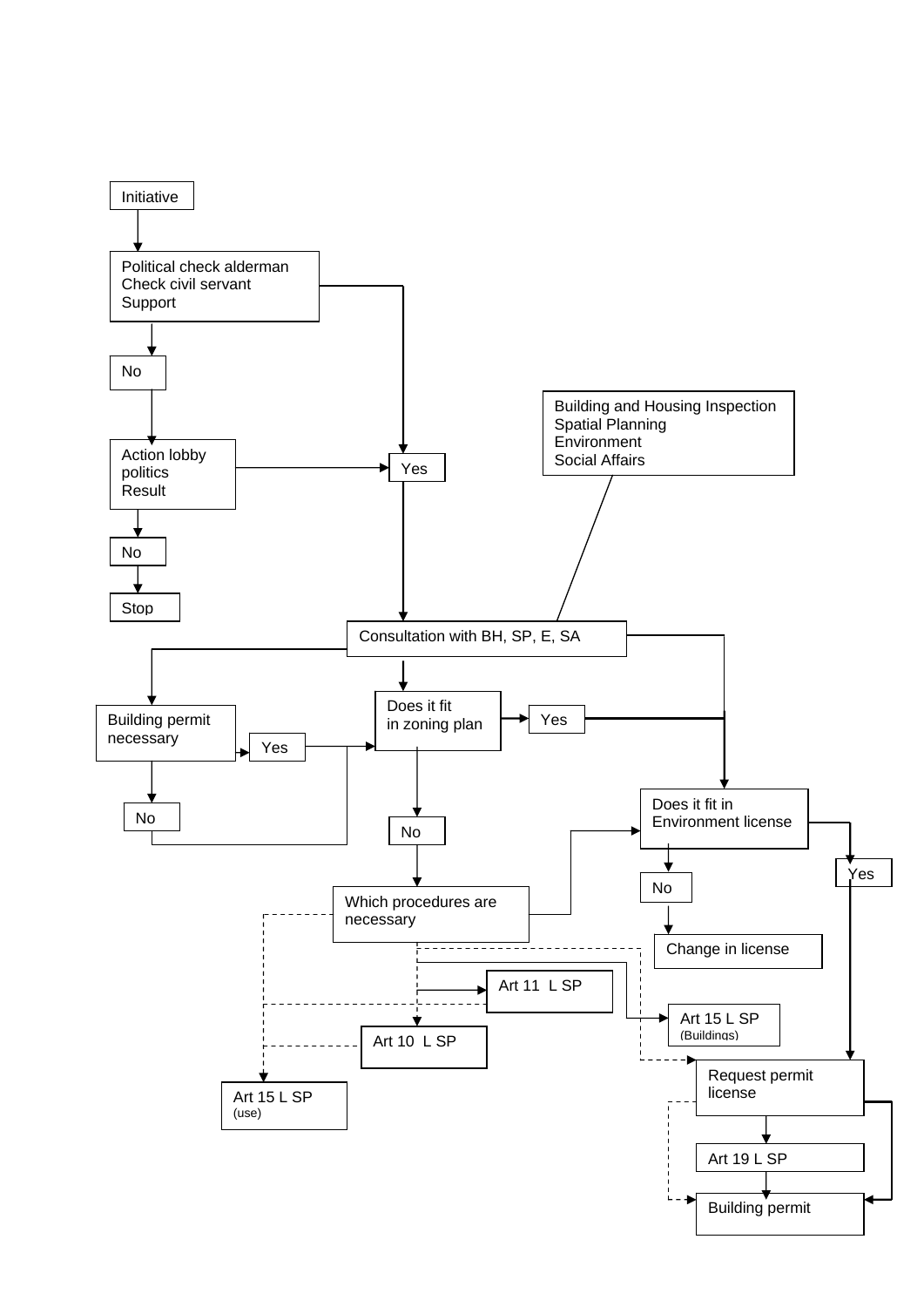# **6. Information about Value Added Tax**

# **6.1 Exemption VAT for care farms**

Care farms have been exempted as of 1th of January 2002 from paying Value Added Tax for their care performances. For that time care farms had to pay 19% VAT concerning the compensation which they received for the relief of clients. By 1st of January 2002 this has changed. The VAT-exemption for care farms has been established in the law on the VAT 1968.

### **To who and what does the exemption apply?**

1. The exemption applies only to agrarian companies (farmers, stock breeders, horticulture, and forestry) that combine agrarian production with care.

2. The exemption applies only on the care services of these companies, existing from 'providing day spending, labour training or day relief'. To all other production on the company (agriculture production, mini camp-site et cetera) old VAT regime continues to apply (possibly with application of the agriculture regulation).

3. Condition is that the farm has a written agreement with:

- an EMEA-admitted institution (an care institution for intellectual or physically disabled people, elderly or mental health care) and/or

 - an institution on area of socially and social work (for example municipality or agency that pays social benefits and/or

 - someone who has a personal budget on the basis of the EMEA, which he/she (also) uses to buy care on the farm.

Care farms can only get the exemption if they satisfy the points 1, 2 and 3.

Also care farms which have an EMEA-admission themselves, need to apply for a VATexemption concerning their care performances at the Tax and Customs Administration.

### **Consequences**

The exemption has the following consequences for care farms.

#### *1. Administration.*

The exemption is related only to the care services on the farm. This means that care farms in their administration must closely separate the income and expenditure for the care of the remaining income and expenditure for the farm. The Tax and Customs Administration must be able to check if the exemption has been applied, however, correctly.

*2. Contact with the Tax and Customs Administration.* 

The more so if you doubt if the farm meets, however, the conditions, it advisable that you (or by means of your accountant) make contact with the regional Tax and Customs Administration entity. This is to prevent misunderstandings afterwards.

*3. Recalculation cost price.* 

Because of the VAT-exemption care farms don't have to pay 19% concerning the compensation which they receive for their care services. On the other hand, care farms can't claim the 19% VAT concerning the expenditure that is done because of care activities. Therefore farms have to calculate their cost price again.

Since the labour time of the farmer/farmer's wife is the largest component at most of the care farms, the cost increase will remain generally limited. All in all, the most care farms will become cheaper for their participants.

The VAT-exemption for care farms is a very positive development for the sector.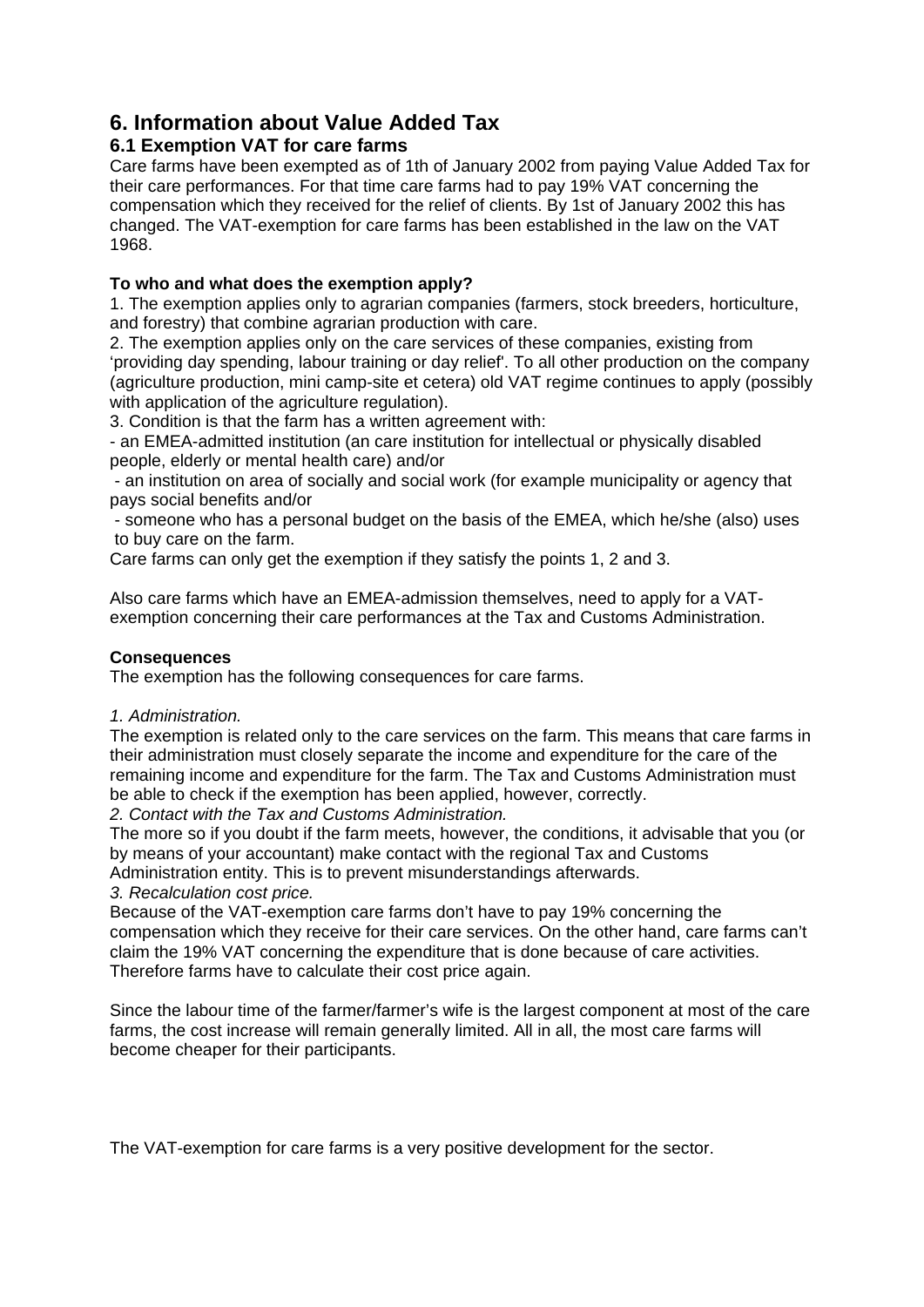At first because care on a care farm becomes cheaper for the consumer (participant) and the market position of care farms therefore becomes more favourable, and secondly because the National government shows that she takes care on care farms seriously and wants to stimulate this.

When you have questions concerning the modifications in the VAT-regulation, you can contact the National support centre agriculture & care. For general questions you can contact the Tax and Customs Administration for entrepreneurs. For more specific questions you can get in touch with the Tax and Customs Administration entity in your own region.

### **6.2 Care farms that don't get VAT-exemption**

For care farms which don't get VAT-exemption, for example because they are no agrarian company, exist nevertheless sometimes the possibility of getting exemption. This exemption must every company request for at its own Tax and Customs Administration.

#### *Solution 1. Request for exemption by means of Article 11, paragraph f of the law VAT*

On basis of Article 11, paragraph f of the law VAT-exemption can be granted for 'supplies and services of a social or cultural nature, provided that the entrepreneur does not aim for profit and there will be no serious distortion of competition with respect to entrepreneurs that aim for profit'.

In appendix B of the implementation decree VAT, part b, a list of institutions which perform exempted performances of a social or cultural nature, has been laid down. The care performances of care farms can be put to this list. Arguments which can be invoked are:

#### **Social or cultural character**

The care services of the care farm can be seen as services of a social or cultural nature, because it is especially about looking after and guidance of persons who (not yet) cannot work independently. In that sense the care services of the care farm are to compare with the services that are VAT-exempted of day relief centres for disabled persons, psychiatric institutions, institutions for elderly, institutions for ambulatory mental health care and institutions for youth assistance.

In other words: the care services of the care farm have no economic aim, but a much more a social function. The compensation which the care farmers get for this has therefore the character of a cost compensation that is not charged with VAT.

#### **No aim for profit**

At the care branch of a care farm there is no talk is of an aim for profit. The compensation which the care farmers receive for the care and/or guidance is generally between 15 and the 45 euro by person per day (dependent of the care question of the concerning person). This compensation is a minimum in proportion to the costs which the farmer must make and the time investment which he does: costs for meals/coffee and working clothes for the participants, (adapted) tools, insurance of the participants et cetera. Investments which are necessary to make the farm suitable for care activities, for example a canteen and sanitary supplies, the organisation of unprofitable activities to be able to supply enough diversity in activities (for example a kitchen garden). Time investment in the daily guidance of the participants, administrative tasks coherent with the care (for example keeping the care files of the participants), consultation with the institution and/or the family of the participants, taking part in education activities and activities within the framework of the quality system care farms.

Perhaps unnecessarily: the work performances of the participants have generally a very restrictive economic value, certainly when this is compared with the time which the farmer has to bring in to get the people to these performances.

#### **No serious distortion of competition**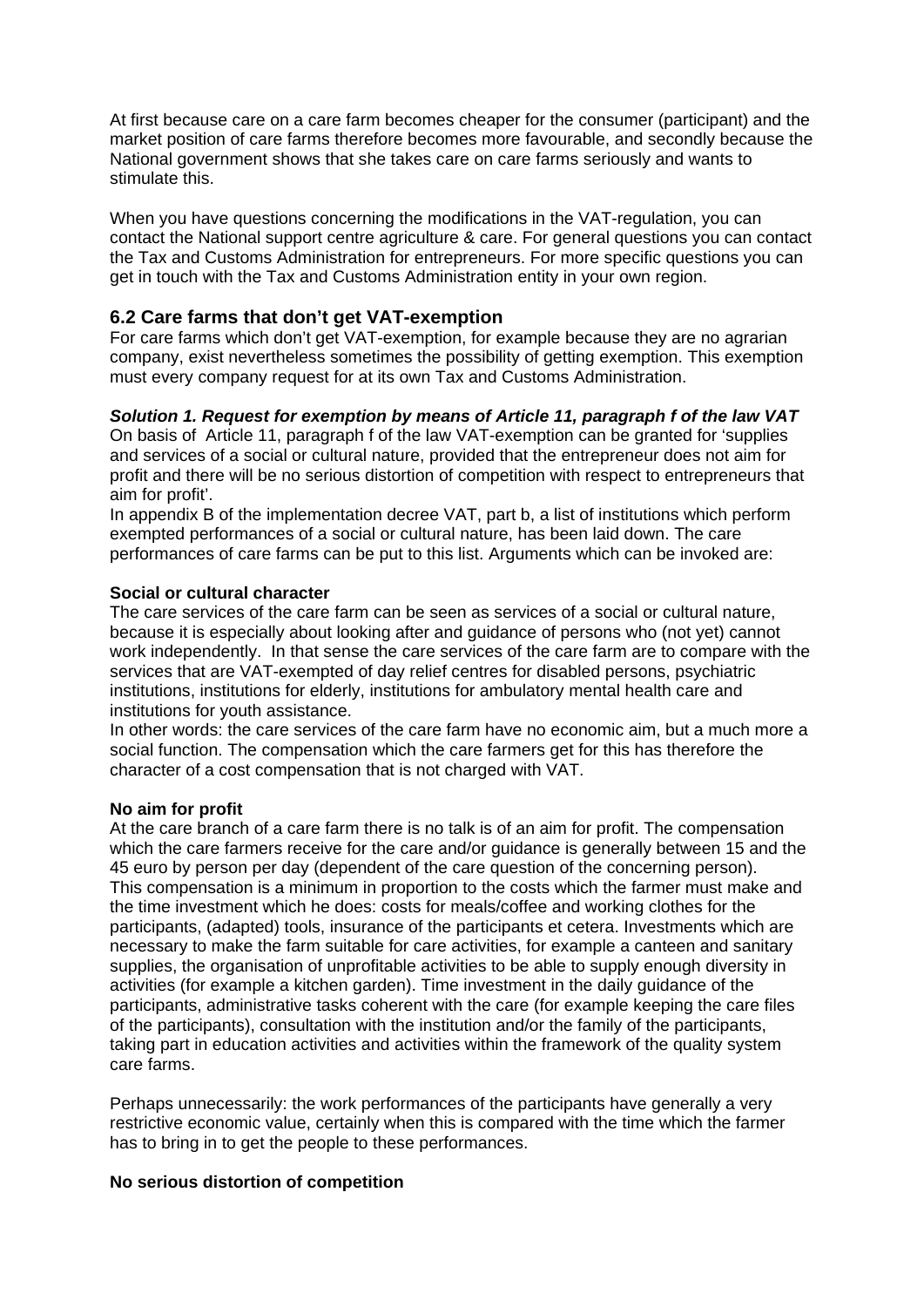By putting care and guidance on care farms under exemption of VAT, there will be no serious distortion of competition, because in the current situation there are no entrepreneurs who offer the same services with an aim for profit. Other suppliers are care institutions and these have been already exempted from paying VAT.

#### *Solution 2. Exemption on basis of Article 11, paragraph c of the law VAT*

When the care farm offers care and guidance to persons who live in an institution, exemption can be granted on basis of Article 11 paragraph c of the law VAT. On many care farms is looked after persons who stay in EMEA admitted institutions, and who come to the farm only for day relief, day spending or labour training. (For example who live in an intramural institution for intellectual disabled people or in a psychiatric hospital). In these cases we regard Article 11 paragraph c applicable, irrespective whether the care takes place within or outside an institution as described in the law. Here too applies that there is no talk of an aim for profit or serious distortion of competition.

#### *Solution 3. Exemption on basis of Article 11, paragraph o of the law VAT*

For care farms which address specifically on education and training of people with a restriction with the aim that they can work more or less as skilled workers, exemption can be granted on basis of Article 11, paragraph o of the law VAT.

These services can be seen as education activities, on which this Article applies. Here also applies that there is no talk of an aim for profit or serious distortion of competition. For all clarity: only the care services of the care farm can be exempted from

VAT. To the agrarian part of the exploitation (the turnover of the agrarian branch) the regular VAT-regime continues to apply.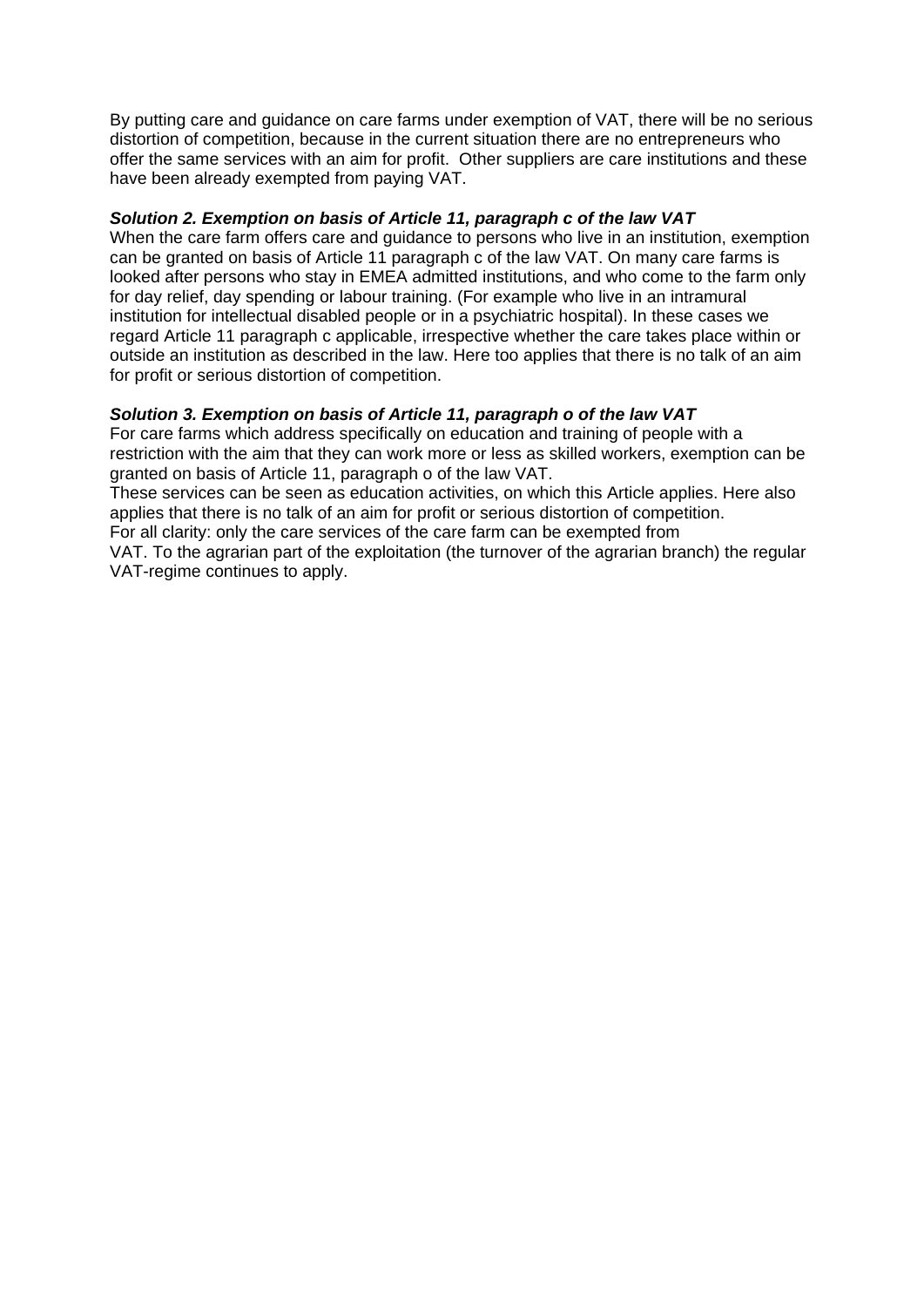# **H. Quality**

# **1. Quality requirements in the care**

# **1.1 Quality requirements in the care**

Every farm which provides (paid) care to people has to give attention to the quality of that care. The `Quality act care institutions' became effective in 1996. It is a broad law which makes a number of demands to care institutions, but thereby also leaves much space to the institutions to set up and develop a quality policy.

The law includes four important quality requirements.

- 1. Provide responsible care
- -Care that matches the real question of participants;
- Care at a good level;
- Effective (it does reach the aim);
- Efficient (efficient use of time and finances).

#### 2. Pursue a conscious care policy

- -Take care for a clear division of tasks and appointments;
- Take care for capable staff;
- Take care for education;
- Tools needs to be good and safe;
- Good mutual communication (and therefore skills) has been required;
- Organise mental care when care of more than 24 hours is provided.
- 3. Set up a quality system

 - Good care is provided on basis of confidence. That grows by willingness to learn of shortcomings which one encounters in practice, and by transparent policy. A quality system gives handles to this end.

4. Publish annually a quality report

 - A regular report gives insight in the quality policy, the strong and weak points, the actions and improvements. This report forms a good instrument for the marketing policy.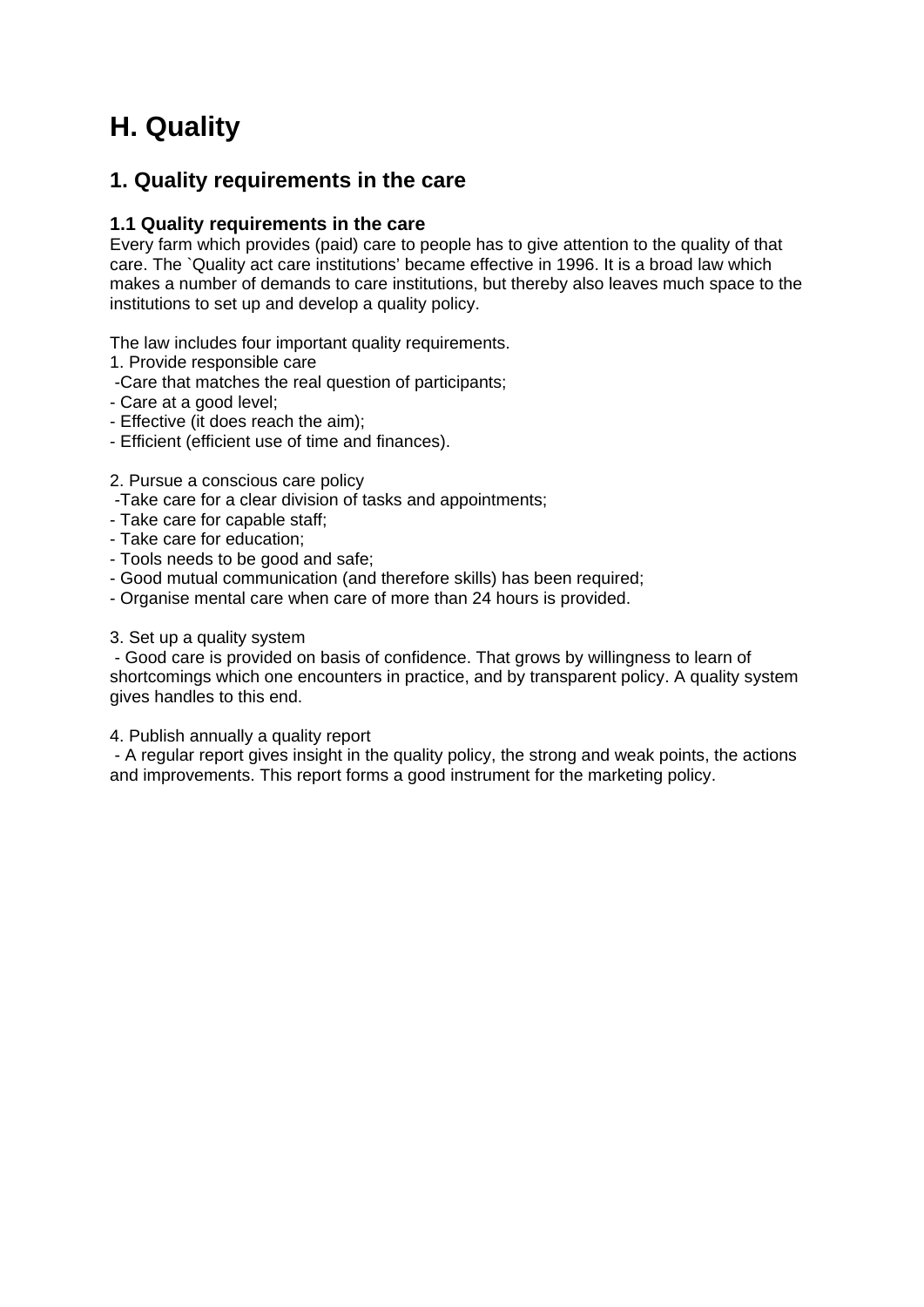# **2. Quality assurance care farms**

With the increase of the number of care farms there is also an increasing need for a system which makes the quality of care on a care farm visible and measurable.

A quality guarantee has been developed especially for care farms. This is done because quality systems from the care don't make the specific qualities and appreciations of the care farm visible. The Quality assurance care farms can support care farmers at making visible what they have to offer concerning guidance and care on their farm. The participant and the care partner can then stipulate whether the offer is appropriate at their aims and wishes.

#### **2.1 How does Quality assurance care farms work?**

The quality assurance exists from three steps.

#### **Step 1: Request**

The care farmer requests for the workbook quality system care farms version 3.0 at the National support centre agriculture & care. This workbook can be downloaded from the Internet site www.landbouwzorg.nl. It is also possible to order a paper version at the support centre. Moreover the Quality system care farms is available on CD-Rom.

#### **Step 2: Evaluation certificate**

The care farmer fills in his quality system, possibly with the help of a consultant or study club. The conditions which he must satisfy to become registered have been set out in the Quality system care farms. When the evaluation makes clear that on paper all conditions are visibly met, then official registration follows. Everyone who wants remain registered sends annually a report to the support centre. In this report must be described what has changed in the management and which improvements have been carried out.

#### **Step 3: Quality hallmark**

After one year the care farmer can invite by means of the support centre an independent auditor. He or she visits the farm and reviews if the quality system is effectively operational. At a positive result the hallmark is granted. This test, the audit, must be carried out once in every three years

#### **2.2 Advantages for the care farmer**

 - With the Quality assurance care farms the total offer of the care farm becomes clear. The care farmer can make clear to participants and institutions what his farm has to offer; - It is easier to obtain EMEA-admission as a care farm;

- The hallmark underlines the positive image of the care farm. By making the quality visible, the care farm profiles itself as a spot where care and guidance of good quality are provided. This is important both for an individual care farmer and also for the entire branch of

agriculture and care;

- By working with Quality assurance the care farmer can map the strong and weak points.

#### **2.3 Advantages for participants and care partners**

When a care farm has the quality hallmark, participants and care partners know clearly with who they make appointments. A care farm with the hallmark offers:

- Skilled guidance;
- A safe workplace;
- Clear appointments;
- Personal development and well-being for the participants.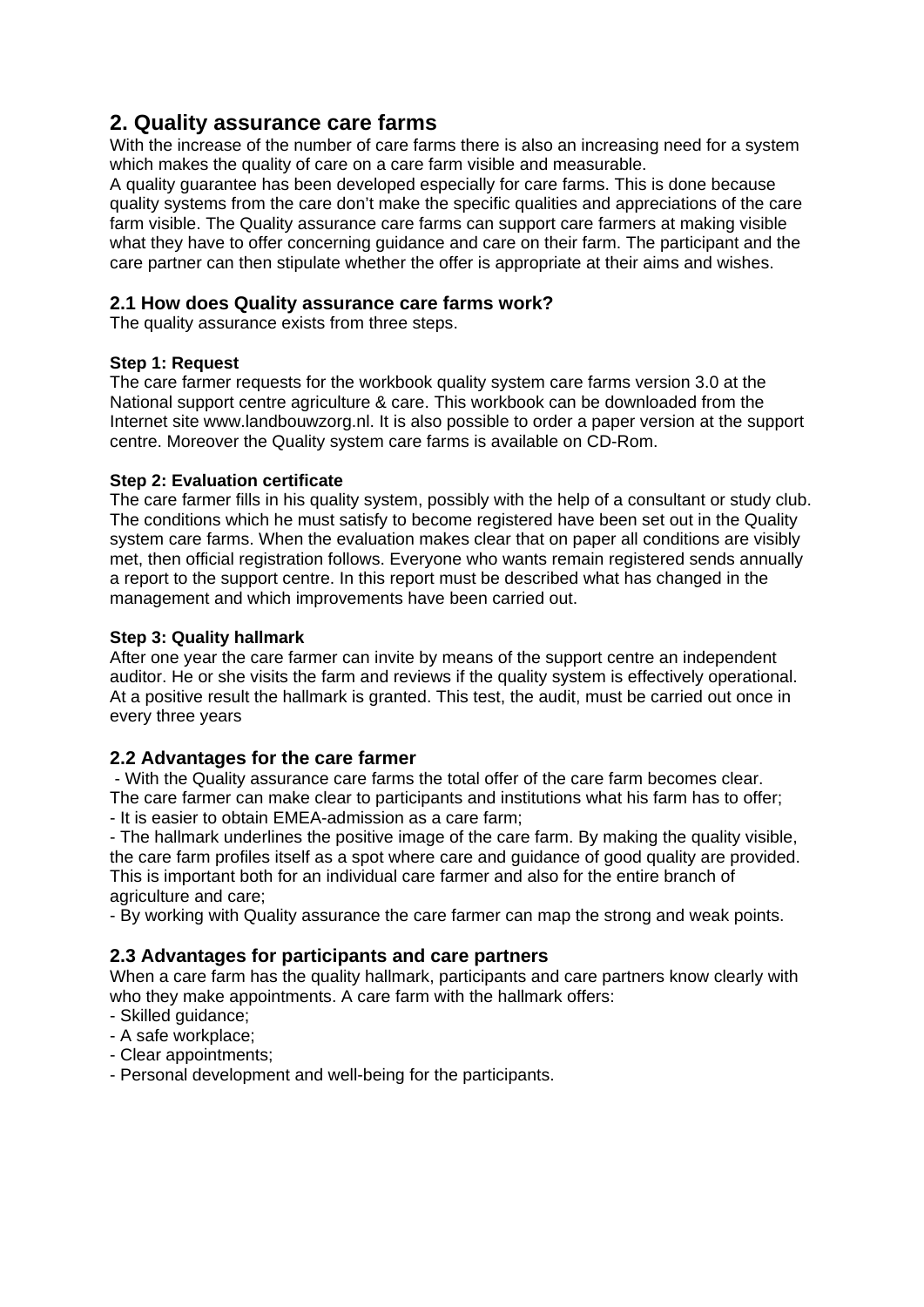# **2.4 Prices 2006**

- Workbook quality system care farms
- Without book € 19.50
- With book € 22.00
- CD-Rom Workbook quality system care farms € 10.00
- Written evaluation € 70.00
- Annual lengthening € 20.00
- External audit, once every three years € 200.00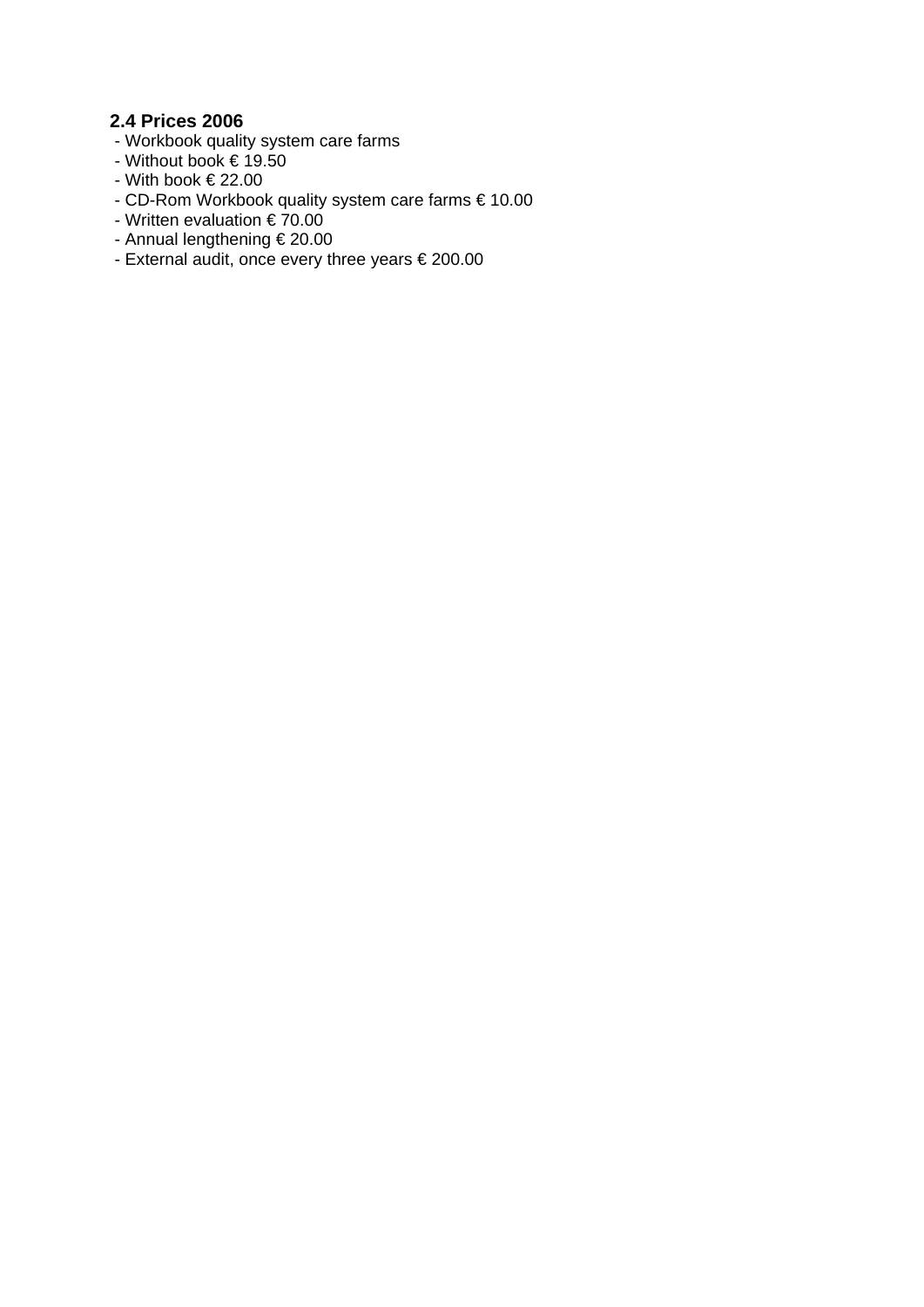# **3. Workbook Quality system care farms**

# **3.1 Aims of the workbook**

 - The care farmer makes visible how the care farm looks like, which activities participants can carry out, who looks after the guidance and what can be expected of the guidance. This is important for participants and care partners to be able to match supply and demand.

- The care farmer shows that the agreed standards of safety, treatment of the participant and involvement at the participant, are met. This is important to show participants, parents, institutions and financiers that the care and guidance have sufficient quality.

- Working with a quality system can help the care farmer, participant and care institution to reach clear appointments with each other.

# **3.2 Content of the workbook**

The workbook exists of a list with subjects at which the care farmer must describe how these are realised by him. In a number of cases also the standards which must be satisfied, have been indicated. A number of points of interest are recommended to incorporate these in the quality system:

# **1. Profile of the care farm**

 *Points of interest:* 

- The agricultural farm type;

- The target group(s) *(of participants*), number of participants and occupation on a weekly basis;

- The aim(s) with which participants come to the farm (e.g. day spending, work training).
- The work and activities on the farm that participants can carry out.
- Facilities and safety on and around the farm.
- The accessibility of the farm and transport of the participants.
- The offer for the participants.
- Specific characteristics / surplus value of your care farm.

#### *Conditions:*

- There is ongoing attention to the physical safety of the participant;

- A risk inventory has taken place and on improvements is worked;

- Rules and regulations concerning the Law labour circumstances are met and appointments concerning the use of machines, tools and equipment are made.

### **2. Profile of the care farmer and the guide(s)**

*Points of interest:* 

- The roles which the care farmer/guide has, with the tasks and responsibilities that go with that;

- Knowledge, experience and personal qualities of the care farmer /guide.

#### *Conditions:*

- There is someone on the farm with first aid and/or in-house emergency and first-aid service.

### **3. Guidance of the participant and keep files**

*Points of interest:* 

- The guidance of the participant is respectfully and sound. Thereby is attention for:
- Freedom of choice: everyone has the right to make personal choices.
- Participation: people have control concerning their own life.
- -Development: people have the possibility of developing themselves.

- Respect, privacy and safety: people are treated with respect and have an appreciated role in the society.

- Family, friends and social contacts: people belong to a family and a social network.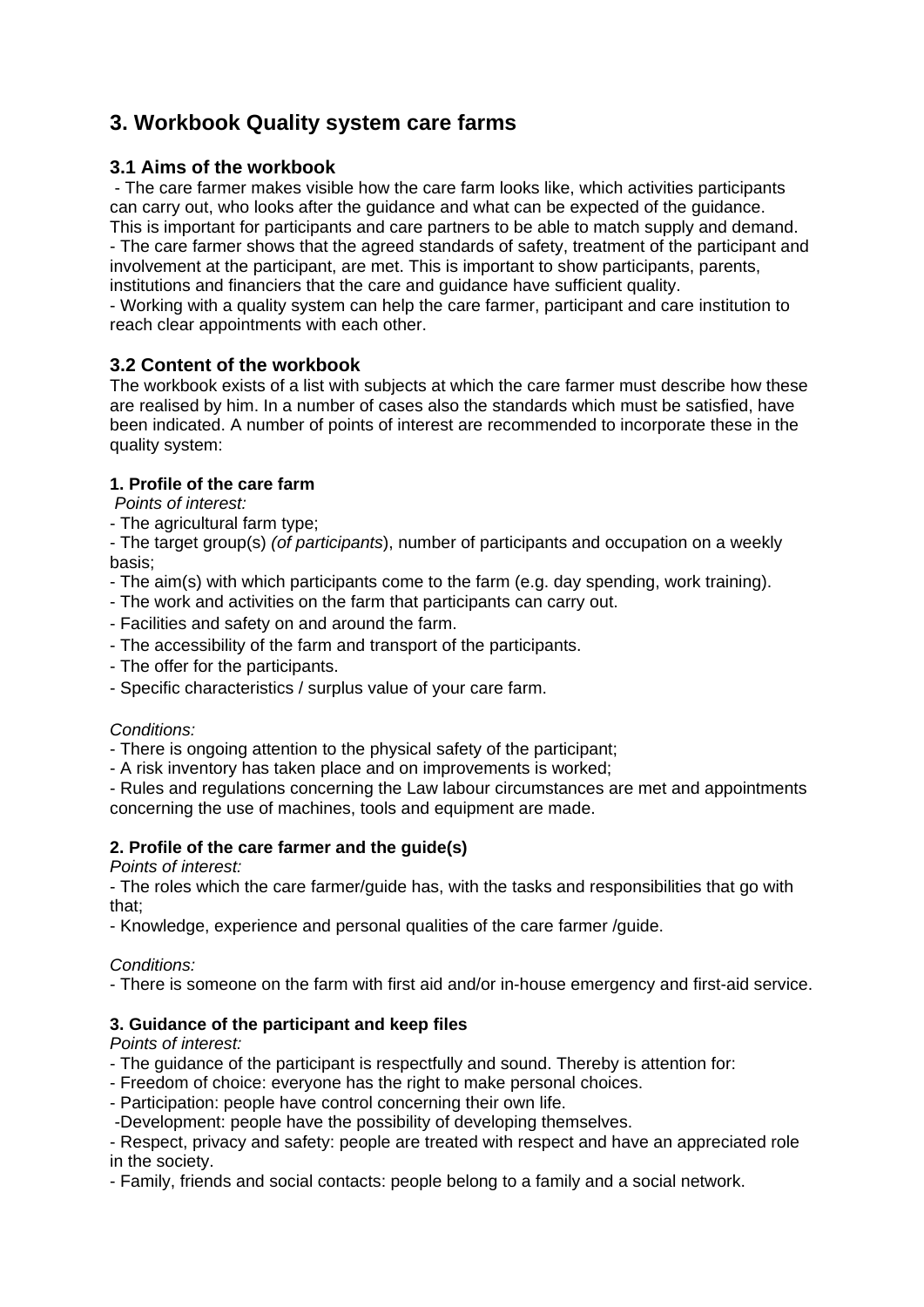- Personal support: people get personal support to enlarge the quality of life.

- There is clarity concerning the manner of orientation and introduction;

- The initial interview (how the initial interview is kept, who is involved, what topics are discussed and how becomes clear whether the care farm is a good spot for the participant?);

- The guidance trajectory (individual aims; trial period; activities; guidance; appointments concerning the duration of a trajectory);

- Evaluations (frequency; persons who are involved; subjects which are taken into consideration);

- Moving on of participants: the procedure; the persons and/or institutes that are involved at decisions;

- Keep files and - use;

- Use of medicines.

#### *Conditions:*

- There is a personal plan for every participant;

- There is a clear consultation structure and there are evaluation moments, aimed at the interests of the participant;

- When medical treatment is necessary, there is a competent guide.

#### **4. Organisation and policy**

*Points of interest:* 

- The continuity of the care farm:
- Continuity of the care (replacement in case of absence of the care farmer/guide, crisis plan)

- Continuity of the agricultural activities (is the farm registered? are the required licenses present, are there connections with a hallmark?)

- Financial-economic continuity (an indication of the costs and surpluses of the care and the agricultural production, contracts or joint operating agreements for financial compensations, the financial-economic perspective)

- Cooperation with third parties (with who is there cooperation, what is the content of the cooperation?);

- Appreciation of the farm by the participants;

- How to deal with aggressive behaviour, sexual harassment and punishable acts.

-Privacy, for yourself and for participants.

#### *Conditions:*

- There are house rules and these are known by the participants;

- There is a complaint regulation and this is known by the participants;

- Participants are asked about their satisfaction of the farm;

- Appointments are made about the use of photos video etc of the participant.

- The quality system is actualised at least once a year and there is continuously attention for improvement of quality.

- There is a clear procedure of how to deal with aggressive behaviour, sexual harassment and punishable acts. This is known by all participants.

- There is clarity about insurances and liability.

#### **5. Education and development**

*Conditions:* 

- The care farmer/guide works on improvement of expertise and shows in what ways this takes place.

#### **Actions**

 *Conditions:* 

- Annual actualisation and evaluation of the quality system.

- There is a clear overview of which actions are planned, how and when these are worked out.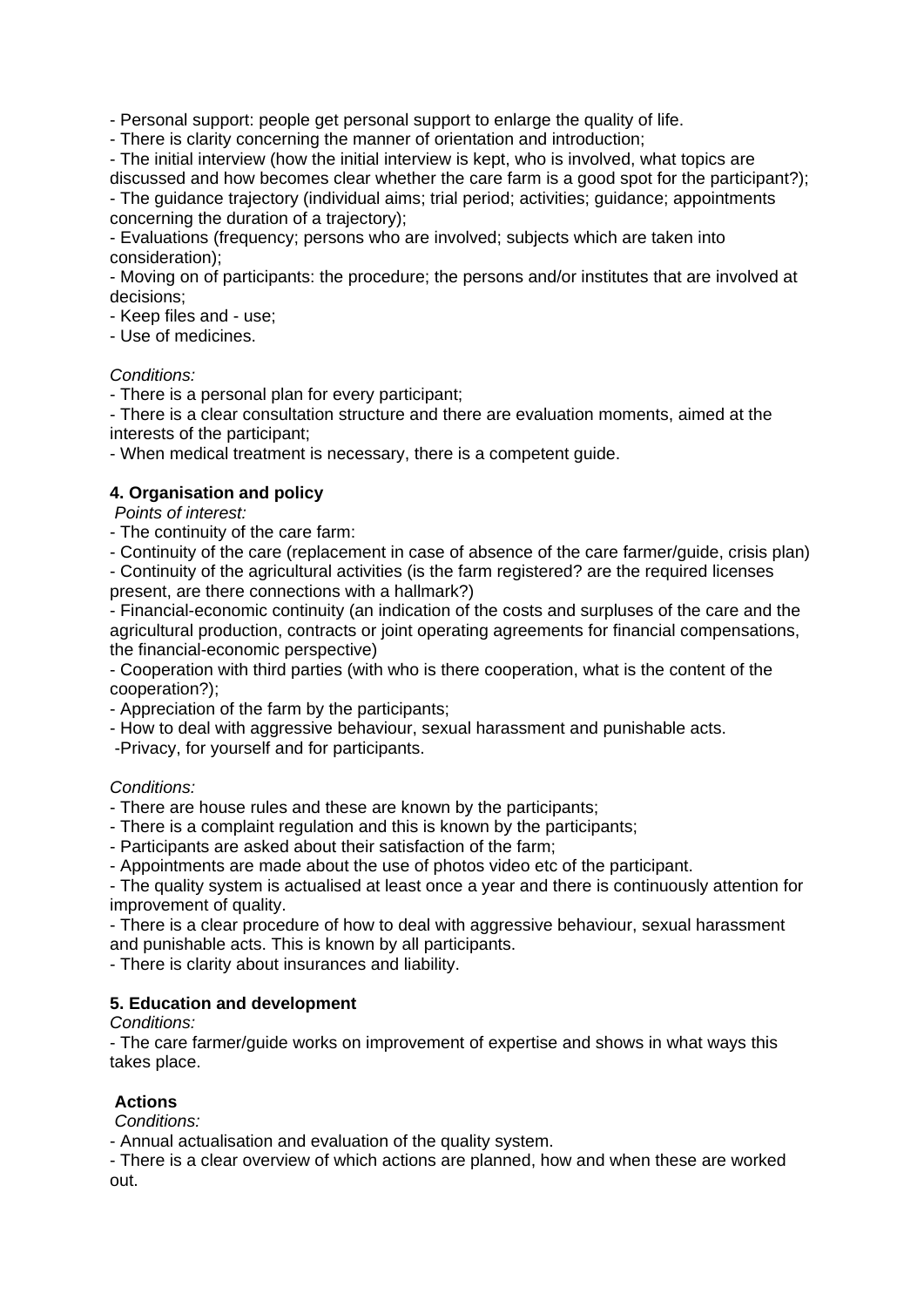# **4. Hallmark `Quality you show'**

The workbook Quality system care farms does offer a handle for an internal quality check. Moreover it is possible to have the quality of the care on the farm tested by an external organisation. This is the third step in the route of Quality assurance care farms. The advantage of such an external test is that an independent party assesses the quality.

Not only this can give a refreshing view on the situation of its own farm, but it also contributes to the image of the sector and it creates clarity and trusts at third parties, such as care institutions, care insurers and patient- and consumer organisations. An EMEA admission also asks for reviewed quality. Moreover the Law concerning Labour circumstances requires that every (agrarian) company carries out a risk inventory.

An officially recognised hallmark is long way to go and possibly too costly for the small-scale branch of care farms. It is however wise to develop the quality assurance further, so that it is recognizable and dovetails the quality assurance elsewhere in the care. The choice has been made to introduce a branch-own hallmark.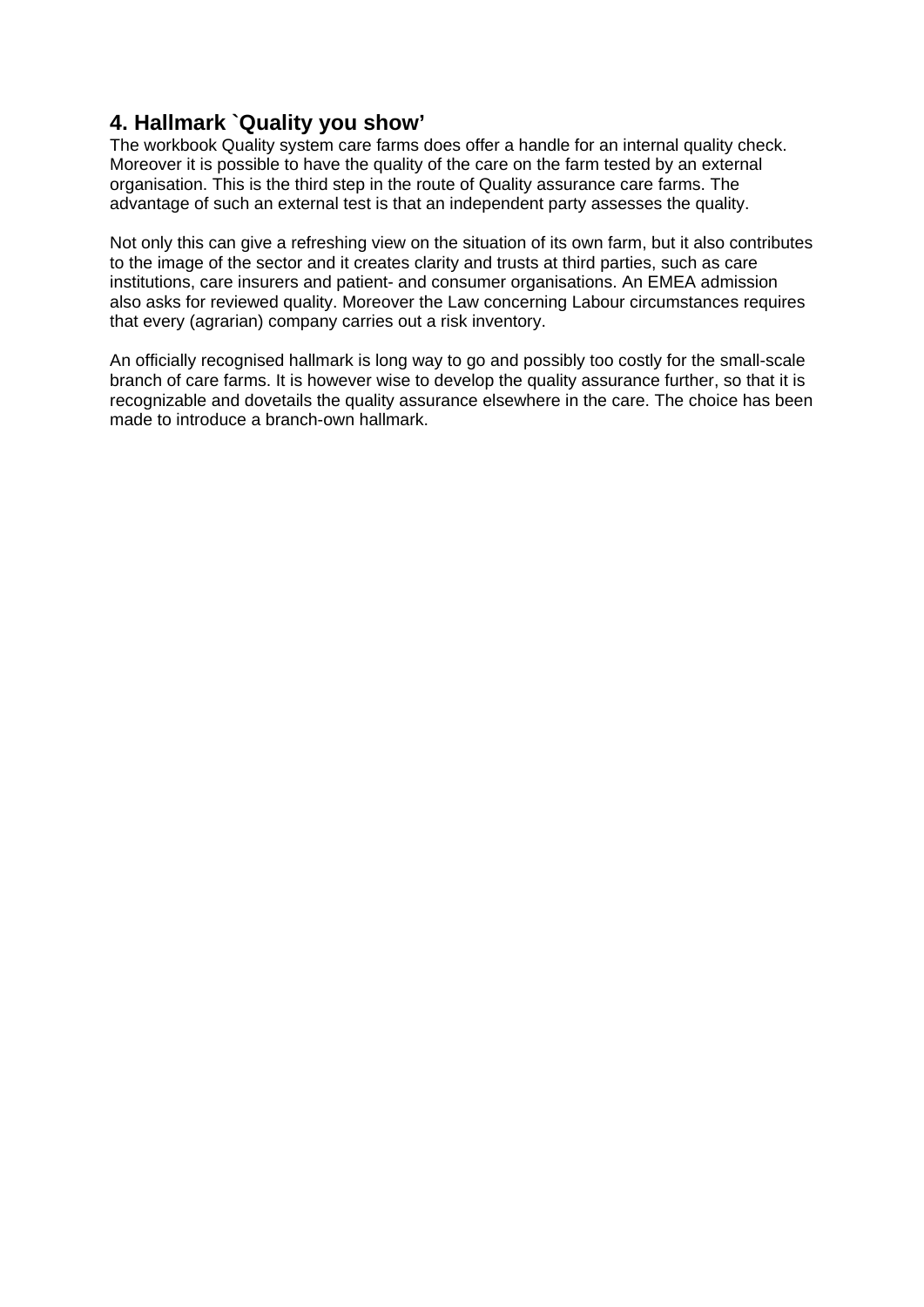# **I. Living on the farm**

# **1. How do I organise living on a farm?**

More and more people with a disability choose for, possibly with their parents, living outside an institute. Then living on a farm is one of the possibilities. Also elderly (who are in need of care) and often those with a strong tie with the rural area gladly want to live (or stay) on a farm. Often they need, to a smaller or lager extent, support or care. There are several ways to organise living on a farm possibly in combination with care.

# **1.1 To establish a legal body**

In practice often a certain legal person is established, in order to organise living on the farm, possibly in combination with care. Generally is chosen for a foundation. A foundation is a legal form in which a certain aim is pursued, for example offering support to disabled people. Advantages of a foundation and other possible forms are described in part E2. For more information you can also contact the Chamber of Commerce or the Tax and Customs Administration for ventures. You can also look on www.notaris.nl or inform at a notary in your neighbourhood.

# **1.2 Cooperation with a housing corporation**

Housing corporations have the social task to grant appropriate housing to people in our society. Especially for people who have lower incomes. For this reason housing corporations can be an interesting cooperation partner for initiators who want to create possibilities for living on a farm, for people who need care. There are local, regionally and national operating corporations. The local corporations have generally better contacts with the municipality/municipalities in their region. The national corporations have sometimes more experience in the field of the combination living with care.

When you go in search for a housing corporation, you will have to examine in an early stage to what extent the corporation:

- has experience with building for people who need care and guidance in their daily life;
- is willing and able to contribute to the construction costs for the future house;
- is willing to take you (organised in foundation or association) seriously as a partner.

Cooperation with a housing corporation often makes financing easier and also obtaining subsidies for living-and-care is often more easy to realise.

When you have made a choice for a corporation, you need to make a programme of requirements together with them. With this the location, subdivision in private and common rooms, application of technological adaptations and finishing touch of the house are also taken along.

There are two possibilities:

1. The housing corporation builds and manages the living unit (on basis of the contract with the initiative group);

2. The housing corporation makes the existing house suitable.

*(from: National network of knowledge for disabled care, small-scale living initiatives).*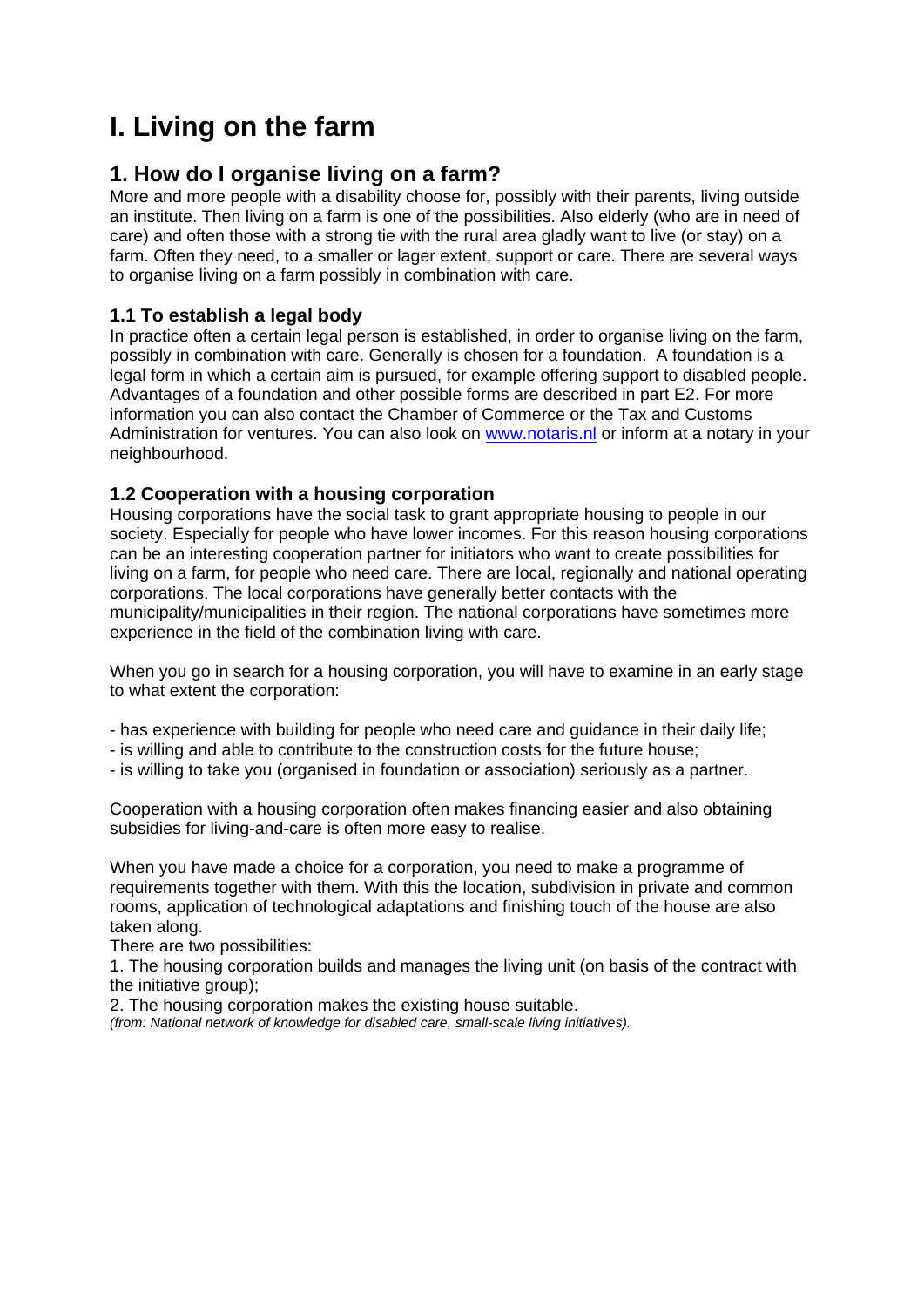# **2. Laws and legislation concerning living on the farm**

### **2.1 Spatial planning and environment management**

The Law on Spatial Planning and the Law Environment Management have exhaustively been taken into consideration in part G4. In this chapter for this reason only spatial planning and environment management concerning living is discussed.

#### **Spatial planning**

A component of the law on spatial planning is the zoning plan (see part G4). This zoning plan frequently is the problem when an initiator wants to realise living space on the farm for clients. How a municipality treats the plan, depends on the contents of the existing zoning plan, the situation on the farm and the benevolence of the municipality.

#### *Living on a functioning farm*

For agrarian companies generally an agrarian construction plot has been granted. Thereby has been defined that buildings on this construction plot can be used for the agrarian management. This also applies for new construction work and of course also for the use of all (farm) area. When a plot is planned for agrarian use, only the agrarian entrepreneur is allowed to live there, no others.

An extra living space is for this reason reviewed: is it necessary for management and supervision of the agrarian company that a second living space is built. In case of participants on the farm, already rapidly the conclusion can be drawn that this is not the case. Since the participant is not able to supervise the farm independently. A revision of the zoning plan will therefore be necessary.

#### *Stay on a functioning farm*

Stay is just like day spending often more easily to realise than living on the farm. Main point is, however, that care on the farm is a substantial part of the organization and that a fixed link exists between the care and the functioning of the farm. When investments are not necessary, a care farm which offers stay or day spending is generally considered as acceptable. It is a different situation when the spaces for stay cannot be realised within the existing house. Then it is necessary to request for a (re)construction permit.

The question is, at the judgement of the permit, to what extent there is built for the agrarian management and whether it is appropriate within the framework of the zoning plan and the environment license.

#### *Living on a not-functioning farm*

When the farm does not continue to function as an agrarian company, this differs to such an extent that another policy approach is appropriate.

- When the farm stops, this falls under the policy of 'Farm locations that become available'. With this is assessed whether the new function is appropriate within the policy on that location.

- The moment a function is given to an empty location, this falls under the policy for the area renewal. Empty and with deterioration threatened locations can with a new functional interpretation give an impulse in a certain area.

- Building of new buildings is similar with the last mentioned situation, let alone that in this case clearly a heavier assessment must be made: Does the policy on spatial planning, environment and the landscape endure this new function? That will be the main question at such a development. Generally a revision of the zoning plan will be necessary.

#### **Law environment management**

On basis of the law environment management an environment license for an agrarian company is granted. That an environment license is granted or expanded is partly stipulated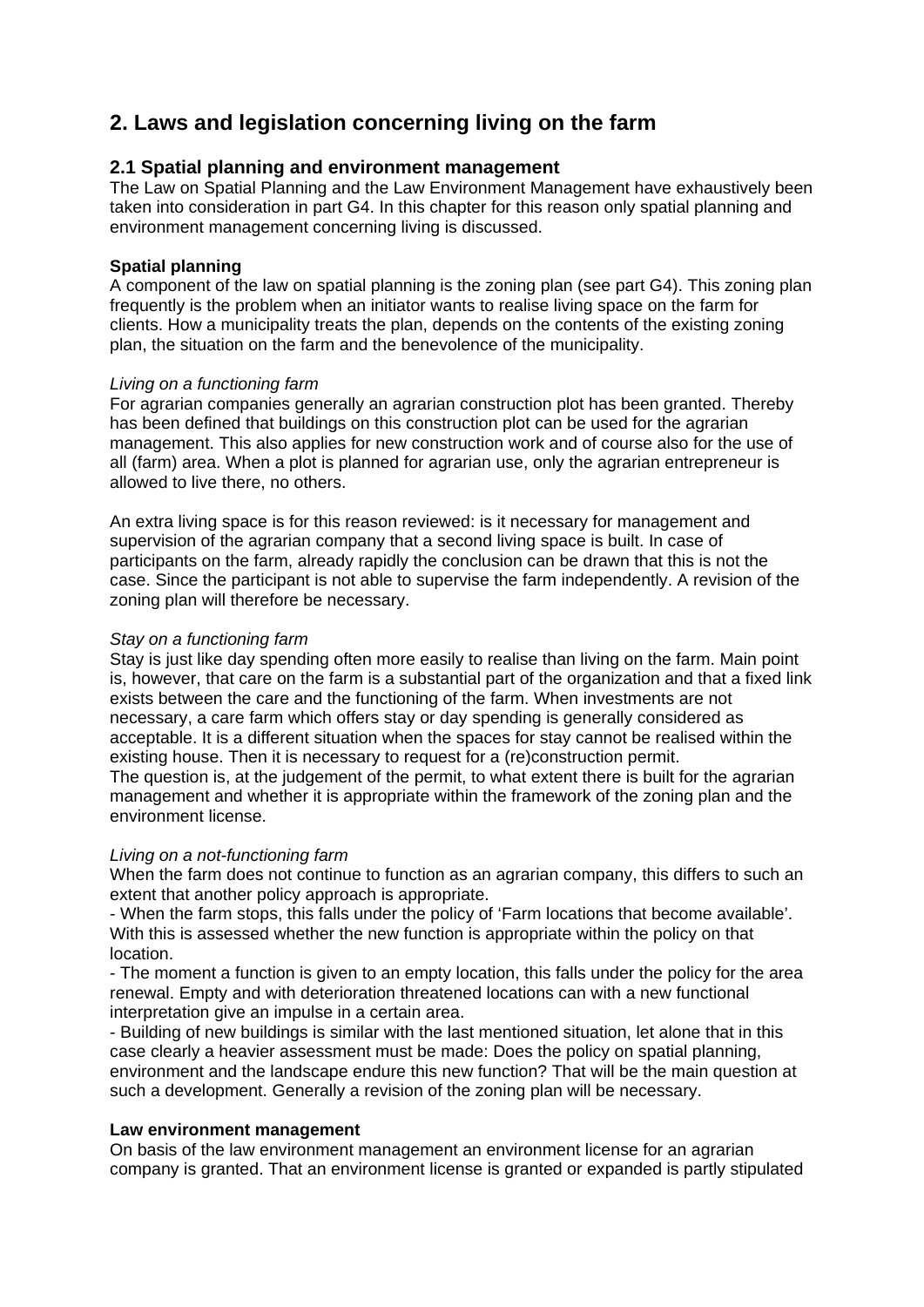by the surroundings in which the farm is situated. Starting a combination of living and care on a farm can possibly have an obstructing impact on the management of the own farm and/or of neighbour farms. This among others depends on the distance between the farms and on legislation for farms concerning stench. If the initiative gets a separate particular destination, the neighbour company can be 'locked'. Extending or adaptation of farm- and or commercial activities is no longer possible. The nature of the neighbour farm and the distance between the farms are important with this. When the combination of living and care on the farm is realised by another party than the agrarian entrepreneur (for example housing corporation), this will almost always automatically obstruct the development space of the farm itself, because of a citizen house as a neighbour.

#### **Links and procedures**

The municipality must review the spatial developments in the zoning plan to the law environment management. There are direct links between the Law environment management and the Law on Spatial Planning. By means of this links it is prohibited to set up a building and/or to use in case the environment license does not allow that. Depending on the situation a procedure is started, for sure this will be a time consuming route. The flow diagram (part G5) shows which procedures apply in your situation and what these can mean to you.

#### **2.2 Lodging, splitting up a house, an extra house, kangaroo-farm.**

Splitting up a house or building an extra house is generally not or limited possible on functioning farms. A condition which is dictated is that the families in the two houses (at splitting up a house also an extra house is created), both must obtain their income from the farm. This is not the case at the realisation of a care farm with a living-function. Besides this many municipalities are not keen on the realisation of more houses (apartments) in the rural area. By means of the new memorandum 'space' provinces and municipalities get more possibilities, however, to cooperate in a positive way in splitting up farms of which the agrarian function has been raised. Lodging offers more possibilities on an actively agrarian company. At lodging a number of conditions must be satisfied: the house can have only one front door (but an indefinite number of backdoors), one staircase up (unless more staircases are necessary regarding the fire security) and the hall must be jointly.

#### *The method of Boekel: exemption for 'living in'.*

Although the rules do terribly thwart this, some elderly want to (continue to) live in the rural area. It concerns mainly the elderly who have lived there entire life in the rural area and who have to move now because son or daughter has taken over the farm. On many places people build for this reason illegal houses for their parents on their own area (also called `living in').

In the province of Brabant, in the village of Boekel, it has been permitted since 2000 that barns, stables and garages on the yard are converted to 'old people houses'.

The municipality gives authorisation for temporary living facilities, the tolerance policy has been legalised. There are, however, somewhat conditions to this construction. There must be talk of a parent-child relationship, the parents must be 55 years or older and after their death/departure everything must be repaired in the old situation, the outbuilding cannot be larger than sixty square meters.

Initially this regulation was not approved by the ministry of VROM, but in April 2003 the ministry of VROM has explored together with the province of North-Brabant which spatial possibilities there are to facilitate the social question for housing for volunteer aid. Article 19 of the law on spatial planning offers possibilities. That article gives the competence to municipalities to grant under certain conditions exemption of the zoning plan. The conditions which Boekel put to 'living in' served as a basis for a regulation which is now applied by more municipalities.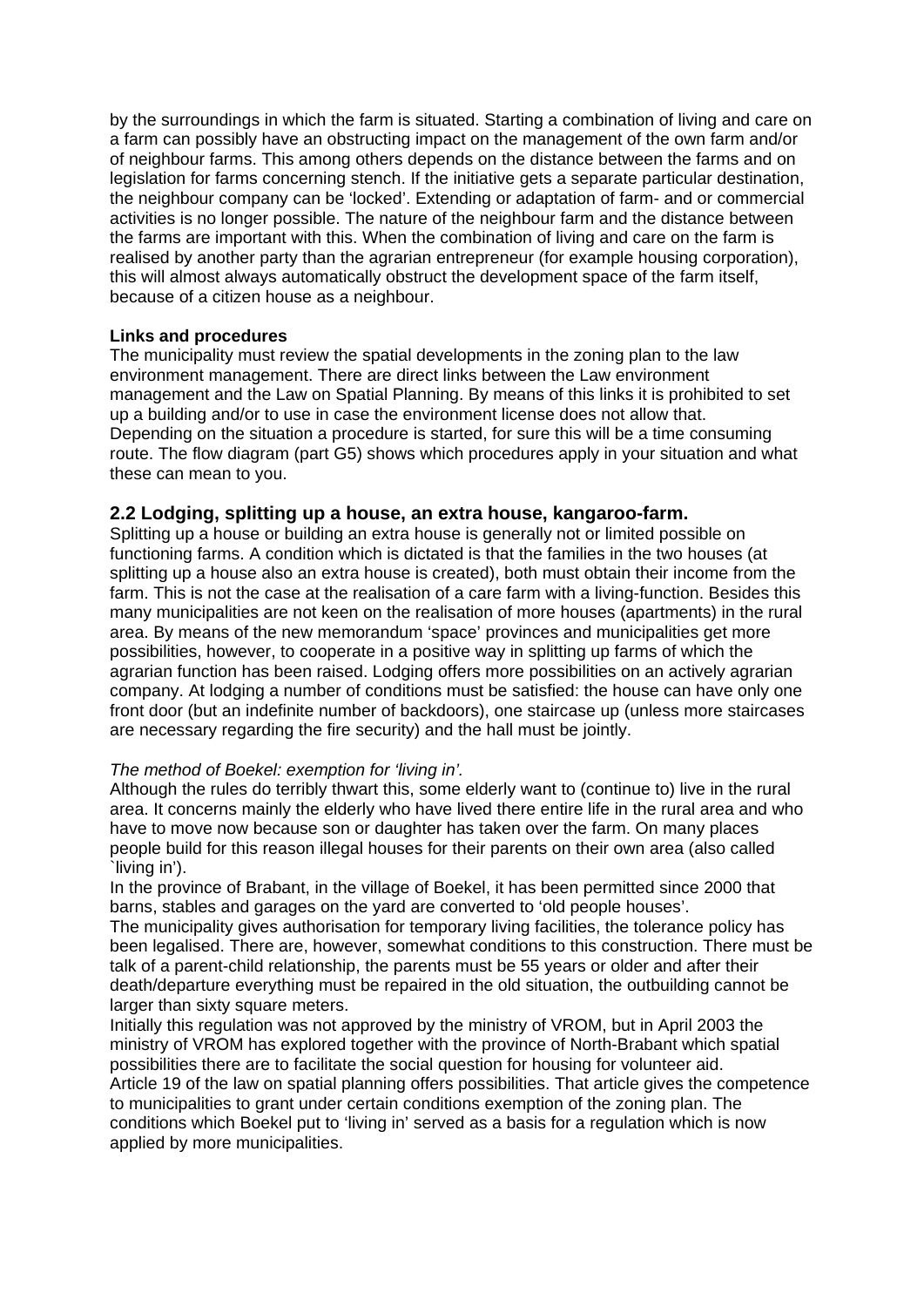The foundation 'Living of Seniors on Farms' (foundation LSF) is active to broaden this regulation. Now 'living in' has been only intended for parents or disabled family members. The foundation LSF gladly sees that all patients with EMEA-indication get the possibility to live on a farm by means of 'living in'.

#### *Kangaroo-farm: farms with double living function*

At a farm with a double living function facilities such a kitchen and sanitary are separated. Often the farm has been split up also in notary respect, into two described parts. Living on a farm becomes for more people financially possible by splitting up a farm. That can be attractive for friends and families. When because of circumstances one of the owners wants to move, then the other owner can, if desired, continue to live independently. Moreover it is advisable to discuss in advance the expectations from both sides. Does someone at this moment, or as it looks like on a short term, need care? Is there the expectation to play the role of baby sitter on set times? If you can come to an agreement concerning the expectations on forehand, then the chance on disappointments afterwards will become smaller.

Inhabiting a farm with double living function (notary split up) is more without engagement than 'living in'. Also at 'living in' facilities can be separated but the ownership is often with one owner or family. Father and or mother live in with one of the children or a young family lives in with one of the parents.

Another popular term for this type of living is 'living in a kangaroo house'. Generally it is assumed that in a kangaroo house the children give particular attention to the parents. In the modern times the inverse situation will also frequently be the case. Parents give particular attention to the grandchildren

Also for parents which take care themselves for several people with an intellectual or physical handicap a farm with double living function offers chances. Also this applies to care providers who take care for several people with a personal budget (PB).

#### Further information:

Foundation LSF, info@stichtingwsb.nl, www.stichtingwsb.nl Farm and Consultancy. info@boerderijenadvies.nl, www.boerderijenadvies.nl. Knowledge centre live and care, www.kenniscentrumwonenenzorg.nl

### **2.3 Building standards for the house**

There is not an unequivocal answer to the question which building standards must be met. Which rules apply depends among other things on how the construction is financed.

#### *Living facilities combined with care*

For intramural care institutions (institutions where people live) the WZV-regime applies. (WVZ=Hospital Provision Act); within this regime standards for housing have been determined by the College Construction Hospital provisions. They assume the following criteria:

- The construction criteria for living facilities for mentally disabled people.
- The construction criteria for day spending facilities for mentally disabled people.
- The construction criteria for homes for the elderly and homes for disabled elderly.
- The construction criteria for mental health institutes.

The criteria can be requested at the College Construction Hospital provisions at Utrecht. Telephone: 030 298 31 00. Internetsite: www.bouwcollege.nl

In the handbook 'Special Living', a publication of Elsevier Company Information in cooperation with the Dutch institute for care and well-being (NIZW) and the steering group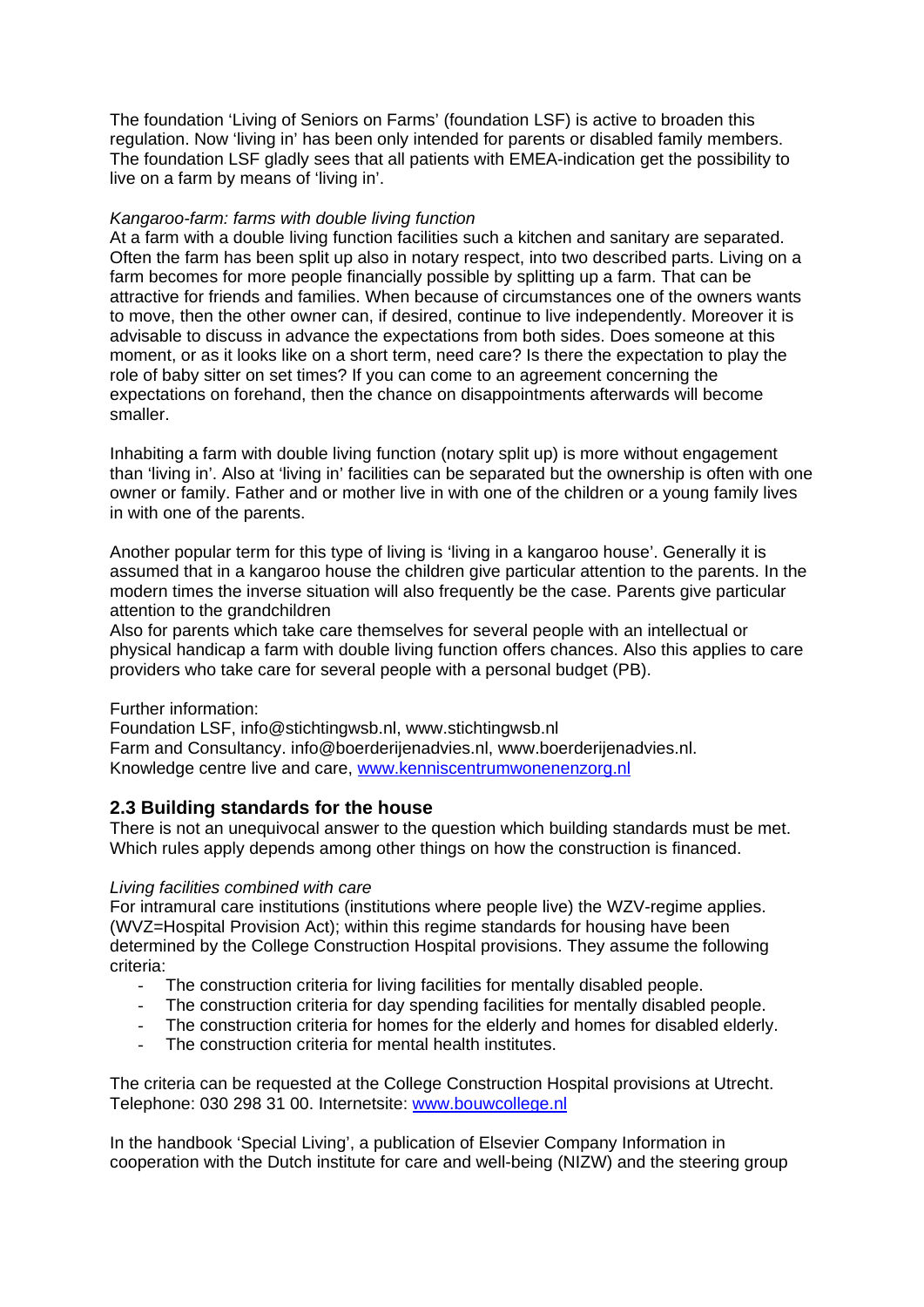Experiments Housing, general directives are given for composing house programmes for care-intensive target groups. There is also information on a number of basis living programmes. This handbook is meant as appliances at the communication between the representatives of occupants, the house supplier and the care provider. The handbook 'Special Living' can be ordered at Elsevier: (0314) 35 83 58, by means of www.elseviervdu.nl or klantenservice@reedbusiness.nl and costs € 91.50 euro.

#### *Living facilities without care*

If it concerns a living facility and no care is offered, then the general standards for housing apply. With this the Construction Decree applies. In the Construction Decree the minimum technical requirements in the field of security, health, usability and environment are included. For the contents of the Construction Decree see www.minvrom.nl.

Furthermore you can look at the requirements of the quality hallmark `Living Inspection'. `Living Inspection' is the certificate for new houses. The certificate can be granted to new houses that satisfy to a large extent the technical quality for living. `Living Inspection' is an initiative of Aedes (association of housing corporations) and the steering group Experiments Housing. `Living Inspection' is put together from the requirements of four most known requirement-packages for new houses: the senior citizens quality mark, the Police Hallmark safe living for New houses, VAC-Quality information and the handbook for accessibility. For more information concerning 'Living Inspection' see www.woonkeur.nl.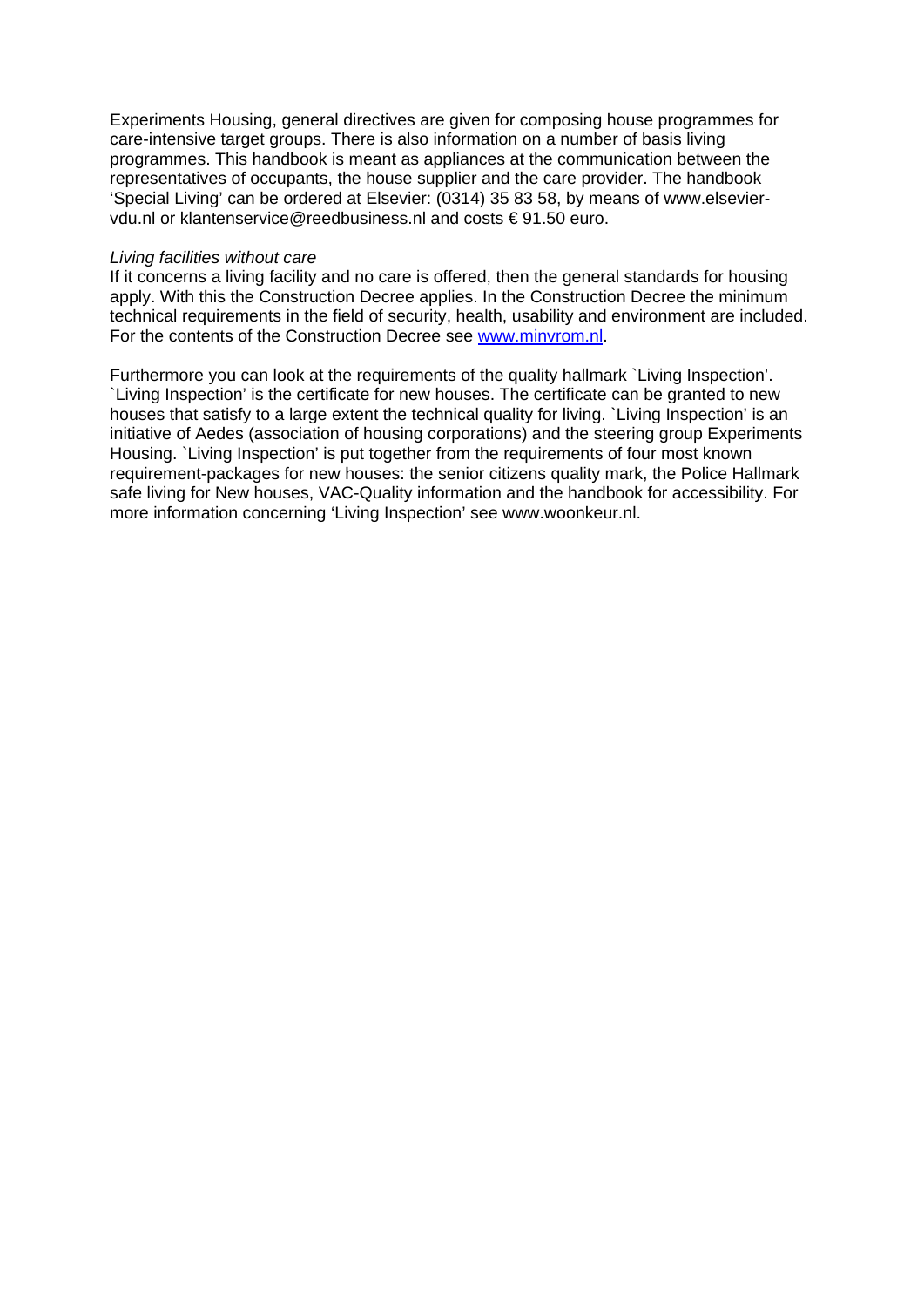# **3. Financial consequences of living on the farm for occupants**

# **3.1 Discount on social benefits**

Lodging can have possible consequences on the social benefits of a participant. At lodging the participant becomes part of a common household. When the participant at this moment has an independent household, he will be shortened on his benefit as soon as he becomes part of a common household.

# **3.2 Right to housing benefit**

Housing benefit has been intended for tenants of an independent house. Moreover certain dependent living spaces also qualify for subsidy. It concerns a living building or house, which is entirely or partially let for:

1. Guided living, for intellectual or physically disabled people and ex-ex-psychiatric patients and long-term guided living for former homeless;

2. Living in a group for the elderly or a similar form of living.

The subsidizing of a dependent living space exists from two phases. The first phase concerns the indication of the complex. This is bound to criteria. Then the occupants can submit a request according to the normal rules. Because of the Housing Benefit Act demands are made to the house, to the provided care and the rent and to the architectural part of the living facility.

In the guide `initiatives small-scale living with care, a help for private initiators' you find a description of the conditions which must be satisfied. This guide is a publication of the national network of knowledge for care for disabled people and is to download for free by means of www.lkng.nl.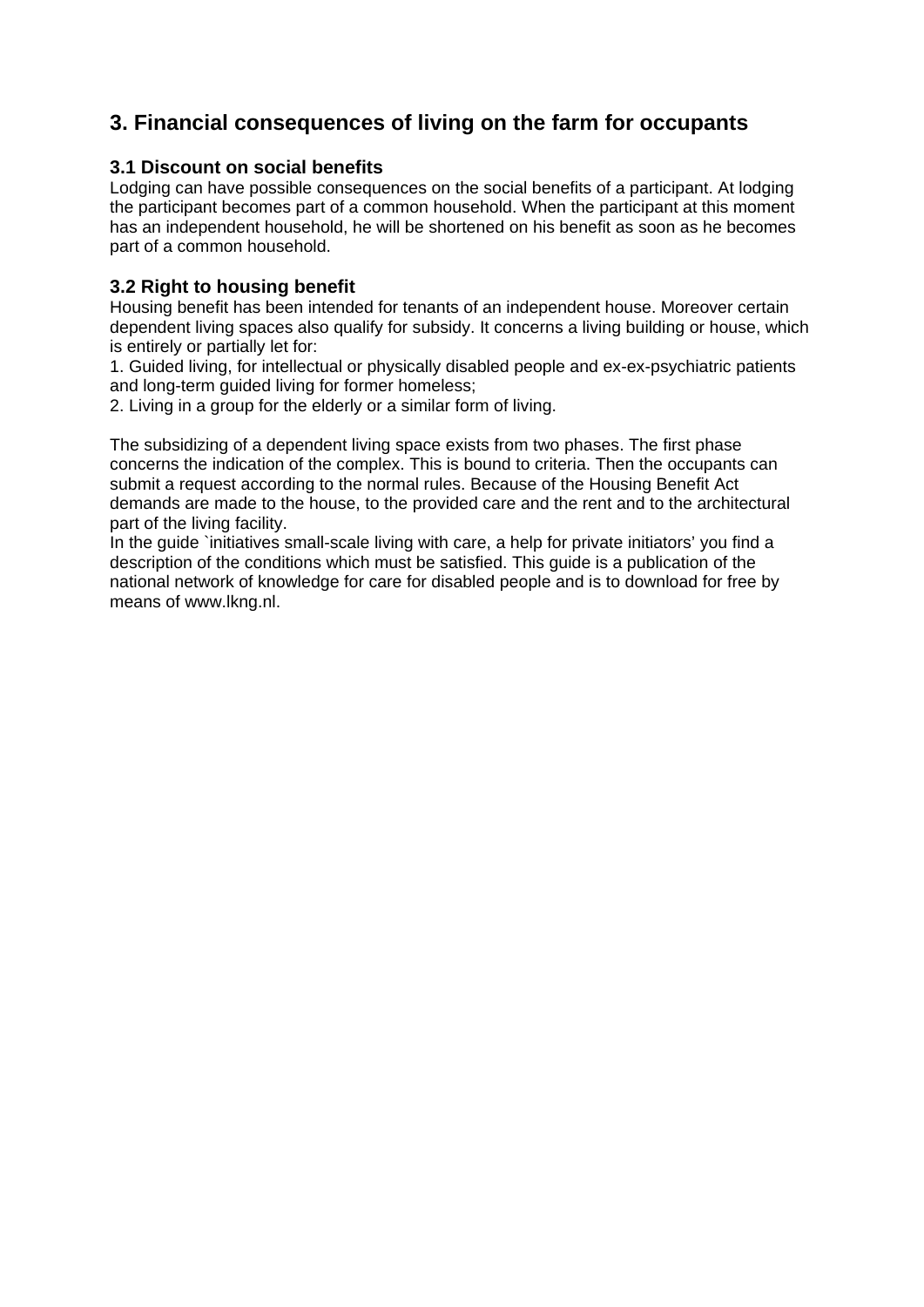# **4. Living for the elderly**

# **4.1 Foundation living of seniors on farms**

The initiative for a national foundation Living of Seniors on Farms (LSF) is a result of changes in the rural area which are at present going on. These changes produce chances, but also threats. Chances lie there among others in housing for elderly and then particularly for seniors who have a strong bond with the rural area. The foundation LSF supports that. The objective of the foundation LSF exists from seven sub aims of which the first one is the most important one.

1. To map the wish of seniors to live in an apartment on a farm;

2. To promote the use of farms that become available for inhabiting by seniors;

3. To promote of the use of the hallmark 'Living Inspection' at the rebuilding of farms to apartments for seniors.

- 4. To provide information to seniors who are in search of an apartment on a farm;
- 5. To promote transparency of the market of senior person apartments on farms;
- 6. Promotion of the personal budget;
- 7. Promotion of the conservation of farms as important culture elements in the rural area.

The foundation LSF aims especially at the housing of vital seniors as from 50 years. Besides this there are plans to set up a project concerning common living with care, in cooperation with the Dutch Federation Common Living. This can be projects small-scale living on farms for elderly with dementia, but also living on farms for physically / intellectual disabled people.

For further information:

Foundation LSF, info@stichtingwsb.nl, www.stichtingwsb.nl. Farm and consultancy, info@boerderijenadvies.nl, www.boerderijenadvies.nl.

### **4.2 Foundation well-being elderly**

The foundation well-being elderly (FWE) is pre-eminently the partner for provision of the wellbeing component in the care farm. To involve the foundation well-being elderly (if that organisation is not already initiator), is therefore very logical. Although not every FWE will have experience with care farms, it is often a good connection bridge between the elderly and government. The FWE is well informed with regards to people and organisations that are involved with elderly and has specialised itself in bringing and binding together of several partners in development processes.

#### *Further information:*

For the local FWE you can inform at your municipality.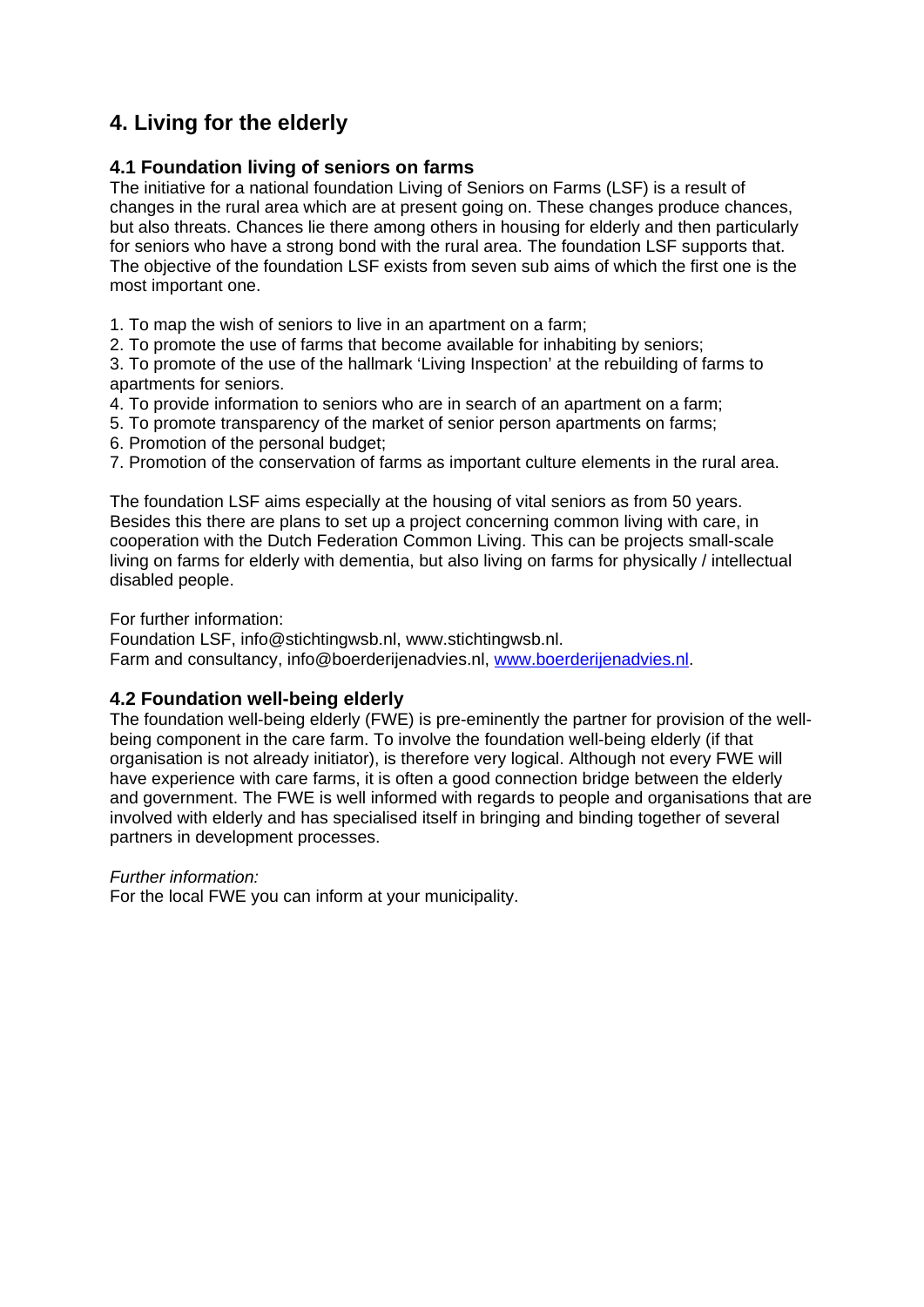# **5. Where do I find further information?**

### **5.1 Brochures and guides**

*Standing firm on farmer ground; the care farm for elderly as a privileged initiative*  With this brochure the cooperating Dutch funds for the elderly (VSB fund, national fund elderly support and foundation Sluyterman van Loo) want to give a stimulant to the set-up of care farms for elderly. The brochure offers good information on as well as the contexts, the environment and the set-up of care farms. The brochure is to order at the national support centre agriculture & care.

*The rural area has to offer much; possibilities for seniors to live on the farm*  The brochure examines living in the countryside from several angles: the elderly, the farmer, the rural population and the government.

Several living forms are examined: living groups of elderly, living together with (grand) children on one yard, apartments in farms that become available, apartments on new country estates, care farms and annexes of nursing homes on a farm. The brochure discusses also the support at initiatives. The brochure is to order at the foundation WSB. Tel: (030) 238 39 63 or info@stichtingwsb.nl.

#### *Initiatives small-scale living with care, a help for parents and clients*

A loose-leaf publication; the text contains practical information for (parents of) people with a handicap to set up small-scale living forms. Four large topics are taken into consideration: orientation, living, care and finances. Moreover the guide contains a large number of appendices in which extra information is given. The guide is also very interesting for others who want to set up a living-care combination. This guide is a publication of the national network of knowledge for care for disabled people and is to download for free by means of www.lkng.nl.

### **5.2 Organisations and programmes**

#### *Steering group of Experiments Housing*

This steering group is independent and stimulates and works on innovations in the broad area of building, living and environment.

This happens by the implementation of multi annual experimenting programmes and example projects, in cooperation with the Ministries of Housing, Spatial planning and Environment, Health, Welfare and Sport, and Economics, but also with house builders, municipalities and citizens. On the Internet site you can read which programmes the steering group carries out and supports. Publications can be ordered by topic, for example `living with care and services'. See www.sev.nl.

#### *Dutch institute for care and well-being*

The Dutch institute for care and well-being is an independent organisation which aims at improving the sector care and well-being, by making innovation possible and by offering support and information. The activities of this institute result in recommendations, change processes, trainings, congresses, books, Internet sites, CD-Rom, video and an information line. For further information and contact see www.nizw.nl

#### *Innovation programme Living and Care*

The innovation programme living and care was a common programme of the Steering group of Experiments Housing and the Dutch institute for care and well-being. By means of the Internet site www.iwz.nl, knowledge and experience in the field of living, care and well-being is made accessible.

*Foundation living of seniors on farms*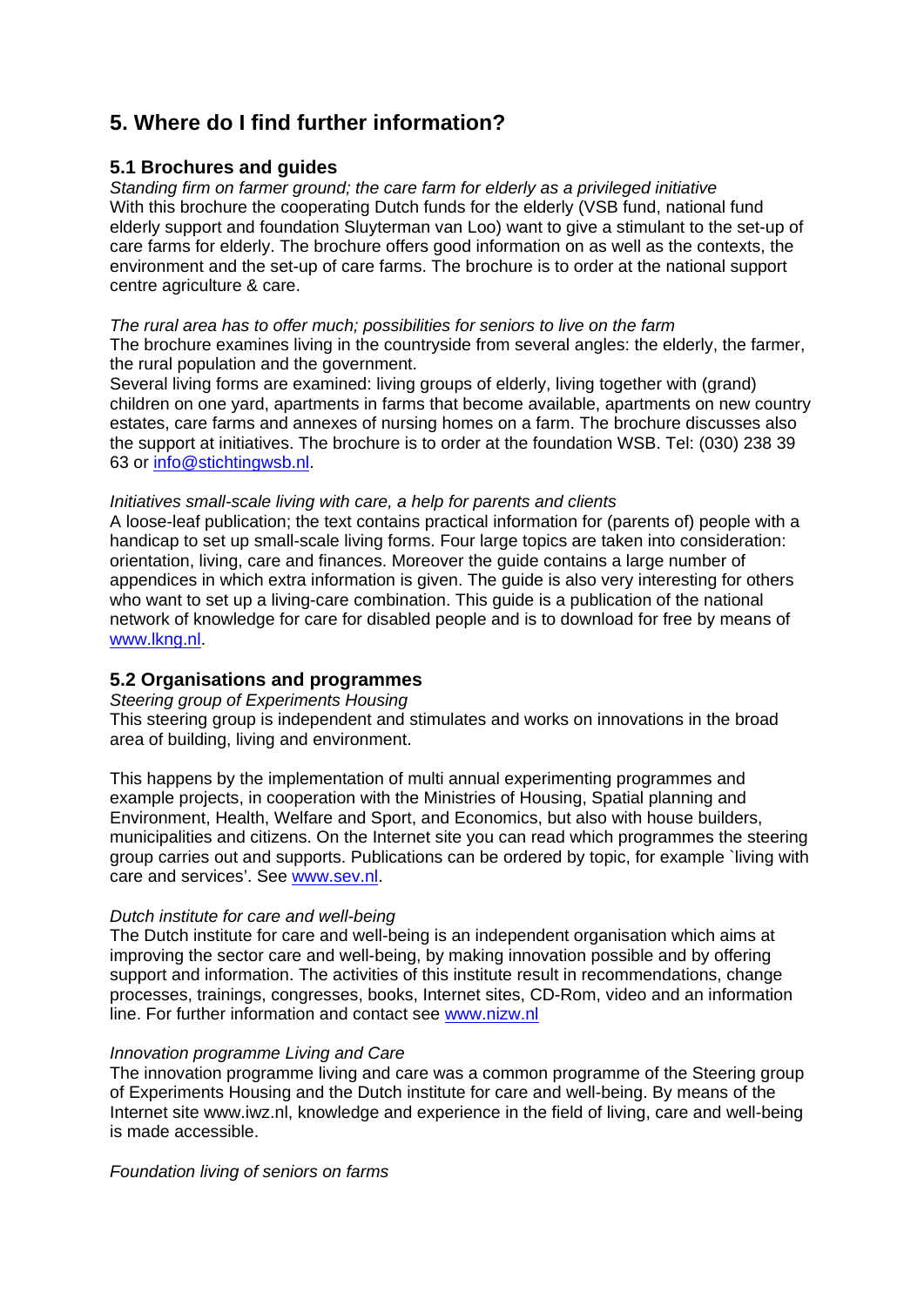For a description of this foundation see I4.1. Foundation LSF. info@stichtingwsb.nl, www.stichtingwsb.nl.

#### Database Living initiatives of the Federation of Parent associations.

The federation of parent associations develops a database for parents and family members who undertake initiative in the field of living or have interest in that. The database offers the opportunity of finding parents in the region and to meet each other. More information you can find on www.fvo.nl.

#### *News and organisation living, care and well-being*

On the site www.wonenzorgwelzijn.nl the latest news concerning living with care and wellbeing is given. Also organisations which work on knowledge, research and recommendation in this area are mend, and also client- and branch organisations.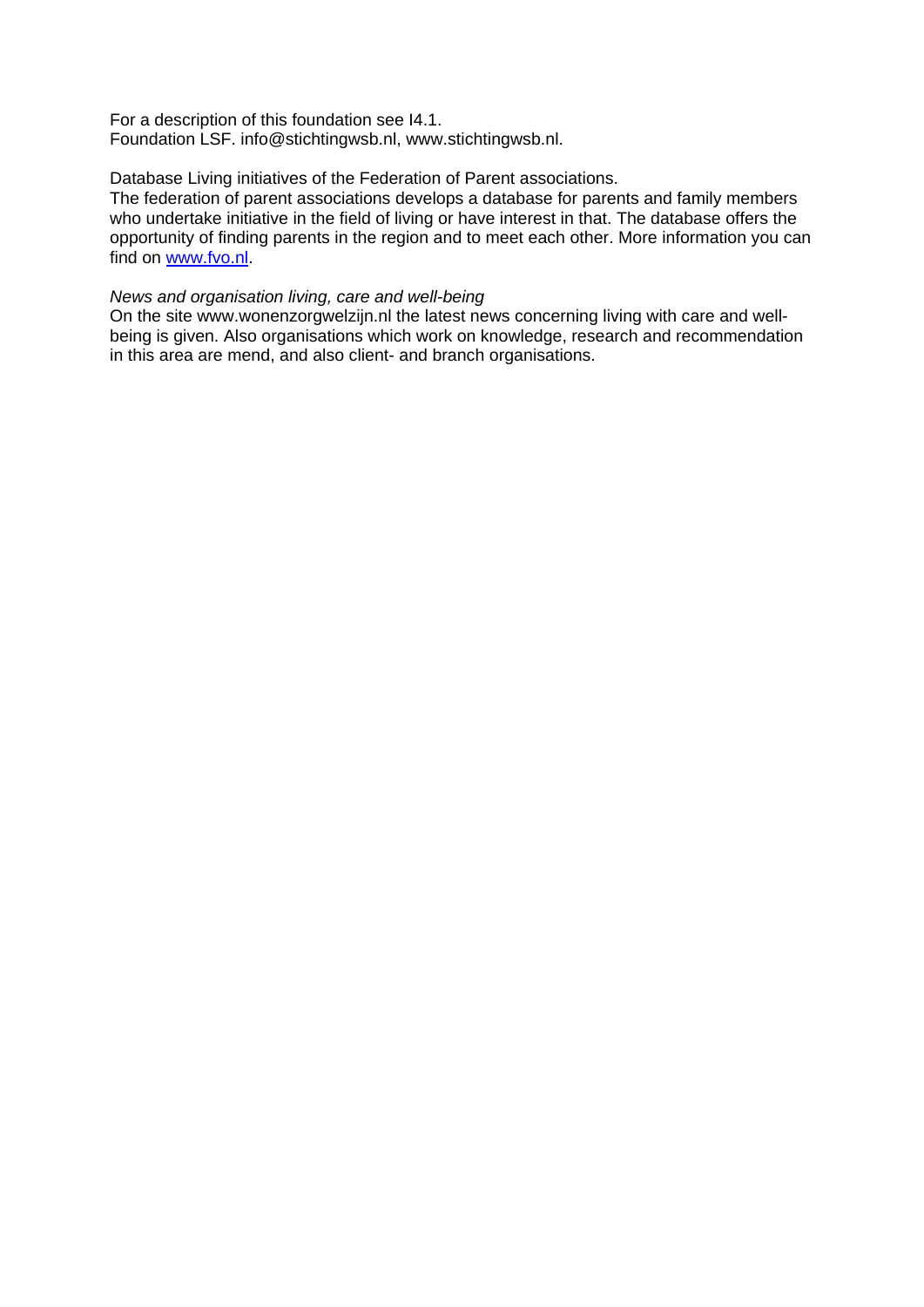# **J. Youth care**

# **1. Youth care**

Care farms enjoy meanwhile a reasonable reputation. Less well-known are the possibilities that agriculture and nature offer for target groups within the youth care. For agriculture the youth care can be an interesting target group. Of the youth in the Netherlands approximately 15% needs more attention than others and about 5% of this youth needs specialist support. The other way around it can appear that agriculture has renewing care possibilities to offer for youth care. A care offer which can be tailor made, is small-scale of nature and has a surplus value with respect to the regular assistance to youngsters.

### **1.1 What is youth care?**

Youth care is there for youngsters up to 18 years (and their parents) who have considerable problems during growing up, or where things go wrong in the education. It is specialist care. Just like at regular medical care you need a referral (indication) to get this specialist care. An indication you get at Office Youth care; the care you get at youth care institutions.

Youngsters and their parents with less heavy problems don't need youth care. They can get help - without indication of Office Youth care - at general services. Think for example of schools, youth work, the school doctor, etc. All these services are active on local level.

The care for youngsters can be seen as a chain which exists from several links. Parents are themselves at first responsible for the education. They can get support of general services such as general practitioners, social work and health centres - to let their children grow up in as best as possible circumstances. When nevertheless serious problems arise, then the Office Youth care can be asked for support. The Office assesses the request and decides if youth care is necessary. If that is this way, a youngster gets this help at a youth care institution.

The youth care chain: *General services Office Youth care (indication) Youth care institution* 

### **1.2 General services**

Link in the youth care chain: *General services*

These are the services which are for free accessible for everyone, such as the general practitioner, schools, nursery and the youth centre. But also can be thought of the health centre, the library, the general social work and the Council Health Service. It concerns a broad range of services with a low threshold, which mostly can be visited on local level (district, neighbourhood, small municipality).

General services will try to prevent serious educating and growing up problems as much as possible and otherwise try to identify the problems in an early stage. Besides this they have an important task to refer youngsters and their parents to organisations/ persons if they think that specialist help is necessary. If they think youth care is necessary, then they refer to Office Youth care. These must ascertain whether an indication for youth care is necessary. Next Office Youth care refers the youngster, with an indication on pocket, to the right youth care institution.

Many general services have been represented in so-called neighbour networks. The neighbour network is a consultation of professionals from the general services in a district or town / city. The neighbour networks aim especially at youth, often a subdivision is made in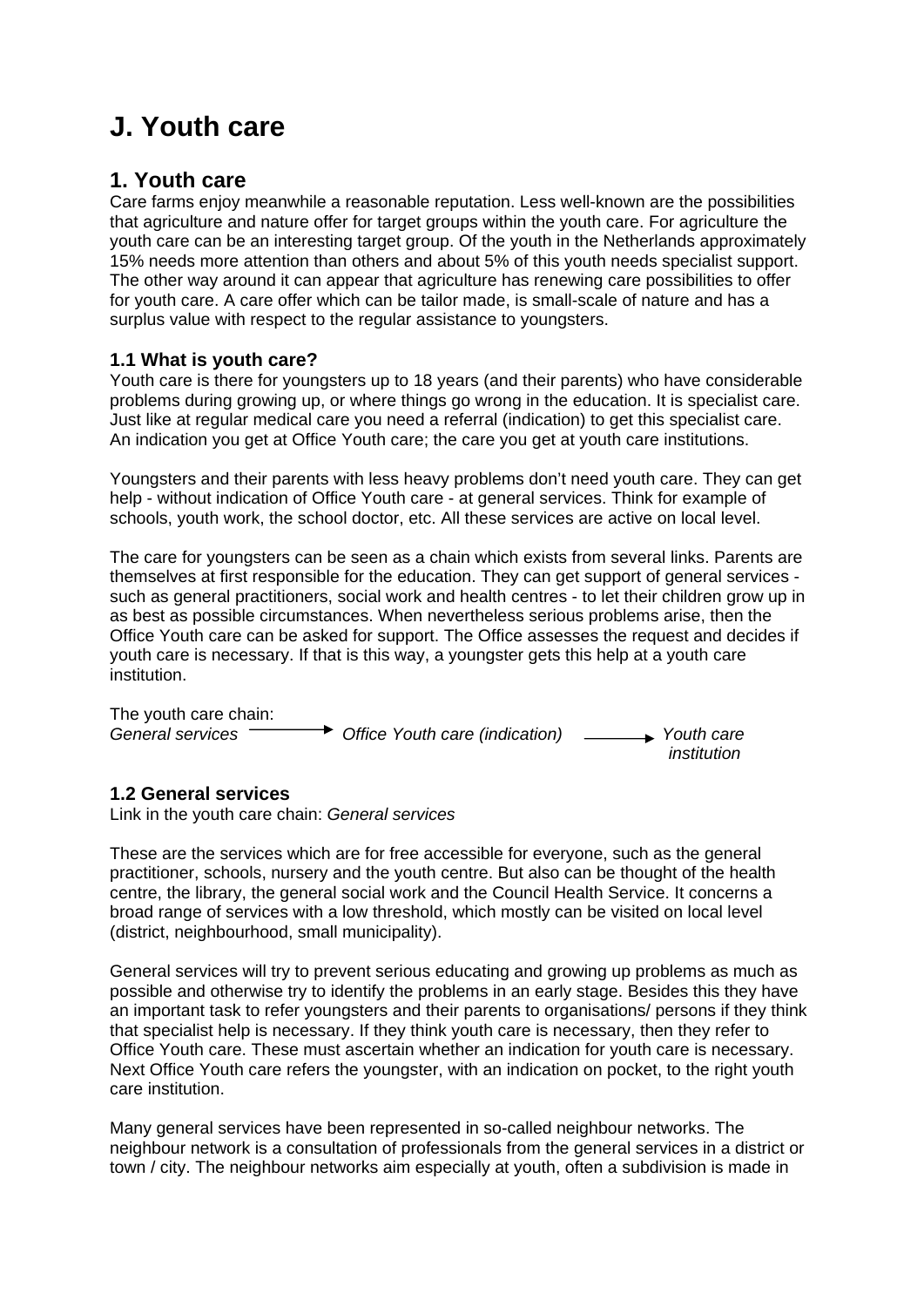children of 0 up to 12 years and of 12 up to 18 years. They have an important role in the pointing out of problems of children and of families. Furthermore they can make appointments about who is offering which help and support.

Sometimes also someone of Office Youth care takes part of in the neighbour network. The person can for example give information on the possibilities of the help and support that a youngster – with an indication – can get at a youth care institution. Besides neighbour networks there are more similar networks on schools for primary education and higher education. These networks are then called care advice teams.

#### **Case: Cindy**

Cindy is 15 year and attends the school for Higher General Secondary Education. For the last period she doesn't feel happy. Her father has died and she has much sorrow of this. Her mother has recently a new friend and Cindy doesn't like that at all. She finds it difficult to talk about this with her mother. The one time she tried, it ended up in a strong brawl. At school it doesn't go well; Cindy plays truant sometimes because she can't concentrate on her work anyway. Her maths teacher notices that Cindy cannot concentrate and more and more plays truant. He knows a little about her situation and expresses his worries with the care advice team at school. There is also a social worker in this team. He gladly wants to talk with Cindy. Cindy has now had two conversations with him. She likes it to speak out about herself. She sees that her school performances suffer because she misses her father such a lot. Next time her mother joins the conversation. The social worker supports Cindy to find a solution together with her mother. Cindy does not need an indication for youth care. She can attend the general services.

#### **1.3 The role of municipalities**

Municipalities conduct the administrative control concerning general services. The aim of the municipality is - by conducting control – to prevent problems with education and growing up as much as possible. This is done by means of local youth policy. Municipalities have much freedom in this, so that they can take the specific local situation into account. Where municipalities have the task to prevent problems with education and growing up (preventive), the province has the responsibility to solve these problems as well as possible (curative). That makes the municipality director of local youth policy, but the province director of the youth care. There is talk of an `interface' where the municipal responsibility finishes and the provincial responsibility starts.

The municipalities have the responsibility to identify and help youngsters with problems as soon as possible. But what does this imply; which tasks does the municipality exactly have? With the introduction of the law on the youth care by  $1<sup>st</sup>$  of January 2005, five tasks have been fixed for the municipalities. By filling in and carrying out these tasks well, the municipality takes her responsibility for the part of the youth policy which aims at youth care. These five tasks are called the `municipal tasks linked to the youth care'. It concerns information, identifying, access, pedagogical help and coordination.

#### **Municipal task: Information**

This means: supply information to parents, children and young people concerning education and growing up.

For example by: young people information point (YIP), Education shop, courses for parents.

#### **Municipal task: Identifying**

This means: identify problems by means of general services such as general social work and the Council Health Service, education.

For example by: skills of care workers with regard to identifying, codes for reporting child abuse.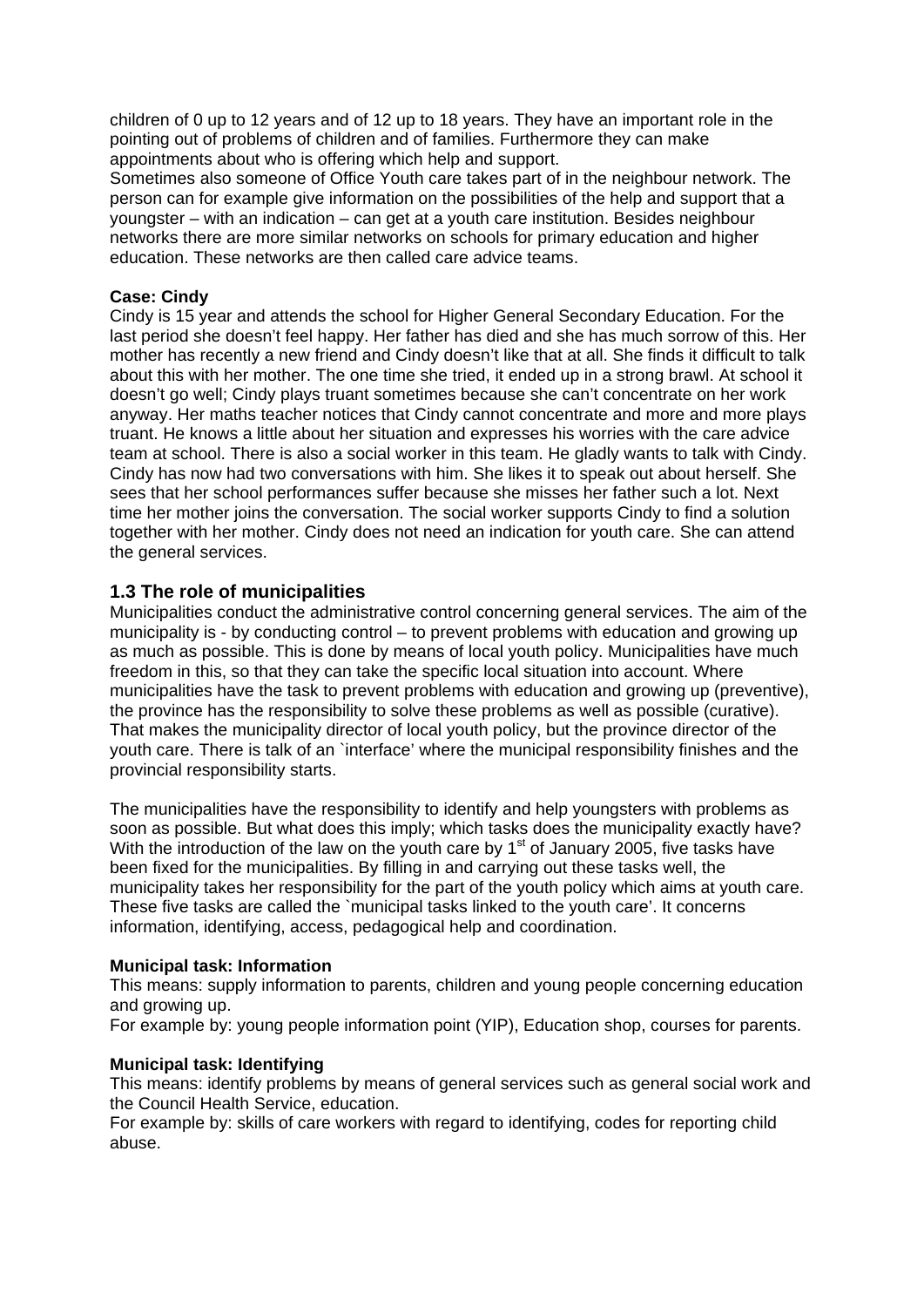#### **Municipal task: Access and guidance**

This means: access to the municipal help offer, assessment and guidance to general supplies, but also to Office Youth care.

For example by: social map for parents, youngsters and persons who refer to care organisations, neighbour networks with participation from Office Youth care.

#### **Municipal task: Pedagogical help**

This means: advice and assistance to parents and young people. For example by: pedagogical contact hours, social work at school and social skill training.

#### **Municipal task: Coordination of care**

This means: Coordination of care in the family on local level. For example by: family coaching, improving harmonisation between care workers and the family.

The most of municipalities are busy to strengthen the five tasks, so that youngsters and their parents get more rapidly and better help. Managing general services is an important component. In most cases the municipality is also financier of these supplies. The government wants these five tasks that are linked to youth care, give a legal framework in the new Law Social Support.

#### **1.4 Youth care is specialist care**

Some young people and their parents have to deal with such large problems, that they cannot be helped by general services. They need specialist care. Youth care is a form of specialist help. Youth care exists from all care to parents and children to tackle serious growing up and education problems. With the law on the Youth care this care has been organised.

Youth care helps parents and other educators (such as teachers) with the education of children and young people. They get help to reinforce the capacity to tackle problems in relation to the burden. Sometimes thereby restrictions must be accepted which are present in children and families and which are not changeable. The aim of the youth care is to cancel out restrictions or to reduce them to such an extend that parents and children can participate 'normally' in society.

The Office Youth care is the access to the youth care. Young people and their parents can go there by themselves, but also are referred to it by general services. The Office Youth care assesses if the youngsters qualify for youth care. If that is the case, an indication decision will follow: a formal decision that specialist help is necessary for the observed problems. Then the Office determines which care is needed, who can provide that care, how long the care must last and how the care must be carried out (for example at home or in a youth care institution, individually or in group etc.). It is examined whether the youngster does rely on stay, guidance (or treatment), or observation in order to make a diagnosis. The youngster and the parents take part in the conversation concerning the aims to gain which are incorporated in the indication. After the drawing up of the indication Office Youth care helps the client to find the correct care. Office Youth care does not provide care itself (exception: Office Youth care is allowed to hold a maximum of five conversations with a client).

The care is provided by a youth care institution: that can be in the family, but also at the youth care institution itself. The care can be some hours per week during a couple months, but it can also be better for the child that he or she does not live with the own family for a shorter or longer period. Then a child stays in an institution or in a foster home.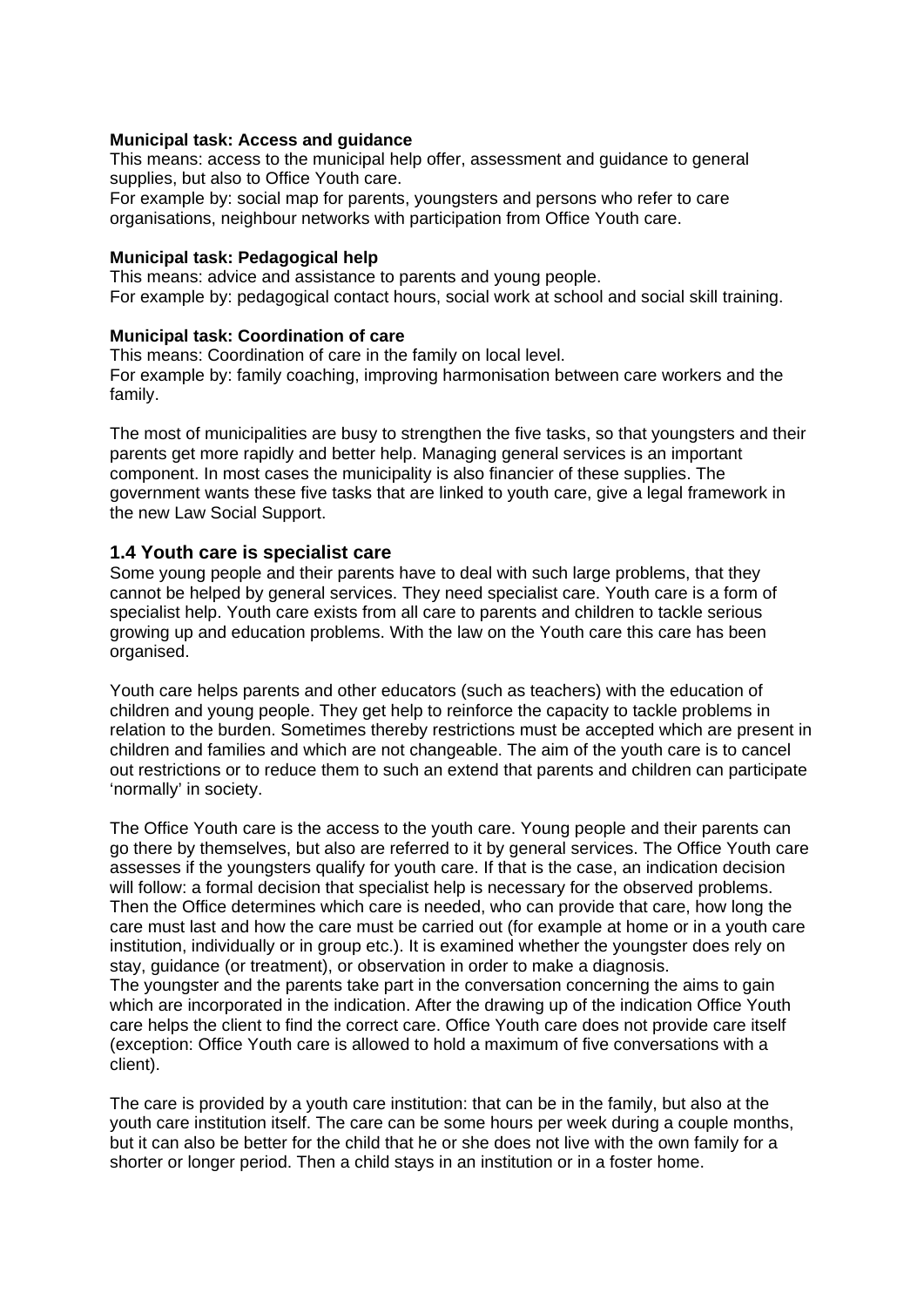The youth care is to subdivide as follows:

- Youth assistance: care to young people (and their parents) which have problems in the field of education and growing up.

- Mental health care for young people: care to young people with mental and psychosocial problems.

- Care for slightly intellectual restricted young people: care for young people with a lower IQ. - Youth care to young people in judicial youth institutions: care to young people in an institution with restricted freedom.

#### **Case: Bob**

Bob is 9 and has on his young age already gone through a lot. His parents always made a brawl. After his parents separated, he lived with this grandpa and grandma for a while. If grandpa had drunk too much, he did beat grandma. And sometimes grandpa did beat Bob also. Now he lives with his mother again, this does not happen any longer. But his mother finds educating Bob difficult and besides that she is hardly at home. Bob fights a lot on the school square and frequently shows aggressive behaviour towards his teacher. The school is worried and has ensured that the mother of Bob can go to the education contact hour in the district. When a district police officer sees Bob maltreating a rabbit at the city farm, he makes alarm. The district police officer contacts the school and jointly they invite Bob his mother for a conversation: the situation cannot continue like this. The school recommends the mother to look for help for her son. The teacher suggests that she makes an appointment at Office Youth care. Bob needs youth care. He gets an indication for child and juvenile psychiatry.

#### **1.5 Target groups**

When we examine the chain of help to young people, we can make the following rough subdivision:

#### 1. Youngsters with little problems

It concerns youngsters who have, however, extra attention necessary, but no specialist care. It often concerns simple problems. These are however always problems which without paying attention to it, deteriorate to heavier problems. It can concern for example behaviour problems as a result of a nasty event. But you can think also of behaviour problems that are linked to age, like with teenagers can occur. Small education problems are also included in this. The small problems are remedied with short-term help, mostly from general services.

#### 2. Youngsters with serious problems

These young people deal with heavy problems for which specialist care is necessary. If we examine for which youngsters the indicated youth care has been organised, then we can distinguish the following target groups:

#### Young people:

#### - Who do need youth assistance.

This concerns young people who have serious problems within their education and with who the process of growing up is disturbed. They cannot participate 'normally' in society any longer. You must think here of children and young people with social and behaviour problems. Impairment in their development takes place, as a result of which they cannot grow up well. The impairment can be the consequence of a wrong education climate (family factors), but the impairment can also be 'in' the child himself (child factors).

#### - Who need mental health care

It does concern children and young people with psychosocial and psychiatric problems. The problems are related to their thinking, feeling, wanting, judging and/or target aimed actions. It can be little children with fear impairments or problems to attach. In the last case children cannot build up a relationship based on trust with their parents. It can also concern older children with eat-impairments or with ADHD (busy behaviour and difficulty to concentrate). These are only examples of the broad range of problems which fall under this umbrella.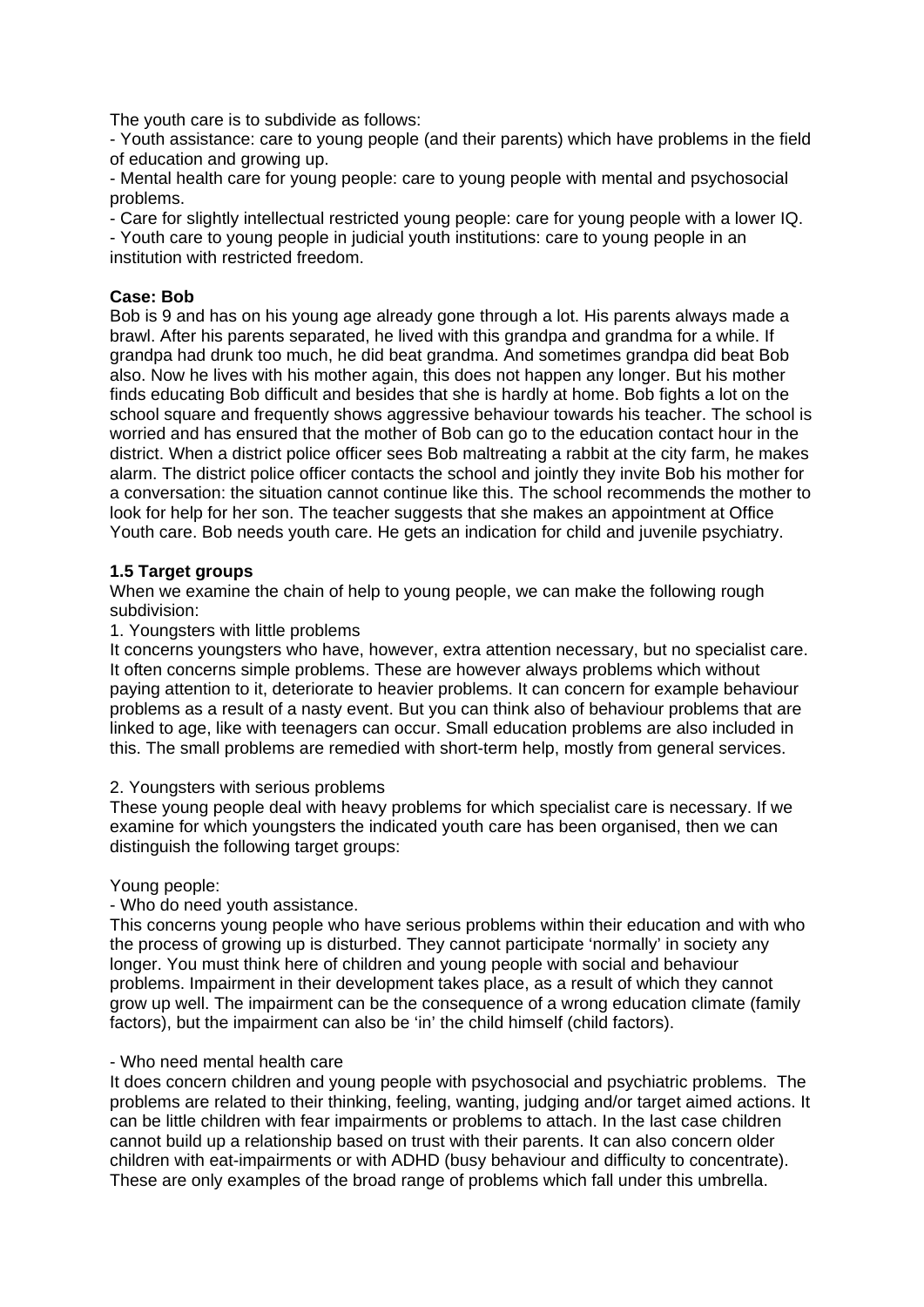When these children have specialist treatment or therapy necessary, they go to the mental health care. When these children need guidance to learn to deal with their restrictions, they go to youth assistance.

#### - With a slightly intellectual restriction

We talk about slightly intellectual restricted young people when the intellectual functioning is clearly under the average and when as a result of this, there are problems in different fields, such as social contacts, education etc. The IQ of these youngsters is between 50 and maximum 75.

#### - Who stay in a judicial institution (with restricted freedom).

We make a difference between youngsters who come by means of criminal law to the institution and youngsters who come by means of the civil right to the institutions. When it concerns young people who committed an offence or crime, then we speak of a criminal sanction. They are placed on basis of the criminal law. If they get an indication for youth care, criminal behaviour is frequently an expression of problems that lay behind the behaviour they belong to the target group. Also young people are placed on basis of the civil right. These are young people who need help, but need to get this help in a closed 'department'.

Office Youth care can incorporate this in the indication decision. It is possible that it concerns young people who have taken up bad ways, but they are in a judicial institution with restricted freedom for treatment (civil) and not for punishment (criminal law). The large difference between a judicial institution and an ordinary youth care institution is that in the former institution youngsters have limited freedom. This must protect them - in their own importance.

#### -with a combination of problems

In the description of target groups in the youth care, distinction is made on basis of the problems that young people can have. We look at the care which has been organised for them. But frequently a problem does not come by itself. Therefore it is necessary to include in the list of target groups also the group of youngsters that has this combination of problems. Think of slightly intellectual restricted young people which come in contact with Justice. Or think of education problems because the youngster deals with a psychiatric impairment.

# **Rascals**

Young people of 12 up to 18 years, which have been apprehended by the police force because of for example destruction, (shop) theft, or nuisance with fire work can get the choice: towards Justice or to 'Halt'. 'Halt' means tHe ALTernative and falls under the Public Prosecution Service. By means of a Halt procedure youngsters get the possibility to put right what they have done wrong without coming in contact with Justice (no police record is made up). Generally the young people have to work for the injured party. Beside these `alternative punishment' it is examined whether there are factors behind the behaviour that ask for youth care.

For children up to 12 years which make themselves guilty to `small crime' there is the Stopreaction. A conversation is organised with parents and child, a learning activity is offered and – when applicable - the child must offer his excuses to the disadvantaged. Children under twelve are not prosecutable; taking part in the Stop-reaction is therefore on voluntary basis. Here too is examined what is extra help is possibly necessary.

# **1.6 Law on the Youth care**

The youth care has been regulated in the Law on the Youth care, which has become effected by the 1 of January 2005. This law must lead to better care for young people and their parents and to reinforcement of their position. To realise this, there are five policy objectives mentioned in the law: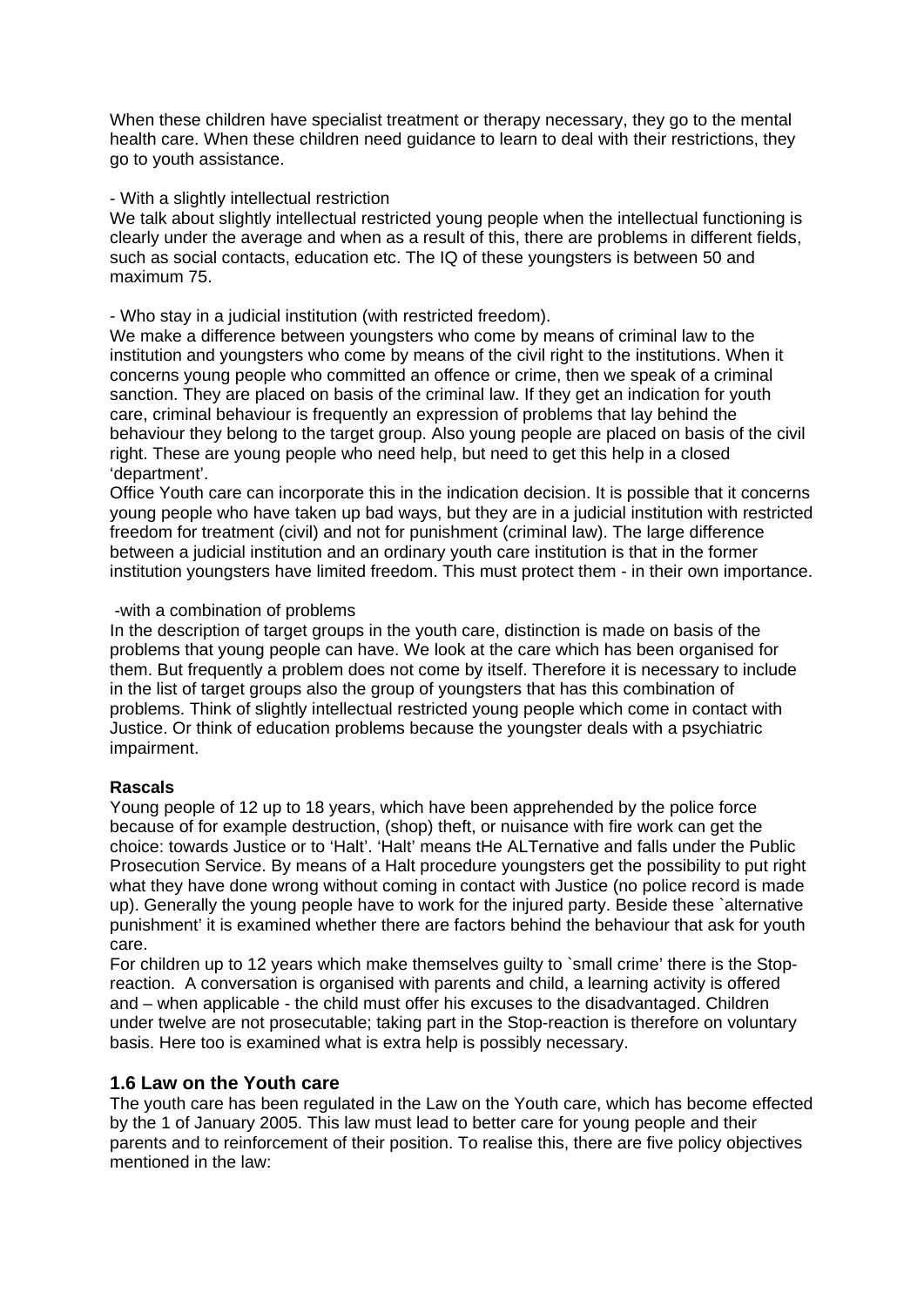# **1. The question of the client is put centrally**

Starting point of the youth care was formerly what independent institutions and services had to offer. The Law on the Youth care has another starting point: the question of the client is put centrally – not the existing offer. As a result, the youngster gets rather the care which is appropriate at his need.

#### **2. Right on youth care**

The youngster is entitled to care (right to care) when the Office Youth care has put an indication for this. This care must meet certain conditions. It needs to be available `on time' and 'tailor made' for the client.

#### **3. One centrally, recognizable access to youth care**

The Office Youth care is the central access to all youth care: a direct reference from general services to a youth care institution is not possible (there is one exception: a general practitioner can directly refer to youth mental health care when he has a presumption of a seriously mental impairment of the youngster). Office Youth care does as the only independent institution - appraisal of the request for help. She is responsible for indicating or not, for youth care. Office Youth care does not provide help by itself that is done by the youth care institutions.

#### **4. Integration of Advice and reporting centres Child abuse, the (family) guardianship and the youth resettlement in the Office Youth care**

The Office Youth care is not only there for parents and youngsters who request for help themselves, but also to protect youngsters who cannot request for help. Guardianship, family guardianship, youth resettlement are components of the Office Youth care. That was formerly not the case. This also counts for the Advice and reporting centres Child abuse.

#### **5. Introduction of family coaching**

Families with several problems (for example debts, addiction, education problems) are frequently surrounded by a lot of care workers. Some families lose the overview on their own situation. Office Youth care can determine then that coordination of care is necessary and indicates which care worker (preferably already active in the family) can do this best. The family coach ensures that the different forms of assistance are matched in the right way and supports the family where necessary.

# **1.7 Office Youth care**

Link in the youth care chain: *Office Youth care (indication)*

The core function of Office Youth care is assessing the request for help and to determine the right care: indication interview. Office Youth care can indicate for several forms of youth care: youth assistance, youth mental health care, care for slightly intellectual disabled youngsters and care for young people in a judicial institution. The Office needs therefore expertise in different fields in order to be able to indicate. The initial interviews and indication interviews are done by the department voluntary assistance. The case manager voluntary assistance guides the clients as from the moment of entry until the end of the assistance route.

The Advice and Reporting centres Child abuse (ARC) are for everyone who is worried about children in his or her surroundings and thinks of child abuse. The ARC gives advice to everyone who is worried and does not know how to deal with the situation. Also report (presumption) of child abuse can be done. After a report the ARC generally starts to study the family situation of the child and in any case the ARC has a conversation with the parents. When it proves that the child has problems indeed, then the ARC organises help, so the situation for the child is improving. When the situation for the child is life-threatening, or when the parents don't want to accept help, then the ARC involves the Council for the child care.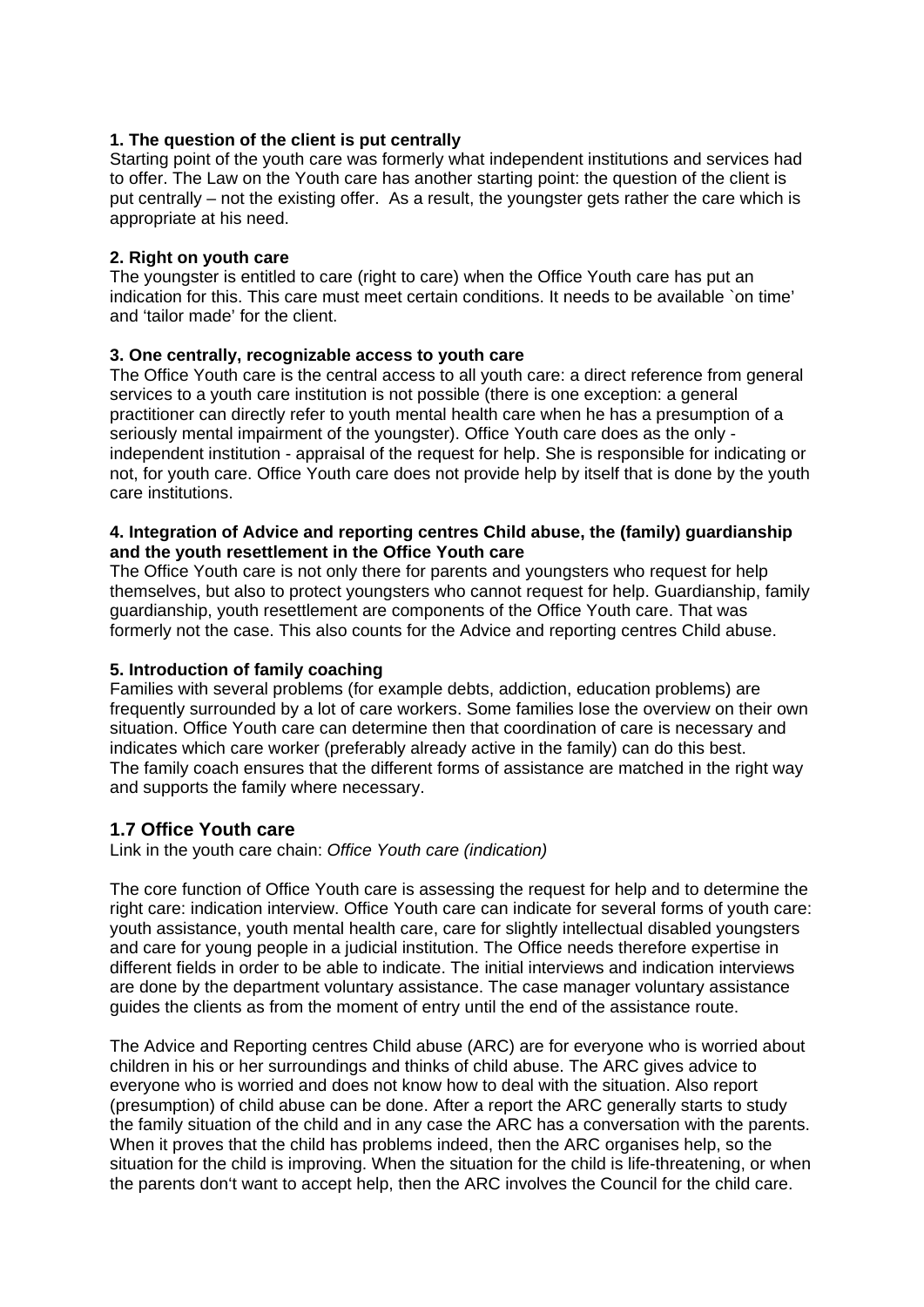These examines if a child protection measure is necessary. The ARC is a part of Office Youth care because a report of child abuse generally leads to youth care.

When a magistrate in a juvenile court - at the request of the Council for the child care imposes a child protection measure, Office Youth care carries this out. This is work of the family guard. The most attentive child protection measure is 'putting under supervision'. In that case the family guard supervises the youngster and offers help and support with the education.

The guidance aims as much as possible responsibility for the parents for the education of the child. Sometimes it is necessary to place the child (temporarily) elsewhere, out of the family.

Youth resettlement concerns guidance and supervision within the framework of the youth criminal law. Therefore young people who are caught and punished for an offence come in touch with Youth resettlement. Youth resettlement has to bring youngsters back on a good spot in society, by offering assistance (sometimes under coercion, with a legal `stick behind the door').

The Office Youth care is financed by the province and has been organised provincially. That means that every province has its own Office Youth care, with establishments by region, so that the Office geographically seen always is in reach for young people and their parents.

# **1.8 Youth care institutions**

Link in the youth care chain: *youth care institutions*

Office Youth care does not provide help itself. With an indication the youngster is referred by Office Youth care to a youth care institution. There he gets help. The institutions differ in problems which fall under the youth care: youth assistance, youth mental health care, care for slightly rationally disabled young people and care for young people in a judicial institution. The indication is the main point for the assistance plan of a youth care institution. The plan indicates for which problems the institution will assist. If there are several youth care providers necessary to assist, then in the plan is mentioned who coordinates the care. So every client has in the end one assistance plan, although several youth care institutions have been involved. The youth care institution keeps in touch with Office Youth care during the start, the progress and the end of the care.

At the youth care institutions the following forms of care can be distinguished:

- Ambulatory indicated care

With this form of care the youngster continues to live in his own environment. The youngster comes by appointment to the care worker, or the care worker brings a visit at home. Individual conversations or family and group conversations are used much, but if more intensive help is necessary, for example (video) home training or intensive family guidance is offered.

# - Day treatment

The youngster attends for one or more day parts per week a youth care institution for treatment. If there is talk of a disturbed education relation, the complete family is involved in the treatment. The treatment for the complete family can exist from individual or family conversations, but also exercises, such as increasing social skills and expressing emotions. During the treatment several forms of assistance can be combined

#### **A short explanation on day treatment:**

Medical nursery: In the medical nurseries children of 0 up to 7 years get day treatment. These children have normal intellectual capacities, but have physical, mental, emotional or relational development impairments.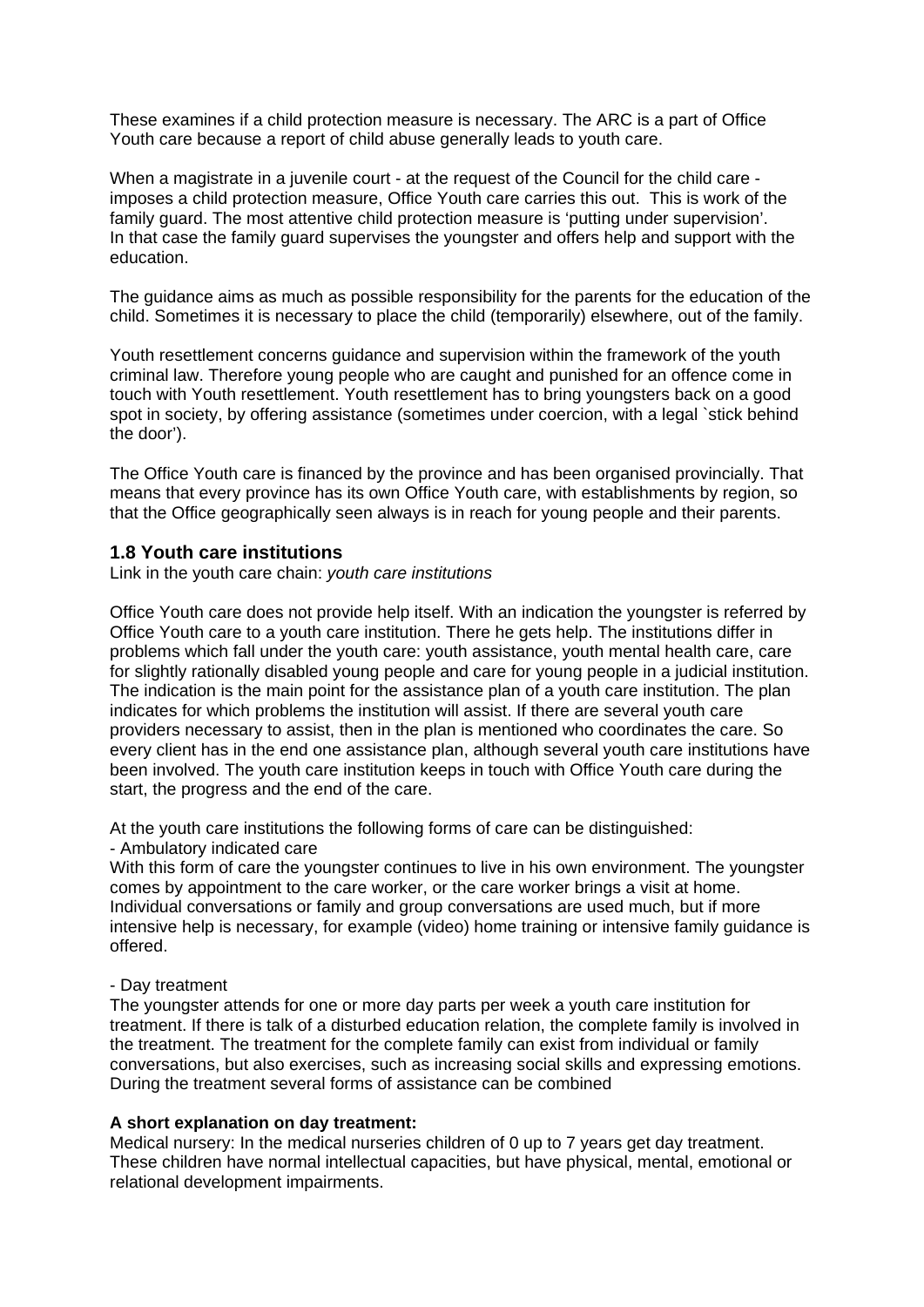Boddaertcentre: children in the age of 5 up to 18 years (sometimes up to 23 years) who attend school can go to this centre after school time. Besides a warm meal they get daily help and treatment for psychosocial problems in their daily functioning. Think of bad school performances or behaviour problems in contact with parents and others.

Day relief for youngsters who don't attend school: in spite of the compulsory education law it occurs that young people under 16 leave the school prematurely because of psychosocial problems. The aim of the day help is that the young people develop their own future perspective. There is a structured day programme where young people learn behavioural and social skills that increase the chance on work or the return to school. There are special time-out projects where during a number of weeks ('letting steam off period) alternative education and guidance is offered, with the return to school as an aim. Another form of day relief is learn-work trajectories, where young people under guidance are prepared for the labour market.

#### - Foster care

When children can't continue to live at home any longer, a foster family can take care of them. At first is examined whether acquaintances (family, friends) can act as a foster family. If that doesn't give possibilities, then an institution for foster care will look for a suitable foster family. The aim of the help is that the parents themselves take over the education at the end. If appears that this is impossible, then foster parents take on the education of the child for longer time. Normal, everyday education and growing up is put centrally.

#### - Residential care

If a child or youngster can't stay in his own family temporarily, he can go to residential youth care services. Day and night relief are offered. The kind and length of the care, assistance and the stay differ by type of institution. A type of living where young people stay only for a short period (maximum three months) is the crisis relief. There are separate institutions for crisis relief, but crisis relief can also occur in the other residential youth care institutions or in foster families. For a longer stay there are several types of homes.

Most homes have several living groups where the young people get the care, guidance and treatment which is appropriate for them. The family, education and free time also get the required attention.

# **Examples of residential youth care**

#### - Youth assistance

A small-scale service is a family house, where a small number of young people live in an ordinary house. Young people grow up and must eventually be able to live independently. As an alternative for a home or as finishing stage in a care trajectory, a youngster can live in rooms and is guided in that, or can go to a training centre for independent living. The emphasis is put on the practical guidance, which has been aimed at the household, the day structuring, handling money and organising definite housing. In the training centres for independent living the psychosocial guidance is more intensive with respect to the guided living in rooms. Another example is medical children's homes where children and young people of 0 up to 15 years live. Their mental and physical health and their social development have been disturbed seriously or are threatened. The family situation plays an important role in that and therefore also the other family members receive treatment. The youngsters which live in a psychiatric clinic have a serious development impairment which is examined here. The treatment and guidance which is given, are intensively and specialist. Care workers with expert knowledge in several fields cooperate closely with each other. Also the parents and the (special) education have been involved intensively.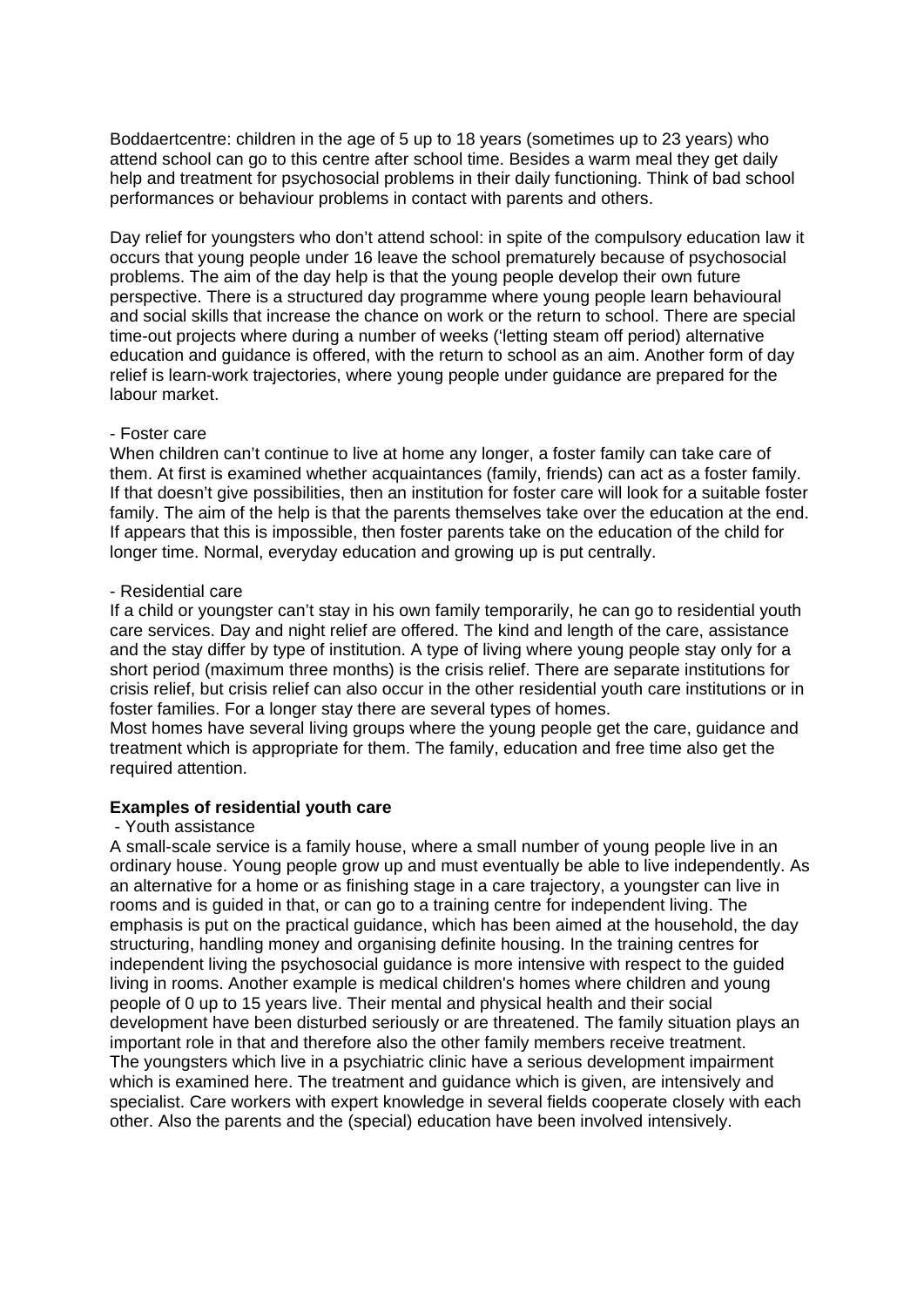- Mental health care for youth and slightly intellectual disabled young people. The residential relief for this youth can the same be as earlier-mentioned forms, with as condition that there is specific attention to the mental or psychiatric problem and/or the slightly intellectual restriction.

# - Judicial youth institutions

This concerns young people between 12 and the 18 years which on criminal or civil title (see also under `target groups') are placed in a judicial youth institution. Almost 50% are 16 or 17 years old, 25% are girl. The young people do live here until they reach the age of adulthood or, as the placement was meant as sentence, till these has expired. The young people which live here have serious behaviour problems and receive treatment for that. In principle the treatment is not voluntary.

# **1.9 Financing**

Youngsters who need little help can get this at general services. These are managed and in most cases also financed by the municipalities. The broad range of specialised help that is offered by the Law on the Youth care is paid out of several legal frameworks. Office Youth care gives in all cases the indication, but financing of the care comes from several sources.

#### - Youth assistance

This concerns care which can be requested for on basis of the Law on the Youth care: serious education and growing up problems. The provinces are responsible for this, including the metropolitan regions: Amsterdam, Rotterdam and The Hague. They receive the money they need from National Government. With this they pay the offer of care (the help) that youth care institutions offer to youngsters and their parents. They also finance the Office Youth care.

- Youth mental health care

 The youth mental health care is paid from the Exceptional Medical Expenses Act (EMEA). For this are not the provinces, but the care insurers responsible.

- Care for youngsters with slightly intellectual restrictions

This care is also paid from the Exceptional Medical Expenses Act and the care insurers are responsible. Office Youth care puts indications for this care as from 2007.

#### - Placements in judicial institutions

The judicial youth institutions fall directly under the responsibility of the minister of justice. The Principle Law judicial youth institutions does regulate the tasks and responsibilities for these institutions.

In diagram:

| Type of care:                      | Legal framework:                                                                                     | Responsible: |
|------------------------------------|------------------------------------------------------------------------------------------------------|--------------|
| Youth assistance                   | Law on the Youth care                                                                                | Province     |
| Youth mental health care           | EMEA                                                                                                 | Care insurer |
| Care for youngsters with           | <b>EMEA</b>                                                                                          | Care insurer |
| slightly intellectual restrictions |                                                                                                      |              |
|                                    | Placement in judicial institutions   Principle Law judicial youth institutions   Minister of Justice |              |

It depends on the type of care who is financing the care. If you as youth care farm act independently as a youth care institution, you have to deal with Province, care insurer or the Ministry of Justice for financing of the care which you provide. The most of youth care farms however will be allied to or be a component of a youth care institution. They act as 'subcontractor' and financing goes by means of the youth care institution.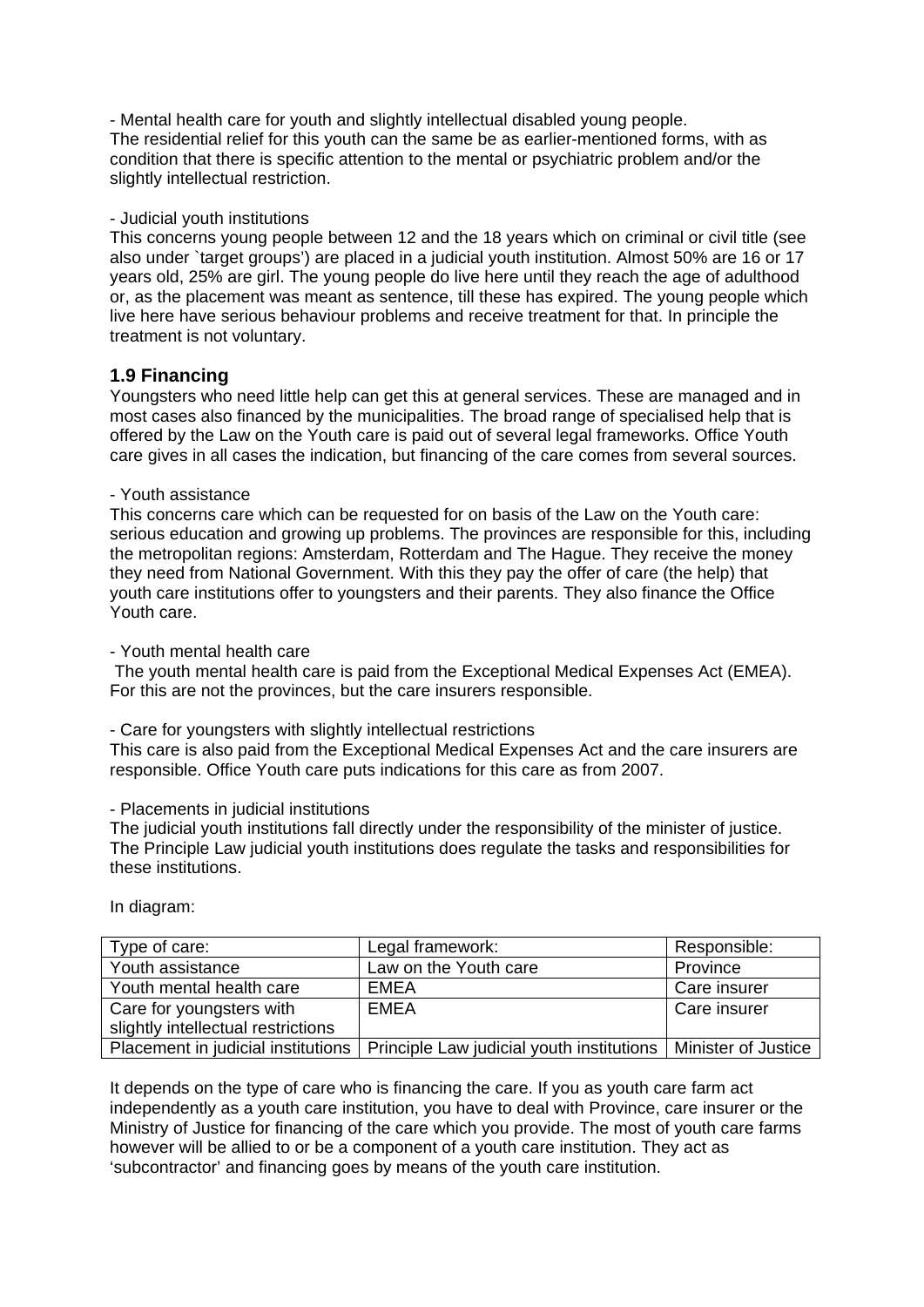# **1.10 Organisation of the youth care**



under direction of the municipalities. The municipalities Responsible / financing are:

The general services are This part is regulated in the Law on the Youth care.

- have linked 5 municipal tasks Province (Office Youth care and Youth assistance
- to youth care. These will Care insures (Youth mental health care and care
- become part of Law for youngsters with slightly intellectual restrictions
- Social Support  **Minister of Justice (judicial youth institutions)**.

In enclosure 12 you find important addresses in the field of youth care farms. Also the contacts for provincial youth care policy and the contact data of Office Youth care are mentioned.

In enclosure 13 a reference has been incorporated to used literature concerning the subject youth care.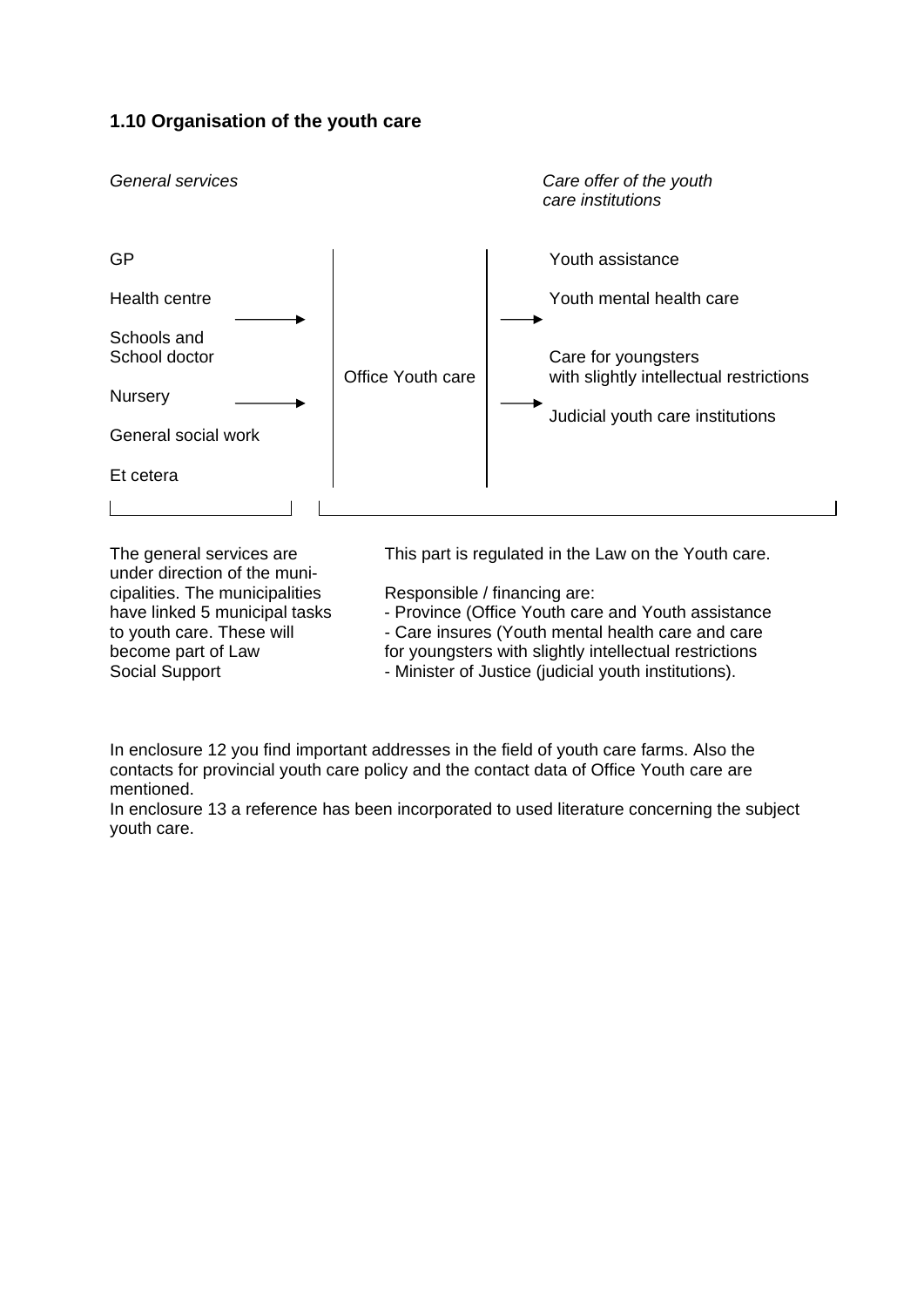# **2. Youngsters on the farm (besides Youth care)**

We now have an impression of what youth care is, and which organisations and institutions are involved. But with that we do not have all youngsters in the picture. There are also youngsters who fall outside these frameworks, but who could have advantage from a stay on the farm. We reflect shortly on under which legal framework they fall, which youngsters it concerns and which form of relief could be applicable.

# **2.1 Exceptional Medical Expenses Act**

Young people which need care that doesn't fall under authority the Law on the Youth care, fall und authority of the EMEA. The EMEA is a compulsory insurance for the whole population (youngsters and adults) for medical expenses which are not covered by means of the ordinary care insurances. The EMEA ensures first of all treatment and nursing in several institutions such as nursing homes, institutions for deaf and blind people and psychiatric hospitals. But also measures to prevent sickness can be compensated for by the EMEA (such as vaccinations). Moreover services for improvement of the life circumstances and social service are paid from the EMEA.

Within the EMEA become the following functions distinguish:

- 1. Domestic care
- 2. Personal care
- 3. Nursing treatment
- 4. Supporting guidance
- 5. Activating guidance
- 6. Treatment
- 7. Stay

To qualify for care from the EMEA, one must go to the Centre Indication Care (CIC) for getting the indication. As described in the previous chapter: when it does concern Youth mental health care or care for youngsters with slightly intellectual restrictions, then the care is paid for from the EMEA and the indication is put by Office Youth care. You can read more about the EMEA in part F of this handbook.

# **Personal budget**

After the indication decision every client has the choice between a personal budget (PB) or care in kind. This applies to all functions within the EMEA with exception of the functions treatment and stay. With a PB the insured person gets on basis of his indication, money transferred on his bank account with which he himself can buy the care. Concerning the spending justification must be done to the care office. Differently than at the care in kind the insured person (the budget holder) is now himself director and responsible for purchase of care. For youth up to 18 years the PB has a maximum of  $\epsilon$  39,700, - per year. For adults this 25,800 € is, - per year.

# **2.2 Youngsters without problems**

Fortunately the big majority of the Dutch youngsters grow up without problems. They experience a normal, healthy development and grow up to full participating members of our society. The life on the farm and the exchange with agriculture and culture can be a useful contribution to their general development. For example children of 5 years can go to a farm for nursery, in stead of an ordinary nursery. As from 5 years children are of school age and they have to go to primary school. The farm can fulfil also a function as extra-curricular relief. Legislation and financing of this fall under the Law Nursery.

# **Case: Nursery Kids & Animals**

Daily the children are brought by their parents to the nursery Kids & Animals.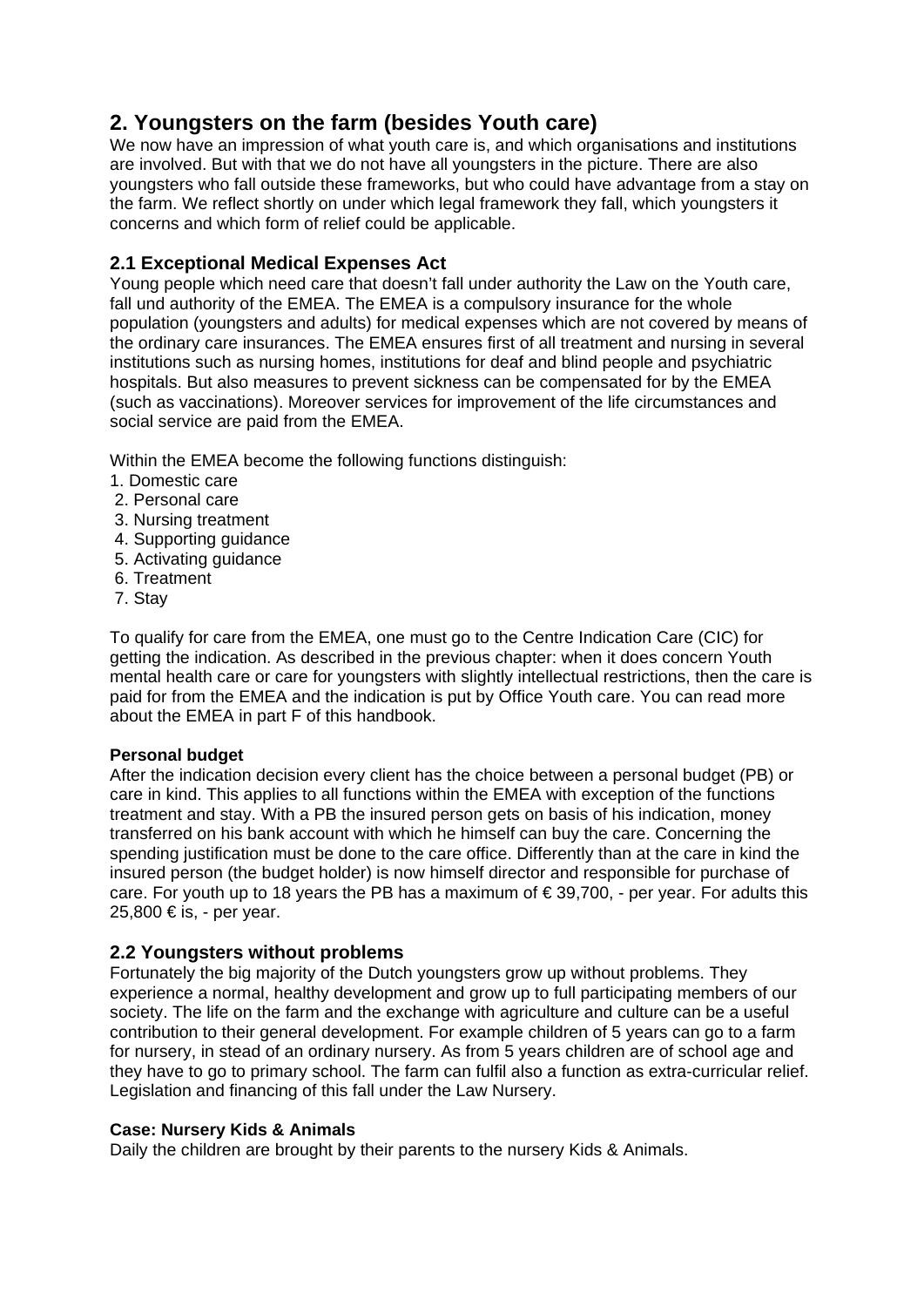Of course 'our' kids are to find in the barn and stable. That the farm gives a complete other dimension to the nursery can be clear. Looking after the animals and playing in the barn, in appropriate clothing (coveralls and boots) is very appreciated by the children, parents and the staff. Kids & Animals is open 5 days per week of 7.30-18.00 hours.

# **2.3 Older youngsters**

The youth care is for youngsters up to 18 years. Young people over 18 who have serious problems are not qualified for youth care. Then adult care is applicable. If they need specialist care, they can appeal to the EMEA. They have to go to Centre Indication Care to get an indication.

There is still discussion concerning the age limit of 18 years. That is also because municipalities - and therefore general services - put the age limit for youth mostly at 23 or 25 years. It is not the case that youth care problems disappear at reaching the age of 18 years. It is very well possible that young people between 18 and the 25 years with light, or heavier problems, have advantage from stay on the farm.

# **2.4 Other target groups**

Also for target groups mentioned below the care is regulated by means of the EMEA.

- Youngsters with a physical restriction

These are children and young people which have a physical restriction. They can be born with it, or they became restricted later. The restriction can be very heavy of nature, so that special adaptations are necessary to be able to get education and to play, but it also can concern a somewhat less serious restriction. Examples of a physical restriction stretch themselves from of a youngster with a spinal cord lesion who sits in a wheelchair to a child with a clubfoot. But also blind and deaf children or youngsters with epilepsy belong to this group. If there is talk of a physical restriction, that doesn't mean that something is wrong with the intellectual capacities of these youngsters.

Youngsters with a physical restriction could have advantage from a stay on the farm for several reasons. It can concern weekends and holiday relief, but also day spending or special child day relief. Such relief requires of course adaptations on the farm.

- Youngsters with a serious intellectual restriction

These youngsters fall outside the category `slightly intellectual disabled'; the IQ is lower than 50. Their intellectual restriction is more serious of nature and brings mostly plural problems with it: mental or psychiatric problems, but also behaviour problems. Sometimes communication is very difficult. Relief of these young people on a farm requires specialist expertise of the guides.

# - Youngsters who need long-term medical care

It does concern youngsters who are long-term sick. Frequently they stay long periods in hospital, or they stay at home. Some children perhaps never will recover: they will die or they will have to deal with their sickness their entire life. Think of children with cancer or a kidney sickness. These youngsters miss out on a `normal' life of playing outside and going to school. For this reason relief on a farm can be a welcome alternation of the hospital. Here too can be thought of weekends or holiday relief, day spending and special nursery.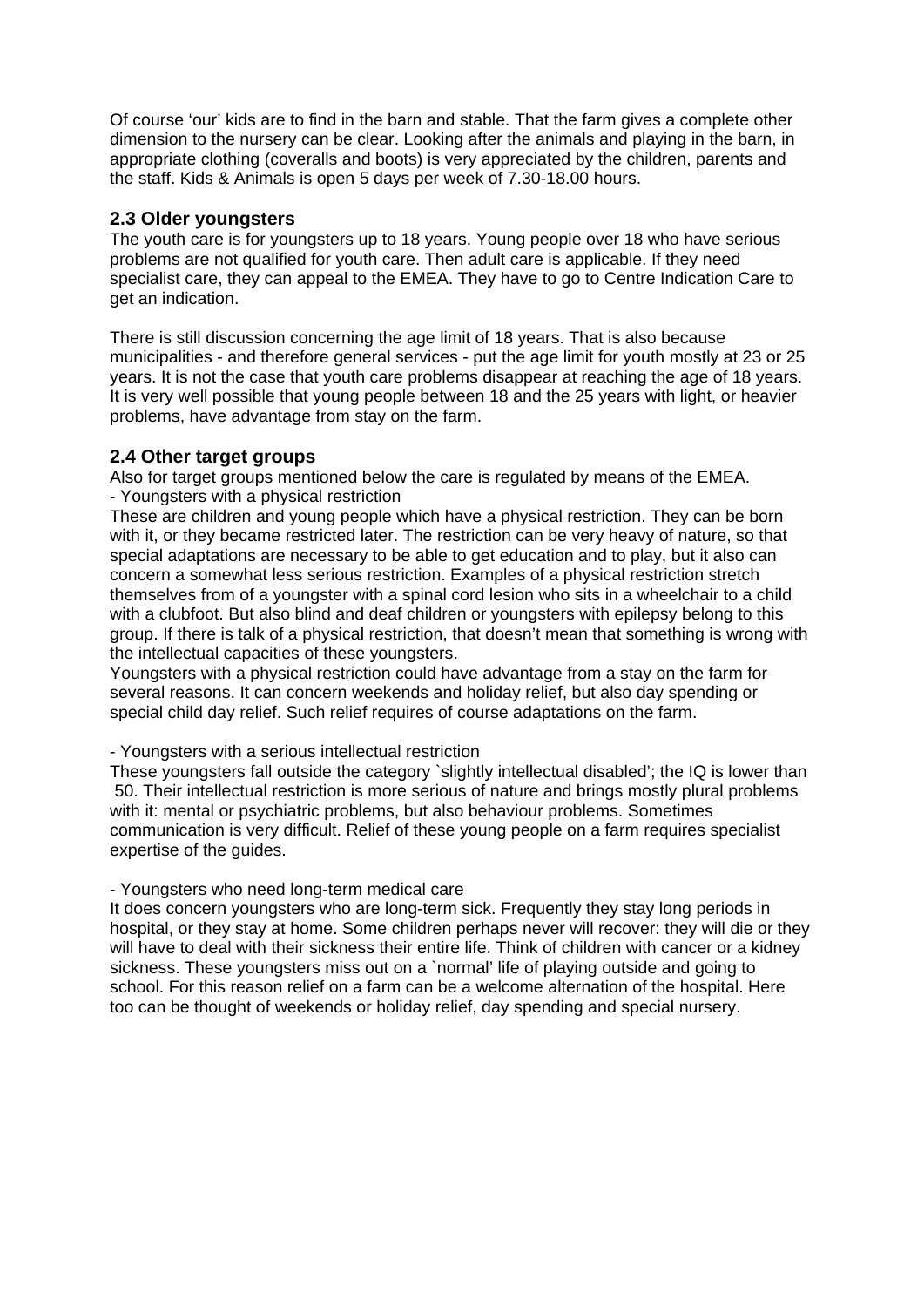# **3. Forms of indicated relief on the (youth) care farm**

Meanwhile several products have been developed already for target groups within the youth care on care farms. When it concerns indicated youth care, the provider (frequently a youth care institution) must define these products in so-called `care modules'. In this is defined what the offer on the farm implies, for which type of young people it is suitable (indications and contra indications) and what the objectives are. For indicated care provisions an indication decision of Office Youth care is necessary. When this decision has been taken, within six weeks an assistance plan must be drawn up. Generally spoken the youth care institution will do this, in consultation with the care farmer. This plan offers handles for the provisions for a specific youngster on the care farm.

There is also a lot of not indicated provisions, but this varies to such extend that this is difficult to define. Here we only discuss indicated care provisions. In this there is a lot of variety, for example in the length of the relief, the problems and age of the young people, the type of activities and the guidance. Nevertheless to be able to give a picture of the possibilities we outline below a number of concrete examples from several provinces.

# **3.1 Learn-work trajectory**

*Case: Southern-Limburg, Area consultancy in association with youth care institution Xonar and Ortolaan (school for special education), Agricultural Education Centre (AEC)* 

The care farm acts as an acknowledged training period company. Young people can cooperate on the farm 2 up to 5 days per week. They get education on AEC at the same time. They can obtain certificates, for example animal care, using machines or the motor tractor driver license. This concerns young people between 16 and the 23 years with problems in the home situation. They get an indication for a learn-work trajectory by means of Office Youth care. The trajectory is financed from the youth care and lasts half a year up to a year. There are 4 farms to which the young people can go to. A farm takes on a maximum of 3 up to 4 young people at the same time. On most farms the young people are guided by the farmer himself. He has followed a course for this. The farmer is guided 'on distance' by the youth care institution. On a farm youngsters from the youth prison (who are in their last stage) are taken care of. These receive guidance from the youth prison. The youth care institution does the matching. A small number of young people come in by means of an education institution. Their trajectory is financed from ESF (European social fund) subsidy. The participating farms receive a fixed compensation per day. Since 2003 about 20 young people have succeeded successfully a trajectory, and received a certificate.

# **3.2 24-hour care**

*Case: Groningen, CMO Groningen in association with youth care institution 'Foster-Mate-Care farms'.* 

This concerns young people of 12 up to 18 years, which have difficulty to settle both within a family and within a group. It concerns 24-hours guidance. The young people live on the farm. The farmer family is assisted by living- and activity guides. The youngsters spend in principle only one weekend per month on the farm. The remaining weekends they are accommodated elsewhere so they can increase their social network. They can work on the farm, with guidance of a trade master or activity guide, for example taking care of animals, gardening and horse riding. There is cooperation with a school for special education for interpretation of the education. In association with two farms, 6 care places have been realised. The farms receive a fixed compensation from the budget of the youth care institution.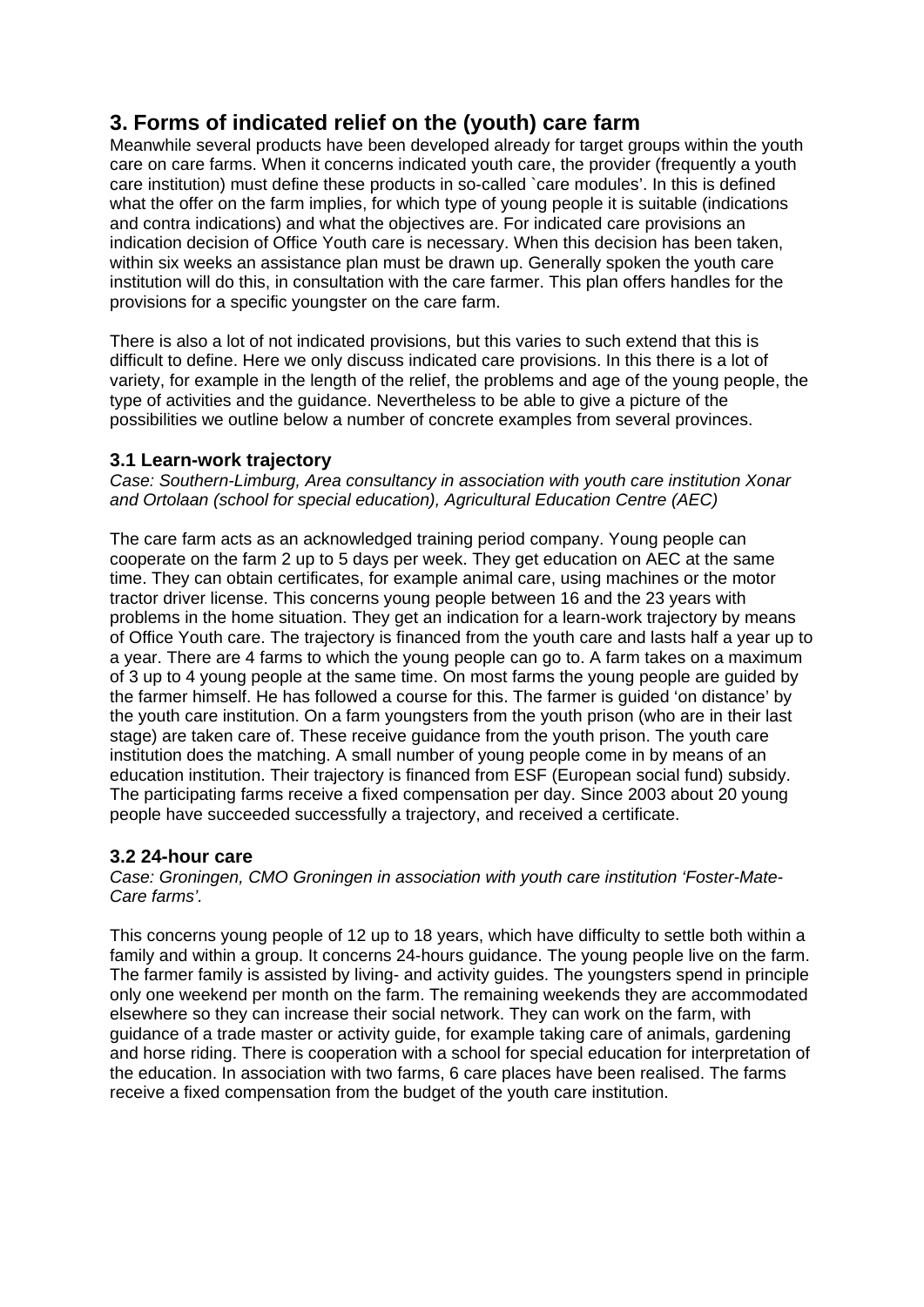#### *Case: Brabant, Youth care institute Topaze*

Topaze has since 1.5 years placed 14 young people on care farms. For this cooperation has been contracted with 22 farms in the province of Brabant. It concerns young people between 16 and the 18 years who get stuck in work, school and home situation. They have a dispensation of the learning duty and will live and work full-time (7 days per week) on the farm during half a year. Partly it concerns young people out of a (closed) relief and the house of detention.

Crime is no counter-indication (with exception of indecency offences and committing arson), the youngsters need to be healthy and not be addicted. The farm must be able to offer sufficient work and to serve as an example. The farm should not be situated in town or close to town/city. The farmer guides the youngster. The farmer is screened in advance, but does not receive further training for this. However, he is visited 1 to 2 times per week and is coached by an employee from Topaze. The farm receives a fixed compensation for guidance etc. After this route of half a year, another half a year follows as follow-up guidance. Also the parents receive a parent course and the youngster gets an individual training offered. After finishing the trajectory, most young people will find a job.

# **3.3 Day help**

*Case: Gelderland, Youth care institute Bredervoort* 

This is an offer for young people of 12 up to 18 years (with possibilities up to 21) who don't have a means of day spending (i.e. education, training, work or training period). The youngsters follow a programme on the farm for 2 days a week. This is part of the youth care farm. They also follow a programme within green services (maintenance of parks, gardening etc) for 2 days per week and attend school half a day per week for an individual programme. The programme has been recognised as replacing learning duty. It concerns young people which live at home and the parents get intensive guidance during the route. The youngsters are guided by learn-work masters of the youth care institution. The average duration of the route is 8 months. There are 6 care places available, but there is talk of overcapacity, therefore generally there 8 young people are placed on the farms. .

# **3.4 After-school relief**

*Case: Overijssel, Youth care institutes in association with Stimuland* 

Within the framework of a pilot project after-school relief is offered on a number of care farms, mainly on the Wednesday afternoon, Friday afternoon and/or on Saturday. The offer is additional to school. Sporadically one can get a dispensation of the learning duty, where also on formal school hours relief on the farm is offered. The number of children differs by farm. They are guided by the care farmer. It concerns experiencing contact with the animals and the space and activities on the farm. Also experiencing a small-scale domestic situation is important. There are fixed tariffs for this form of relief. The matching takes place by an office that is set up for the duration of this pilot. Depending on the situation the care farmer maintains contacts with the (foster) family, school or day treatment and the case manager of office youth care or youth care institution.

# **3.5 Weekend / staying relief**

*Case: Overijssel, Youth care institutes in association with Stimuland* 

Within the framework of a pilot project, on a number of care farms weekend / staying relief is offered, in the weekend and school holidays. The duration of the holiday period and the frequency of the number of weekends are stipulated per youngster. It is possible to make a combination with after-school relief. The farm needs to be able to offer a 24-hours programme existing from significant activities at daytime, guidance in relaxing activities at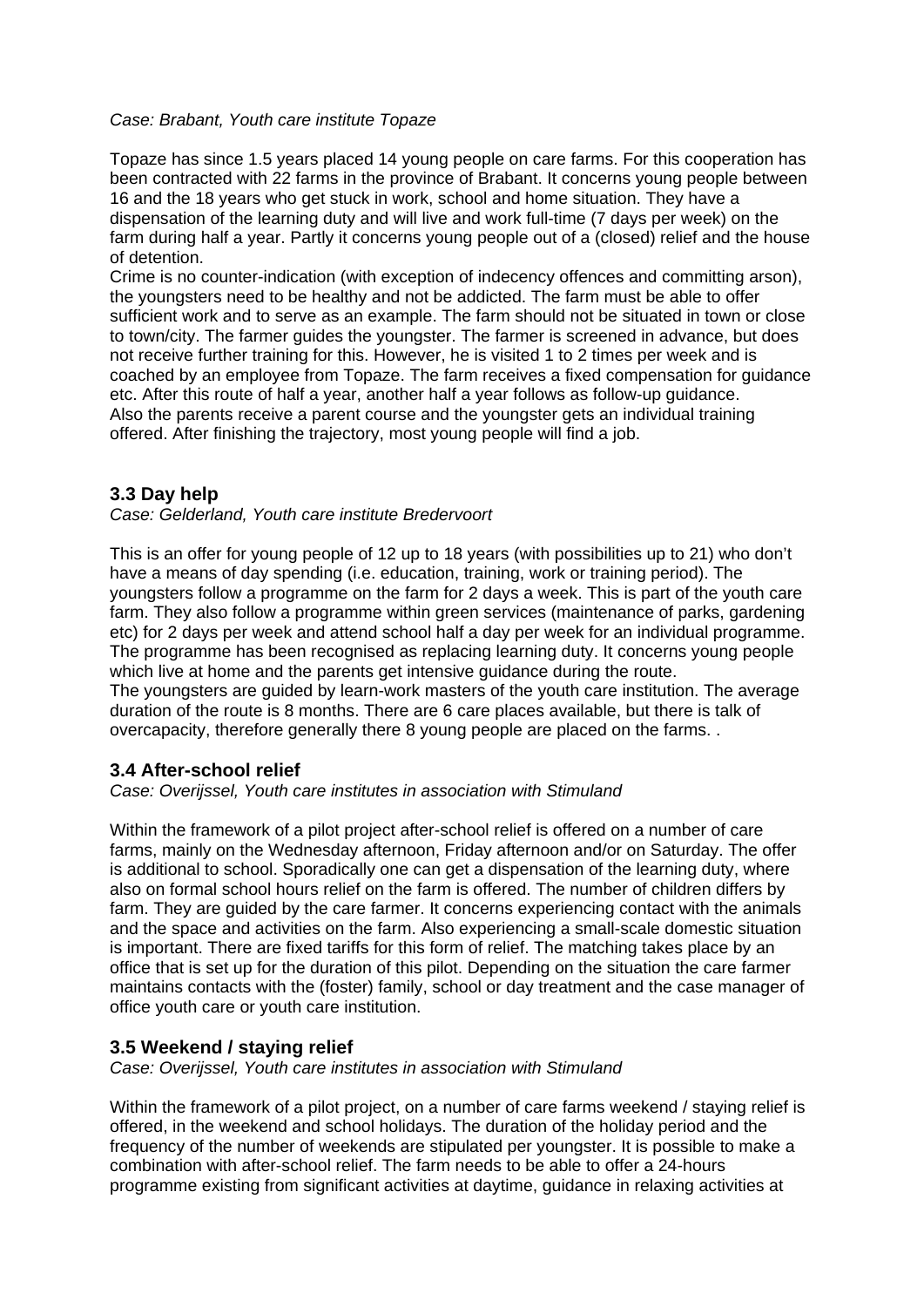night, attention to personal care (going to bed, getting out in the morning, prepare meals and eating, washing). There must be facilities available for a safe stay. The number of youngsters differs per farm.

Weekend/ staying relief can be offered for the following reasons:

Recreational (being away and make new contacts)

Preparation for living independently (possibly guided)

Unburden of the home situation

Lack of a structure because of stay outside the institution

Bridge a waiting period for 24 hours treatment in an institute.

The youngsters are guided by the care farmer. It concerns experiencing contact with the animals and the space and activities on the farm. Also experiencing a small-scale domestic situation is important. There are fixed tariffs for this form of relief. The matching takes place by an office that is set up for the duration of this pilot. Depending on the situation the care farmer maintains contacts with the (foster) family, school or day treatment and the case manager of office youth care or youth care institution.

# **3.6 Crisis relief**

*Case: Overijssel, Youth care institutes in association with Stimuland* 

Within the framework of a pilot project on a number of care farms is crisis relief offered. The care farmer needs to be able to give intensive - and where necessary one-to-one care. This requires stable surroundings that can offer sufficient structure. Depending on the question of the youngster and the possibilities of the care farmer guidance can be offered all days and nights of the week (also in holidays). A dispensation of the learning duty belongs to the possibilities, as a result of which also during formal school hours relief on the farm is offered. Crisis relief is aimed on making the acute maladjustment of the youngster himself or his surroundings, manageable (at home or in within an institution). The final aim is replacement in (foster) family or institution. It concerns temporary relief. The youngster does not come to work but to rest, to build up trust and for well-being. The youngster is guided by the care farmer. It concerns experiencing contact with the animals and the space and activities on the farm. Also experiencing a small-scale domestic situation is important. There are fixed tariffs for this form of relief. The matching takes place by an office that is set up for the duration of this pilot. Depending on the situation the care farmer maintains contacts with the (foster) family, school or day treatment and the case manager of office youth care or youth care institution.

# **3.7 Special requirements**

Whether a farm must satisfy special requirements, is totally dependent on the type of youngsters that is taken care of and the offer that is provided. What is very important in any case, is that a farm works on quality assurance (see also part H, quality); the offer must meet certain quality requirements and be sufficiently professional. Also demand driven work - that means taking the question of the youngster as a starting point and match the care offer to that, is very important. Finally it is important that the care is easily accessible.

# **Position**

In some cases it is a large advantage if the farm is far out in the rural area. When this is the case, young people are really out of their surroundings and away from the 'temptations' of urban areas. The farm is experienced by youth care institutions as a surrounding with few stimuli and this is also a requirement.

#### **Diversity and nature of activities**

It is an advantage when a large variety of activities can be offered. This way the specific question of the youngster can be satisfied better. Also sufficient physical work needs to be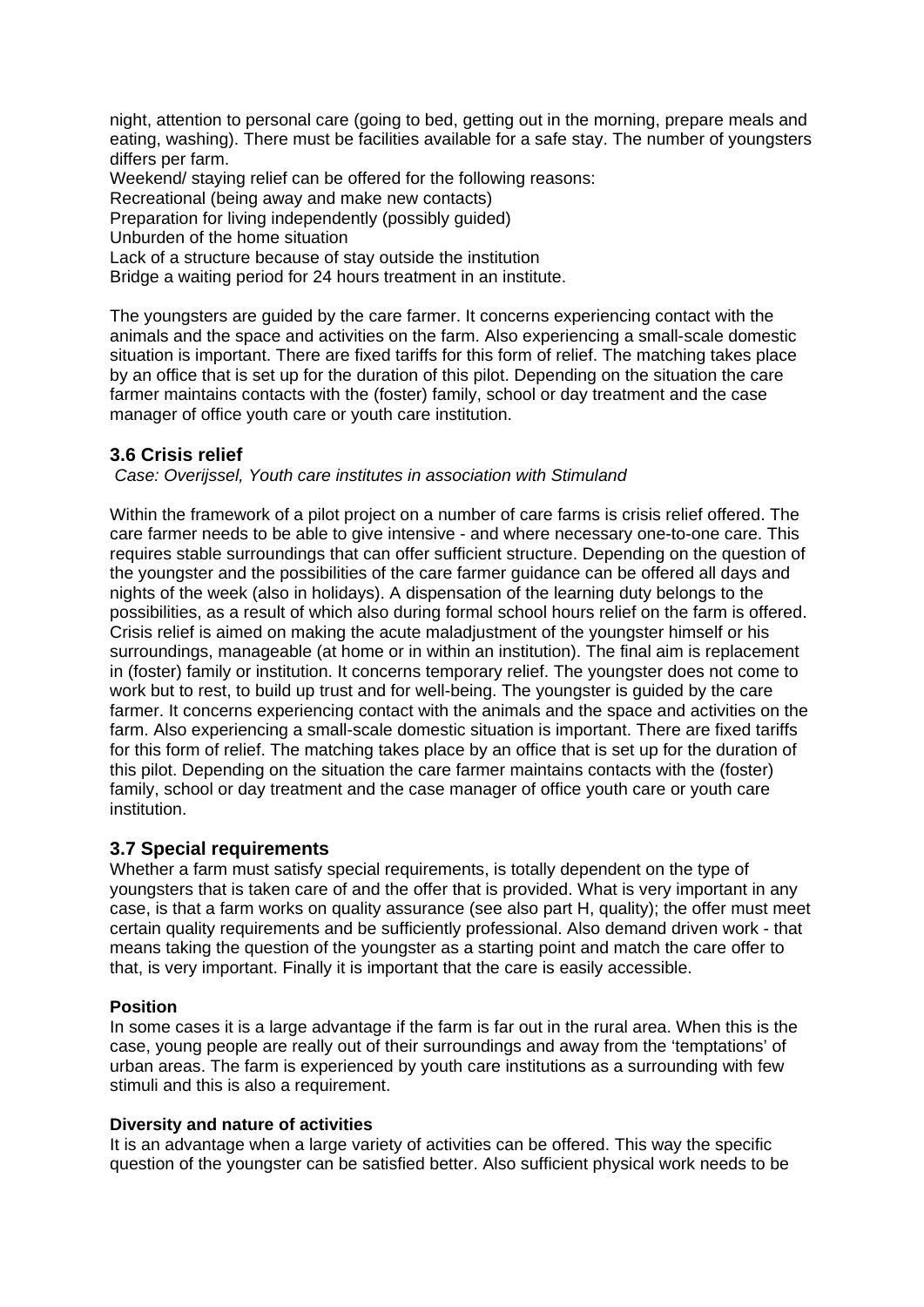available, so that the youngster can let oneself go. Particularly in the case of learn-work trajectories it is important that work is done where something can be learned from.

# **Guidance**

A lot of variation exists in guidance. On the one farm project the youngster is guided by the farmer and this is seen as an important added value. In the other project the youngster is guided by someone from the youth care institution and a lot of value is attached to that. Who can guide best, continues to be a returning discussion point. The one swears at guidance from the youth care within the framework of expert and qualified guidance. Disadvantage is that this leads already rapidly to a therapeutic setting. The other one swears by guidance by the farmer, `down to earth' and not therapeutic. When the guidance is done by the farmer it is important, however, that he can get support of the guidance from the youth care institution. Also he needs to have sufficient 'firmness' to deal with the often difficult young people. Apart from the question which one does the guidance, the guidance needs to be given in a structured manner. This means: stipulate objectives in advance; draw up a development plan; make reports and build in moments of evaluation (see also responsibility).

#### **Quality**

To be able to monitor care on the farm, the national support centre agriculture & care has developed a quality system. A number of farms where youth care products are offered apply this system. This quality system has been evaluated in 2004, by the inspection youth care in the province Overijssel (the report has not been made public yet). The youth care has its own quality requirements, these are inspected inspection youth care.

#### **Safety**

There are relatively much safety risks on a farm. Certainly for the target group youth care it is recommended to have a clear picture of the risks and reduce risks where possible.

#### **Small-scale**

Generally it concerns small-scale relief. The groups mostly exist out of 3 to 4 youngsters. A small-scale setting is important because at the target group youth the development of the young people and the supervision of this is put centrally. Personal attention to the individual youngster is a vital condition. Certainly at very difficult young people and in the case of crisis relief in a one-to-one situation is frequently desirable.

#### **Structure**

For the major part of the young people it is very important that a clear structure is offered. They need this grip. For example fixed times for activities, clear limits, clear aims which must be reached. No nonsense, `have one's feet firmly on the ground' approach.

#### **Responsibility**

It is important to make clear appointments which person is responsible for what. For example for the drawing up of a help or development plan, report, guidance, evaluations, communication with parents, Office Youth care and other agencies. These tasks needs to be clearly allocated to the several people involved (care farmer, Office Youth care, youth care institution).

#### **Composition of the group**

Because young people are a vulnerable target group, is it important to compose the group carefully and - in the case of a combination of several target groups good - to watch whether this gives added value for the individual youngster.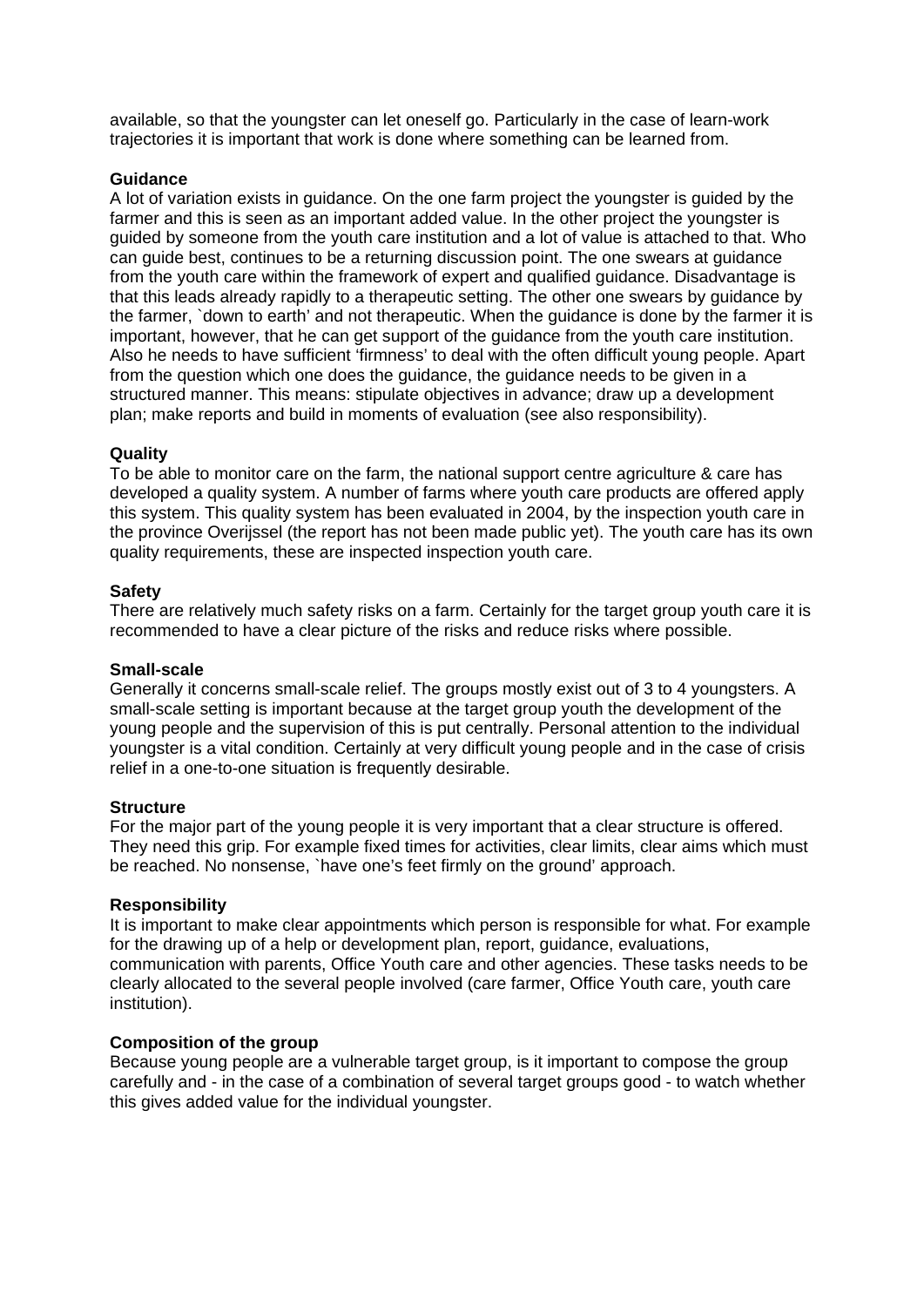# **K. Learn-work companies**

# **1. Agrarian learn-work companies**

An agrarian learn-work company is an agrarian business where people can learn to work or can learn by working. The aim of a learning route on agrarian learn-work company is that people, who have for one or another reason poor job prospects, move on to a (paid) job, within manageable time. Some companies also help with finding a job and give guidance when a job is found (job coaching).

On an agrarian learn-work company is worked on learning objectives, individually or in a group. The learning objectives differ by person, depending on the aim with which the person comes to the agrarian company. When the aim is to learn to work, the learning process is focussed on getting used to the labour process and is especially worked on social and emotional skills.

People which come to learn by working get on a learn-work company support in practical and social skills and can qualify for obtaining certificates and/or a diploma at a regular education institution in the agrarian sector. In such a case is frequently cooperated with a school (secondary professional education, pre-secondary professional education) and is it possible that a participant can follow a part of the training on a school. A combination of these learning objectives is of course also possible.

Generally the agrarian companies are small-scale, as a result of which safety and clarity can be ordered. There is much space for a personal approach, which is adjusted to the possibilities of the participant.

Beside care farms there are more and more farms which aim at offering trajectories to learn to work and learning by working. These farms are called agrarian learn-work companies. In this part it is explained what an agrarian learn-work company is, which target group they focus on and which legislation is involved. Also attention is given on education for young people on learn-work companies, possibly in combination with a reintegration trajectory. Besides this a term list and a list with important internet sites concerning this subject has been included.

# **1.1 Target group**

The agrarian learn-work companies aim at people who have, for one or another reason, difficulty in finding a (paid) job, but nevertheless gladly want that. The participants must have a good motivation to learn to work and to learn by working. Also they have to find working in agriculture /horticulture attractive. Participants must be physical sufficiently able to, possibly with adaptations, carry out physical labour.

The most common target groups are the ones that have poor job prospects, such as:

- Long-term unemployed person;

- (Early) school leavers; of lower secondary professional education without diploma, of special education, of practical training;

- Trainees from the special education;
- People with an intellectual restriction;
- People who are partly unable to work;
- People with mental and/or social problems;
- People with a burn-out.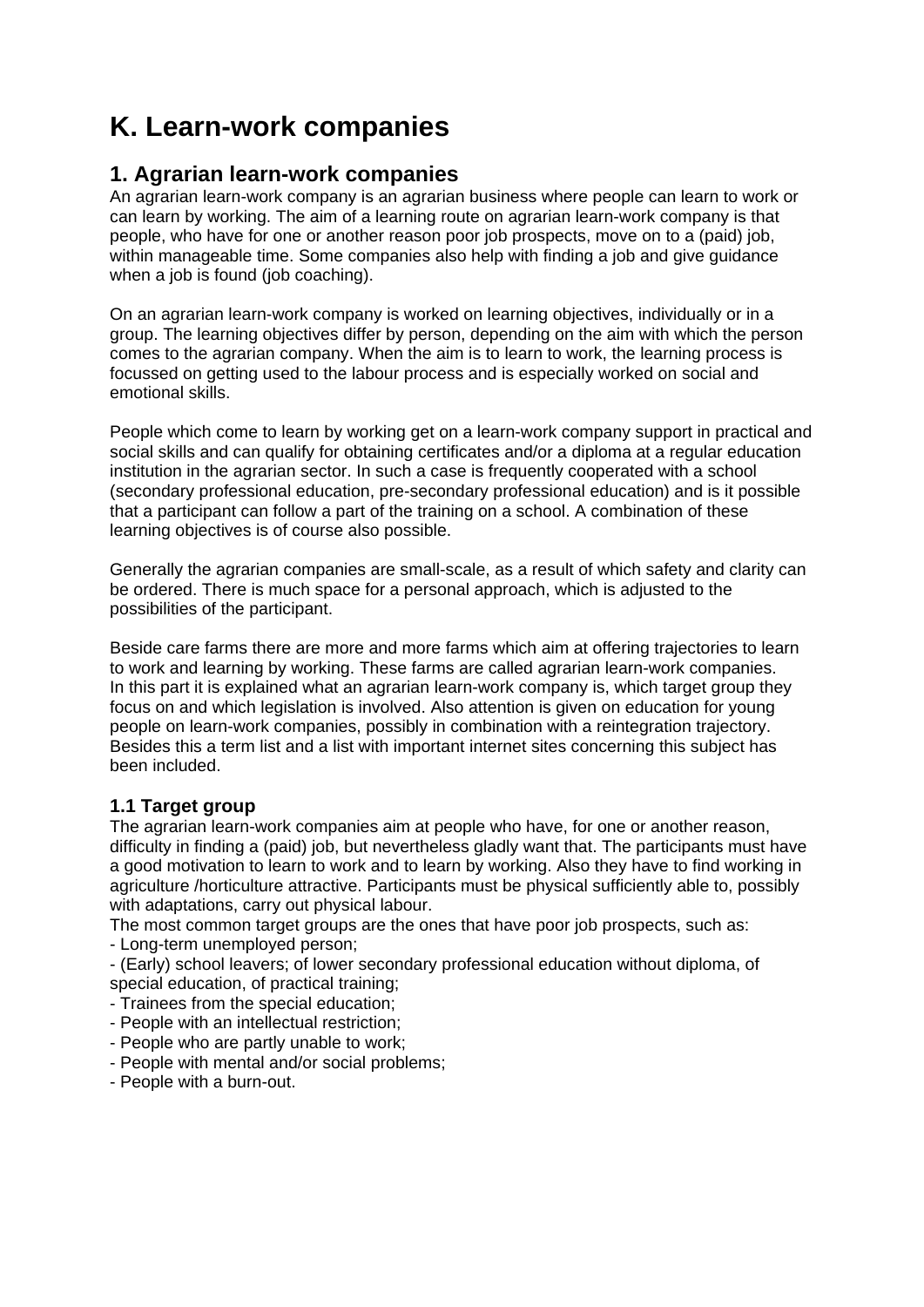# **2. Financing and legislation**

For the guidance of participants on a learn-work company compensation is asked of the participants. The participants receive in general no remunerations for the activities which they carry out. For people who come to train skills on an agrarian learn-work company with which they in the future can look for a job on the regular labour market, there are financing possibilities within the framework of reintegration. For each participant the learn-work company has to examine where financing comes from.

First needs to be looked if the financing comes out of care (EMEA) or can be regulated from reintegration point of view. Financing from the care (EMEA) is taken into consideration extensively in part F of this handbook.

When financing needs to be regulated out of reintegration point of view, one must find out who is responsible for the reintegration. The responsibility for a reintegration trajectory has generally been coupled to a benefit relation and lies as a rule at UWV (see 2.1) or the municipality. If someone has a UWV-benefit and a municipal benefit, the responsibility lies at UWV. In this chapter several financing possibilities concerning reintegration are discussed and also the involved legislation and agencies.

# **2.1 Implementing body employee insurance schemes (UWV)**

UWV (implementing body employee insurance schemes) has arisen from a merging with Gak, Cadans, UsZo, GUO and the social fund construction industry. UWV looks after the benefits for people who do not function entirely (anymore) in a regular labour process. It concerns the benefits WAO, WW and Wajong (see term list). Moreover UWV supplies services so people can continue to work. This concerns especially financial advantages for the employer, with which adaptations and arrangements can be made, like for example office adaptations. UWV has a reintegration responsibility for disabled people without employer and for unemployed person with a distance to the labour market. To satisfy this responsibility UWV buys reintegration trajectories at reintegration agencies, to place these people in a sustainable way in paid jobs.

There are two types of reintegration trajectories:

- *Complete reintegration* trajectories (aimed at placement in work).
- *Preparation trajectories* (for preparation to a complete reintegration trajectory).

# *Complete reintegration trajectories*

Complete reintegration trajectories aim at placement in work and exist from the following components:

- 1. Placement plan
- 2. Guidance to placement
- 3. Follow-up guidance at placement (possibly)

The provider must offer a fixed price for both the separate trajectory components, and for the complete reintegration trajectory (the three trajectory components together). At the compensation of the reintegration trajectory UWV keeps financing based on results as a main point. This implies that when participation to the trajectory has not led to a successful placement, the trajectory is not (entirely) compensated for. Payments occur on the basis of the principle 'no cure, no pay' or 'no cure, less pay'. At the realisation of succeeded placements reintegration agencies can qualify for a placement bonus.

# *Preparation trajectories*

Preparation trajectories offer the participant activities which are not primarily aimed at placement in work, but that are aimed at preparing a participant for following a reintegration trajectory. Acquiring work rhythm and getting used to a fixed day rhythm are examples of objectives.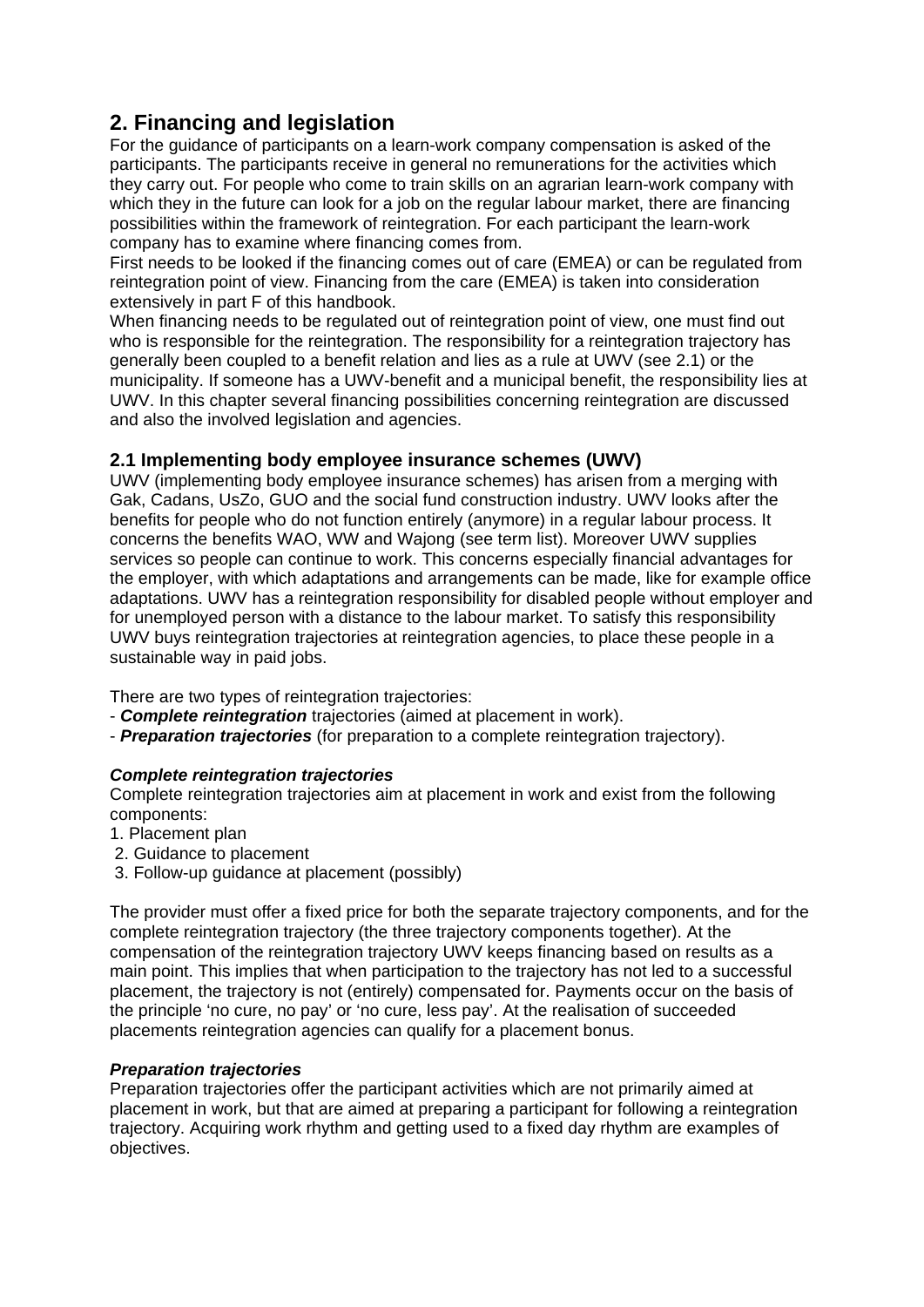Preparation trajectories can last a maximum of 26 weeks. Preparation trajectories have two trajectory components:

- 1. Intermediation plan
- 2. Effective intermediation / intervention

The finishing of a preparation trajectory takes place by a final report to UWV from which proves to be:

- The development of the trajectory.
- The result that is reached.
- The possibilities of the participant of taking part in a regular reintegration trajectory.

The provider must offer a fixed price for both the separate trajectory components, and for the complete preparation trajectory (the two trajectory components together). UWV compensates the costs of the preparation trajectory in principle completely and are there is no talk of financing based on results. The trajectory component 1 (intermediation plan) is compensated for the moment UWV agrees on it. Trajectory component 2 is compensated for in two parts; the first compensation takes place three months after agreement by UWV of the intermediation plan. The last compensation takes place when UWV has received the end report concerning the participant.

The complete reintegration trajectories and the preparation trajectories are bought in the following ways by UWV:

**1. Invitation to tender at reintegration agencies**, mostly by concluding framework contracts. Commonly this concerns appointments concerning relatively large numbers of customers. 70% of the reintegration trajectories are bought by UWV by means of invitation to tender.

To be able to offer complete reintegration trajectories and/or preparation trajectories within the framework of an invitation to tender procedure, it necessary as a reintegration office to meet the demands which are made in the programme of requirements and the general conditions of UWV. One of the demands is that companies need to have experience with reintegrating customers to paid labour. For further information see www.aanbestedingreintegratie.nl

For the remaining 30% of to purchase reintegration and preparation trajectories there are two ways: by means of 'the free space' and by means of an IRO, individual reintegration agreement.

**2a. Free space.** This free space is used by UWV to be able to buy regional tailor-made trajectories. Reintegration companies who want to make use of financing out of this 'free space' will have to found well that they focus on a target group that needs extra service. They also need to make clear what the surplus value is of their service with regard to the regular invitation to tender. When reintegration companies apply experimental reintegration methods, they can also qualify for financing out of the 'free space'. Applications for financing out of the free space must be submitted at the region director of Purchase Reintegration Services of UWV, in the region where the activities will take place. The application must exist from an application form and an action plan. The application is assessed within three months after reception. When the application is approved, a contract with the reintegration agency and UWV is concluded. The actual commencing date of the contract is in principle two months after the agreement. For more/ actual information see www.aanbestedingreintegratie.nl

#### **2b. IRO; Individual reintegration agreement.**

Everyone who receives a benefit of UWV, who is able to follow a reintegration trajectory (to be assessed by UWV) and does not follow a trajectory already, can request for an individual reintegration agreement (IRO). With the IRO the participant himself can make a choice for a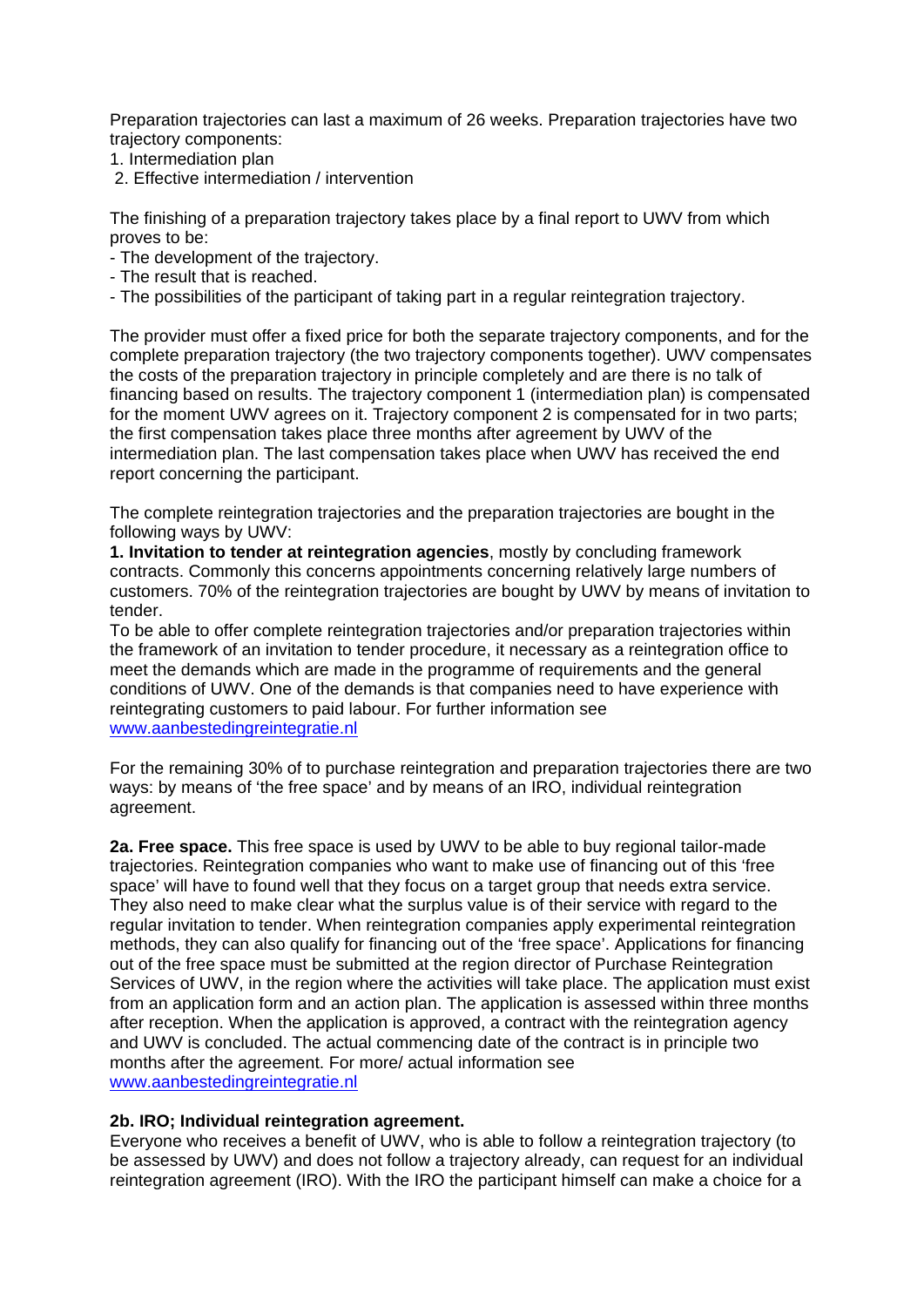reintegration company (in contrast with the ordinary procedure where UWV chooses a reintegration company). The reintegration company must meet however certain conditions such as quality requirements. By means of the IRO complete reintegration trajectories, no preparation trajectories can be offered. The maximum amount to be used for implementation of the IRO is determined by UWV on 5000 euro and the trajectory can last 1 year maximum. A request to raise this amount can be done, but then must be made clear first that this is necessary. Initially 50% of the activities are compensated for. Of these 50% 20% are paid when the agreement with the reintegration company has been concluded. The remaining 30% is paid after six months.

The remaining 50% is compensated for when the participant (at the latest three months after the agreement has ended) has made an employment contract with an employer, for at least six months or when the participant has carried out activities as an entrepreneur or as a temporary employee. When the reintegration agency can show that compensation of initially 50% is too low to be able to place the participant on the labour market, UWV can decide to raise this compensation.

*Application IRO*. The person that can claim a benefit, must request himself for an IRO, but can fill in the application form together with the reintegration company. With the application one must also send a placement plan to UWV. The reintegration company can make a placement plan together with the participant. In this placement plan are, among others, mentioned which activities are carried out in order to realise a sustainable placement of the participant on the labour market. When this plan is approved, and the reintegration company meets all conditions, UWV makes an agreement with the reintegration company. This is a standard agreement from which cannot be deviated.

#### **Learn-work companies and financing out of invitation to tender**

When UWV buys reintegration and preparation trajectories by means of invitation to tender, it mostly will concern relatively large numbers of customers. Individual agrarian learn-work companies are generally not suitable for large numbers of customers. For this reason concluding direct framework contracts with UWV will fall out of range of most agrarian learnwork companies. Besides this a reintegration company needs to meet the demands which are made in the programme of requirements and the general conditions of the UWV, to be able to get finance by means of invitation to tender. Learn-work companies can think of to register themselves as a reintegration company, in order to be able to offer reintegration trajectories within the framework of an invitation to tender procedure. Then learn-work companies can do business directly with UWV. Learn-work companies can also think of cooperating with a reintegration company which works with framework contracts, and learnwork companies can offer a part of the reintegration trajectory in the form of subcontracting.

# **Learn-work companies and financing out of 'free space'**

In view of the possibilities of learn-work companies to offer specific, tailor-made reintegration and preparation trajectories, there are possibilities concerning financing out of 'free space'. But also in this case cooperation with a reintegration company can be considered.

#### **Learn-work companies and financing out of IRO**

Here too applies that a learn-work company needs to be registered as a reintegration company, to be able to offer a reintegration trajectory. By means of the IRO complete reintegration trajectories, no preparation trajectories can be offered. If a learn-work company is not registered as a reintegration company, but nevertheless wants to receive financing for a customer by means of IRO, cooperation with a reintegration company can be looked for.

# **Project subsidy innovative Wajong-projects**

To offer young people with a restriction on the labour market chances, UWV has got a budget for the financing of projects especially for this group. UWV supports experiments, projects or other initiatives which aim at integration of young disabled people on the labour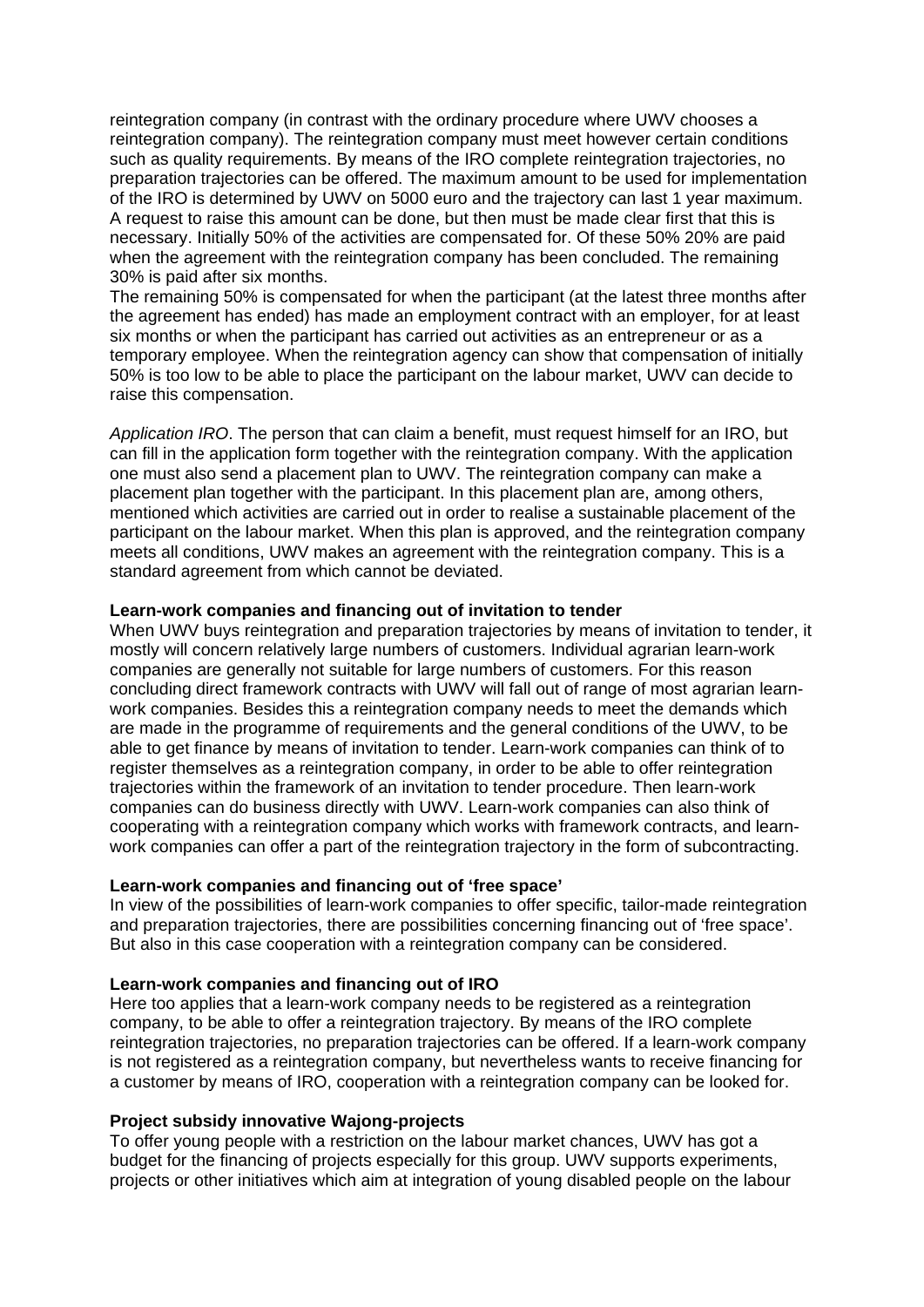market. To be able to qualify for subsidy, a learn-work company must in any case meet the following conditions:

- The project aims at the integration of young disabled people on the labour market.
- The project has a renewing way of working.
- The method is to use also by other organisations, in the future.
- The needed time of the project is preferably less than a year, but maximum two years.
- The activities which result from this project are no regular activities of the learn-work company.
- The project is appropriate within the work area of UWV.

When one wants to request for subsidy, a project plan, an action plan and a budget needs to be made; this needs to be send to UWV. Within three weeks a response to the application is given. The subsidy has a maximum of 150,000 euro. For further information see www.uwv.nl; www.aanbestedingreintegratie.nl; www.werkendperspectief.nl.

# **2.2 Sheltered Employment Act (SEA)**

The SEA has been intended for people with a physical, intellectual or mental handicap who are able to work exclusively under adapted circumstances. An independent indication commission, categorised since 2005 at CWI, has examined or someone qualifies for the SEA.

There are two possibilities with the SEA:

- Guided work at an ordinary employer.

The guidance is looked after by a guidance organisation. Once at work, the employee receives an ordinary salary. Even if productivity is lower than of other employees. As compensation the employer receives free guidance and settling in of the employee. Moreover the employer has no costs if the employee becomes ill.

- When working at an ordinary company is not possible, a social employment company (SEcompany) is an option. This can be a social workshop, but also a company. In the last case the employee remains in service of the social employment company. The company where the employee is placed then pays compensation for the employee. The amount of the compensation coincides with the productivity of the concerning person. Also a SE-company can place a person on a care farm (or learn-work company). Then the care farm receives compensation, because often a type of training is offered to the participant (for example social training).

#### **Learn-work companies and SEA**

The SEA offers the following possibilities for learn-work companies:

- The learn-work company can appoint employees who to fall under the SEA. The learn-work company gets extra guidance and settling in of the employees and when these fall ill, UWV pays the costs. The learn-work company does not receive further compensation.

- A social employment company can place a participant at a learn-work company and also pay a compensation for that, because the learn-work company often offers a training project. Further information:

Ministry of Social Affairs and employment. www.minszw.nl CWI Centre for Work and Income. http://cwinet.nl

# **2.3 Exceptional Medical Expenses Act (EMEA)**

The Exceptional Medical Expenses Act (EMEA) insures every Dutchman for care and support at long-term sickness, handicap or old age. When someone has such a serious handicap that paid or subsidised paid work does not belong to the possibilities, the EMEA comes on screen. The care which is provided from the EMEA, has been divided in 7 care functions (see also part F of this handbook).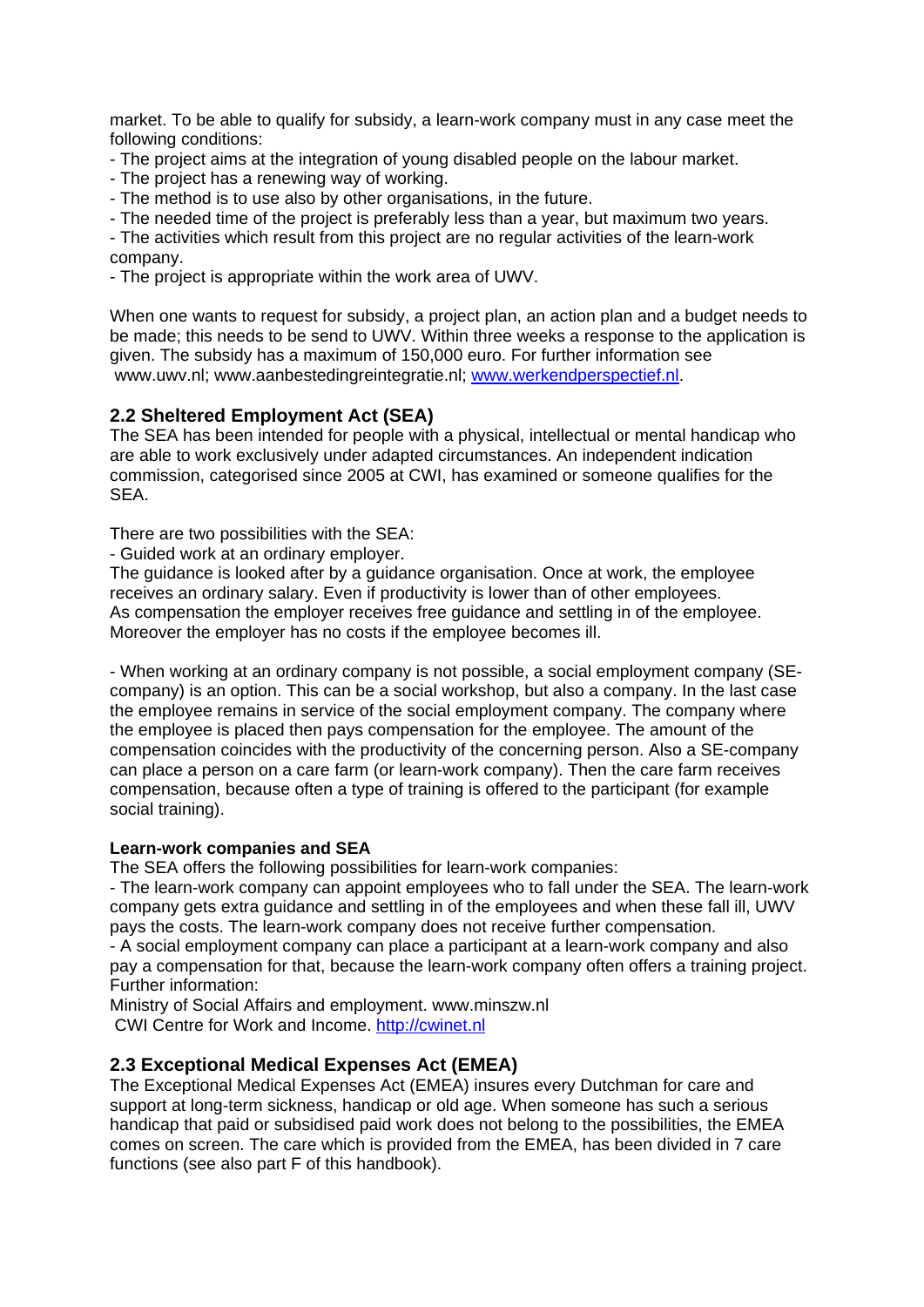#### **Learn-work companies and EMEA**

Sometimes work on learn-work company can be financed out of the EMEA; the participant then becomes indicated for the care function activating guidance or supporting guidance. With an indication decision for one or more care functions the participant can choose if he receives care 'in kind' or buys the care himself with a personal budget (PB). With a PB the care-taker can for example buy a learn-work trajectory on an agrarian learn-work company. The care-taker concludes himself a contract with learn-work company in which is regulated which care (for example social activation) is provided, for how many day parts and for which price. More information on the EMEA is to find in part F of this handbook.

# **2.4 Law Work and Social Security**

On 1<sup>st</sup> of January 2004 the Law Work and Social Security has become effective. Municipalities get a budget for paying social security benefits, and a flexible budget that they can spend at their own discretion to support and guide people that receive a benefit to a job. The municipality cannot claim the social security benefits any longer with the Government. As a result of this, it is for the municipality financially more attractive to help people to find a job. In this new law, people who receive a social security benefit, are obliged to apply for jobs and take on all kind of jobs (only commonly accepted work, illegal work or work with wages lower that the minimum wages does not count). However, a temporarily dispensation of the labour duty can be given.

Each municipality has to make its own policy plan for the implementation of the Law Work and Social Security (within certain limits of the Law Work and Social Security). This policy is determined in the reintegration regulation; in this among others is mentioned which services the municipality offers for support at finding work and how the municipality takes into account the combination of work and care.

Frequently the municipalities offer within their budget to guide people to work, one of the following trajectories; care trajectory, social activation, career advise, education or employment mediation. When the municipality offers people with a social security benefit a certain trajectory, these people are obliged to attend the trajectory.

For learn-work companies particularly the trajectories social activation and education are relevant. Social activation aims on getting people ready for participation in society and to prevent social isolation. Often these trajectories are attended by older people who receive a social security benefit since a long time and have dispensation of the labour duty. Many people who attend a social activation trajectory are classified as 'stage 4'. A social activation trajectory can last maximum two years and costs 3000 euro per person. Education is taken into consideration in the next chapter.

#### **Learn-work companies and the Law Work and Social Security**

The Law Work and Social Security offers the following possibilities for learn-work companies. - The learn-work company can offer social activation trajectories and receive compensation for this of the municipality.

- The learn-work company can offer an education trajectory (possibly in combination with employment-mediation) and receive compensation for this of the municipality.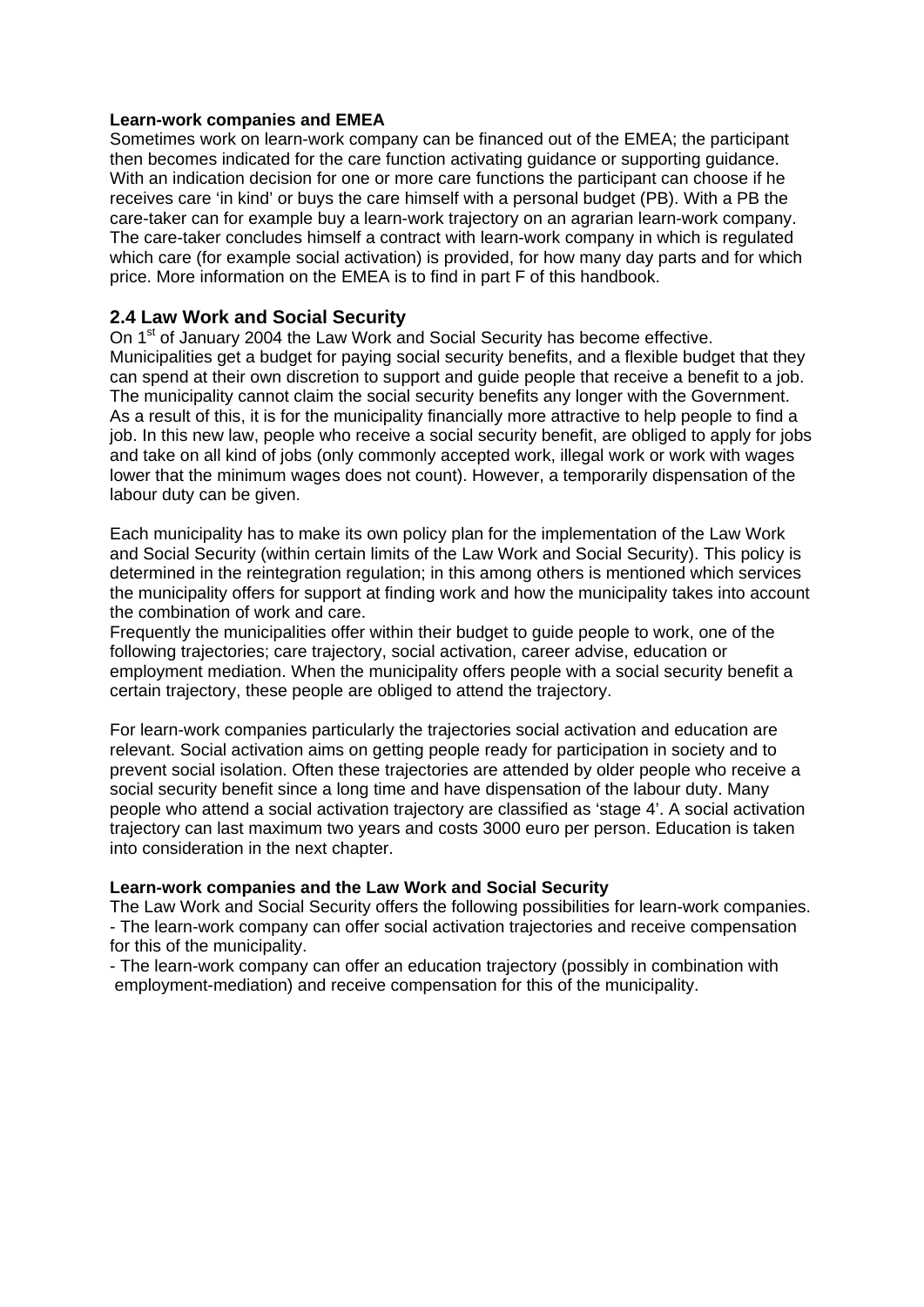# **3. Education on learn-work companies**

Besides working on the farm much learn-work companies offer education. The education is frequently offered in association with schools in the region. In principle can education be offered to anyone on the learn-work company, but in practice it appears that especially young people appeal to the education possibilities. For this reason particularly possibilities for education for young people are discussed in this chapter.

# **3.1 Youth jobs**

A youth job is a regular job, learning job or a young people 'developments and experience place' for young people up to 23 years.

# *Regular jobs*

Employers can at filling of a vacancy consciously choose for a youngster and give him (or her) a temporary or fixed contract. Some municipalities and CWI-offices offer, in association with employers, so-called 'step-in jobs' or reserved labour for young people with a benefit. Such jobs are meant to acquire work experience. At a 'step-in job' the youngster gets a temporary employment contract for six months, which can be extended once with six months. The youngster receives (collective labour agreement) remunerations; the employer qualifies for a wages cost subsidy of the municipality. At reserved labour the youngster has an employment contract with the municipality or a reintegration company. The employer only pays compensation.

# *Learning jobs*

A learning job gives young people the opportunity to gain a profession diploma, presecondary professional education and/or of secondary professional education, by combining working in a company with a training.

# *Pre-secondary professional education learn-work trajectory*

In a pre-secondary professional education learning trajectory, the student attends school and attends a learn-work trajectory at a company, in the third or fourth year of basis-professionspecific learning route of pre-secondary professional education. Since august 2005 that company has be recognised as a learning company by the knowledge centre of the company branch or by the profession category. An employment contract is not a condition. It is sufficient that the youngster performs activities within the framework of a learning agreement, therefore an unpaid training period. The learn-work company does not receive compensation.

# *Secondary professional education route*

A student can attend secondary professional education by means of two routes:

# *'Theoretical route'*

The one route exists of approximately 30 % practice what is filled in by the student by means of training periods and the remaining 70 % exists of lessons at school. An employment contract is not a condition. The youngster performs activities within the framework of a learning agreement, therefore an unpaid training period.

# *'Practical route'*

The other route exists of more than 60 % from practice. The remaining (approximately) 40 % of the education occurs by means of theoretical lessons on school. This route generally means four days work and one day to school. The practice is done at a regular company. Since august 2005 that company has be recognised as a learning company by the knowledge centre of the company branch or by the profession category. An employment contract is concluded between the student and the company. The learn-work company must in principle pay (collective labour agreement) salary and compensation of study cost to the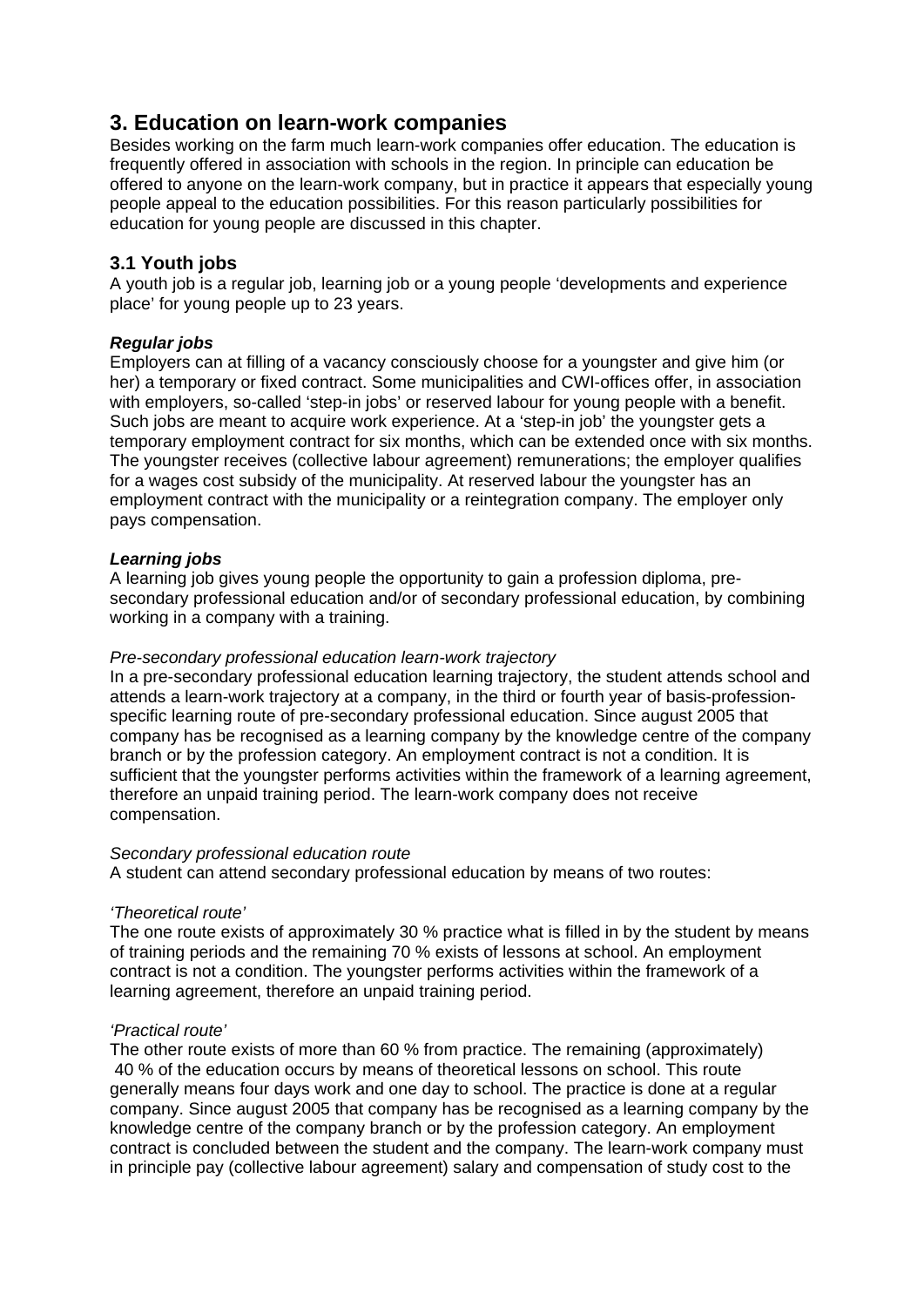student, but can possibly get exemption for this, for example if it concerns young disabled people with serious education obstructions. See also www.aanbestedingreintegratie.nl.

# **Young people developments and experience place**

At a young people developments and experience place the employer hires a jobseeker for a period of three months, as an extra worker. (This is also called training period). In this way the youngster can maintain his knowledge and skills and acquire experience. For the employer this training period is a good possibility to get acquainted with the youngster and his or her capacities. It is not obliged to hire the youngster after the training period, but many youngsters get a job this way.

During the training period the youngster keeps a possible benefit. The employer ensures compensation of costs that are made, such as travel expenses. If the youngster rounds off the training period successfully, he or she receives a bonus of maximum  $\epsilon$ 450, - from the employer. Young people developments and experience places are an initiative of employer organisation VNO-NCW. For more information see www.uwv.nl.

# **3.2 Allowance for employers who offer education/work experience Payment reduction education**

The payment reduction education is a discount on the tax and national insurance contributions. Employers can make use of the payment reduction education if they hire a youngster that attends one of the next education forms:

- The 'practical route' on the secondary professional education. This route must be attended on the basis of a learn-work agreement between the employer, the student and the education institution. The agreement must also be signed by the national organisation (of the profession education). The payment reduction education can be also applied when an employer does not have a duplicate of the concerning learn-work agreement yet, but does have a declaration of the education institution from which appears that the concerned employee follows the practical route.

- Education for start qualifications. There is talk of an employment contract with a former unemployed youngster. The youngster attends education aimed at gaining a start qualification. The employer must have a declaration of CWI that the youngster was unemployed before being employed by his company.

The payment reduction education also applies in the next situation where an employment contract is not necessary: a pre-secondary professional education learn-work trajectory. The student must perform activities within the framework of a learn-work agreement that has been established between the employer, the student, the education institution and the national organisation for the professional education. The payment reduction can also be applied as an employer does not have a duplicate of the learn-work agreement yet, but does have a declaration of the education institution from which appears that the student belongs to the target group.

Per employee the payment reduction over 2005 amounts a maximum of  $\epsilon$  2,500, -. For a former unemployed youngster who attends education for a start qualification, the payment reduction has a maximum of €1,500, -. In the case of a former unemployed youngster who works for start qualifications and students in the pre-secondary professional education learnwork trajectory and the practical route of the secondary professional education route the employer qualifies for a payment reduction with a maximum of  $\epsilon$  4,000, - per year. Further information is available at the Tax and Customs Administration, www.belastingsdienst.nl.

# **Wage cost subsidy/subsidised labour**

In the Netherlands there are many projects that give young people a chance to acquire work experience and/or make it possible that young people return to labour. Within the framework of the Law Work and Social Security the municipality takes for example the initiative, with which the implementation is carried out by the municipal social services and/or it CWI. This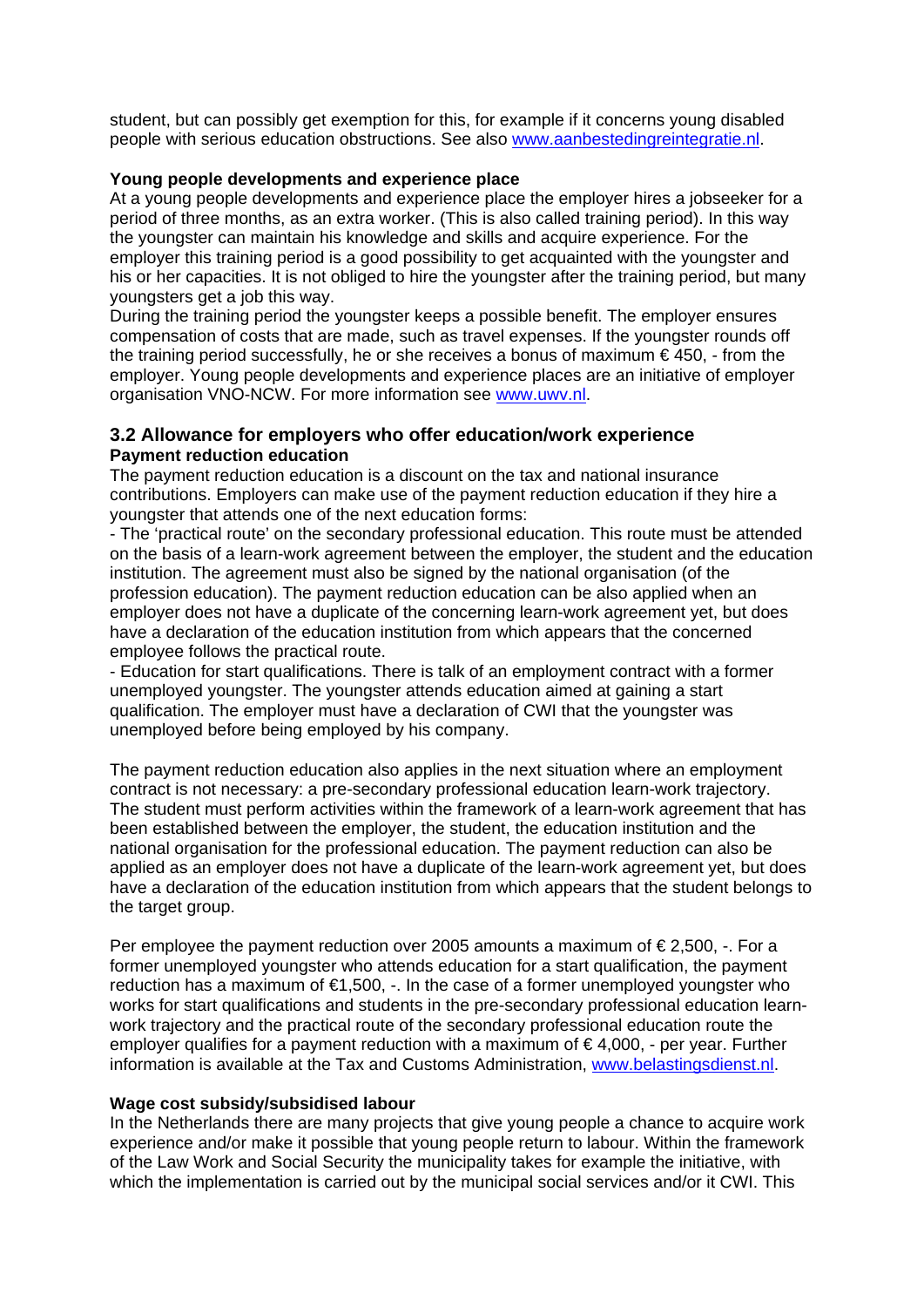differs per region. For further information you can inform at the municipality and of CWI the office in your region.

#### **ESF- 3 subsidy; closed for applications**

'A place on the labour market for everyone', that is one of the spearheads of Europe. Projects which aim at the activation of jobseekers and labour-disabled, availability of the working population and a 'life long learning' in the profession education can possibly receive a subsidy of the European Social Fund. The original regulation ran up to and including 2007; however because of the large interest the total budget has been meanwhile over-subscribed and ESF-3 the counter is closed as of 28<sup>th</sup> of October 2005. For this reason it is not useful any longer to submit claims for ESF-3 subsidy. For further information see www.agentschap.szw.nl.

# **3.3 Education in a reintegration trajectory (young people and elderly)**

When a learn-work company offers a reintegration route or preparation route, it can be that education is one of the steps to undertake to give people a better chance on the labour market. When a learn-work company offers education in this way, this is compensated for by the agency which gives authorisation for to trajectory (UWV, municipality) according to the concerned legislation (Law Work and Social Security, Sheltered Employment Act).

An example of a specific target group who can qualify for attending an integration route on a learn-work company, are young people from special education.

Some young people who have round off special education receive a Wajong benefit (benefit for disabled youngsters). In that way they often qualify for attending an integration route on a learn-work company (for example by means of an individual reintegration agreement). Such a learn-work trajectory aims at placement on the labour market.

When (ex) students of special education receive a personal budget besides the Wajong benefit, they can use the personal budget to attend a trajectory on a learn-work company. Then often a social activation trajectory is offered.

#### **Learn-work companies and education**

Summarised: a learn-work company can offer the following education possibilities for young people:

- The learn-work company offers a learning job on pre-secondary professional education level. An employment contract is not a condition; it is sufficient that the youngster carries out activities within the framework of a learning agreement. The learn-work company does not receive compensation. The learn-work company can get a financial allowance in the form of payment reduction education (to see www.belastingdienst.nl).

- The learn-work company offers places for practical training periods for students of the secondary professional education who attend the 'theoretical route'. The company makes a contract for the training period with both the student and the education institution. Sometimes the learn-work company must pay a training period compensation, but the learn-work company itself does not receive compensation.

- The learn-work company offers a learning job on the level of secondary professional education, the practical route. A learning employment contract is closed. The learn-work company must in principle pay a (collective labour agreement) salary and compensation for study costs to the student, but it is possible to get exemption of this, for example if it concerns young disabled people with serious education obstructions. See www.aanbestedingreintegratie.nl.

- The learn-work company offers an education to an unemployed youngster (within a job, there is talk of an employment contract) to obtain start qualifications this way. The learn-work company is allowed to claim payment reduction education, but receives no further compensation.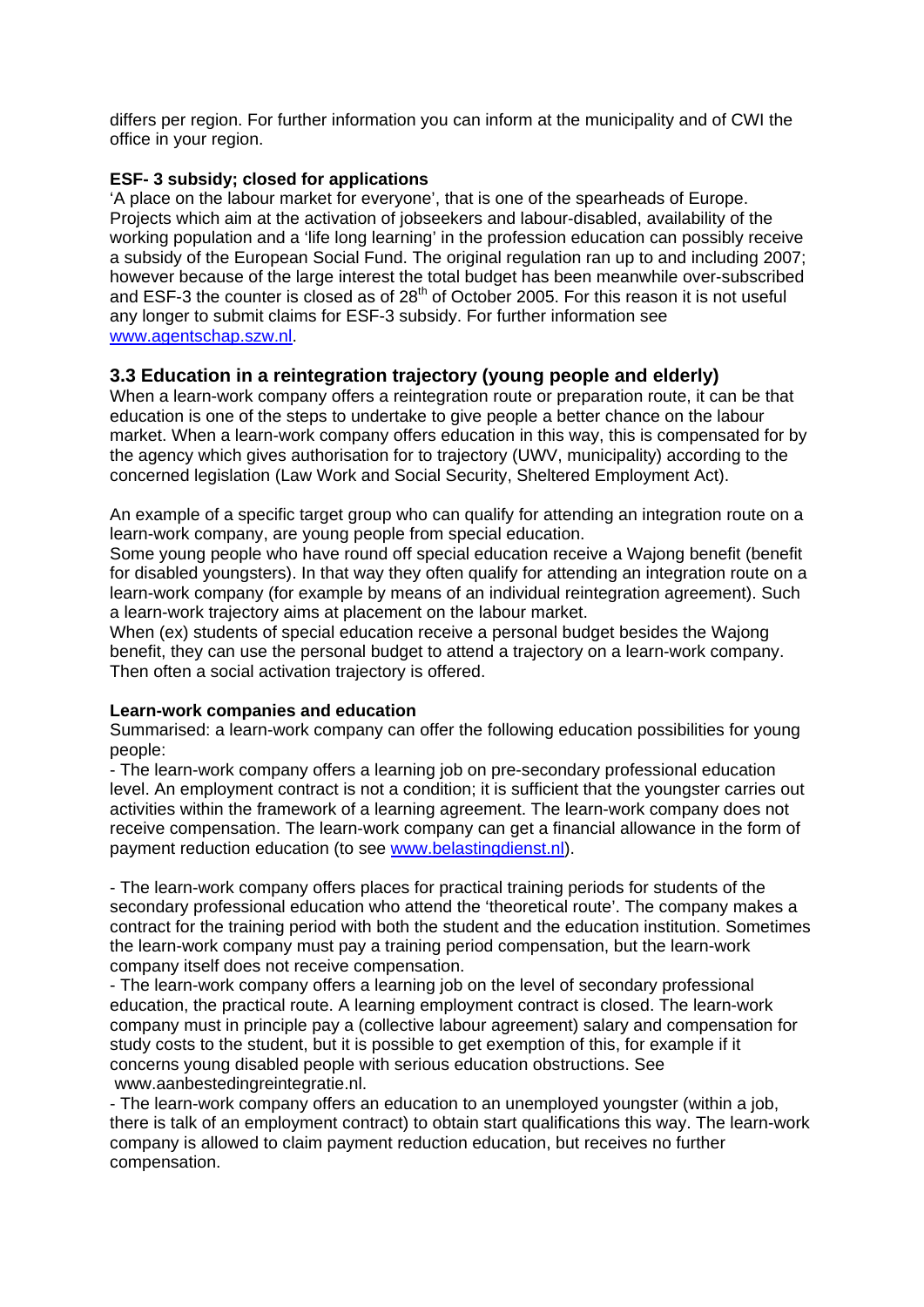- A learn-work company offers the possibility for the participants to obtain certificates or a diploma by offering education (for example a tractor driver license) within a reintegration trajectory and receives compensation for that of the organisation which compensates for the reintegration route, directly or in association with a reintegration office.

- A learn-work company offers an integration project for youngsters who leave special education. Often this can be financed by UWV (for example individual reintegration agreement), when the youngster receives a Wajong benefit.

- The learn-work company offers a trajectory for (ex) students of the special education; the trajectory aims at social activation. This can be financed by the EMEA (PB), when the youngster has an indication for this.

To both young people and the elderly applies that a learn-work company can offer education within a reintegration trajectory or by means of a preparation trajectory (in association with an education institution) and receives a compensation for that of the organisation which gives authorisation for the trajectory (UWV, municipality).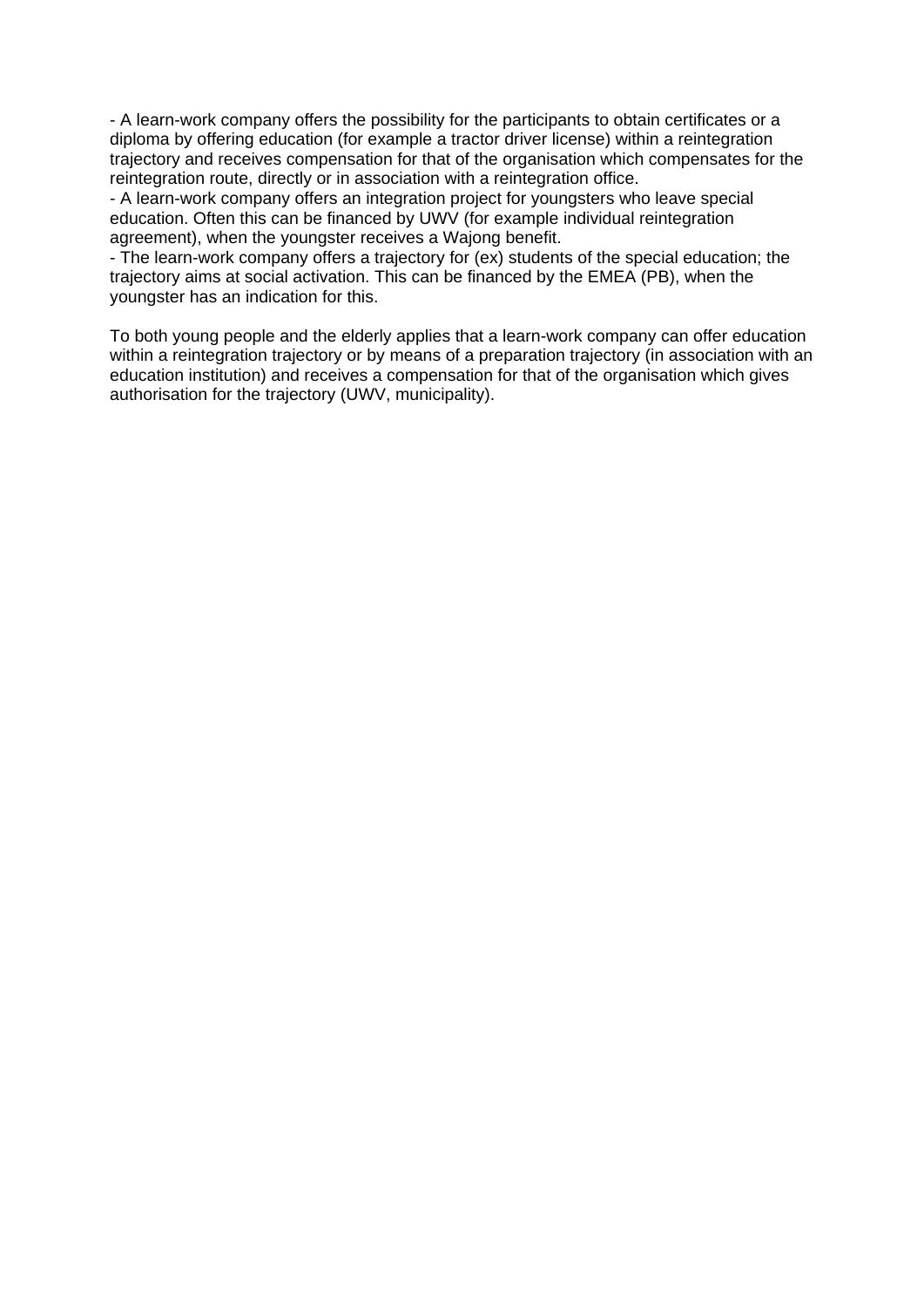# **4. Quality of the learn-work company**

# **4.1 Quality assurance**

# **Aequor**

When a learn-work company offers the participants the possibility to attend an education, a pre-secondary professional education learning trajectory, or training possibilities on secondary professional education level, the learn-work company is legally obliged to be recognised. Aequor is the knowledge centre that recognises companies in the field of food, environment and 'green' (agrarian sector, recreation/ gardeners and related companies and the food industry).The recognition regulation is a way to guarantee quality.

To become recognized, you must apply at Aequor. A company consultant of Aequor advises you concerning the recognition and notes whether you meet the conditions of the recognition regulation.

The most important criteria for recognition are:

- The company can take care for the implementation of the practice part of the training or for part of it.

- The company has been equipped in a modern way and meets the standards of the company branch.

- The student has sufficient space for training within the regular working hours.

- Within the company a practice guide has been appointed who has at least a diploma of the education for which the company has been recognized or can show that his work level is equivalent.

- The company satisfies to the laws and legislation.

Recognition is for free and recognised companies are incorporated in a register of recognised companies on the internet site of Aequor. Potential candidates and schools can look in this register for recognised companies. For further information and downloading the application form: www.aequor.nl.

# **Quality system**

To guarantee the quality of a care farm, a special quality system has been developed. This quality system has been published by the national support centre agriculture & care. Each care farm can download this quality system by means of the site of support centre agriculture and care (www.landbouwzorg.nl). This system has been aimed at care farms, but can also be used by learn-work companies. See part H of this handbook for further information on the quality system.

# **4.2 Knowledge and skills of the entrepreneur**

The quality of the learn-work company depends among others on the entrepreneur (and the possible staff). For an agrarian entrepreneur with a learn-work company no specific training has been required.

Of course it is preferable that the entrepreneur has a diploma of a school in the sector on which the learn-work company aims. Furthermore is advisable to follow the training of practical education guide that is offered by Aequor and SOLLT. See www.aequor.nl.

The knowledge and skills of the entrepreneur aim especially at personal qualities, such as:

- The entrepreneur is a professional in his field.
- The entrepreneur has his heart in his profession.
- The entrepreneur has affinity with the target group.
- The entrepreneur is able to transfer knowledge.
- The entrepreneur is patience.

These qualities are directives; entrepreneurs who have some qualities less well developed and have additional qualities, can also be able to give professional guidance on learn-work companies. Furthermore cooperation with several agencies (like among other things with reintegration organisations) is useful, to be able to use all knowledge that is present in this way.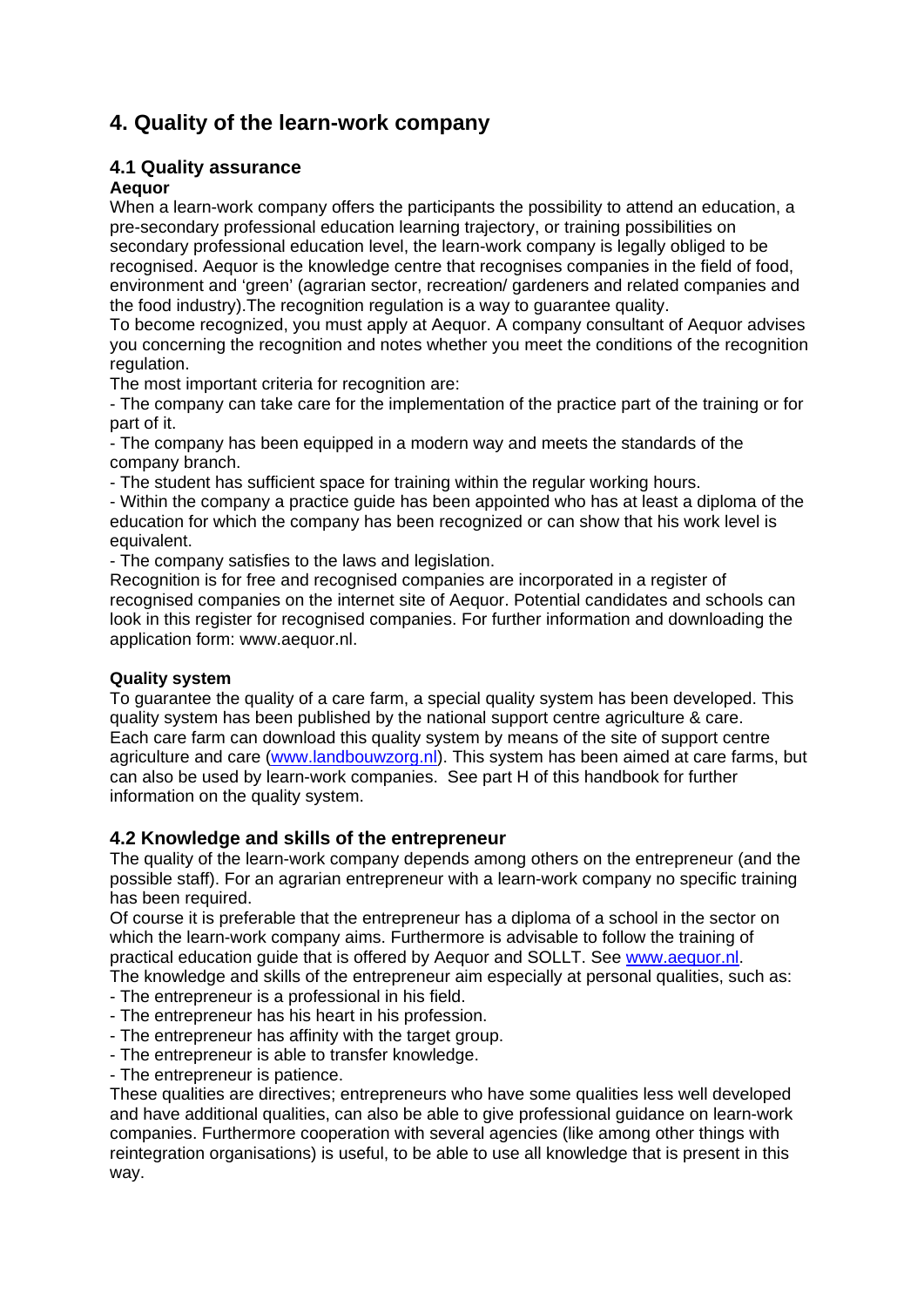# **6. Further information**

The legislation concerning learn-work companies is continuously liable to changes. For this reason it is advisable to continue keep up with the legislation. Below some internet sites are indicated which can help you to keep your knowledge up-to-date.

www.uwv.nl www.aanbestedingreintegratie.nl www.belastingdienst.nl www.cwinet.nl www.issalokaal.nl www.jongactief.nl www.postbus51.nl www.szw.nl www.waocafe.nl www.werk.nl www.ontwikkelcentrum.nl www.landbouwzorg.nl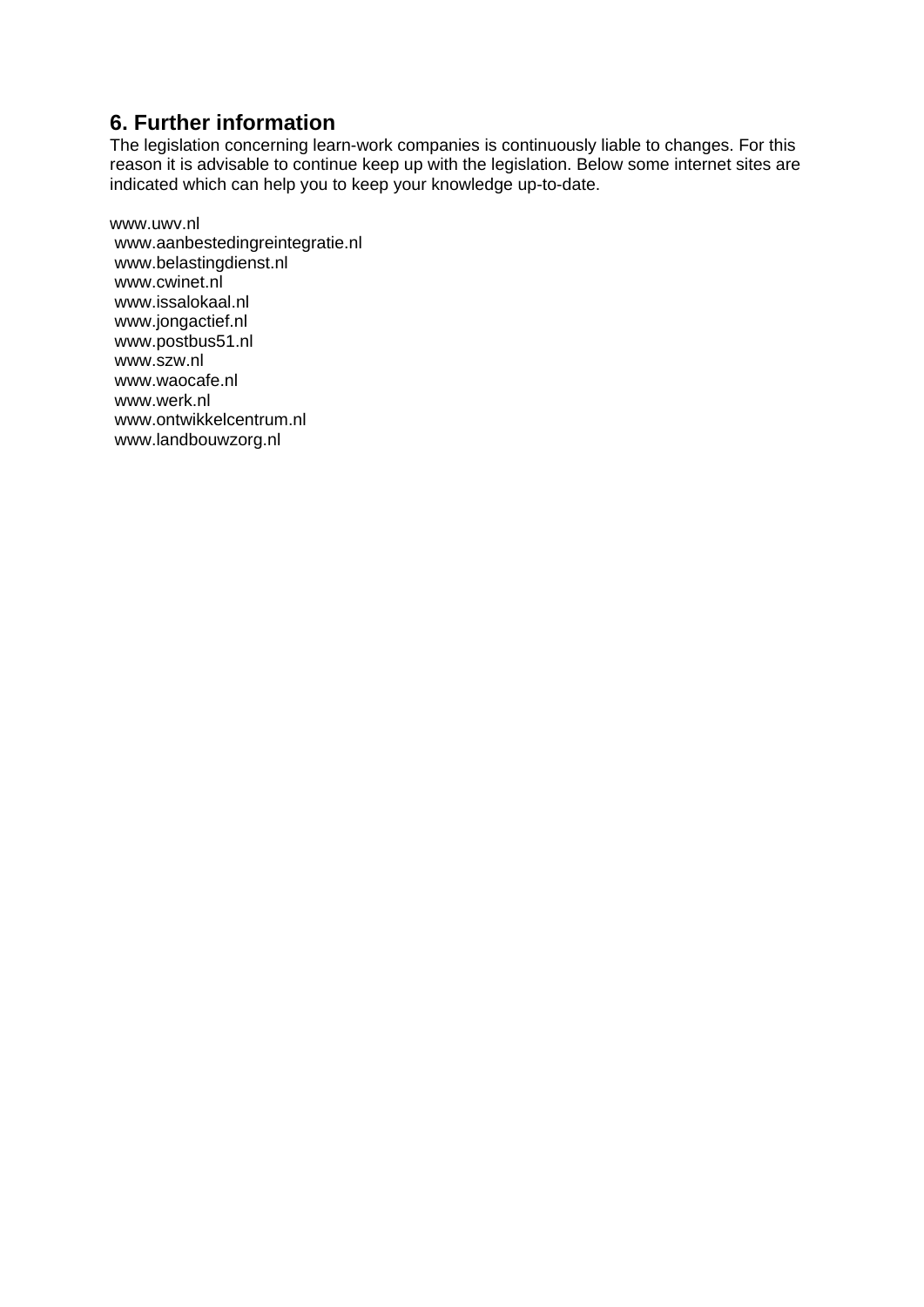# **L. The role of the government**

# **1. Policy on agriculture and rural area**

The development of care farms has been linked inextricable with policy in the field of agriculture and rural area. Laws and legislation in these areas are more and more a direct consequence of appointments which Member States of the European Union make with each other. At present approximately 80% of the laws and rules of the ministry of agriculture, nature conservation and food quality (LNV) is based on agreements which have been made within the European Union.

# **Common European Agricultural Policy (CAP)**

The common European agricultural policy (CAP) has large influence on the future of the agriculture sector in the Netherlands and with that on the rural area. The CAP: *aims at offering the farmers a reasonable standard of living and provide consumers with quality food against honest prices. The way these aims are reached, has changed in the course of years. The key terms are now food safety, environment conservation in the rural area and `value for money' (source: European Union).*

Within the framework of the Common European agricultural policy (CAP) LNV works on a common agricultural policy that contributes to a more sustainable agriculture, to restricted implementation regulations and costs for the entrepreneurs and the government and to a policy which prevents distortions of competition.

The policy as from 2005 exists from agreements which the European ministers of agriculture and fishery have made in 2003. These appointments concern changes of the agriculture markets and on strengthening of the rural development. Care farms are very well appropriate in this last pursuit of strengthening of the rural development. Care farms contribute to the liveability of the rural area and new functions on the farm are developed, beside agrarian production.

An important modification in the Common European agricultural policy has become effective first of January 2006 with the 'disconnected support regulation`. Direct financial EU-support to the farmers is for an important part disconnected of quantities crops or animals, but made dependent on observing rules in the field of environment and nature, animal well-being and animal health. Market protection and product support decrease this way, but by means of new instruments farmers are supported when they adapt their management and production to the demands which the society makes.

# **Framework regulation rural development and rural development programmes**

European policy in the field of rural development is established in the framework regulation rural development. Although the European Union already since the first reform (Mac Sharry) had more or less rural development policy, this policy became an official component of the CAP with Agenda 2000. As from that moment the CAP formed an equivalent, second pillar of rural development, beside the market regulations. On the Internet site rural development of the European Commission you find all kinds of information on this second pillar of the common agricultural policy (www.europa.eu by means of the heading agriculture).

In 2005, a new framework regulation for the second pillar of the CAP has been determined. With that the EU frameworks for this policy are established for the coming years. The following subjects are leading:

- strengthening of the competitive position of agriculture;
- Nature and environment management by agriculture;
- broadening of the rural area economy and liveability.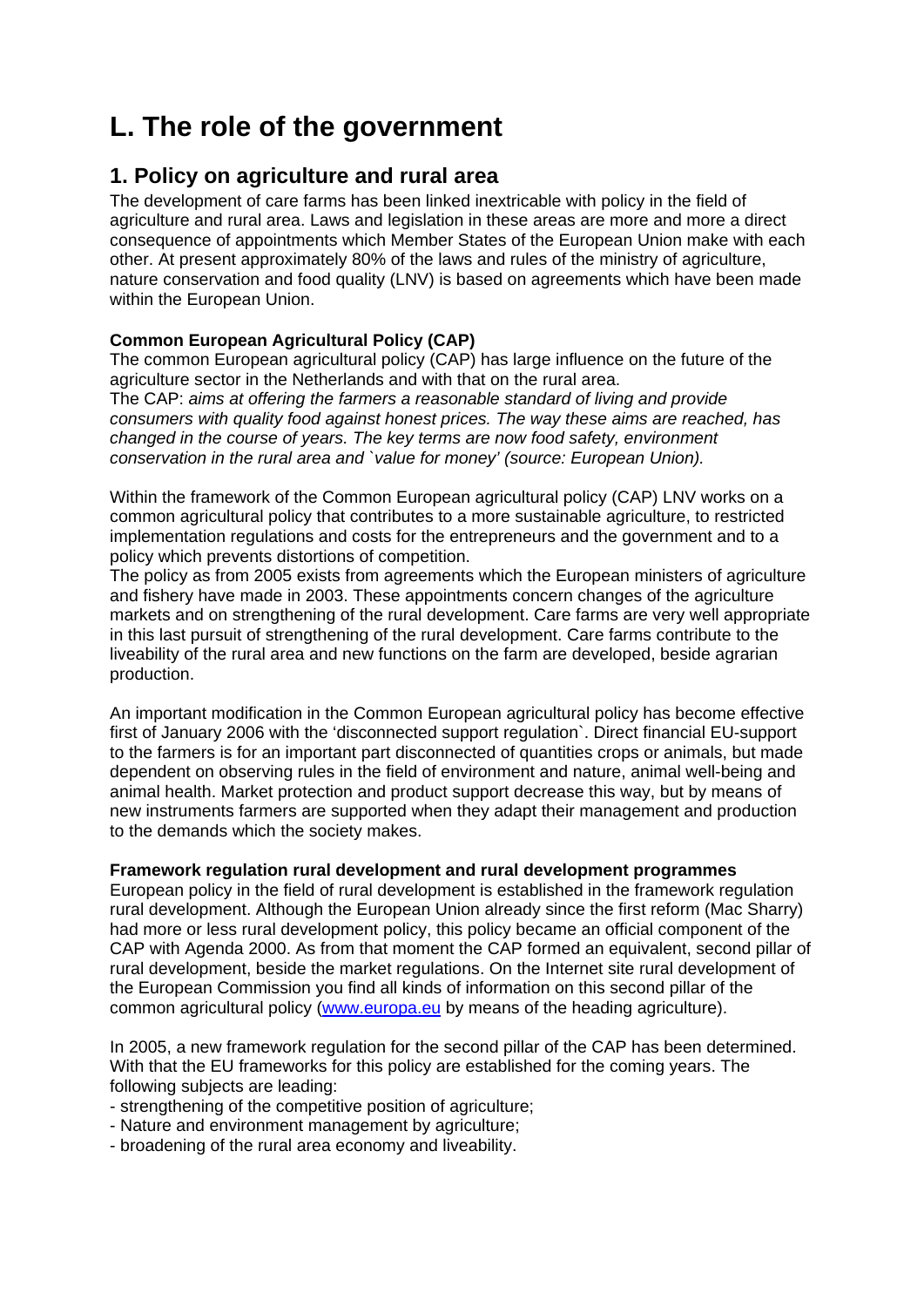The Member States develop the requirements of this regulation nationally in the so-called rural development plans.

The objective of the Dutch development of the (rural development) policy 2000-2006 is dual: agriculture must adapt to large changes (such as the enlargement of the EU and the development to a free market economy without subsidies and market protection). Besides that the rural area must fulfil several functions at the same time in the field of environment, nature and recreation.

The coordination of the implementation of the rural development plans the Netherlands is carried out by the control office rural development plans. By means of the Internet site www.regiebureau-pop.nl all kinds of information is given concerning rural development plans the Netherlands, among which LNV-regulations and provincial programmes in the framework of which subsidies and projects can be requested.

In the rural development plans 2000-2006 the changing vision on the rural area becomes apparent, because the rural area in the Netherlands is for a long time no longer mainly agrarian. Agriculture and horticulture remains important, but in many regions other sectors have taken over the role of economic pillar, for example industry, (retail) trade, transport, recreation and provision of services. The rural area has however not only an economic function: many occupants of the large cities want to live there, it is popular by holiday-makers and the rural area is considered as the stock chamber for water, nature and bio-diversity. Within the framework of the rural development programmes, projects in which among others the development of care farms is stimulated actively are set up.

The preparations for the rural development programmes 2007-2013, as a continuation on the rural development programmes 2000-2006, are in full pace. Before the new programme can effectively start 1st January 2007Member State the Netherlands must regulate numerous matters concerning finances, contents and implementation. For this Brussels outfit the frameworks. Further information on the frameworks and objectives of new European rural policy (incorporated in regulation 1698/2005) appears on www.regiebureau-pop.nl.

#### **Agenda vital rural area**

Aforesaid changing vision on the rural area becomes apparent also in the (Dutch) Agenda vital rural area, which is published in April 2004. The agenda vital rural area is the development for the rural area of the spatial main principles from the government 'Note Space'.

In the integrated note agenda vital rural area is written down what the plans of the government for the rural area are for the coming years. A liveable rural area and a vital and sustainable agrarian sector are put centrally in the policy. That means a thriving economy, good living circumstances, a lively social structure, a healthy functioning ecosystem and an attractive landscape. The role of government's will change. The National government will lead on main principles local governments (province and municipality) get more scope in the execution of the policy. Main point is: locally what is possible, centrally what is necessary. The needs from the area are put in the first place. The National government is only carrying out policy in certain areas, like for the ecological head structure and the twenty national landscapes.

#### **Investment budget rural area**

To support the provinces in their director role, there will be one investment budget for the rural area, the Investment budget rural area. All area-specific aims from the years programme vital rural area will be carried out by means of the Investment budget rural area. That means that in this budget money will be available for aims in the field of nature (among other things ecological head structure), recreation (among other things recreation for the city), landscape, agriculture, environment and the reconstruction of the sand areas. The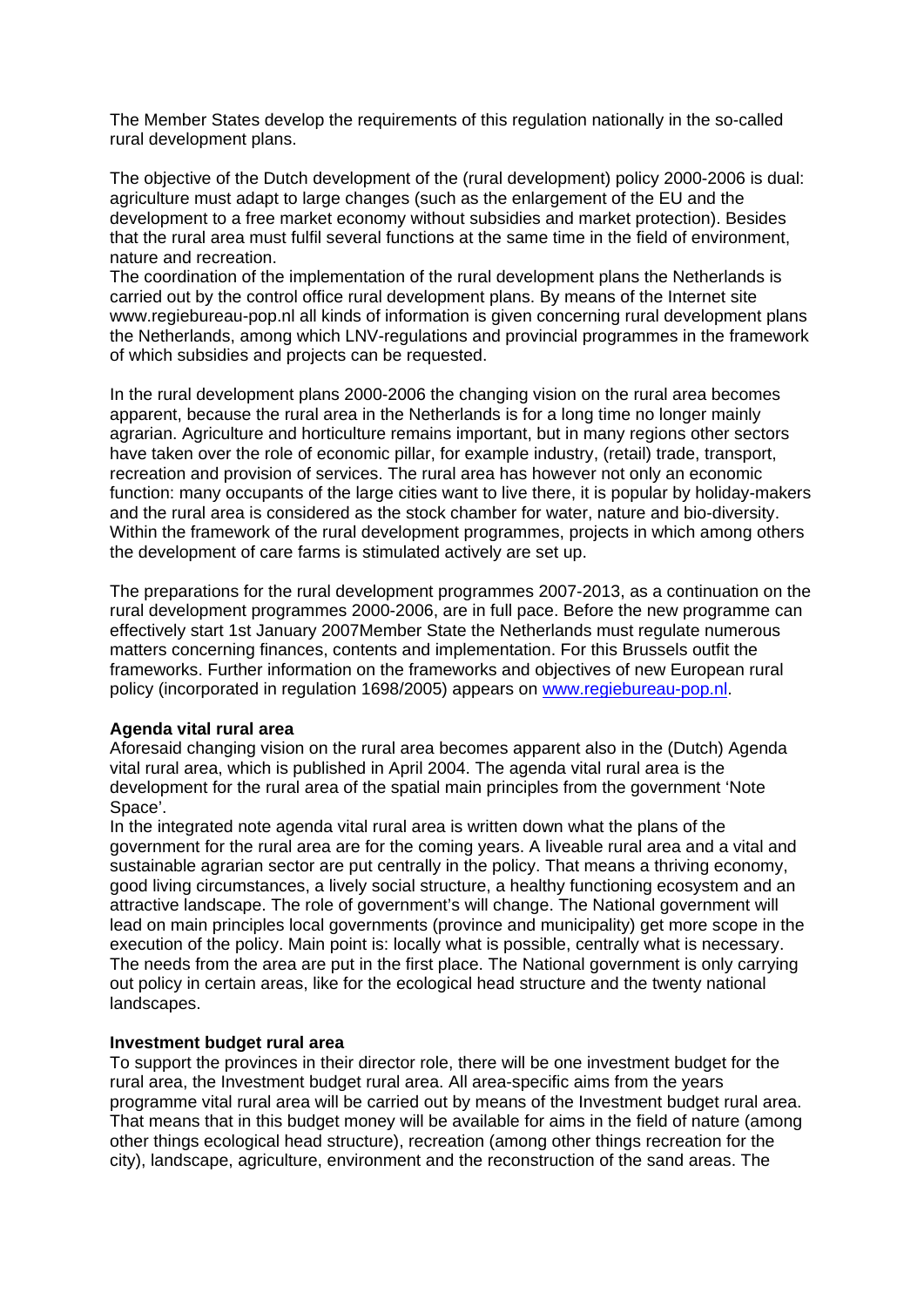expectation is that the Investment budget rural area can become effective as from 2007. For further information see Internet site www.ilg.nu.

#### **Relation agenda vital rural area - note space**

The note space describes the vision of the government on the spatial development of the Netherlands and forms the spatial framework for the agenda vital rural area. The agenda vital rural area and the note space make clear how the proportion between the different governments looks like concerning the rural area policy. For more information: see www.minlnv.nl.

#### **Choose for agriculture**

In the future vision `choose for agriculture' is described with which (inter)national developments the agricultural sector has to deal with the coming ten up to fifteen years and which future perspectives there are. Also the vision discusses the choices and targeting possibilities which are there, among other things by the Ministry of Agriculture, Nature and Food quality.

In this note the total agro sector, the primary agriculture and horticulture and the supplying and processing industry are put central.

`Choose for agriculture' has been established by the Ministry of Agriculture, Nature and Food quality and is on the first place mend as appliances for agrarian entrepreneurs to support them at strategic decisions for their farms. For further information see www.minlnv.nl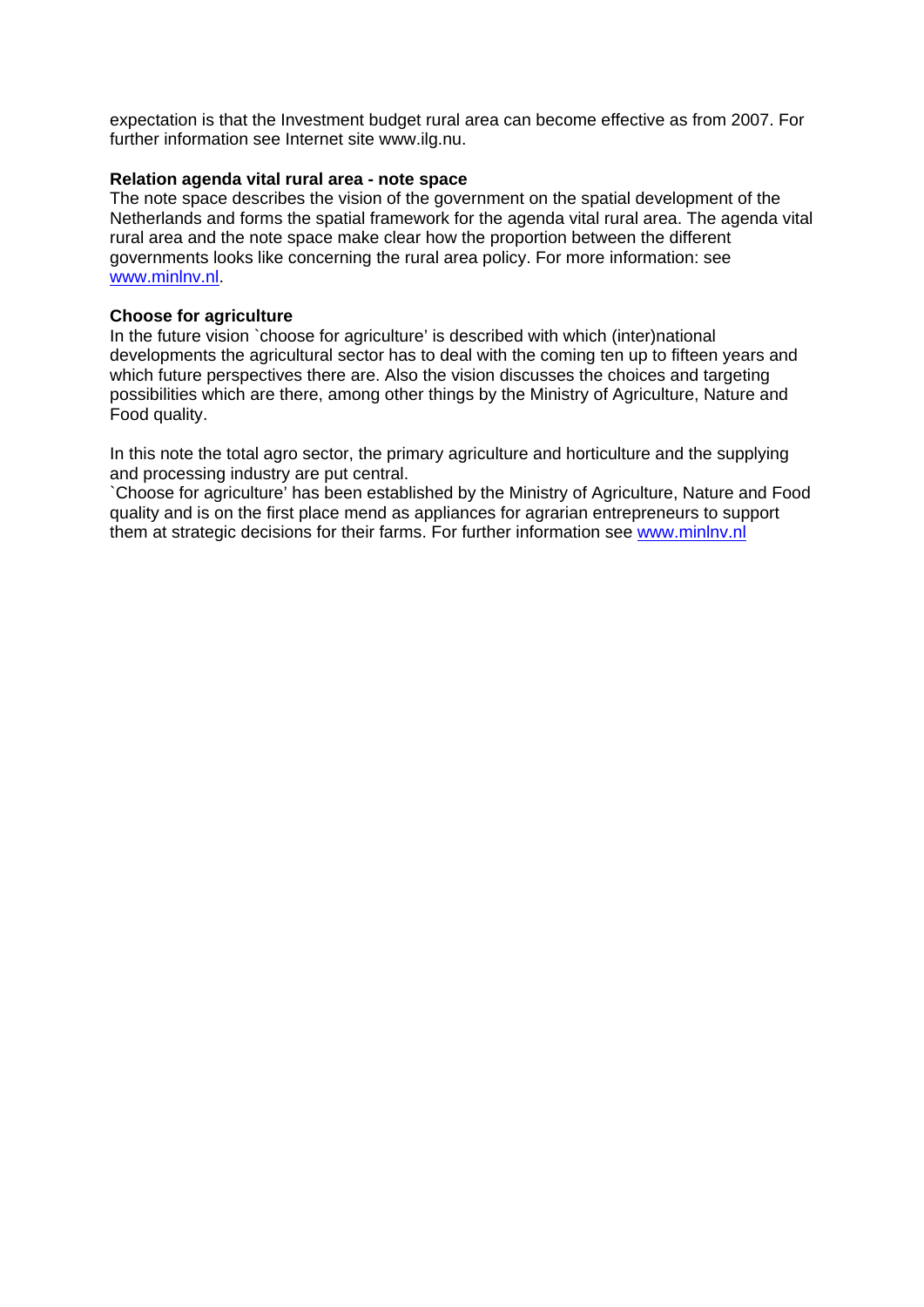# **2. Care and employment policy**

# **Care policy**

The care policy of the different European countries is, in contrast with the agricultural policy, not or hardly centrally directed from Brussels. The separate Member States formulate their care policy mainly at national level. The EU supports the Member States in their policy which is aimed at the public health and encourages cooperation between Member States in for example the field of the control of, the alarming at and the suppression of serious crossborder threats of health.

Thus the EU coordinates campaigns which are aimed at the suppression of AIDS, drugs and alcohol addiction, health at work, doping, transmissible sicknesses and cancer. Also the EU collects statistics on European scale, for example in the field of drug use. Further information about this is to find on www.grondweteuropa.nl.

Also the Council of Europe strives for closer cooperation between European countries in the field of public health, by means of the Commission for European health. Between Member States agreements have been closed in the field of among others body transplantation, blood transfusion, the development of health policy.

The current care policy is not formulated therefore at European level, but in the separate Member States. In the Netherlands the care has been divided in several care sectors, like among others care for chronic patients, disabled care, youth care, care for elderly and care for people with psychiatric problems. The policy is developed by the Ministry of Health, Welfare and Sport.

Information on care policy for disabled (physically, intellectual and by sense limited), for the elderly and youth you can find on the Internet site of the Ministry of Health, Welfare and Sport: www.minvws.nl. Information on the policy for care for psychiatric patients you can find on www.ggzbeleid.nl.

# *Law Social Support*

With the Law Social Support a considerable modification is carried out in the Dutch care policy. With the new Law Social Support municipalities are responsible for the lighter forms of help and support. The EMEA comes on screen as `heavy care' is required: professional care and nursing treatment. The Law Social Support will become effective 1st of January 2007. In that new law the municipalities become among other things responsibly for the supply of domestic care. The municipalities have thereby the duty to ensure that disabled, chronic patients and the elderly are compensated for their restrictions, so that they can take part in the society. In the new law a personal budget for all individual supplies is included, therefore not only for domestic care and wheelchairs but also for individual transport supplies, adaptations to homes, appliances and other supplies. The House of Commons agrees with the new law, under these conditions. The Upper Chamber will address the law social support before the summer. Just then the law becomes officially effective  $1<sup>st</sup>$  of January 2007 (www.pgb.nl).

The relation between the Law Social Support and the EMEA is as follows:

- the Law Social Support regulates forms of social support by which it is made possible that people function as long as possible independently, for example guidance and domestic care. But also well-being activities, education support, adaptations to homes and information and advice. The Services for the Disabled Act, the Well-being Law and parts of the EMEA fall soon under the Law Social Services. The municipality gets the responsibility concerning the implementation of Law Social Support.

- the EMEA is in the first place mend for care which costs so much that it is difficult to insure at a care insurer. With the social insurance EMEA the government wants to preserve anyway the care for serious and chronic patients, the growing demented elderly, heavily disabled and chronic psychiatric patients.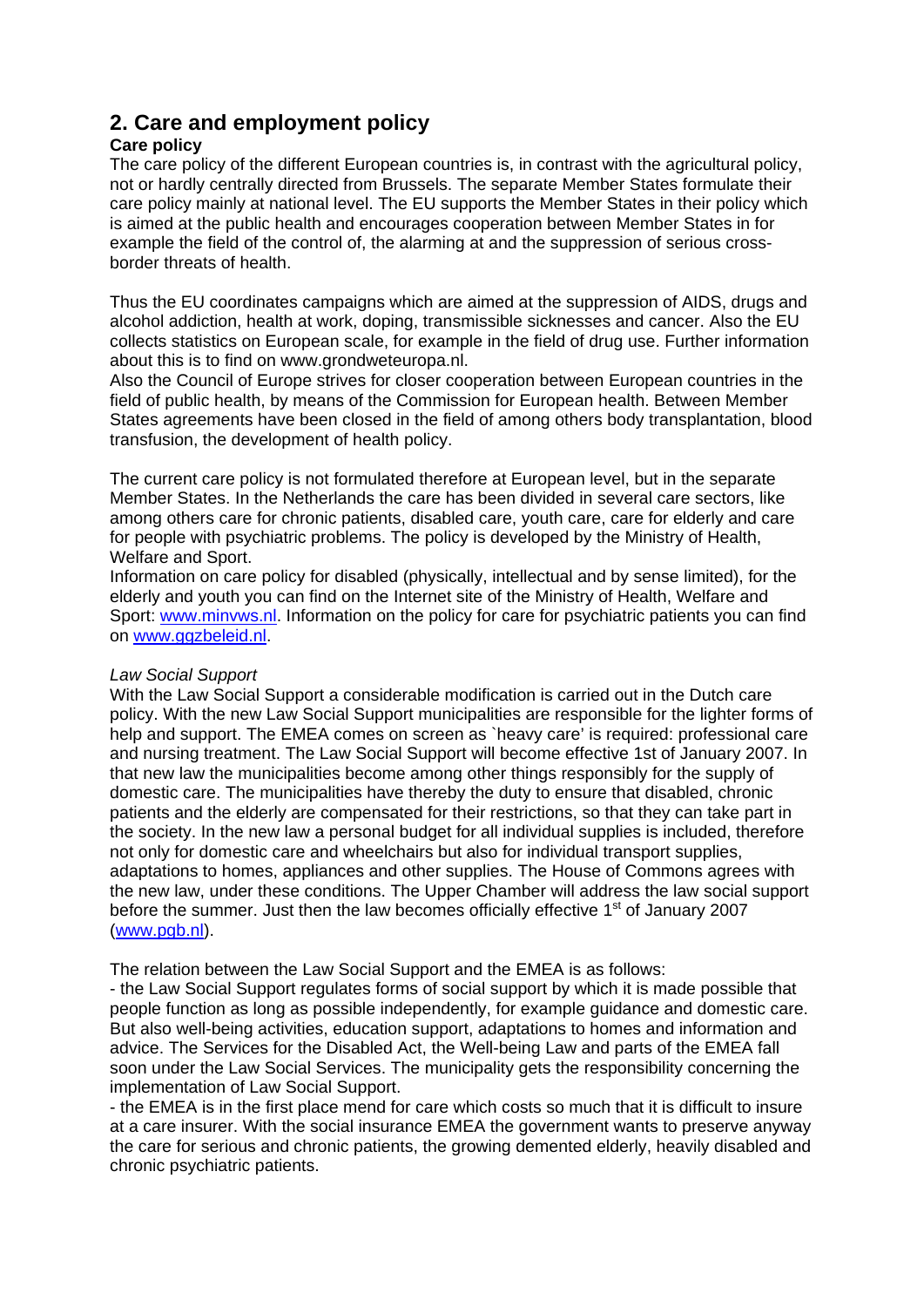For further information and the last state of the art on the Law Social Support see www.pgb.nl, www.wetmaatschappelijkeondersteuning.nl, www.minvws.nl and www.vng.nl

# **Employment policy**

The Member States of the European Union conduct a coordinated employment strategy, which is particularly aimed at a higher participation of women and the elderly in the labour process. By means of the European social fund (ESF) the EU makes annually for every Member State billion euros available to finance social and employment projects. Further information on the European social fund you can find on www.europa.nl (choose for the ABC of the European Union/European social fund) and on www.agentschap.szw.nl

The Council of Europe has formulated a strategy for social cohesion, in which several conventions have been established in which Member States oblige themselves to guarantee minimum rights in social area. Thus the Council of Europe formulates directives which are aimed at the labour integration of vulnerable groups such as people who come on the labour market after a stay in prison or a psychiatric institution. The policy of the Council of Europe has further been strongly aimed at guaranteeing fundamental (people) rights, such as the rights of children and the elderly.

Further information on the Employment and social policy of the EU is to find on www.grondweteuropa.nl

In the Netherlands the employment policy is outlined by the Ministry of Social Affairs and employment. Information on the policy of SZW is to find on www.szw.nl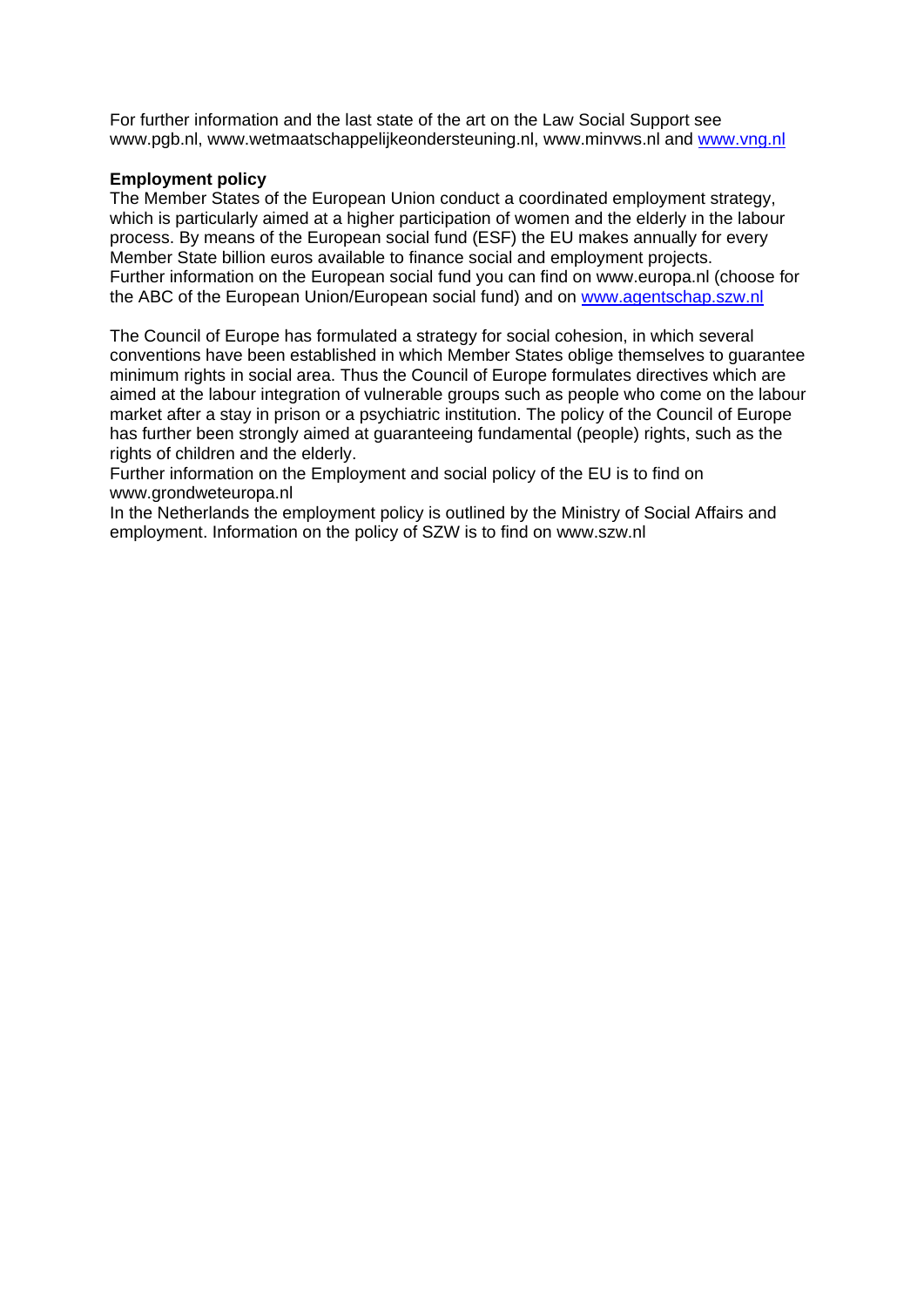# **3. Agriculture and care policy**

In several countries in Europe people are active in the field of agriculture and care and the exchange between initiatives in this area starts to come on pace (to see also www.landbouwzorg.nl). In policy area there is still no harmonisation at European level. In the Netherlands the Ministry of Agriculture, Nature and Food quality and the Ministry of Health, Welfare and Sport support the development of care farms to grant the national support centre agriculture & care, as independent foundation, project subsidy. The support centre has been set up in 1999, to support, stimulate and promote the phenomenon care farm in the Netherlands.

Provinces form to an important government layer for care farms, in the field of rural development and spatial planning because provinces establish the regional frameworks within which municipalities can make zoning plans. Care farms get frequently to deal with this, for example when a renovation has to take place, or when there is (besides day relief) also need for the possibility to let clients live on the farm.

With regard to the policy at municipal level, care farmers have especially to deal with matters in the field of spatial planning and appointments for providing care for certain target groups, such as (ex) drug addicts and people with a large distance to labour market. With the Law Social Support municipalities become responsibly for the implementation for certain parts of EMEA care and therefore care farmers will become more in touch with municipalities also on this area.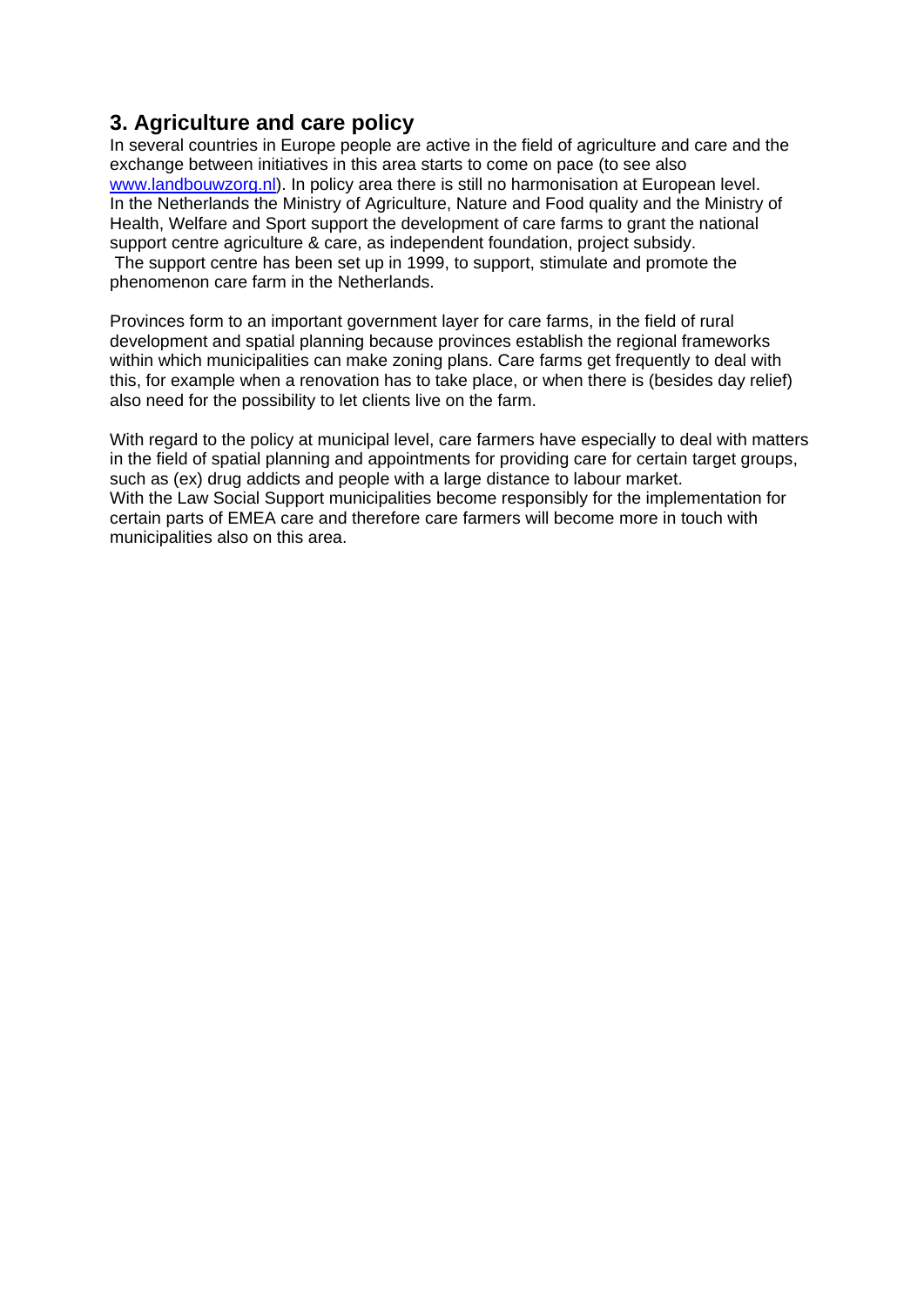# **1. MEE Organisations**

The Socially Pedagogical Services (SPS) continue their services named as the MEE organisations. Socially Pedagogical Services aimed on people with an intellectual and/or physical restriction or a chronic sickness, the MEE organisations aim also on others which experience restrictions in their lives, such as people with a hearing restriction, a visual handicap or autism. MEE organisations have been spread all over the Netherlands. At the MEE organisations experts work who can offer support in the field of education, living, work, social security provisions, income, transport, free time. For young and old, for people who are involved directly, but also for parents or guides. MEE organisations are independent of care providers and other agencies and are financed by the ministry of Health, Welfare and Sport.

In the coming legislation (Law Social Support) the matching between patient and care provider are categorised at the MEE organisations. As from 2008 the MEE organisations will be the only organisations that are financed by the government that provide information to clients and help clients with finding a suitable care place. For care farms the MEE organisations are therefore an important partner. They have contacts with many clients who are possibly interested in a place on the care farm. Care farms are for this reason recommended to make them selves known at the MEE organisations. Furthermore often the possibility exists of giving information such as brochures and leaflets to the MEE organisation; this information can be read by clients.

MEE the Netherlands is the national association of MEE organisations and looks after the interests of the regional organisations and supports them at the policy development and implementation. MEE the Netherlands has a national office for this.

# **Addresses**

The addresses of the regional MEE organisations are to find on the Internet site www.mee.nl.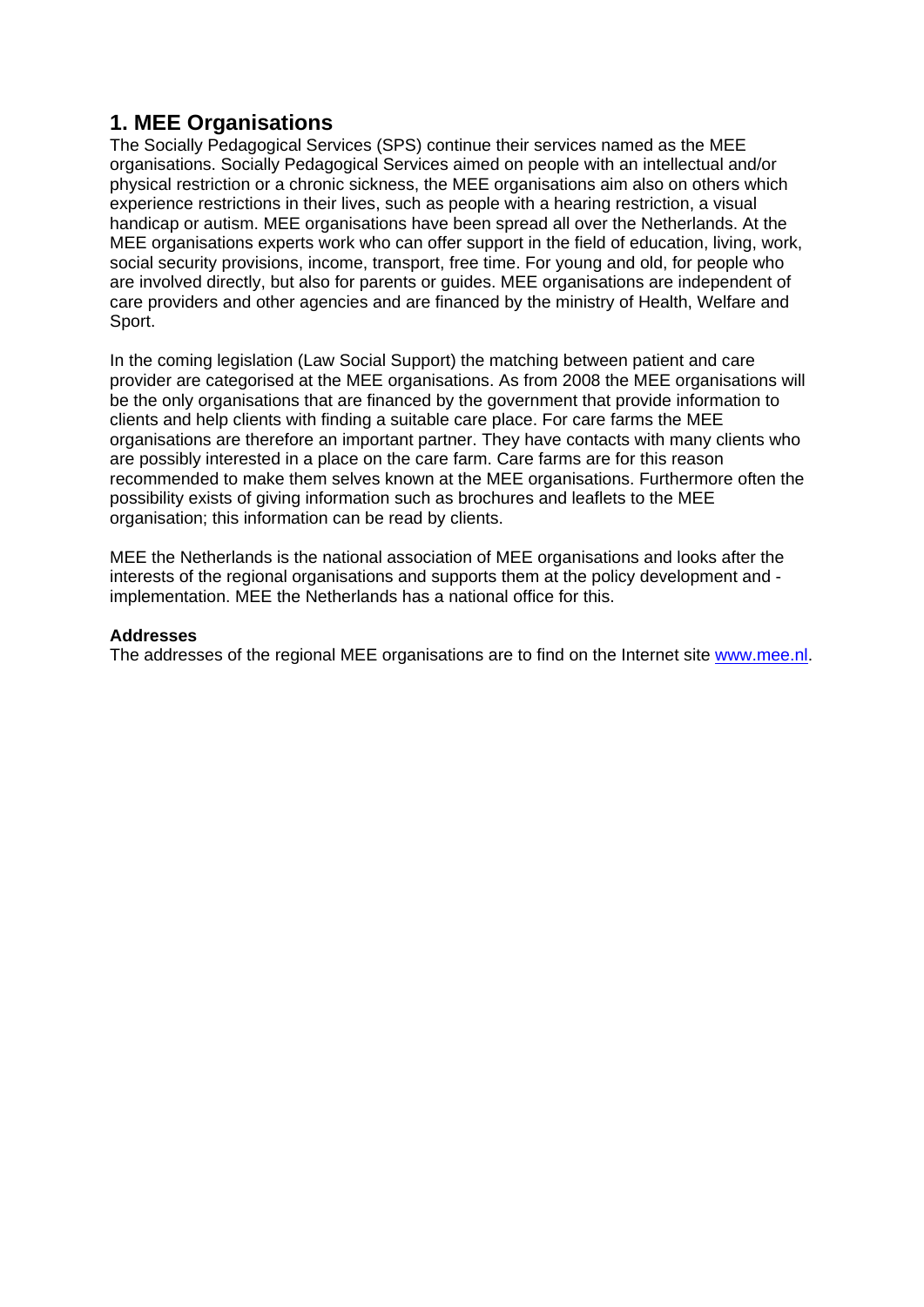# **2. Care offices: tasks and mission**

The implementation of the EMEA has since 1998 been carried out by the care offices. These care offices are set up jointly by the care insurers. Care offices are independent working offices, closely allied to the care insurer on the spot, who try to coordinate care demand and care supply in a specific region as well as possible.

# **Tasks**

The care office has a number of tasks. These are tasks in relation to:

- The patient/consumer (among other things provide information concerning EMEA care, determine if the patient is insured, determine and collecting of the own contribution of the patient).

- The regional care policy (among other things make policy plans, contract care, to conduct consultation with parties)

- Its own management concerning (among other things adequate recording, adequate administration).

# **Mission**

The mission of the care office is: customer-specific, efficient, uniform and competition-free implementation of the EMEA. Insured people need to have equal have rights. Care and assistance must be of a high qualitative level. The care office must make these main points concrete in practice. The care office needs therefore to maintain intensive relations with the care providers and patients/clients organisations in the region.

The care insurer where the insured person is registered (the implementing body) remains responsible for the appraisal of rights on insurance and conducting an insured person administration for EMEA insured persons.

# **Phone numbers**

The phone numbers of the 29 care offices in the Netherlands you find in enclosure 3. To know which care office is applicable for you, you can use of the map on the Internet site of care insurers the Netherlands, www.zn.nl.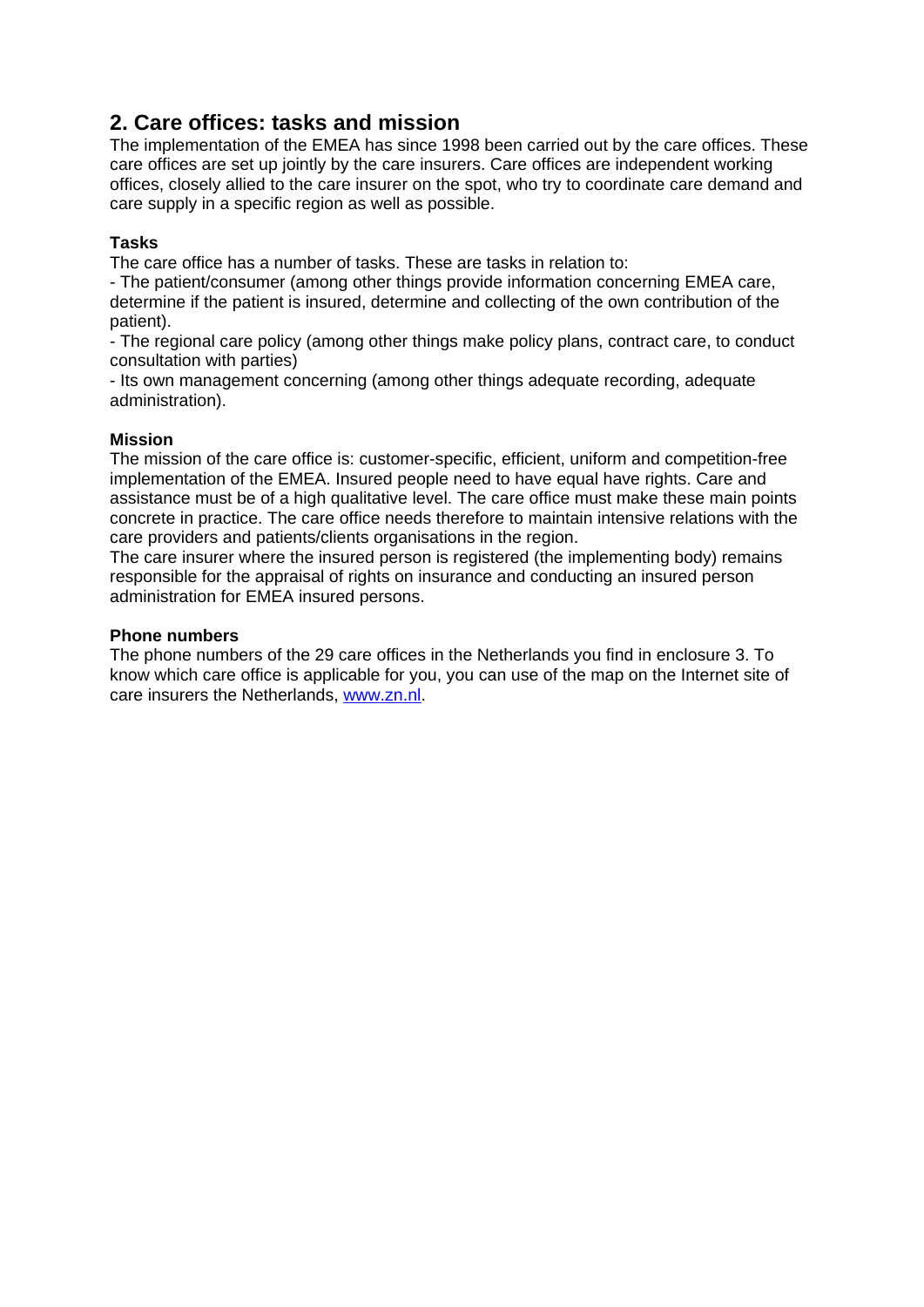# **3. Care offices: phone numbers**

Below the phone numbers of the 29 cares office in the Netherlands are mentioned. To know which care office is applicable for you, you can use of the map on the Internet site of care insurers the Netherlands, www.zn.nl.

# **Care office**

- Amstelland en De Meerlanden (071) 582 59 37
- Amsterdam (0900) 821 24 88 (€ 0,05 p/m)
- Apeldoorn/Zutphen (0900) 821 24 88 (€ 0,05 p/m)
- Arnhem/Twente (053) 485 38 46 (Arnhem) / (053) 485 38 49 (Twente)
- Delft/Westland/Oostland (010) 242 27 33
- Drenthe/Zwolle/Flevoland (038) 456 69 09
- Friesland (058) 291 38 27
- Groningen (050) 523 45 96
- Haaglanden (070) 376 02 21
- Kennemerland (020) 591 44 44
- Midden Brabant (013) 537 62 12
- Midden Holland (0183) 68 16 22
- Midden IJssel (0570) 68 71 11
- Nieuwe Waterweg Noord (010) 242 27 33
- Nijmegen (024) 343 61 76
- Noord en Midden Limburg (077) 387 93 99
- Noord Holland Noord (072) 527 80 90
- Noord Oost Brabant (073) 615 94 50
- Rotterdam (010) 244 61 39
- 't Gooi (0900) 821 24 88 (€ 0,05 p/m)
- Utrecht (0900) 821 24 88 (€ 0,05 p/m)
- Waardenland (0183) 68 16 22
- West Brabant (076) 524 37 10
- Zaanstreek/Waterland (020) 591 44 44
- Zeeland (0113) 27 43 00
- Zuid Holland Noord (071) 582 59 37
- Zuid Hollandse Eilanden (076) 524 37 10
- Zuid Limburg (046) 459 59 60
- Zuid Oost Brabant (013) 594 91 06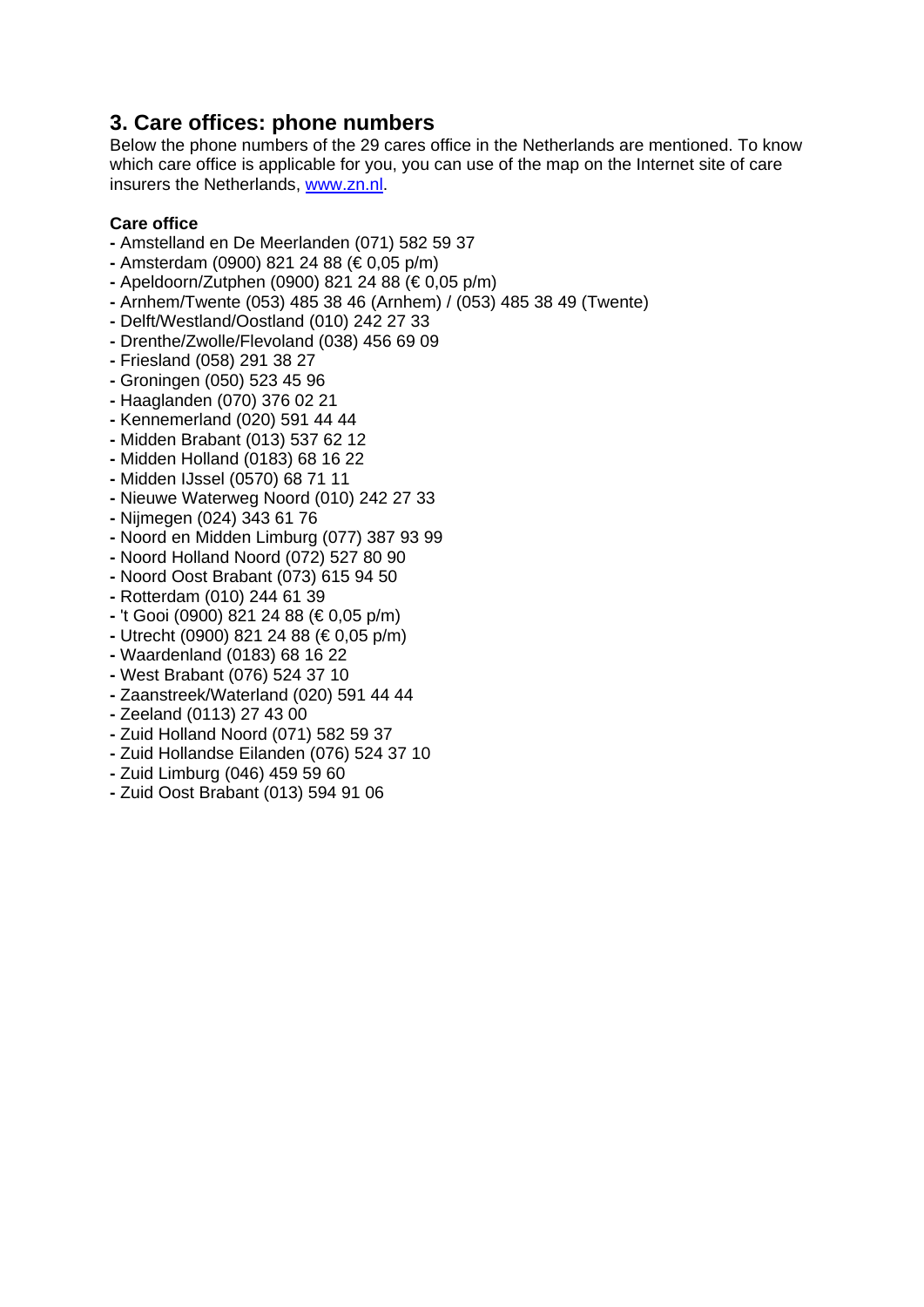# **4. Relevant information and addresses concerning PB**

# *Information*

General brochure 'buy care yourself with a PB'.

The brochure is available at the care office and at the Centre Indication Care or by means of www.pharbase.nl or tel. (035) 695 53 00.

# *Extensive brochure PB Buy care yourself in 8 steps'*

This is a publication of the Care Insurance Board. You can download this brochure from www.pgb.cvz.nl. The brochure is only digitally available, but people who do not have Internet can ask also a print-version at the Care Insurance Board. Tel.: 020, 797 8555.

# *Per Saldo Support guide*

This Support guide contains names and addresses of care workers and care organisations, which want to work for budget holders. There are national and/or provincial guides. This Support guide can be ordered at Per Saldo, an organisation run by and on behalf of personal budget holders. Tel.:0900-7424857, e-mail: info@pgb.nl, Internet site www.pgb.nl.

# **Addresses**

# *Care offices*

The Netherlands have been divided in care regions, in which care offices carry out the PB. At the care office you can get further information on PB. In enclosure 4 you find the phone numbers of all regional care offices.

# *Budget holders association Per Saldo*

For information, advice and (juridical) support concerning all forms of PB, Per Saldo can help you. Here you can get also a budget spending advice. Per Saldo is the association of personal budget holders in the Netherlands. She organises courses, information meetings and there are possibilities for mutual contact. Tel.: 0900 7424857, e-mail: info@pgb.nl, Internet site: www.pgb.nl

# *Naar keuze / Federation of parent associations*

People with an intellectual handicap (or their parents) who have questions concerning a PB can go for information also to the budget holders network Naar Keuze and the Federation of parent associations. Tel.: (030) 236 37 67, e-mail: utrecht@fvo.nl, Internet site: www.fvo.nl

#### *Support centres PB*

In more and more regions there are support centres PB. The support centre PB gives information, advice and support to budget holders and to everyone who wants to know more about a PB or wants to request for a PB. For the address of the nearest support centre see: www.pgb.nl or Per Saldo. Tel.:0900 7424857

# *MEE Organisations*

In each region you find a MEE organisation that can provide information, advice and support, also at PB. MEE Organisations will help everyone with a restriction. For addresses of the nearest MEE organisation you can look at www.mee.nl and the MEE the Netherlands, the coordinating association of all MEE organisations in the Netherlands. Tel.: (030) 236 37 07, Internet site: by means of www.mee.nl.

# *SVB service centre PB*

SVB service centre PB supports the budget holders in the area of labour rights and tax right, looks after the legal remuneration payment and can possibly, if a budget holder wants that, look after the salary administration and employment contracts when the budget holder is responsible for deduction and payment of salaries tax and social premiums. Tel.: (030) 264 82 00, e-mail: servicecentrumpgb@svb.nl, Internet site: www.svb.nl/servicecentrumpgb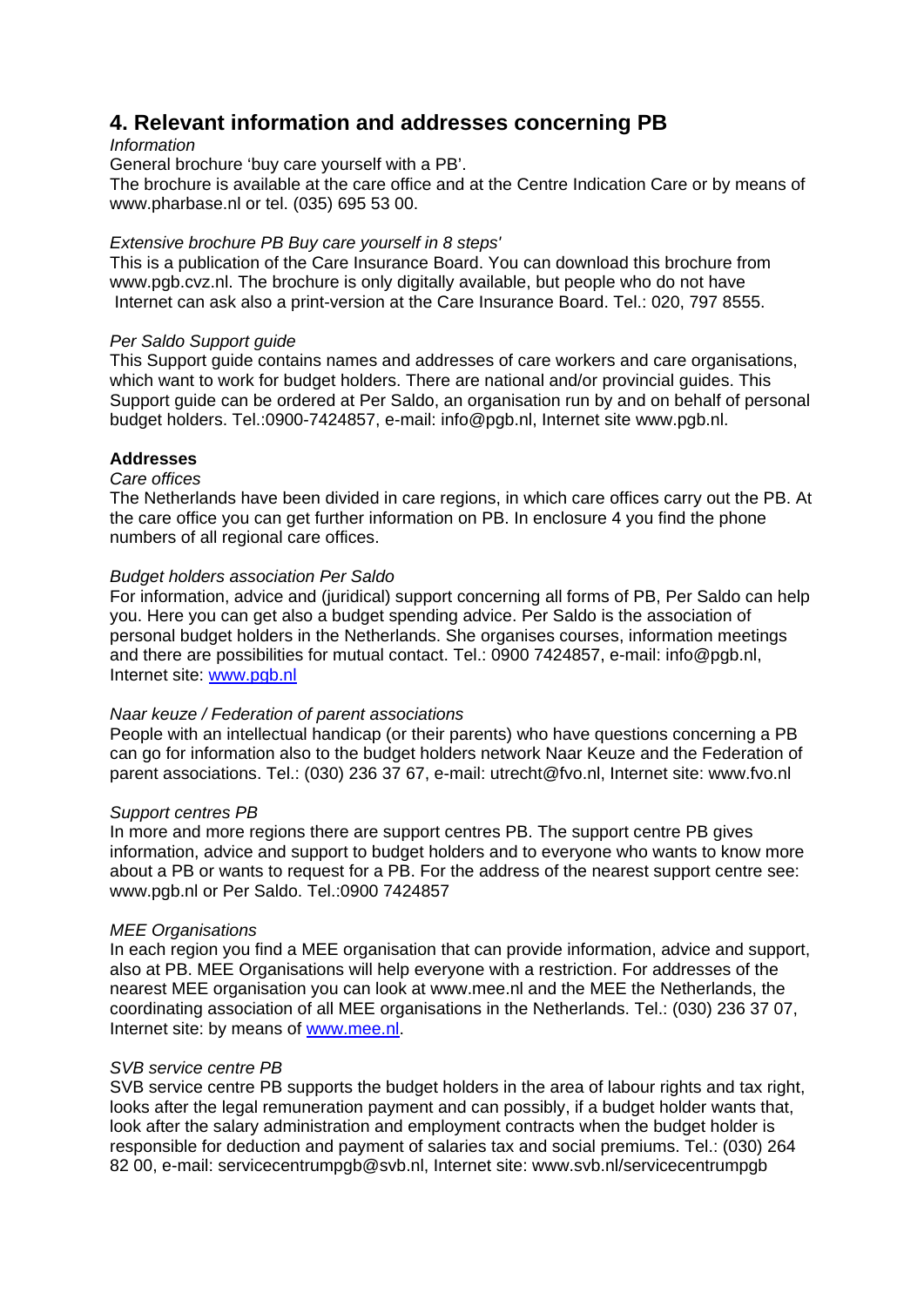#### *Tax telephone*

For general questions concerning income tax/social insurance contribution you can get help at the free tax telephone for individuals: 0800-0543.

#### *Care Insurance Board*

For organisations which want be informed concerning the PB regulation and /or the EMEA there is a helpdesk: (0900) 463 67 42. Individuals can get help there also by means of tel.: (020) 347 55 55, e-mail: infopgb@cvz.nl or modernisering-awbz@cvz.nl, Internet site: www.pgb.cvz.nl.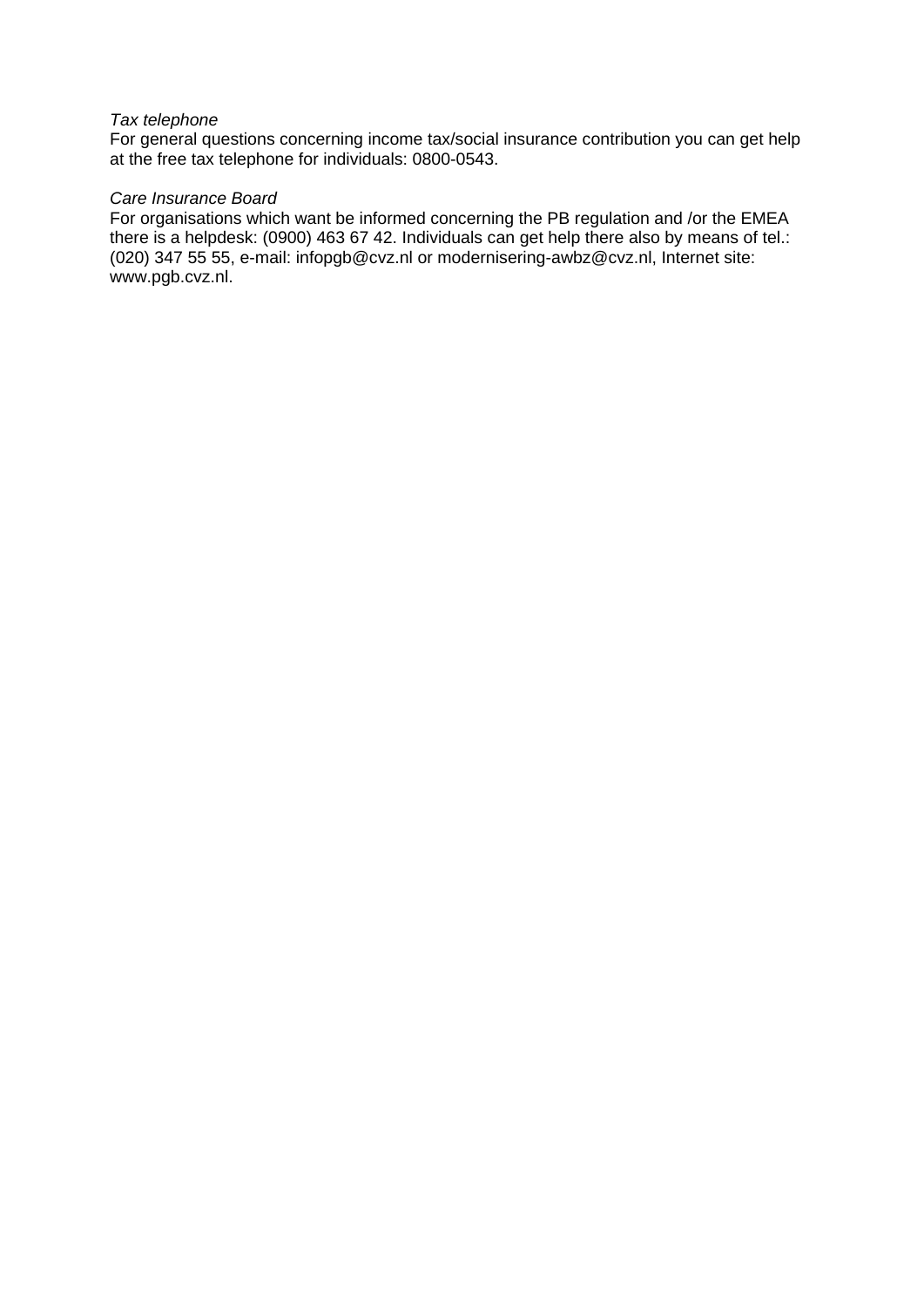# **5. Example table of contents business plan**

# **1 Situation sketch**

- 1.1 The entrepreneur
- 1.2 The company
- 1.3 Future planning

# **2 Market explorations**

- 2.1 Market description
- 2.2 Developments
- 2.3 Financing flows in the care
- 2.4 Future plans
- 2.5 Market research
- 2.6 Competitive position
- 2.7 SWOT analysis (strong and weak points of the company, opportunities and threats in the surrounding)
- 2.8 Cooperation bonds

# **3 The care farm**

- 3.1 Motivation
- 3.2 The agrarian company
- 3.3 The care branch
- 3.4 The organisation (guidance, activities, adaptations, continuity, accessibility)

# **4 Points of interest**

- 4.1 Safety
- 4.2 Qualities
- 4.3 Insurances

# **5 Financing**

- 5.1 Investment budget
- 5.2 Financing budget
- 5.3 Exploitation budget
- 5.4 Profitability budget
- 5.5 Sensitivity analysis

# **6 Plan for the future**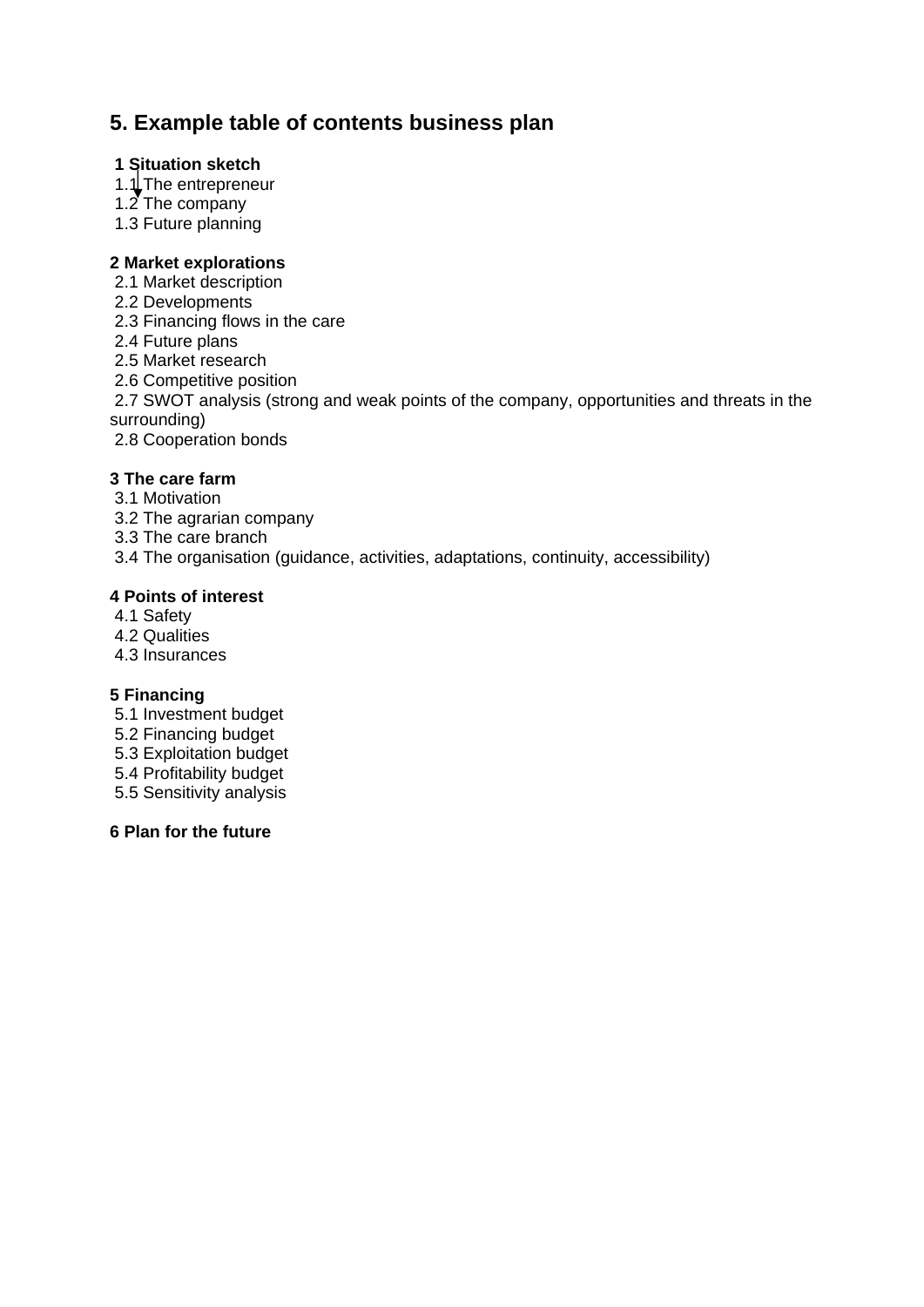# **6. Example contract care institution / care farm**

There exist no standard appointments or contracts for a cooperation bond between care farmer and care institution. Much depend of the type of care farm, the institution, the aim of the project and the target group who finds a spot on the farm. It is most important that an agreement is tailor made in good consultation between all parties. This example is only an appliance.

# AGREEMENT OF TASK CARE INSTITUTION / CARE FARM

This is an agreement of task between two parties:

- The foundation gives the order

-The care farm takes the order.

The undersigned

| and |
|-----|
|     |
|     |
|     |
|     |

Consider that

-Care farm ............... is an agrarian company;

- The farm among other things offers to people with ................ - handicap suitable activities with quidance:

- Foundation ............... on this care farm will realise day spending places in cooperation with the farm on project basis;

- That this agreement replaces all earlier made agreements concerning cooperation between parties.

Agree to the following:

# **1. Aim of the agreement**

1.1

The aim of this agreement is establishing main points and appointments on basis of which to clients of foundation ..............., within the framework of the normal activities on the farm, is offered day activities within the framework of supporting guidance/activating guidance.

1.2

At these activities not the productivity, but the positive perception of activities and the contact with animals comes first. There is no talk of economical productive labour in the sense of Article 7:610 of the Civil Code and/or of an employment contract.

# **2. Duration of the agreement**

#### 2.1

The agreement is as yet contracted for the period of ............... up to and including ...............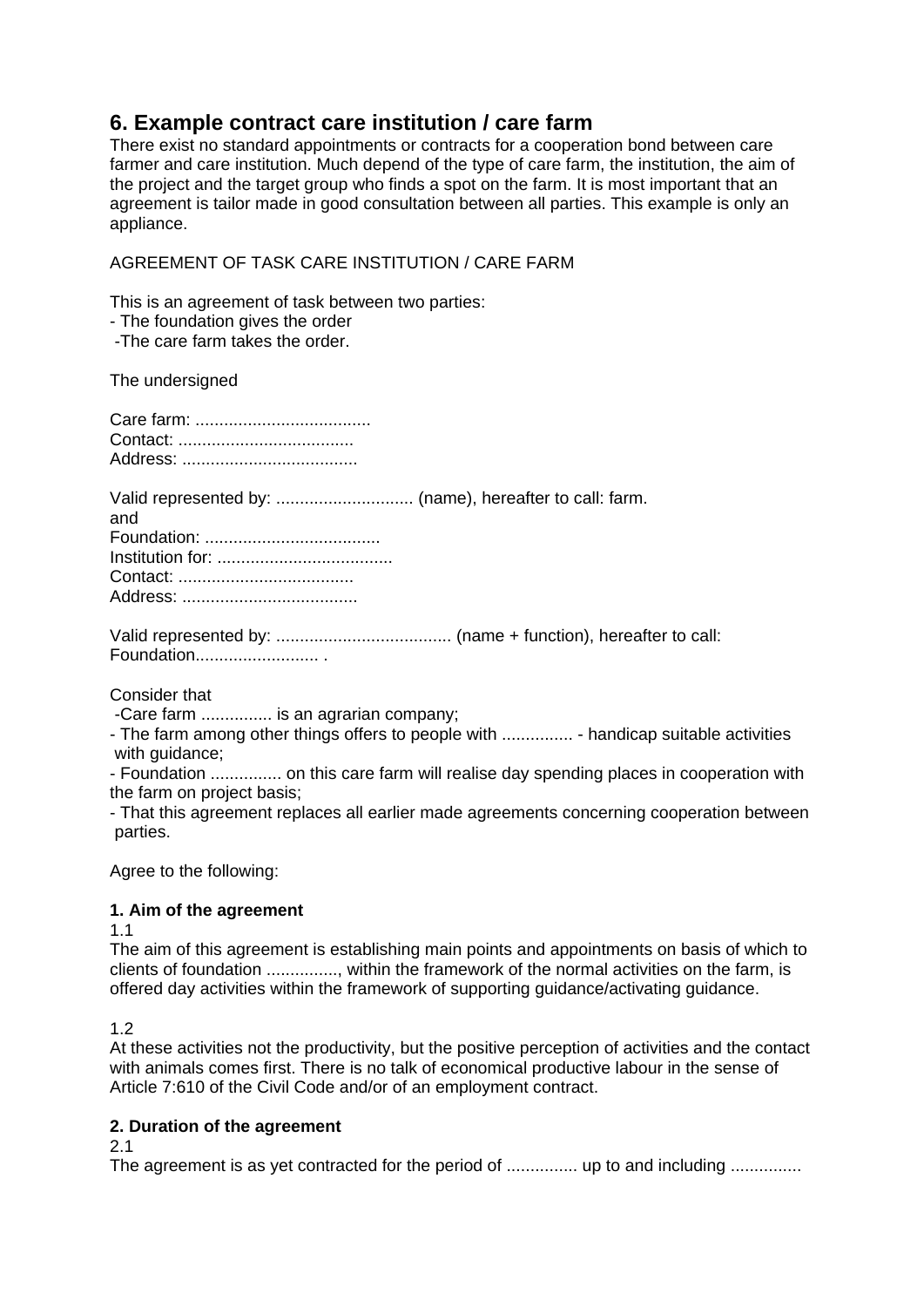# $2.2<sub>2</sub>$

After finishing the period as mentioned at 2.1, the agreement can be extended, each time for the period of one calendar year, unless one of the parties denounce the agreement in writing in advance. Denunciation must occur well-reasoned at registered letter and with regard of a notice of at least ..... months for ending of the calendar year.

2.3

In case the agreement is concluded parties commitment themselves for an alternative placement of the participants on other basis and/or location.

# **3. Responsibilities of foundation ...............**

3.1

Participants are clients of foundation ................ The foundation ................ makes effort to offer people with a ……………handicap day spending on the farm.

Main point is not to achieve something, much more it is about to deliver a contribution to the well-being and the further development of these people.

# 3.2

Foundation ............... is responsible for:

- The selection of people as mentioned at 3.1 (to be called participant);
- The implementation of the day spending;
- The guidance of the participants at the activities on the farm;
- The support for the care farmer in the implementation of his tasks.

# 3.3

With the selection of participants is looked at the physical and mental situation, the need of guidance and the possibilities of the participants to perform agrarian activities. As yet it concerns a placement of up to… participants per day part. The farm and foundation ................ decide jointly if a participant is placed in a trajectory on the farm. The farm has in these the right to refuse a participant on the basis of weighty arguments.

#### 3.4

The final responsibility for the participants and the quality of the provided care on the farm is the head day spending of foundation ................ At providing care, the farm makes use of the quality system care farms, published by the national support centre agriculture & care version 3.0 March 2002.

# 3.5

Foundation ............... ensures the transport and the compensation of this transport, of the participants, between the place of residence of the participants and the farm, taking into account Article 3.6, and in good consultation with the head labour and day spending of foundation ................

3.6

Participants perform activities on the farm of .......... day up to and including ......... day, between .......and ......... hour. In consultation between the farm, the participants and foundation ............... can be deviated from these working hours.

# **4. Responsibilities of the farm**

#### 4.1

The farm is responsible for:

- The management on the farm;

- The offering of activities suitable for the participant on the farm, in consultation between the guide of the participant and taking into account the individual care plan;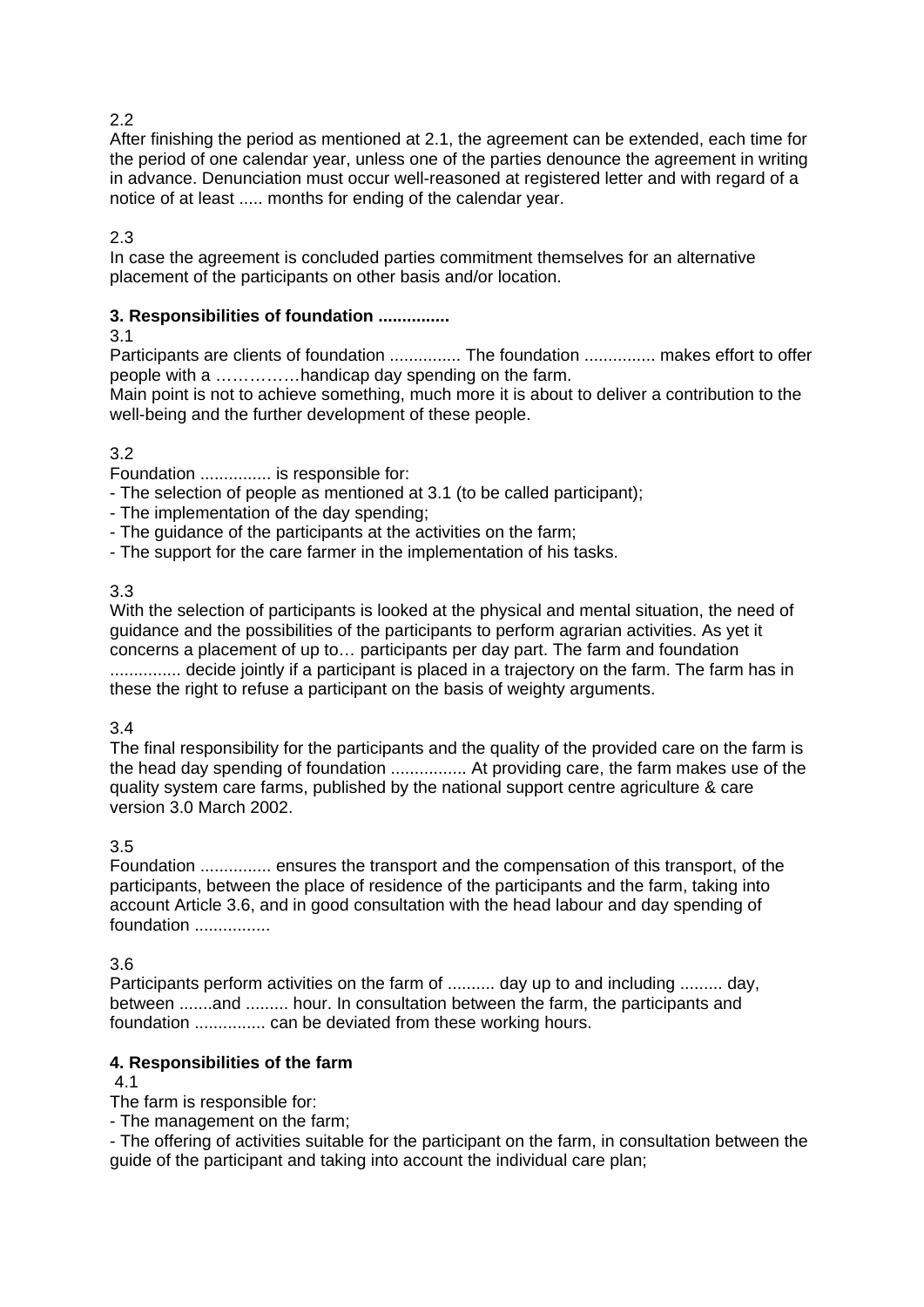- The instructions which the participant has necessary in the implementation of the activities on the farm, where the care vision of foundation ................ is observed; - creating a safe, justified work situation for the participant in accordance with the legal regulations.

4.2

The farm looks after periodically and if necessary more often, oral and/or in writing, the (progress) report concerning the participant to the guide.

# 4.3

The farm takes in case of absence of its guide(s) care for an adequate replacement for aforesaid activities unless circumstances of supremacy do not make this possible. The replacement of guidance of the participants takes place in consultation between foundation ..............., the head ...............

When a situation of supremacy occurs then the farm takes immediate contact with the head ............... of foundation ...............

# 4.4

The farm ensures for the necessary materials, working clothes, canteen supplies and for the necessary administration.

# 4.5

The farm makes in dialogue with foundation ............... house rules. Per individual participant work agreements are made in consultation with the participant. These are made in agreement with the individual plan or result from this agreement. In these work appointments are among other things laid down:

- The working hours (including/exclusively lunch);

- Holidays;
- Trial period of tree months;
- Periods when the farm is closed.

# **5. Consultation**

5.1

Between the farm on the one hand and foundation .............. on the other hand periodic consultation takes place concerning the implementation of this joint operating agreement.

# 5.2

At least once every 6 weeks commit the farm and the guide, or its substitute, consultation concerning relevant matters that can be brought in by both parties, concerning the farm activities and the activities of the participant.

For support and advice with respect to the guidance of the participant the farm can appeal to the head labour and day spending of foundation ...............

# 5.3

At least once every 12 months the farm and the head labour and day spending of foundation ............... commit consultation concerning the policy and financial aspects of cooperation and can adjustment or change of the agreement take place. This means that, taking into account a notice of…. months, this consultation at the latest in ........... of each year must take place.

#### **6. Financial matters**

6.1

Foundation ............... agrees to the farm that for the year ...... talk is of a financial minimum and maximum compensation to pay by the foundation to the farm.

Foundation ............... puts itself for…. guarantor for an amount of € .........in case the minimum number of production days on an annual basis is not reached by this foundation.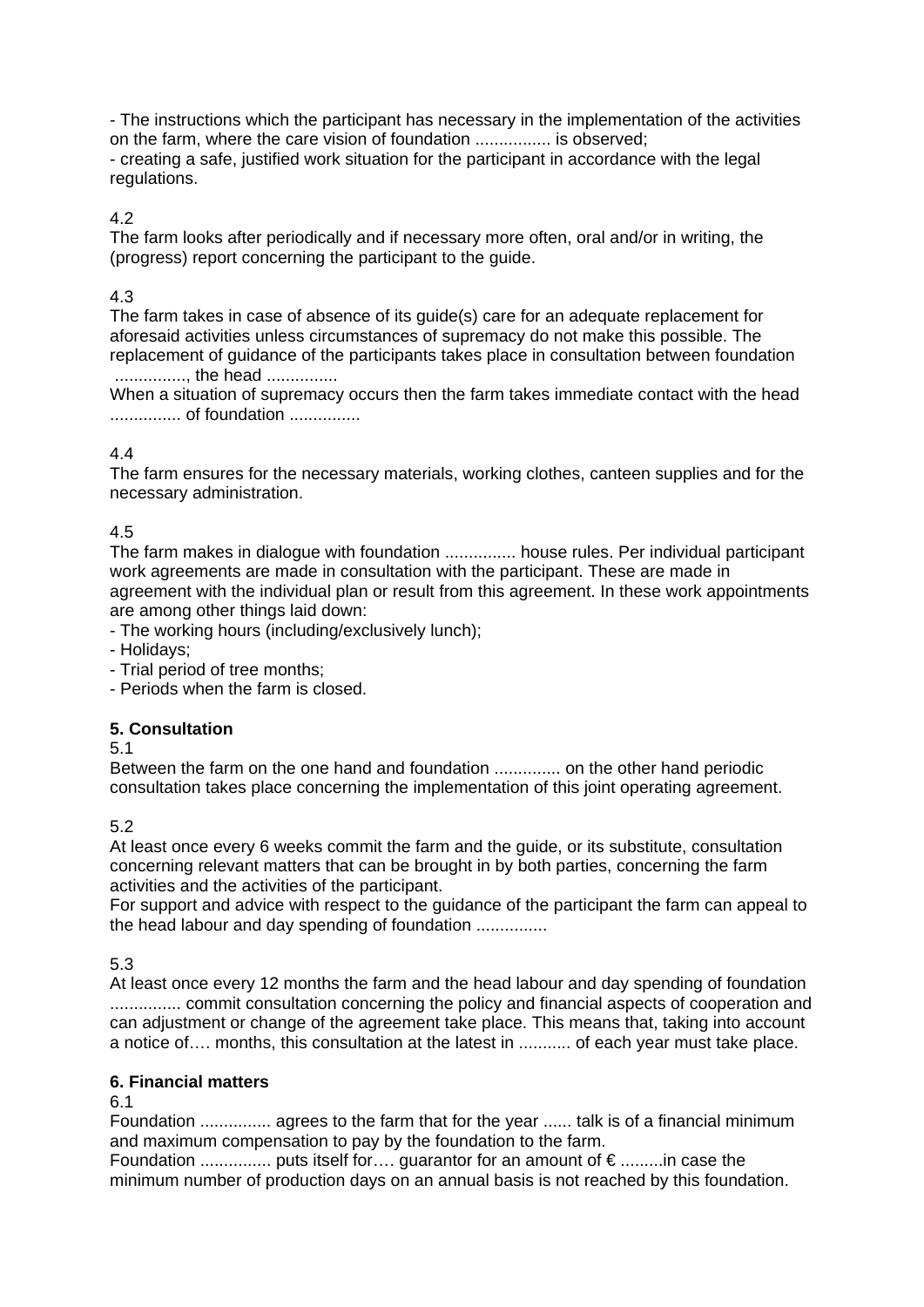Foundation  $\ldots$  $\ldots$  $\ldots$  $\ldots$  pays up to  $\epsilon$   $\ldots$  $\ldots$  $\ldots$  also in case the number of production days provided by the farm on an annual basis is higher than this maximum compensation.

Thereby is taken into account the main points as formulated in Article 3.5. Determining the financial minimum and maximum compensation determines component of the annual consultation as called under Article 5.3.

# 6.2

The day tariff by participant has been determined on  $\epsilon$  ..... (excl. VAT); for 1 day part the tariff amounts to €...... (excl. VAT). To this tariff the legal annual indexing applies. Concerning the tariff no VAT is calculated when the tax inspector declares the taxes VATexemption, as laid down in the law on the VAT, of application on this farm. When this is not the case, then 19% VAT is calculated.

# 6.3

Payment takes place monthly afterwards on the basis of realised performances and with regard of Article 6.4 and further, by means of an invoice to submit by the farm. Foundation ............... will pay the chargeable amount to the farm within 30 days after reception of the invoice.

# 6.4

Sickness days and other absence of participants, within the frameworks mentioned in Article 6.1 can, during a period of up to… (weeks) months be are declared as production days.

# 6.5

In case of structural total absence of ..... consecutive months, foundation ............... and the farm take in consultation a decision concerning continuation or putting vacant of the workplace on the farm.

# **7. Insurance**

# 7.1

On basis of the responsibilities and liabilities of parties arising from this agreement foundation ............... takes care for adequate insurance of its third party liability.

7.2

The farm ensures an adequate insurance concerning buildings, machinery etc and company liability insurance, and possibly insurance for product liability of produced products, adapted to the activities like in this agreement described.

7.3

Unimpeded the responsibility of foundation ............... for letting participants perform activities on the farm, foundation …………..ensures that the participant himself has a personal liability insurance and an insurance for medical expenses.

# **8. Confidentiality**

# 8.1

The farm obliges himself, both during the duration and also after conclusion of the agreement, to observe confidentiality concerning all matters which has to do with the guidance of the participants on the farm

# 8.2

Correspondence, records, reports and such or copies of it that are related to the guidance of the participants, or that are property of foundation ..............., which the farm has or gets in trust, need to be managed by the farm in such a way that unauthorized third persons and parties cannot take knowledge or examination of it.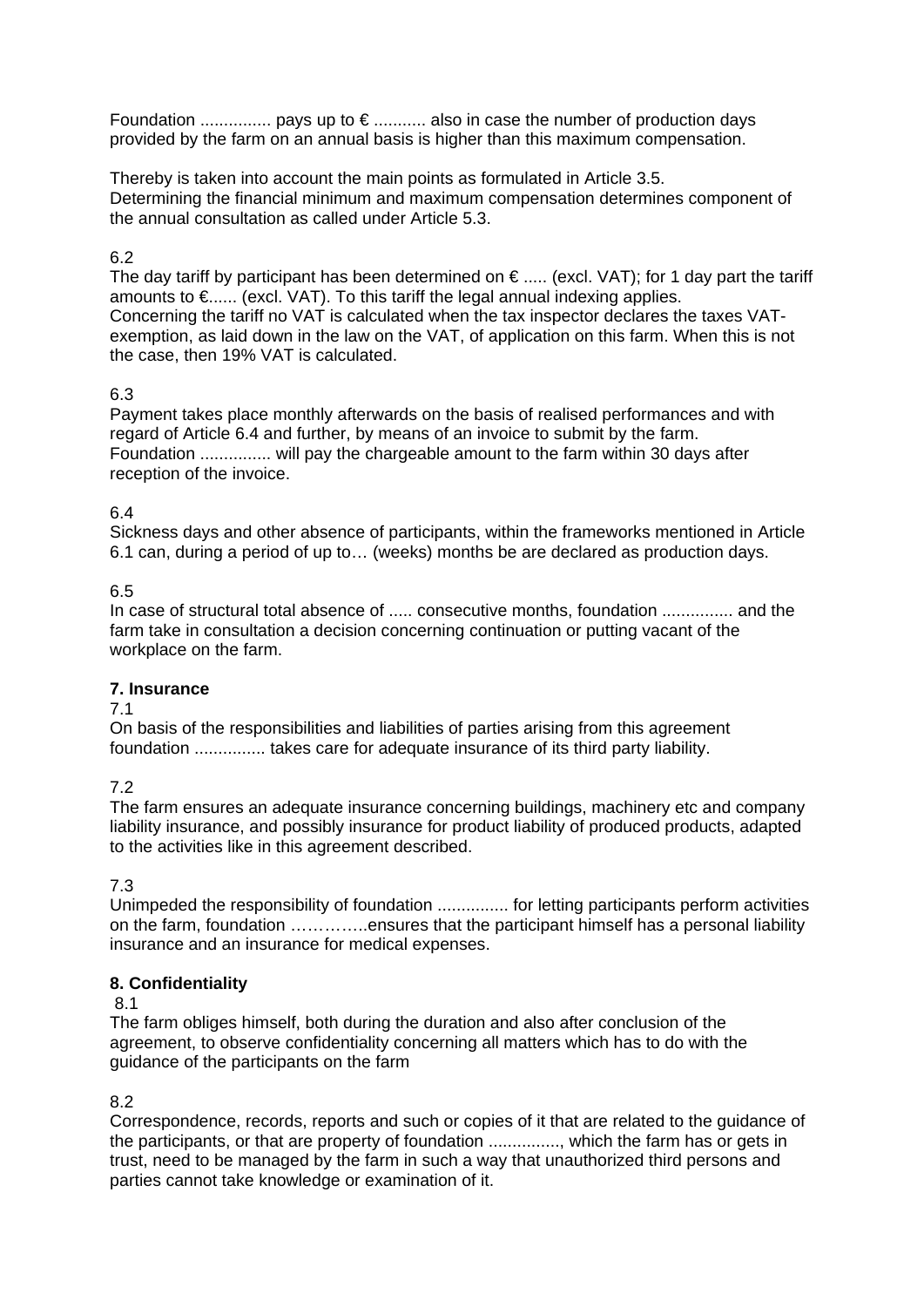# 8.3

At conclusion of this agreement these records etc. have to be returned without delay to foundation………..

# **9. Remaining conditions**

### 9.1

The farm takes in consultation between foundation ............... care for the development of additional regulations, a complaint protocol, a calamity regulation and a regulation report incidents.

9.2

Concerning publicity attention regarding the care farm in direct relation with its participants, consultation between the farm and the department PR of foundation ................ takes place in advance, both with a view to privacy of the participants and with a view to a careful reporting.

# 9.3

In all cases in which this agreement is unclear or does not provide, both parties consult each other in order to reach jointly a reasonable and fair solution. At possible disputes the possibility exists of presenting matters to a fixed commission. The commission exists from three members. A member is appointed on recitation of foundation ............... and on recitation of the farm. Jointly they choose an independent president. The pronouncement of this commission is binding for both parties.

# **10. Conclusion**

10.1

Notwithstanding the provisions in Article 2.1 concerning the duration of the agreement, parties can cancel the agreement if because of circumstances, lain outside the sphere of influence of parties, continuation of the agreement cannot be asked in fairness.

# 10.2

A circumstance like meant above, will be among others talk of when the farm because of sickness, accident or otherwise for a longer period (longer than four weeks) or permanent is not able to comply with the obligations from this agreement and there is no view on replacement, as such that as a result the continuity of the activities come in danger.

# 10.3

When the agreement is cancelled under these circumstances such as it is meant in 10.2. then from both sides a notice of… months applies. The denunciation occurs in writing, by registered mail.

# 10.4

In case of attachment, at suspension of payment, bankruptcy or ending of the venture by one of the parties, the other one has been entitled to disband the agreement immediately entirely or with respect to sub-aspects, possibly in combination with compensation of damage that the last mentioned has because of this.

Thus agreed and in signed in duplicate at………………… (place)

On behalf of care farm . on behalf of foundation ...........................

(signature) (signature)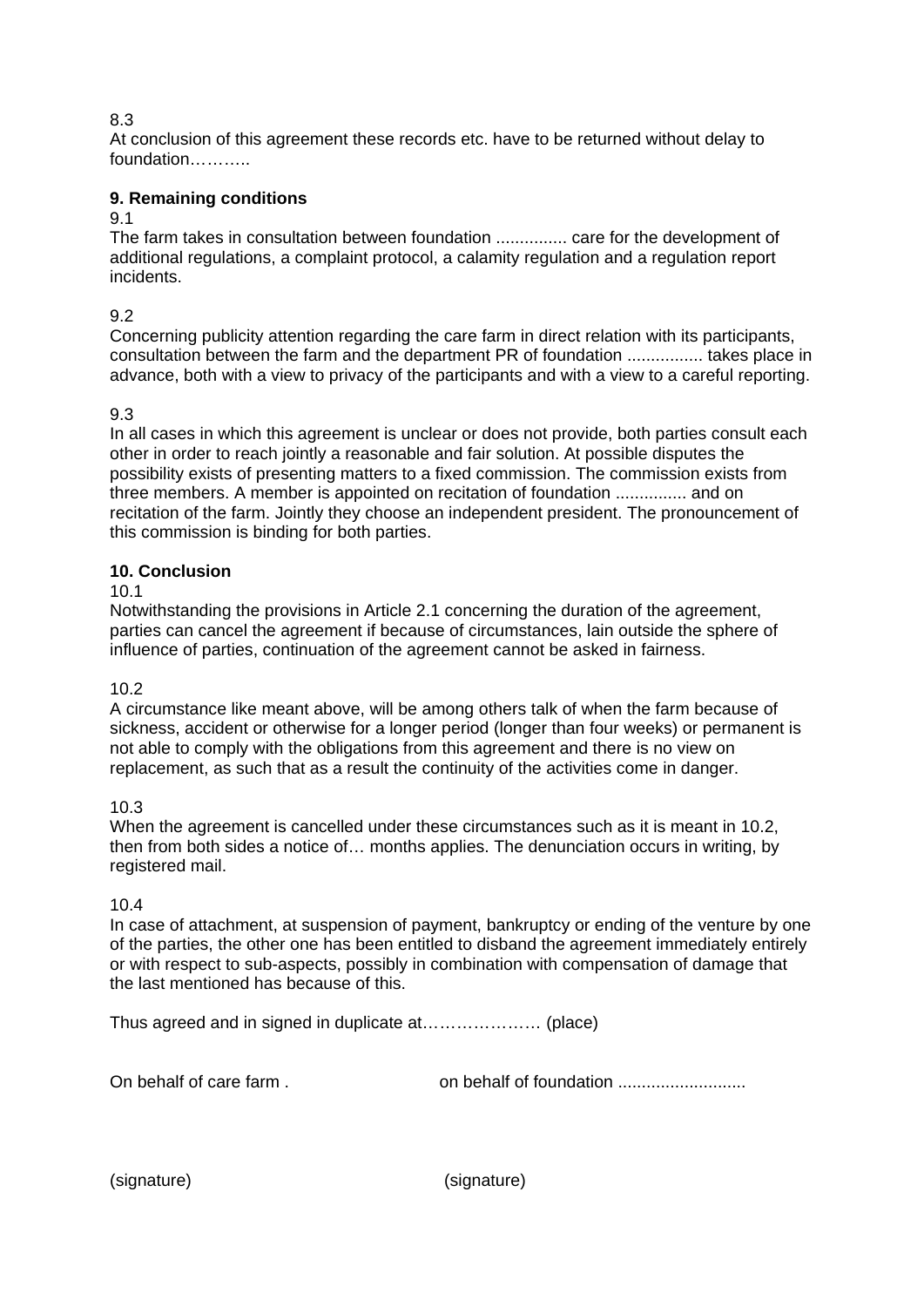# **7. Example contract participant/care farm**

Like also is the case at a contract between a care farmer and an institution, there exists no standard contract for a cooperation between care farmer and participant. The example contract which is given below, serves only as appliance for the set-up of an original contract.

# AGREEMENT OF TASK PGB - HOLDER/ZORGBOERDERIJ

This is an agreement of task between two parties:

- PB holder gives the order;

- The care farm takes the order.

The undersigned:

Care farm: .................................hereafter to call Care farm .....................

and

name: .................................hereafter to call participant

Agree the following:

# **1. Personal details**

| Care farm: |
|------------|
|            |
|            |
|            |
|            |
|            |
|            |
|            |

Possible representative of participant: Name: .................................. Address: .................................. Postal code: .................................. Place of residence: .................................. Phone number: .................................. Date of birth: ..................................

Relation to participant: The budget holder is younger than 18 years. I am therefore responsible as: father mother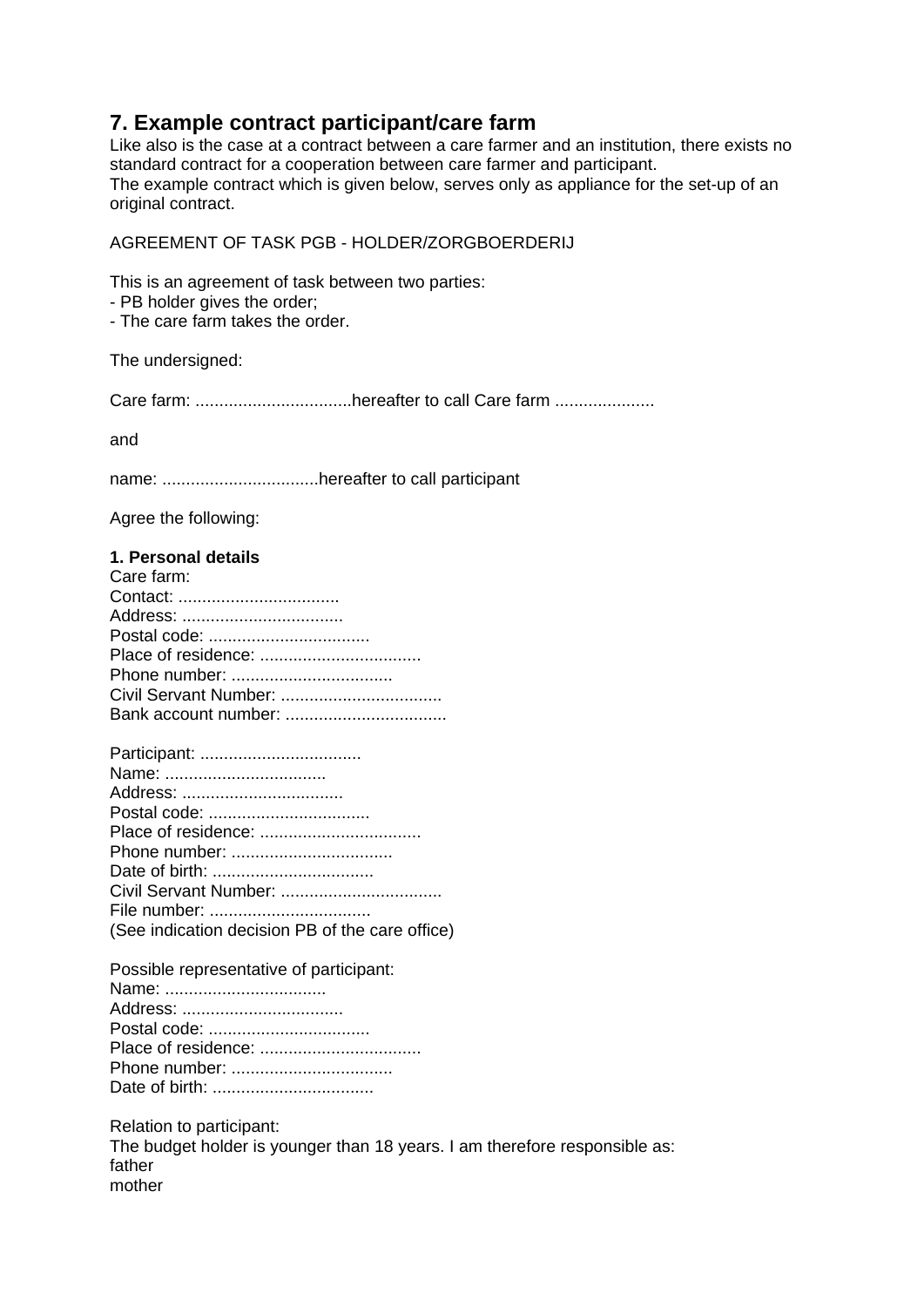#### tutor

 - I have been authorised by the budget holder. (The budget holder and the representative must write down their signature.)

- I have been appointed as administrator, curator or counsellor.

### **2. Aim of the stay on the care farm:**

#### 2.1

The aim of the stay is offering day activities- a workplace to participant within the framework of supporting/activating guidance. With day activities a workplace is mend that participants carry out activities of a divergent nature on the agrarian company. By means of these activities and the guidance which the participant receives thereby, the care farm offers the participant a significant day spending, where not productivity but personal development of the participant comes at first. There is no talk of economical productive labour in the sense of Article 7:610 of the Civil Code and/or of an employment contract.

2.2

The care farmer draws up a personal plan for the participant where the following agreements have been made:

a. ................................................................................................ b. ................................................................................................. c. .................................................................................................

#### **3. Duration of the agreement**

3.1

The agreement is contracted for the period of ...... up to and including ......... with a test period of one month.

#### 3.2

After finishing the period as mentioned at 3.1, the agreement can be extended, unless one of the parties denounces the agreement in writing in advance.

# 3.3

In the test period the agreement can be cancelled anyhow. After the test period cancellation needs to be done well-reasoned, at least 2 months before the cancellation, in writing.

#### **4. Work appointments**

4.1

Working hours:

- The participant uses a variable number of hours of the farm.

- The participant uses a fixed number of hours of the farm, namely ........... hours per week /month.

| Monday from   hour till hour    |  |
|---------------------------------|--|
| Tuesday from  hour till  hour   |  |
| Wednesday from  hour till  hour |  |
| Thursday from   hour till  hour |  |
| Friday from  hour till hour     |  |
| Saturday from  hour till hour   |  |
| Sunday from   hour till hour    |  |

4.2

| Most attentive activities which participant carries out on the care farm: |  |
|---------------------------------------------------------------------------|--|
|                                                                           |  |
|                                                                           |  |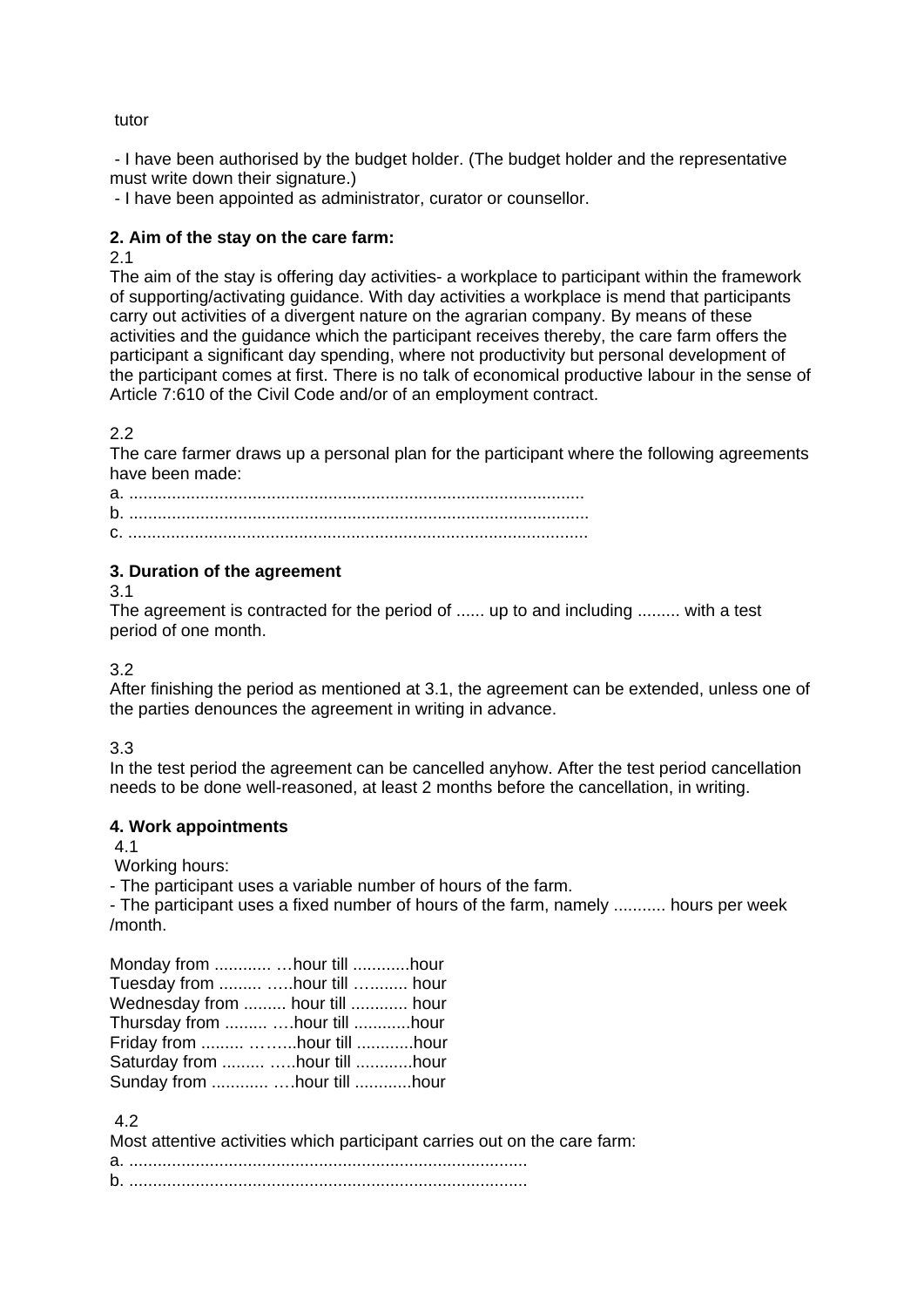c. .................................................................................... d. .................................................................................... e. .................................................................................... f. ....................................................................................

# 4.3

The (representative of) the participant looks after and pays for the transport of and to the care farm.

# 4.4

The care farm supplies the lunch.

# 4.5

The care farm ensures the purchase and washing of working clothes. Under working clothes coveralls and boots is understood.

# 4.6

The participant is considered to stick to the applying house rules of the care farm.

# 4.7

The care farm is responsible for creating a safe, responsible work situation for the participant in accordance with the legal regulations.

# 4.8

In case the participant has complaints concerning his stay on the care farm which is not solved sufficient, then it is possible to submit this complaint at ................................

# **5. Guidance**

# 5.1

The guidance, care and under 5.2 called medical operations is given by the care farm.

5.2

The following medical operations are carried out by the care farm:

a. .................................. b. ..................................

# **6. Consultation**

# 6.1

Per day the parents/representatives of the participants are kept informed in writing about the stay on the care farm.

# 6.2

Once per month the stay and working on the farm is evaluated with the participant, with the help of the personal plan. With this the care farm, participant and parent/representative of the participant have been involved.

# 6.3

Once per year the care farm, participant and/or representative of participant commit consultation concerning the implementation and the financial aspects of this agreement. Possibly then changes and/or adjustments can take place.

# **7. Insurance**

# 7.1

The participant has been insured against medical expenses and has personal liability insurance.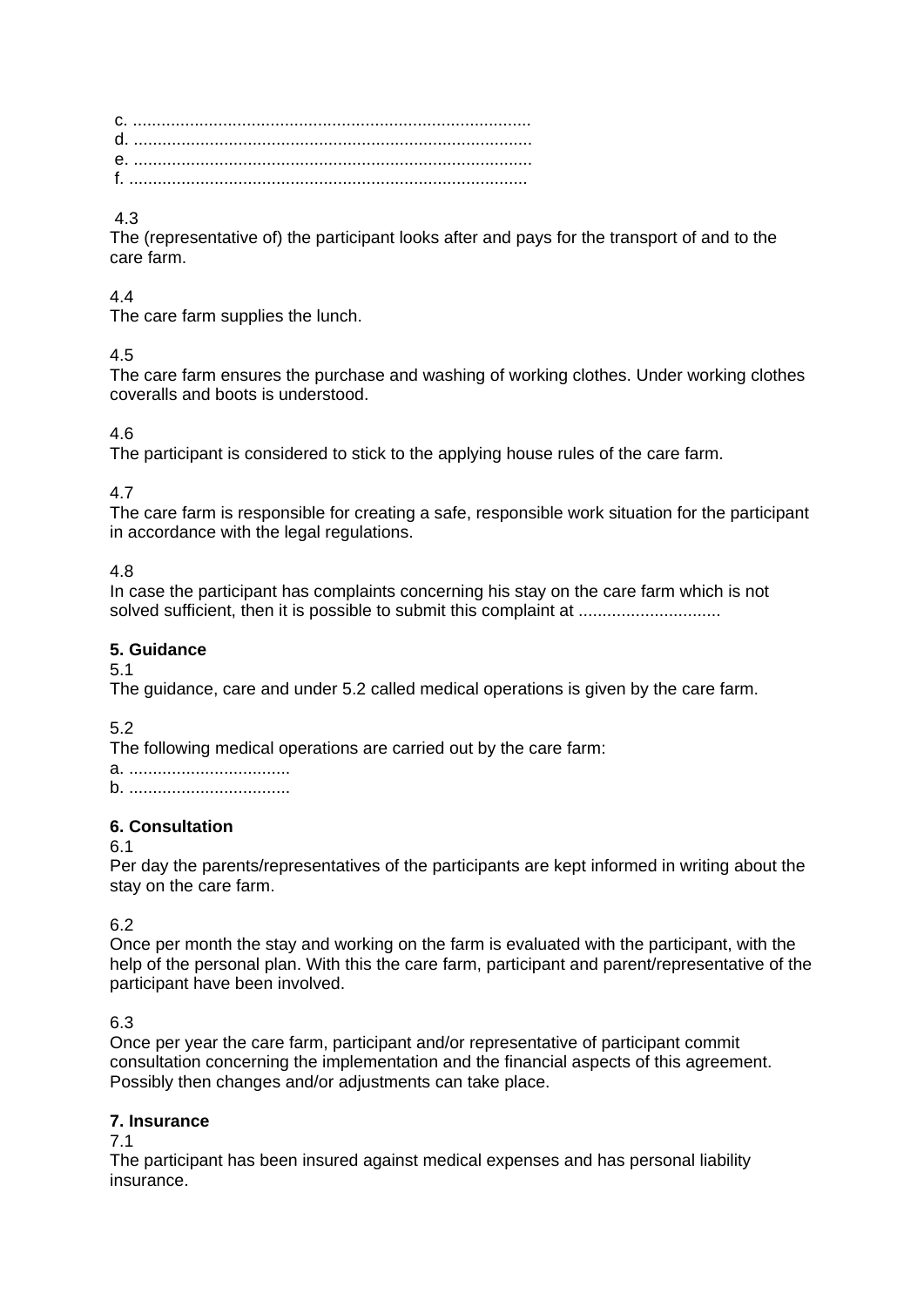# 7.2

The damage which is possibly caused by the participant to the care farm has been insured by means of the company liability insurance of the care farm in those cases that the private liability insurance of the participant cannot be addressed.

# **8. Financial matters**

# 8.1

The participant is compensation chargeable to the care farm for the activities and services performed by the care farm. The day tariff has been determined on  $\epsilon$  ........ This compensation is indexed annually.

# 8.2

For the purchase of specific material consultations are held between involved parties.

8.3

Payment takes place monthly afterwards on the basis of what has been agreed in this agreement under 8.1 and 8.2.

# **9. Remaining conditions**

#### 9.1

The care farm has authorisation of the participant for publishing photograph or articles at about the participant.

9.2

......................................................

# **10. Cancellation**

10.1

When because of sickness or other unforeseen circumstances it is not possible to comply with appointments, 10.2 and 10.3 are applicable.

10.2

The participant excuses himself at the care farm. When this happens less than 24 hours for commencement of the appointment, the care farm charges the normal tariff for this. Outside these 24 hours the participant has no financial obligations with the care farm, unless the period of absence more is than 5 days. In that case closer consultation is conducted between involved parties.

10.3

The care farm ensures replacement if by circumstances no day relief can be offered. In the case of calamities the care farm preserves itself the right to stop the care activities temporarily. This happens in consultation between the people concerned.

10.4

Holidays and free days are indicated in a holiday schedule which the care farm establishes annually. Taking on free days besides this schedule happens in mutual consultation.

# **11. Conclusion**

11.1

Both parties can conclude the agreement within the period as agreed in 3.1 when because of circumstances, where the parties themselves do have no influence on continuation of the agreement cannot be asked in fairness.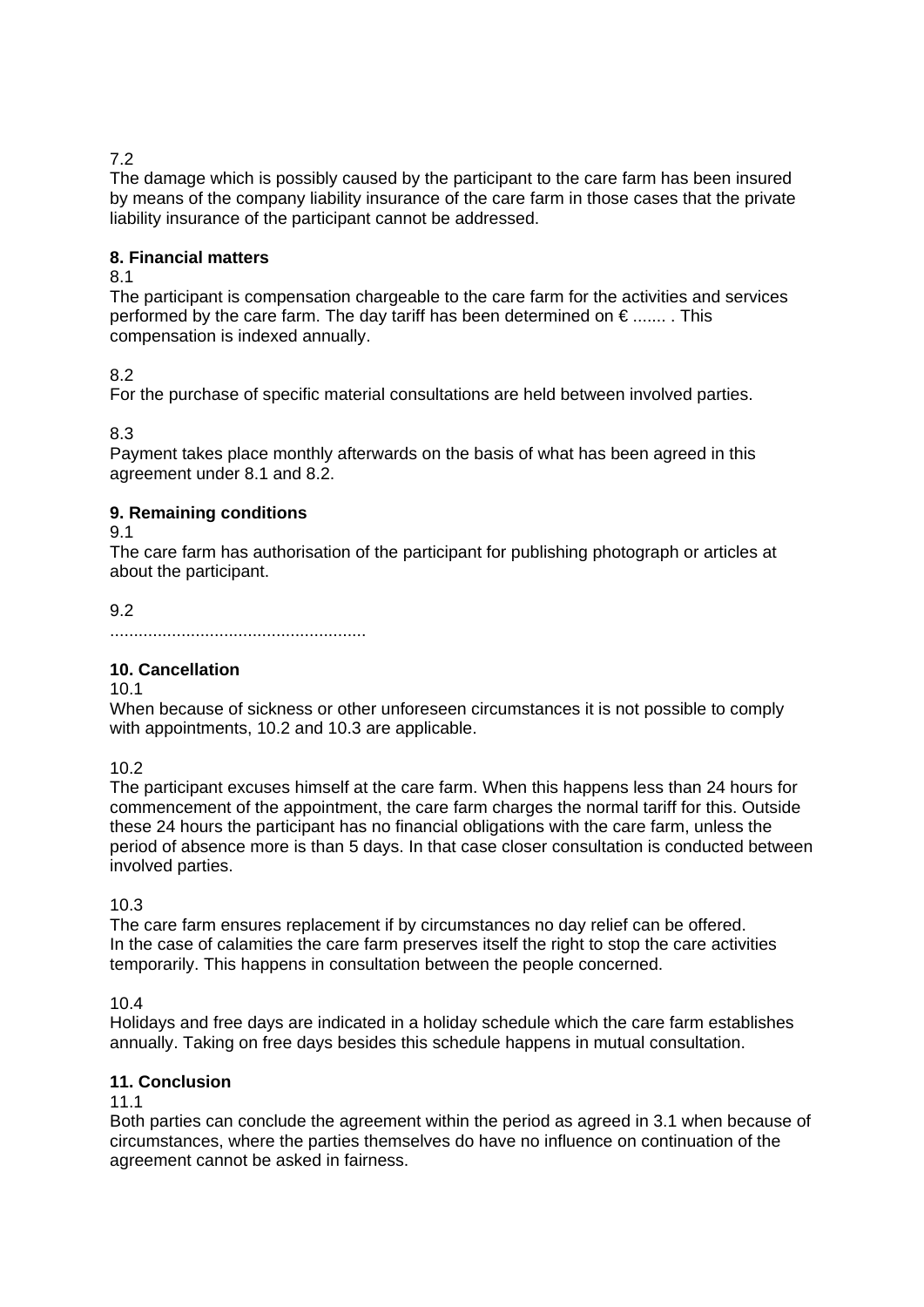# 11.2

Of denunciation like called above will be talk of when among others the farm because of sickness, accident or in a different way for a longer period (longer than four weeks) or permanent, is not able to comply with the obligations from this agreement and there is no view on replacement.

11.3

When conclusion takes place under circumstances as meant in 11.2, then for both parties applies a notice of 2 months. The denunciation occurs in writing.

**Signature** 

Place:

Date:

On behalf of the care farm: ................................................

On behalf of the participant: ....................................